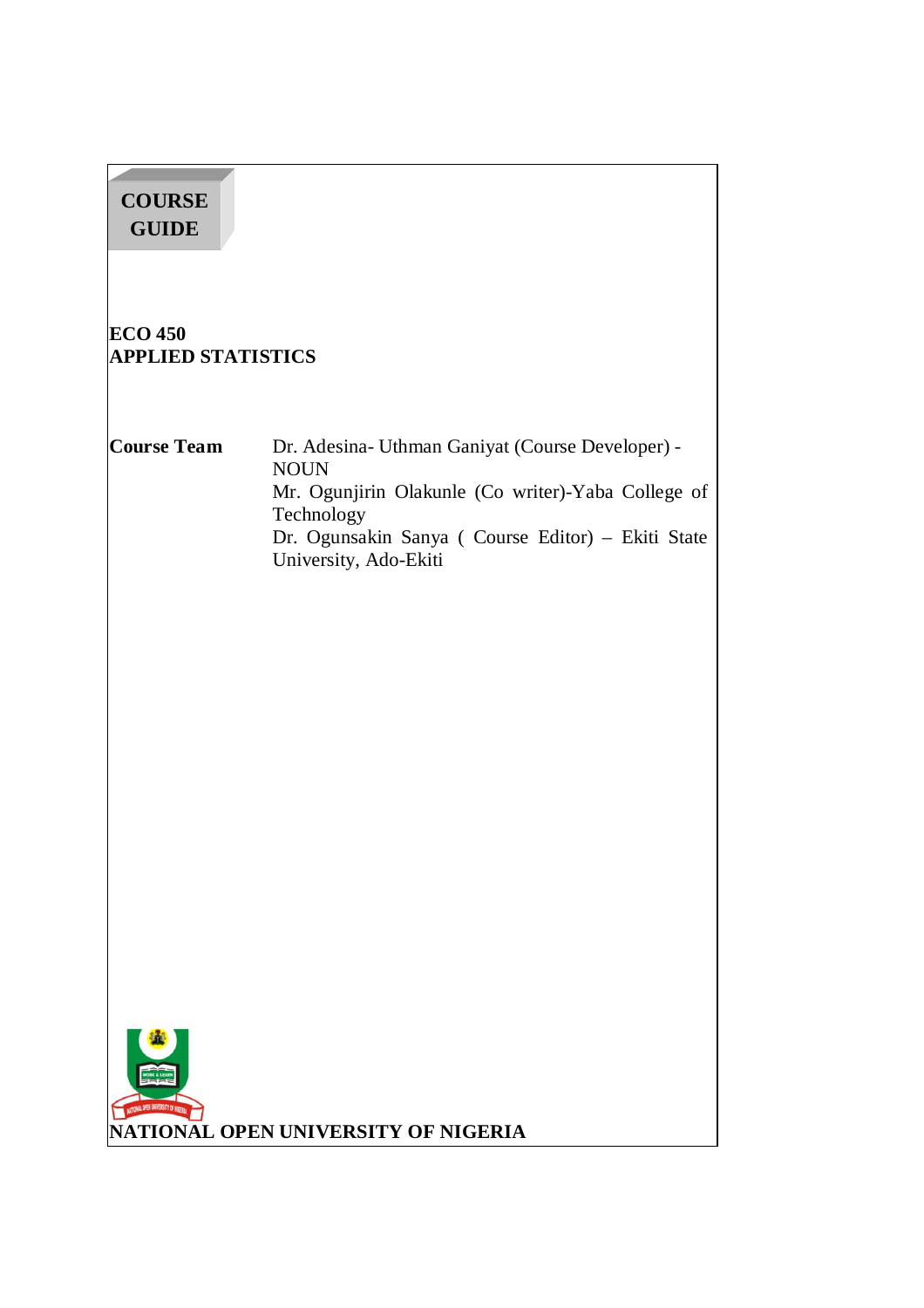© 2017 by NOUN Press National Open University of Nigeria **Headquarters** University Village Plot 91, Cadastral Zone Nnamdi Azikiwe Expressway Jabi, Abuja

Lagos Office 14/16 Ahmadu Bello Way Victoria Island, Lagos

e-mail: centralinfo@nou.edu.ng URL: www.nou.edu.ng

All rights reserved. No part of this book may be reproduced, in any form or by any means, without permission in writing from the publisher.

Printed: 2018

ISBN: 978-058-023-X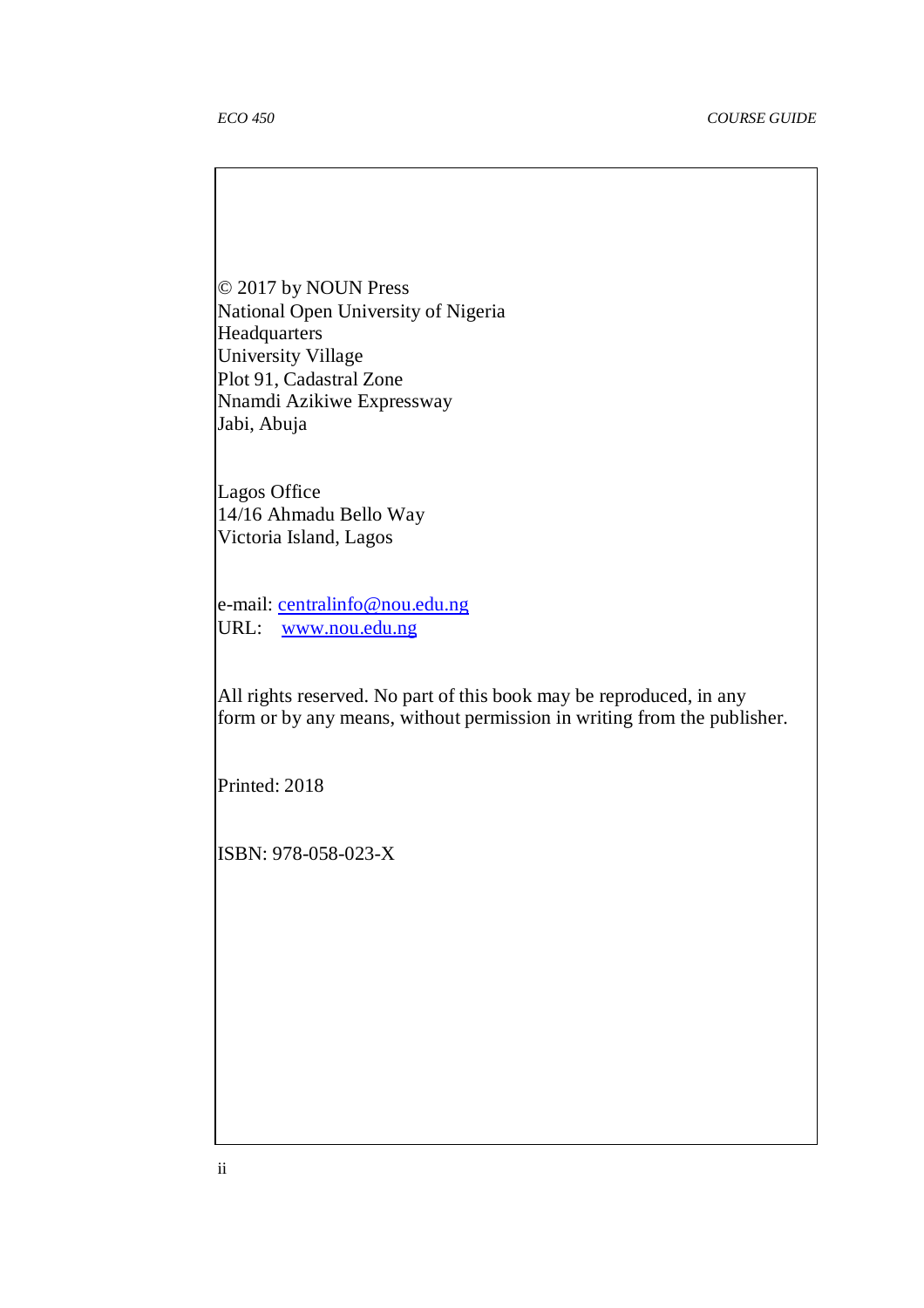# **CONTENTS**

# **PAGE**

| $\mathbf{v}$   |
|----------------|
| 1V             |
| 1V             |
| 1V             |
| 1V             |
| V              |
| V              |
| V              |
| V <sub>1</sub> |
| V <sub>1</sub> |
| V <sub>1</sub> |
| V11            |
| vii            |
| vii            |
| vii            |
| viii           |
| X              |
| X <sub>1</sub> |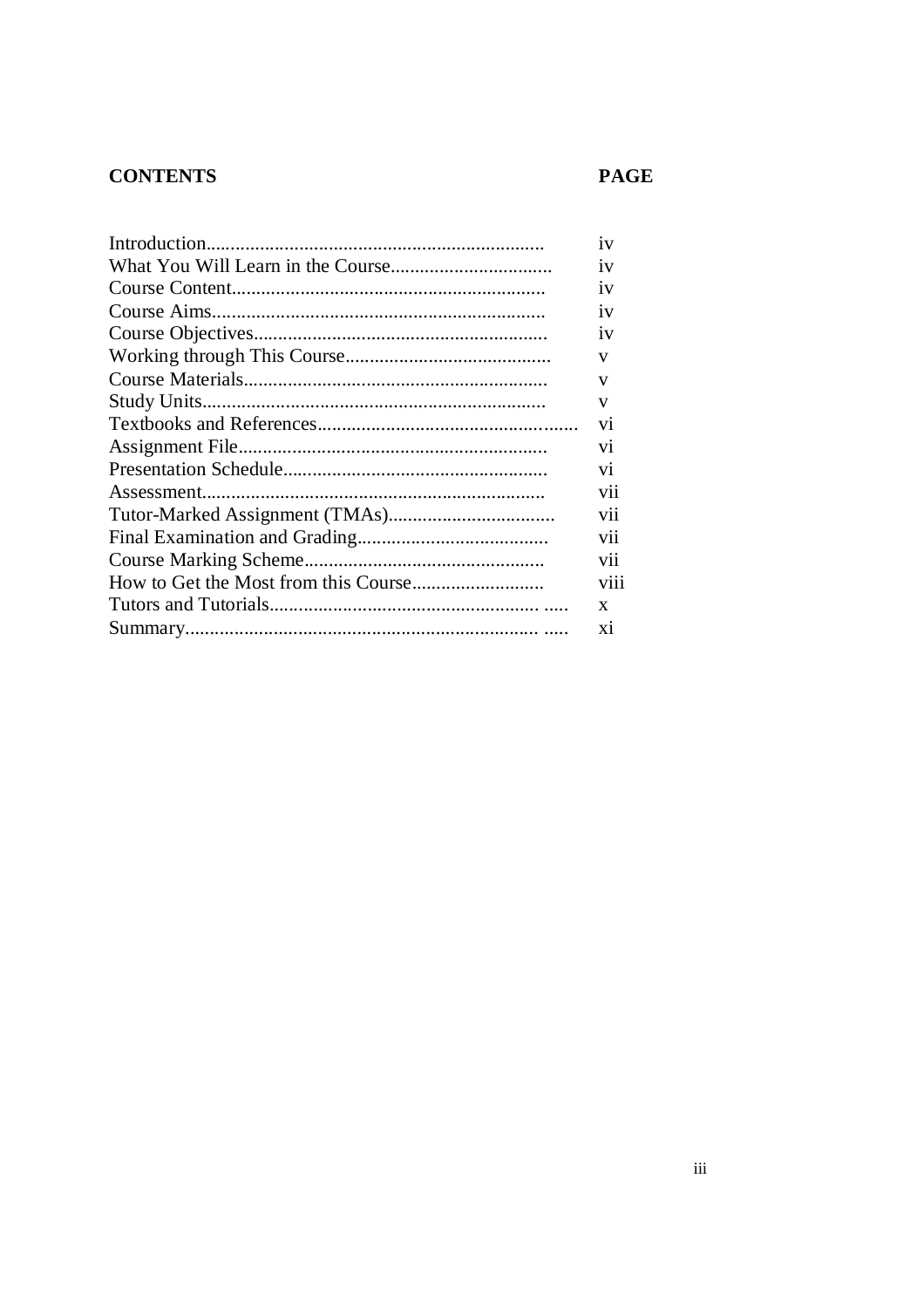### **INTRODUCTION**

Statistical economics is a branch of economic that deals with analysis of economic phenomenon.

### **WHAT YOU WILL LEARN IN THE COURSE**

In this course, you will be introduced to various analytical tools in statistics; Here, you will be exposed to the underlying assumptions, formulae and calculations of the topics under consideration. Also, you will be taught the decision criteria under each topic.

## **COURSE CONTENT**

This course will expose you to different statistical tools that economist can apply in economic analysis. This course is built on the foundation of elementary statistics and elementary economics in the understanding of real life situation.

### **COURSE AIMS**

There are fourteen study units in the course and each unit has its objectives. You are advised to read through the objective of each them and bear them in mind as you through each of the unit. In addition these objective is the overall objective which includes;

- Exposing you to basic statistical tools that can be applied in economics,
- Apply these tools to real life situation.
- Expose the students to economic interpretation of all calculated coefficients

### **COURSE OBJECTIVES**

There are general and specific-units objectives the course is set to accomplish in order to achieve the purpose of this course. The units' objectives are itemised at the beginning of each unit; and students should go through them before working through each unit. Students can as well refer to them in the course of their study to ensure there keeping with the pace of the teaching. This will assist students in achieving the task involved in the course. The objectives serve as study guides, such that each student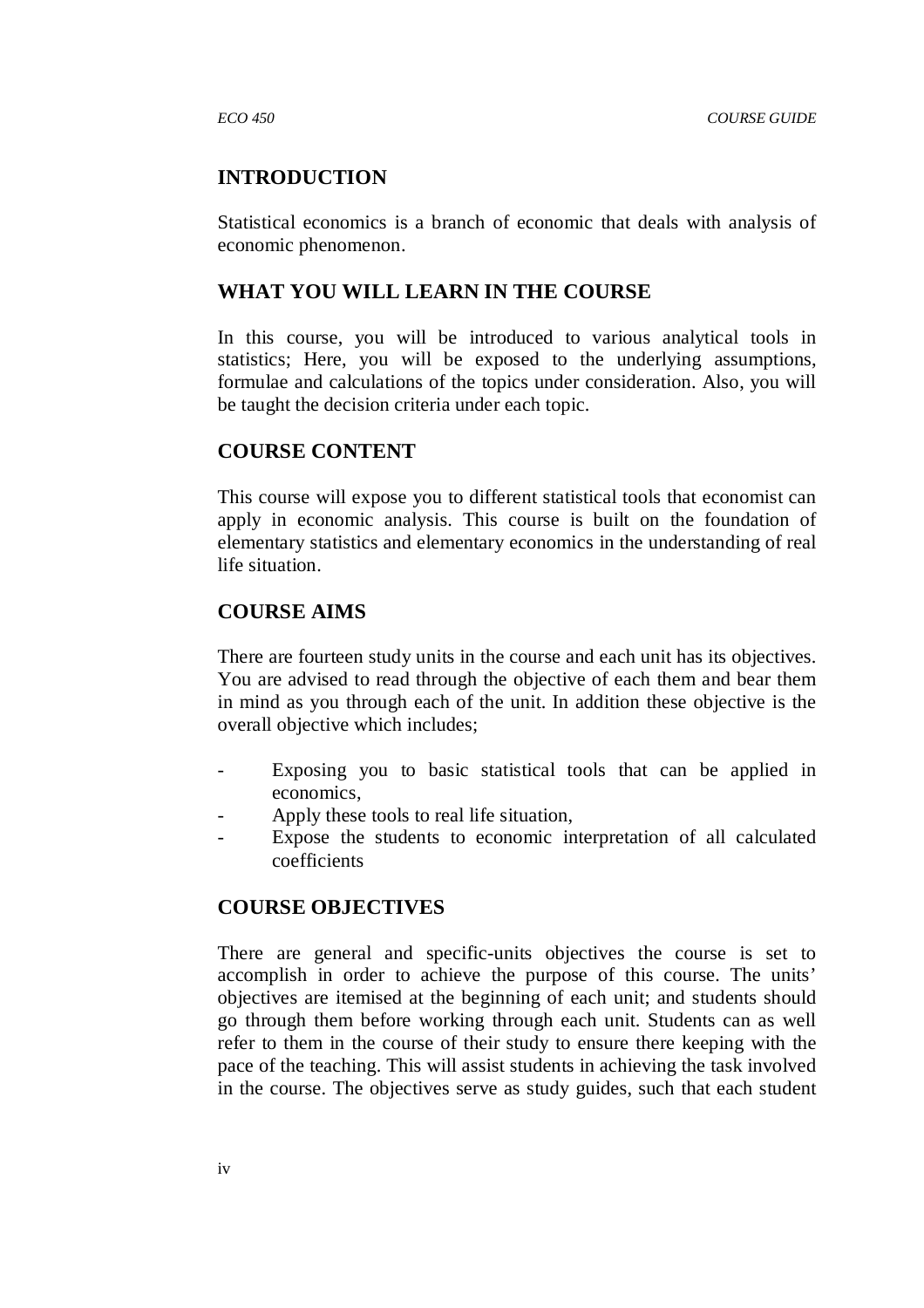could know if he or she is grasping the knowledge of each unit set objectives.

On successful completion of the course, you should be able to:

- expand the learning horizons of the subject
- apply statistical tool in economics

## **WORKING THROUGH THIS COURSE**

This course requires spending quality time to study. The content of this course is comprehensive and presented in a clear and digestives language. The presentation style is adequate and the contents are easy to understand. To complete this course successfully, it is necessary to read the study units, referenced materials and other materials on the course. Each unit contains self-assessment exercise called Student Assessment Exercise (SAE). Students will be required to submit assignments for assessment purposes and there will be final examination at the end of the course. Students should take adequate advantage of the tutorial sessions because it is a good avenue to share ideas with their course mates. The course will take about 15 weeks and the components of the course are outlined under the course material sub-section.

## **COURSE MATERIALS**

Major components of the course are:

- 1. Course Guide
- 2. Study Units
- 3. Textbooks
- 4. Assignment
- 5. Presentation Schedule

## **STUDY UNITS**

There are four Modules in this course divided into 14 study units as follows:

## **Module 1**

| Unit 1 | <b>Sampling Distribution Defined</b> |
|--------|--------------------------------------|
| Unit 2 | Sampling Distribution of Proportion  |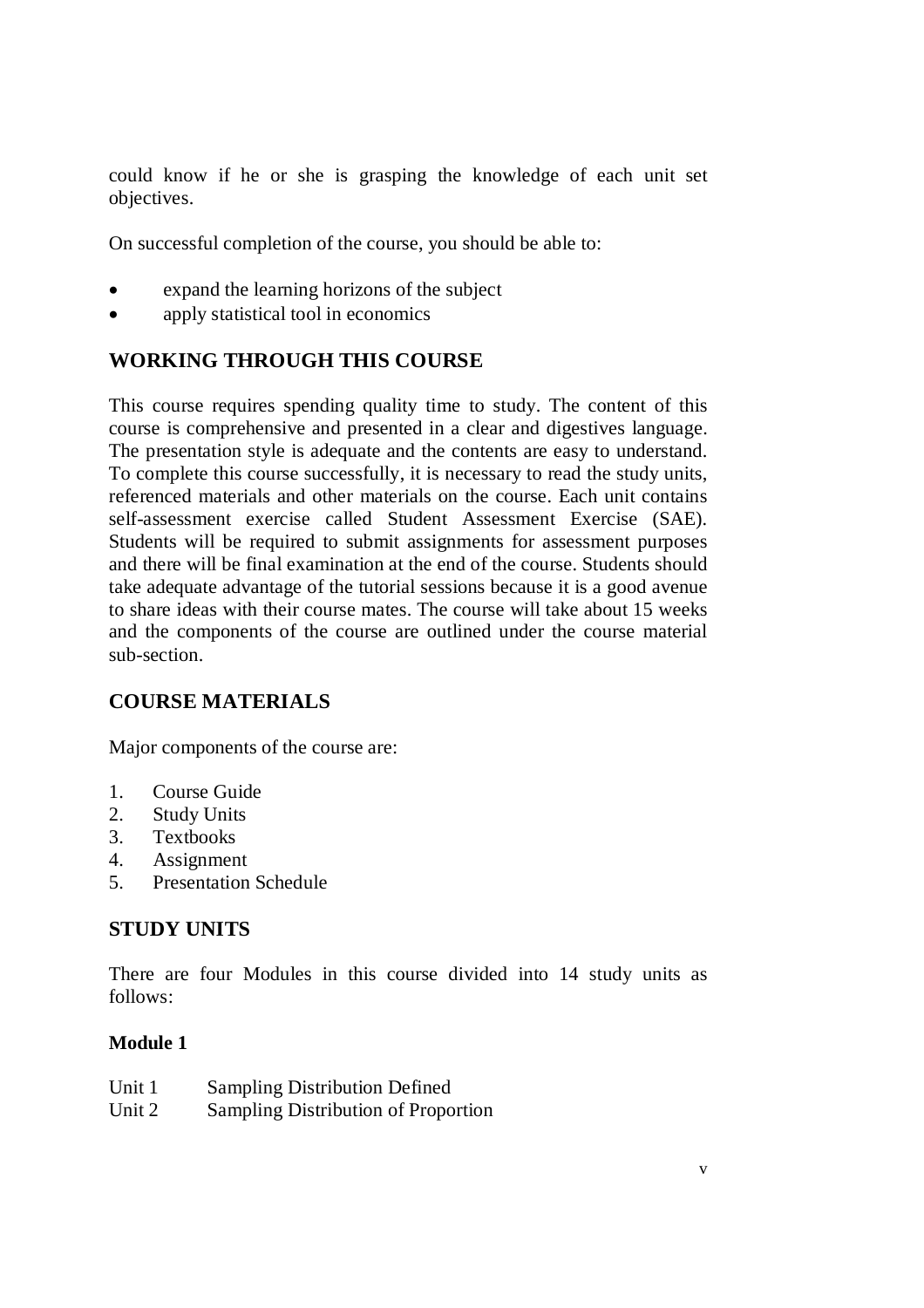| Unit 3 | Sampling Distribution of difference and sum of two Means |
|--------|----------------------------------------------------------|
| Unit 4 | <b>Probability Distribution</b>                          |

### **Module 2**

|  | Unit 1 | One-way Factor Analysis of Variance |
|--|--------|-------------------------------------|
|--|--------|-------------------------------------|

- Unit 2 Two-way Factor Analysis of Variance
- Unit 3 Analysis of Covariance

### **Module 3**

| Unit 1 |               | <b>Estimation of Multiple Regressions</b> |  |                                                     |  |
|--------|---------------|-------------------------------------------|--|-----------------------------------------------------|--|
| Unit 2 |               | <b>Partial Correlation Coefficient</b>    |  |                                                     |  |
| Unit 3 |               |                                           |  | Multiple Correlation Coefficient and Coefficient of |  |
|        | Determination |                                           |  |                                                     |  |
|        |               |                                           |  |                                                     |  |

Unit 4 Overall Test of Significance

### **Module 4**

| Unit 1<br>Time Series and Its Components |  |
|------------------------------------------|--|
|------------------------------------------|--|

- Unit 2 Ouantitative Estimation of Time Series
- Unit 3 Price Index

## **TEXTBOOKS AND REFERENCES**

Attached to every unit is a list of references and further reading. Try to get as many as possible of those textbooks and materials listed. The textbooks and materials are meant to deepen your knowledge of the course.

### **ASSIGNMENT FILE**

In this file, you will find all the details of the work you must submit to your tutor for marking. The marks you obtain from these assignments will count towards the final mark you obtain for this course. Further information on assignments will be found in the Assignment File itself and later in this *Course Guide* in the section on assessment.

## **PRESENTATION SCHEDULE**

The Presentation Schedule included in your course materials gives you the important dates for the completion of tutor-marked assignments and attending tutorials. Remember, you are required to submit all your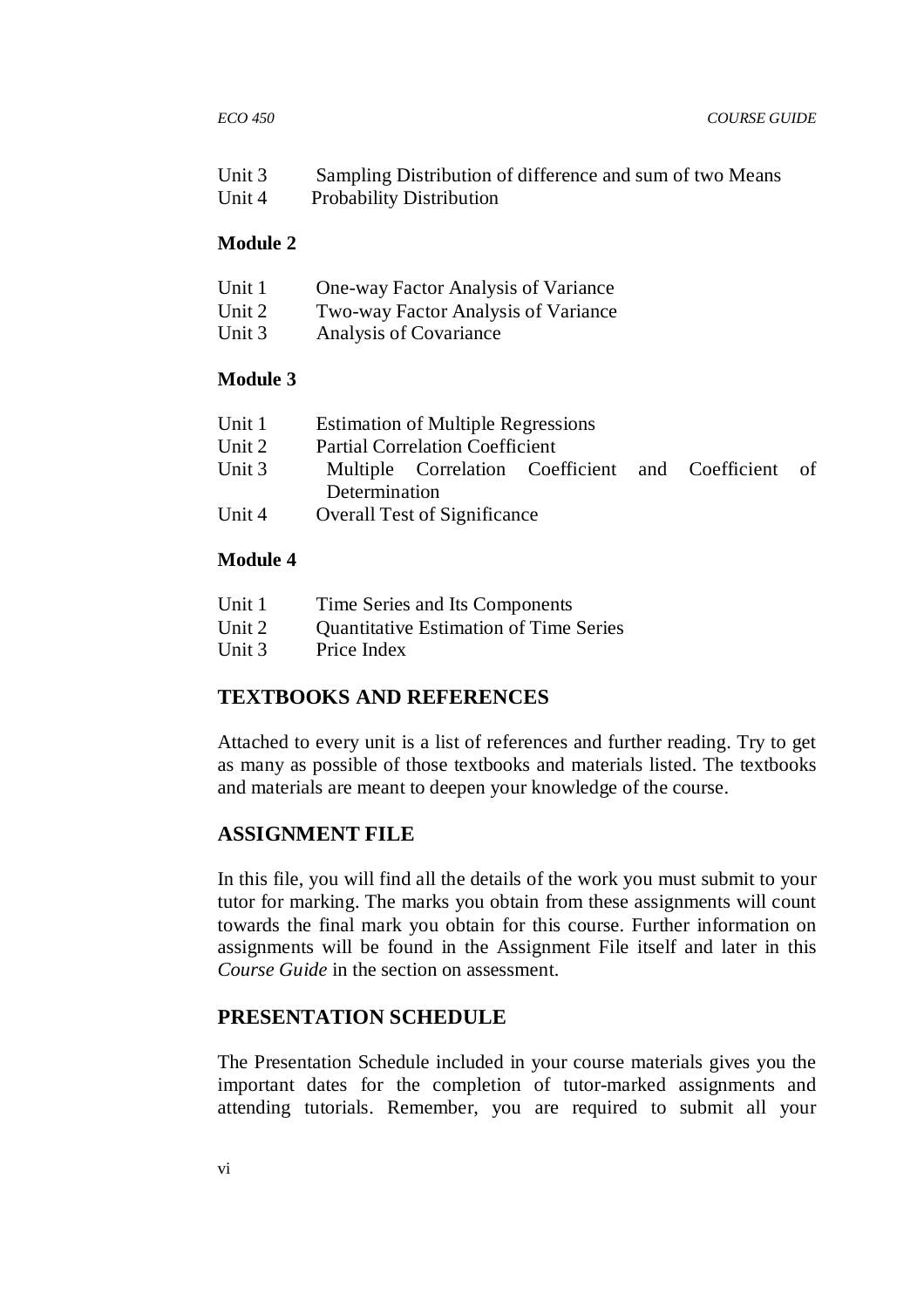assignments by the due date. You should guard against falling behind in your work.

## **ASSESSMENT**

Your assessment will be based on tutor-marked assignments (TMAs) and a final examination which you will write at the end of the course.

## **TUTOR-MARKED ASSIGNMENT**

Every unit contains at least one or two assignments. You are advised to work through all the assignments and submit them for assessment. Your tutor will assess the assignments and select four which will constitute the 30% of your final grade. The tutor-marked assignments may be presented to you in a separate file. Just know that for every unit there are some tutormarked assignments for you. It is important you do them and submit for assessment.

# **FINAL EXAMINATION AND GRADING**

The final examination will be of two hours' duration and have a value of 70% of the total course grade. The examination will consist of questions which reflect the types of self-assessment practice exercises and tutormarked problems you have previously encountered. All areas of the course will be assessed

Use the time between finishing the last unit and sitting for the examination to revise the entire course material. You might find it useful to review your self-assessment exercises, tutor-marked assignments and comments on them before the examination. The final examination covers information from all parts of the course.

## **COURSE MARKING SCHEME**

The table presented below indicate the total marks (100%) allocation.

| <b>Assessment</b>                                         | <b>Marks</b> |
|-----------------------------------------------------------|--------------|
| Assignment (Best three assignment out of the four marked) | 30%          |
| <b>Final Examination</b>                                  | 70%          |
| <b>Total</b>                                              | 100%         |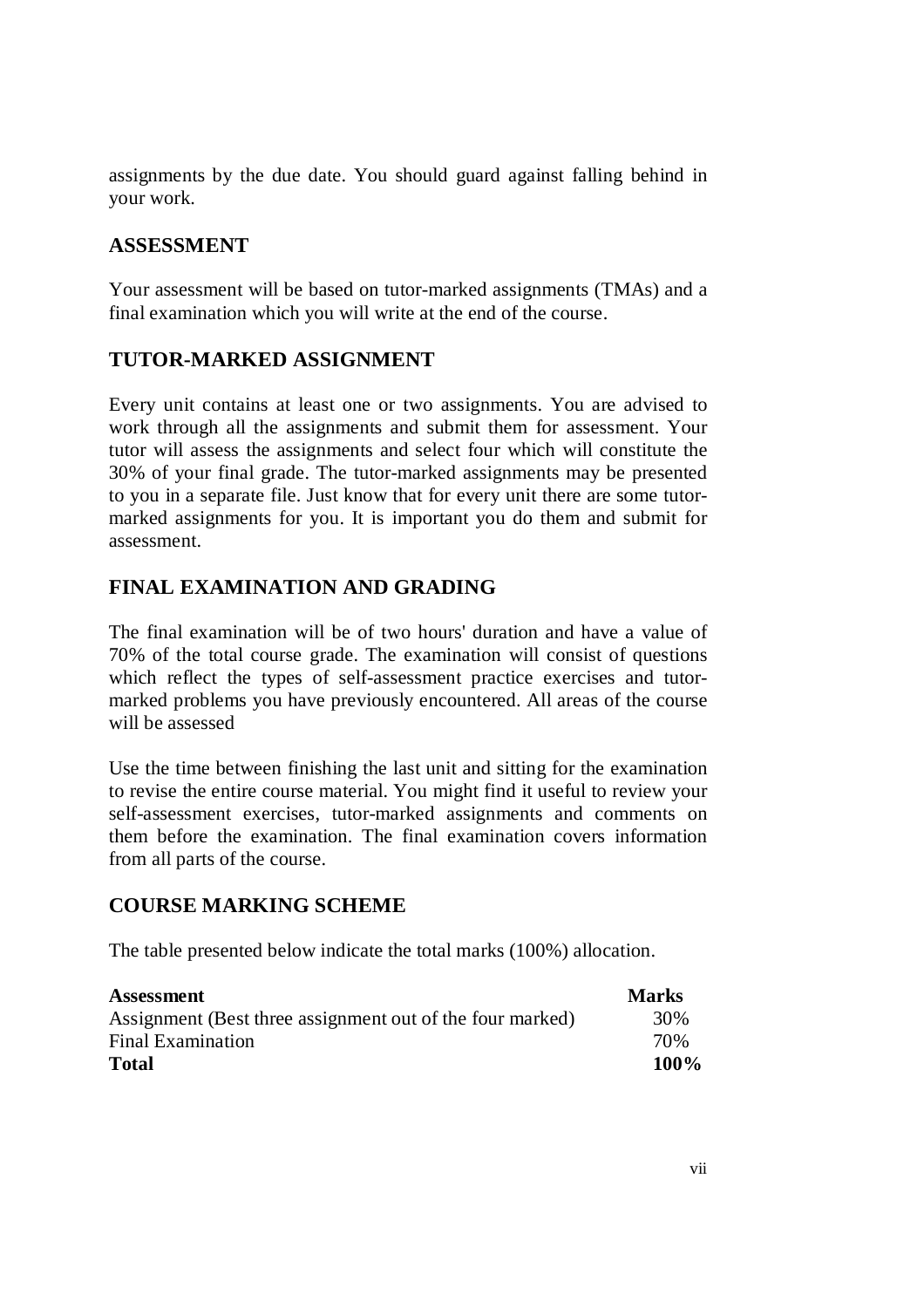### **HOW TO GET THE MOST FROM THIS COURSE**

In distance learning the study units replace the university lecturer. This is one of the great advantages of distance learning; you can read and work through specially designed study materials at your own pace and at a time and place that suit you best.

Think of it as reading the lecture instead of listening to a lecturer. In the same way that a lecturer might set you some reading to do, the study units tell you when to read your books or other material, and when to embark on discussion with your colleagues. Just as a lecturer might give you an inclass exercise, your study units provides exercises for you to do at appropriate points.

Each of the study units follows a common format. The first item is an introduction to the subject matter of the unit and how a particular unit is integrated with the other units and the course as a whole. Next is a set of learning objectives. These objectives let you know what you should be able to do by the time you have completed the unit.

You should use these objectives to guide your study. When you have finished the unit you must go back and check whether you have achieved the objectives. If you make a habit of doing this you will significantly improve your chances of passing the course and getting the best grade.

The main body of the unit guides you through the required reading from other sources. This will usually be either from your set books or from a readings section. Some units require you to undertake practical overview of events. You will be directed when you need to embark on discussion and guided through the tasks you must do.

The purpose of the practical overview of some certain practical issues are in twofold. First, it will enhance your understanding of the material in the unit. Second, it will give you practical experience and skills to evaluate economic propositions, arguments, and conclusions. In any event, most of the critical thinking skills you will develop during studying are applicable in normal working practice, so it is important that you encounter them during your studies.

Self-assessments are interspersed throughout the units, and answers are given at the ends of the units. Working through these tests will help you to achieve the objectives of the unit and prepare you for the assignments and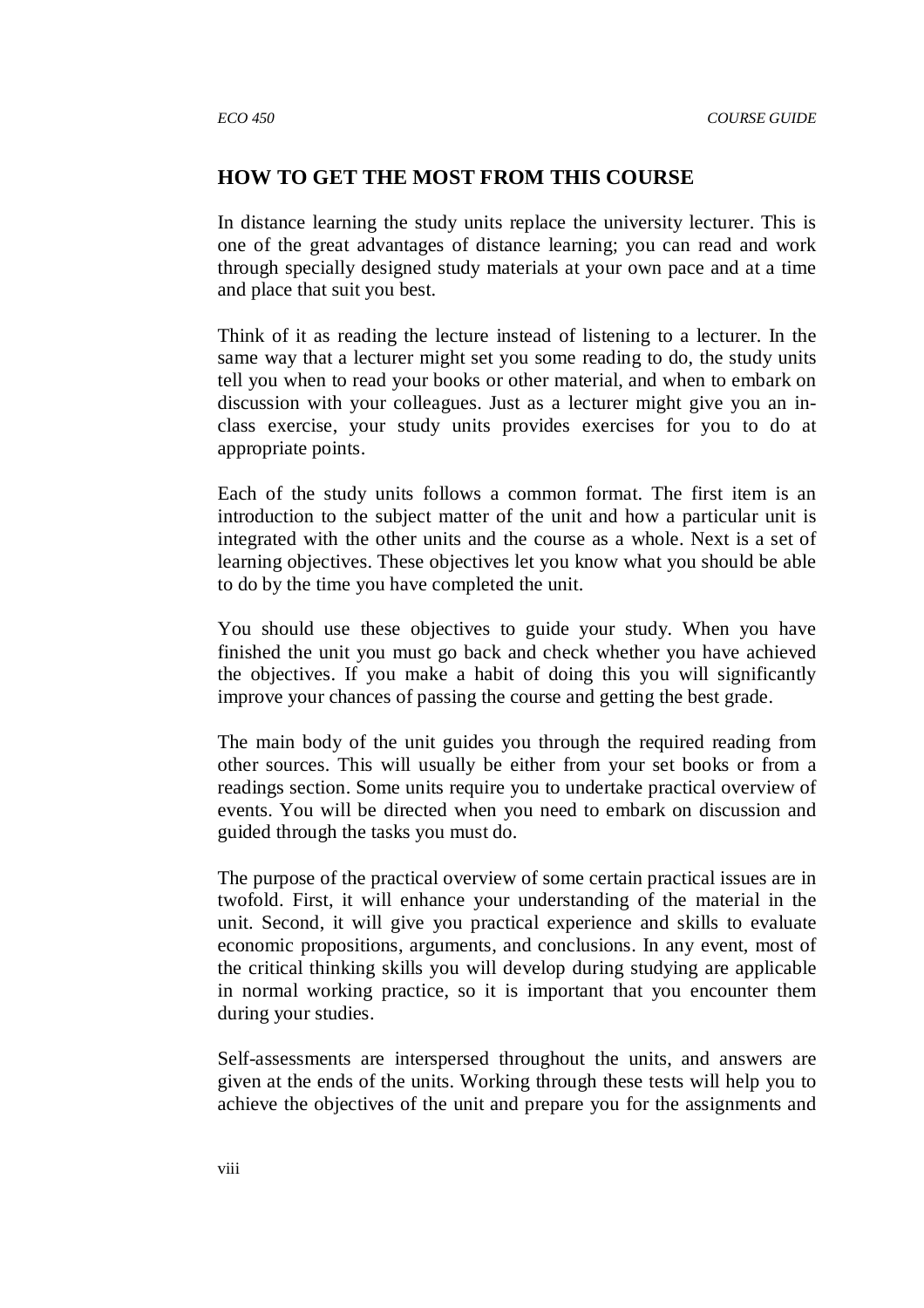the examination. You should do each self-assessment exercises as you come to it in the study unit.

The following is a practical strategy for working through the course. If you run into any trouble, consult your tutor. Remember that your tutor's job is to help you. When you need help, don't hesitate to call and ask your tutor to provide it.

## **Read this course guide thoroughly**

Organise a study schedule. Refer to the `Course overview' for more details. Note the time you are expected to spend on each unit and how the assignments relate to the units. Important information, e.g. details of your tutorials, and the date of the first day of the semester is available from study centre. You need to gather together all this information in one place, such as your dairy or a wall calendar. Whatever method you choose to use, you should decide on and write in your own dates for working breach unit.

Once you have created your own study schedule, do everything you can to stick to it. The major reason that students fail is that they get behind with their course work. If you get into difficulties with your schedule, please let your tutor know before it is too late for help.

Turn to Unit 1 and read the introduction and the objectives for the unit.

Assemble the study materials. Information about what you need for a unit is given in the `Overview' at the beginning of each unit. You will also need both the study unit you are working on and one of your set books on your desk at the same time.

Work through the unit. The content of the unit itself has been arranged to provide a sequence for you to follow. As you work through the unit you will be instructed to read sections from your set books or other articles. Use the unit to guide your reading.

Up-to-date course information will be continuously delivered to you at the study centre.

Work before the relevant due date (about 4 weeks before due dates), get the Assignment File for the next required assignment. Keep in mind that you will learn a lot by doing the assignments carefully. They have been designed to help you meet the objectives of the course and, therefore, will help you pass the exam. Submit all assignments no later than the due date.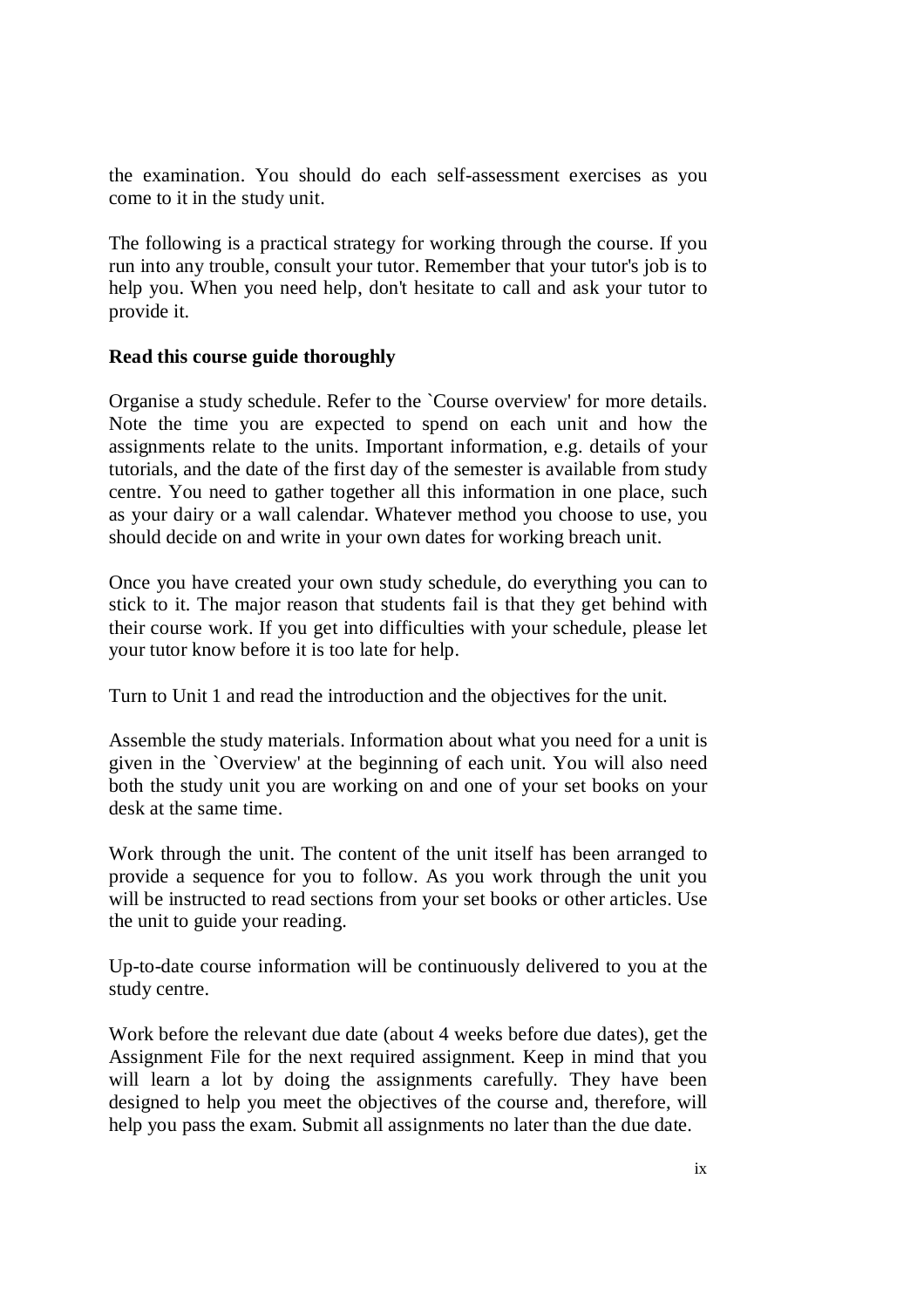Review the objectives for each study unit to confirm that you have achieved them. If you feel unsure about any of the objectives, review the study material or consult your tutor.

When you are confident that you have achieved a unit's objectives, you can then start on the next unit. Proceed unit by unit through the course and try to pace your study so that you keep yourself on schedule.

When you have submitted an assignment to your tutor for marking do not wait for it return `before starting on the next units. Keep to your schedule. When the assignment is returned, pay particular attention to your tutor's comments, both on the tutor-marked assignment form and also written on the assignment. Consult your tutor as soon as possible if you have any questions or problems.

After completing the last unit, review the course and prepare yourself for the final examination. Check that you have achieved the unit objectives (listed at the beginning of each unit) and the course objectives (listed in this Course Guide).

## **FACILITATORS/TUTORS AND TUTORIALS**

There are some hours of tutorials (2-hours sessions) provided in support of this course. You will be notified of the dates, times and location of these tutorials. Together with the name and phone number of your tutor, as soon as you are allocated a tutorial group.

Your tutor will mark and comment on your assignments, keep a close watch on your progress and on any difficulties you might encounter, and provide assistance to you during the course. You must mail your tutormarked assignments to your tutor well before the due date (at least two working days are required). They will be marked by your tutor and returned to you as soon as possible.

Do not hesitate to contact your tutor by telephone, e-mail, or discussion board if you need help. The following might be circumstances in which you would find help necessary.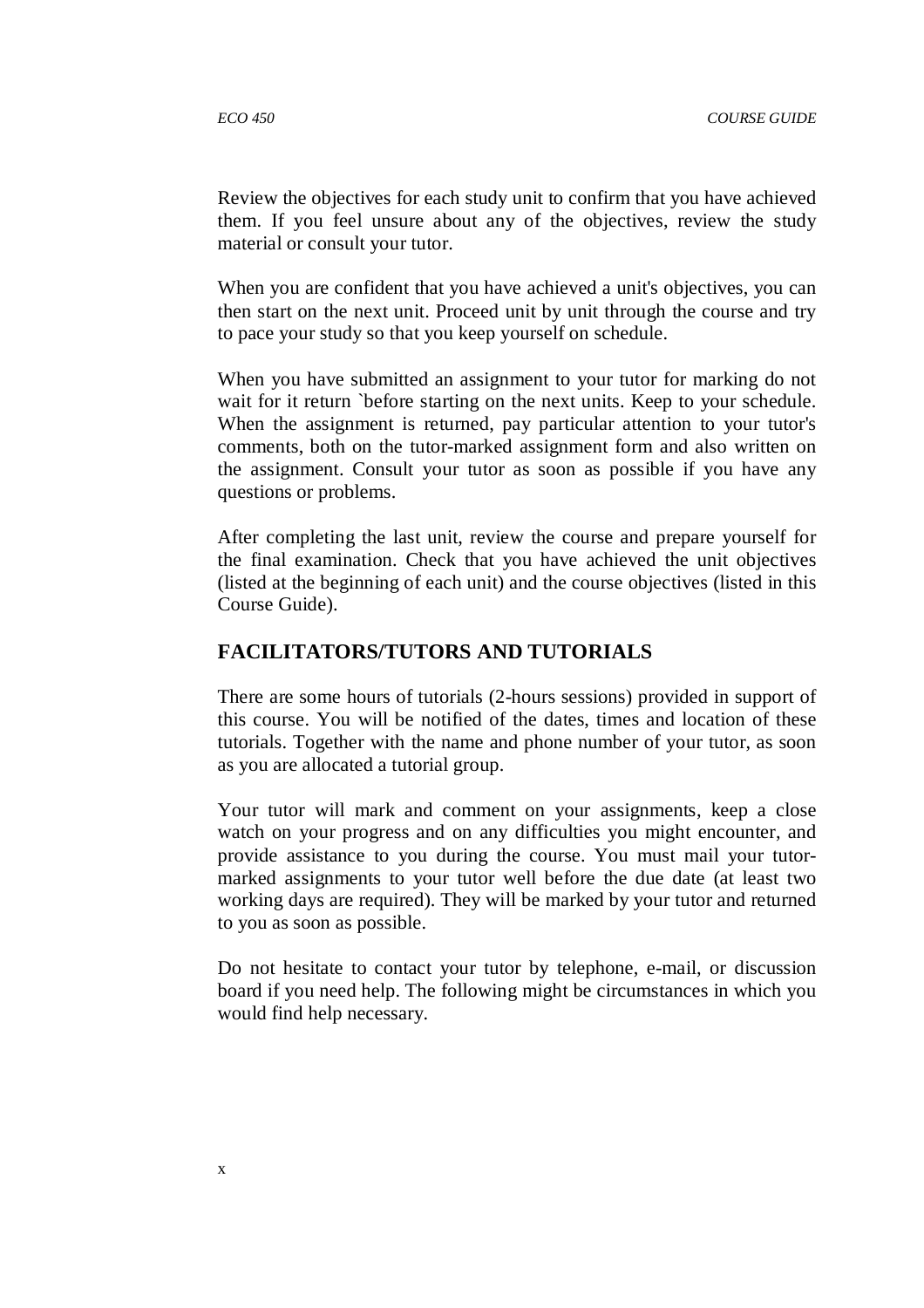Contact your tutor if:

- you do not understand any part of the study units or the assigned readings
- you have difficulty with the self-assessment exercises
- you have a question or problem with an assignment, with your tutor's comments on an an assignment or with the grading of an assignment.

You should try your best to attend the tutorials. This is the only chance to have face to face contact with your tutor and to ask questions which are answered instantly. You can raise any problem encountered in the course of your study. To gain the maximum benefit from course tutorials, prepare a question list before attending them. You will learn a lot from participating in discussions actively.

## **SUMMARY**

On successful completion of the course, you would have developed critical thinking skills with the material necessary for efficient and effective use of statistical tools economics. However, to gain a lot from the course please try to apply anything you must have learnt in the course to practice by doing the calculation on paper yourself. We wish you success with the course and hope that you will find it both interesting and useful.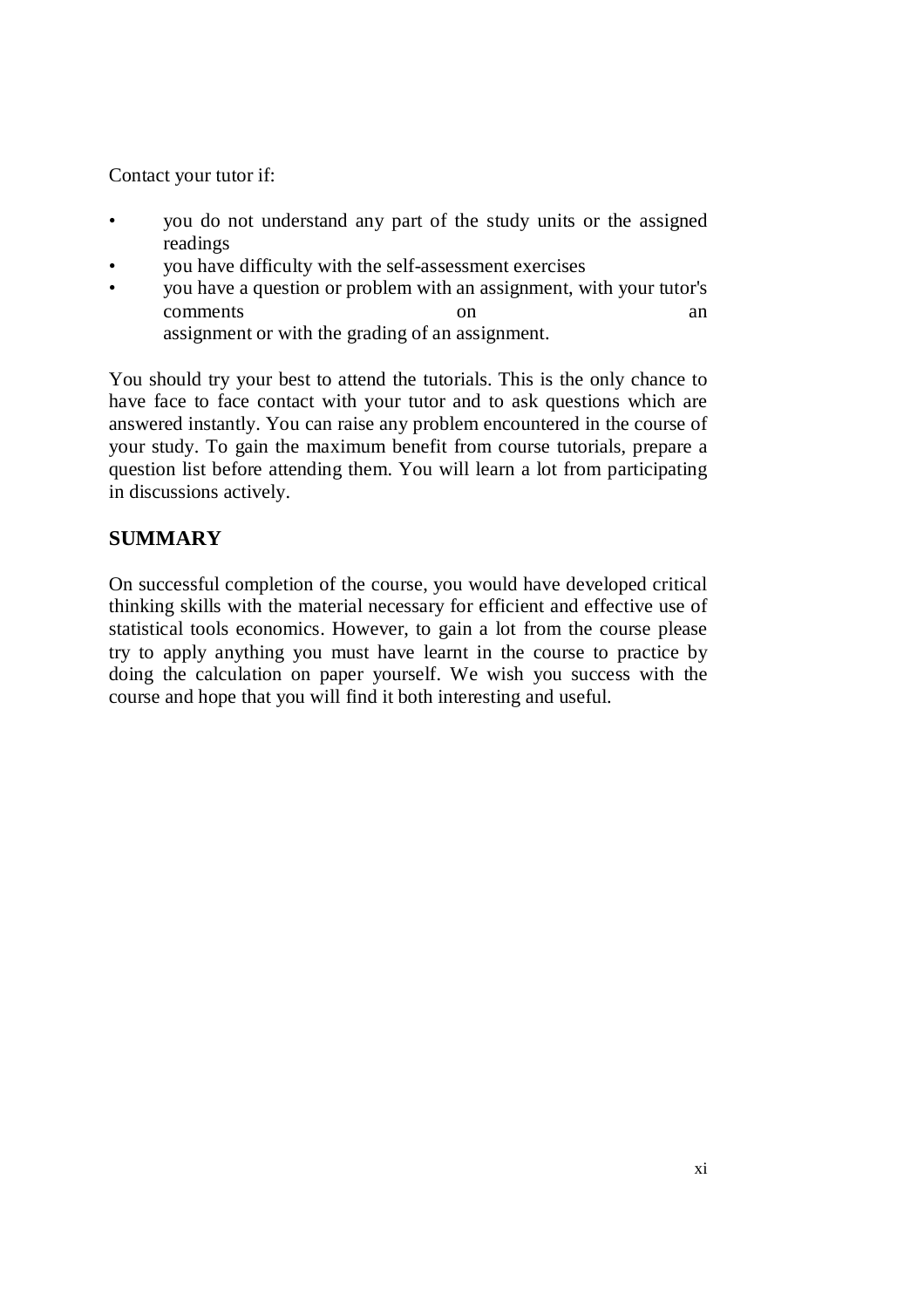| <b>CONTENT</b>   |                                                                                | <b>PAGE</b> |
|------------------|--------------------------------------------------------------------------------|-------------|
| <b>Module 1</b>  |                                                                                | 1           |
| Unit 1           |                                                                                | 1           |
| Unit 2<br>Unit 3 | Sampling Distribution of Proportion<br>Sampling Distribution of difference and | 11          |
| Unit 4           |                                                                                | 15<br>20    |
|                  |                                                                                | 29          |
| Unit 1           | One-way Factor Analysis of Variance                                            | 29          |
| Unit 2           | Two-way Factor Analysis of Variance                                            | 37          |
| Unit 3           |                                                                                | 44          |
|                  |                                                                                | 55          |
| Unit 1           | Estimation of Multiple Regressions                                             | 55          |
| Unit 2<br>Unit 3 | Partial Correlation Coefficient<br><b>Multiple Correlation Coefficient</b>     | 62          |
|                  | and Coefficient of Determination                                               | 68          |
| Unit 4           |                                                                                | 73          |
|                  |                                                                                | 79          |
| Unit 1           | Time Series and Its Components                                                 | 79          |
| Unit 2           | Quantitative Estimation of Time                                                |             |
|                  |                                                                                | 85          |
| Unit 3           |                                                                                | 95          |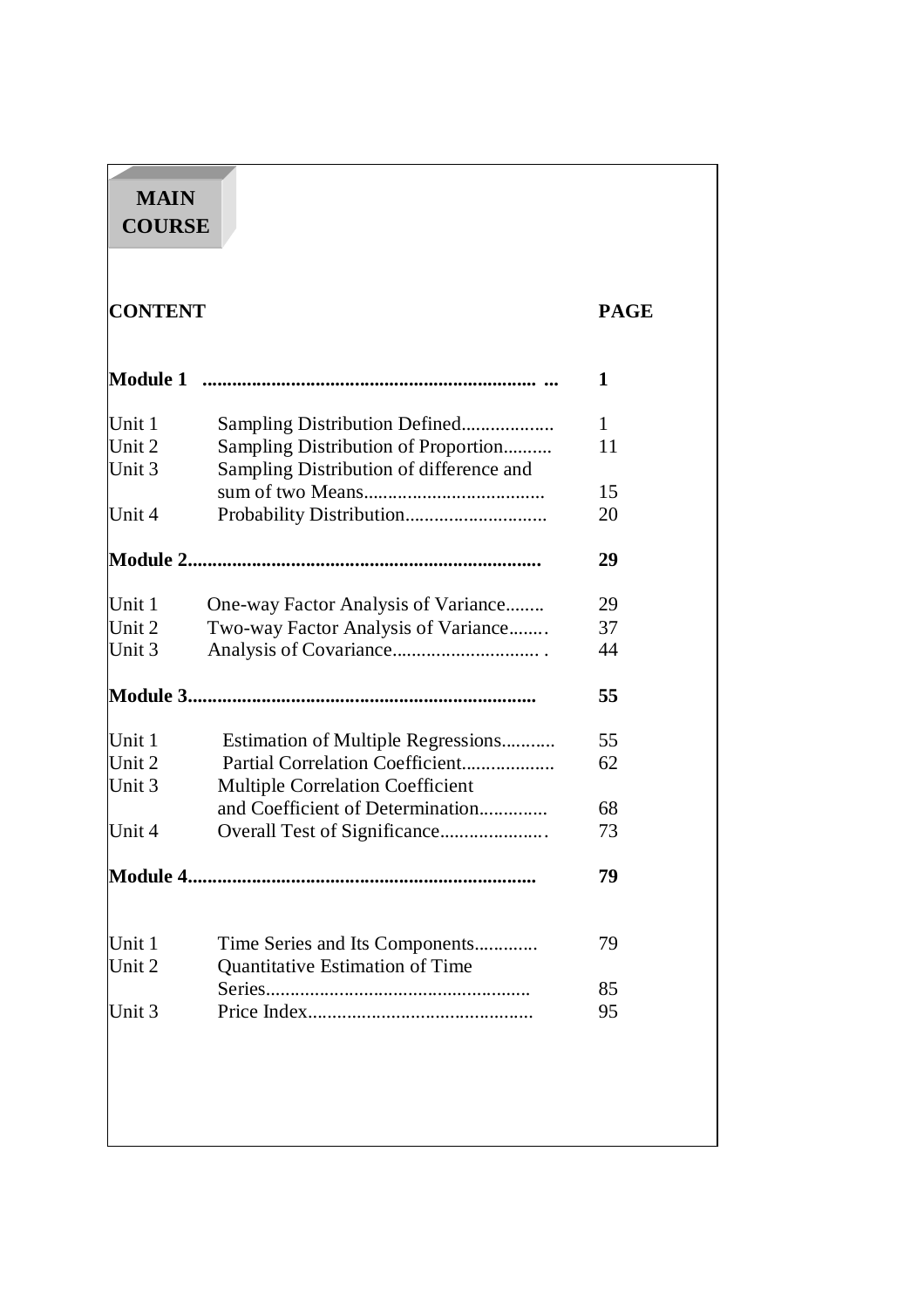## **MODULE 1 STATISTICAL INFERENCE**

- Unit 1 Sampling Distribution Defined
- Unit 2 Sampling Distribution of Proportion
- Unit 3 Sampling Distribution of Difference and Sum of Two Means
- Unit 4 Probability Distribution

## **UNIT 1 SAMPLING DISTRIBUTION**

## **CONTENTS**

- 1.0 Introduction
- 2.0 Objectives
- 3.0 Main Content
	- 3.1 Sampling Distribution, Population and Sample Defined
	- 3.2 Sampling Distribution of Parameter Estimate
	- 3.3 Estimate of Sample Statistics
	- 3.4 Estimators for Mean and Variance
	- 3.5 The Role and Significant of Statistics in Social Sciences
- 4.0 Conclusion
- 5.0 Summary
- 6.0 Tutor-Marked Assignment
- 7.0 References/Further Reading

## **1.0 INTRODUCTION**

Generally statistical data are studied in order to learn something about the broader field which the data represents. In order to make statistical work meaningful, statistician generalise from what we find in the figure at hand to the wider phenomenon which they represent. In technical language we regard a set of data as a sample drawn from a larger "universe". We analyse the data of the sample in order to draw conclusion about the corresponding universe or population. In a sense universe actually exists and it is theoretically possible to study the universe completely. But in another sense the universe is broader and in a sense less tangible. This unit happens to be one of the four units in this module, for proper understanding of the topics in this unit a thorough knowledge of elementary statistics is required.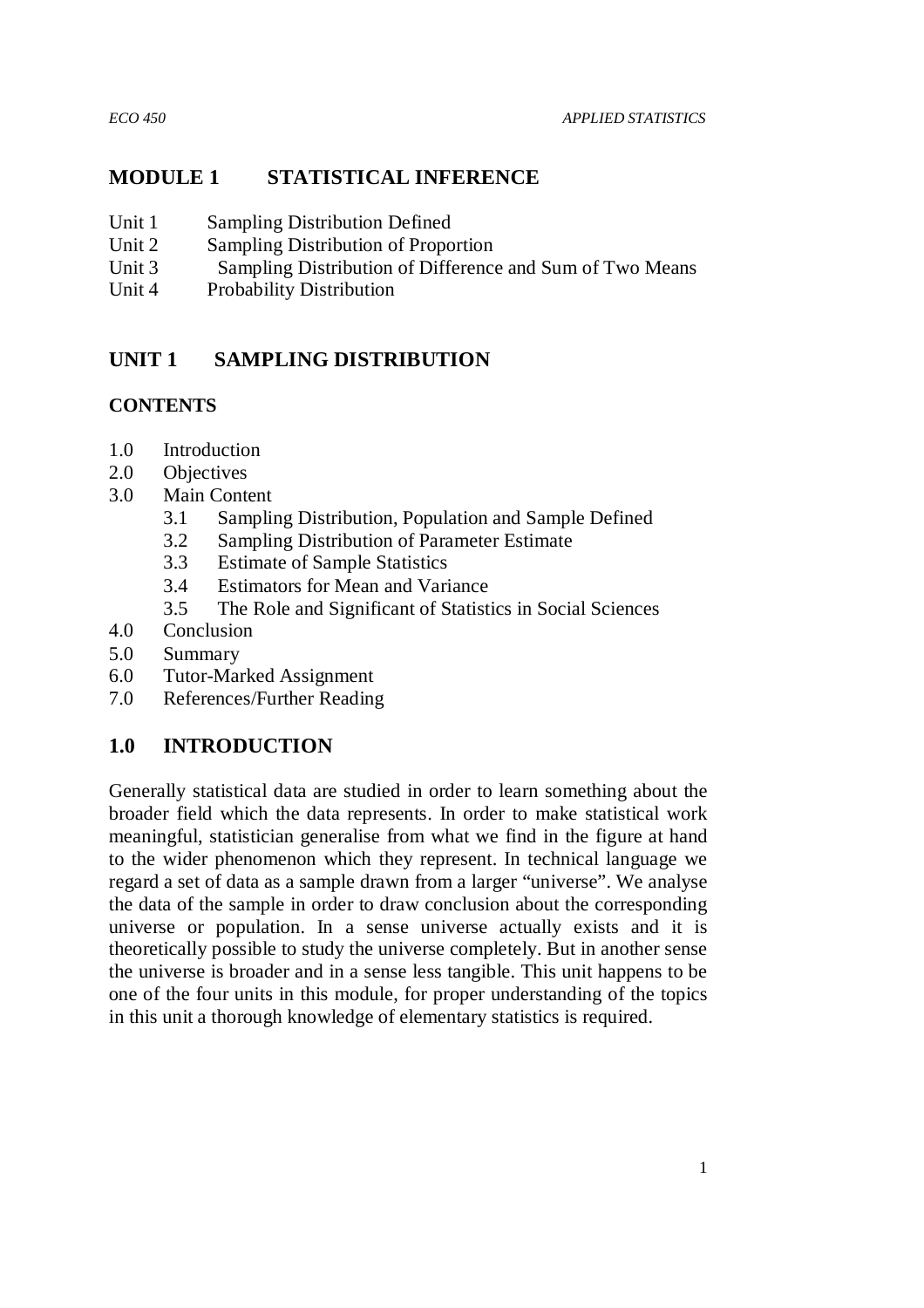## **2.0 OBJECTIVES**

At the end of this unit, you should be able to:

- discuss population sample
- explain sampling theory
- analyse parameter estimation
- estimate sample mean, population mean etc.

## **3.0 MAIN CONTENT**

### **3.1 Sampling Theory, Population and Sample Defined**

Statistical inference is defined as the process by which on the basis of sample we draw conclusion about the universe from which sample is drawn. It can as well be defined as a process by which conclusion are drawn about some measure or attribute of a population based upon analysis of sample. Samples are taken and analysed in order to draw conclusion about the whole population. Sampling theory is a study of relationships existing between a population and samples drawn from the population. Sampling theory is also useful in determining whether the observed differences between two samples are due to chance variation or whether they are really significant.

In general, a study of the inference made concerning a population by using sample drawn from it together with indication of accuracy of such inferences by using probability theory is called statistical inference. Population of a variable X is usually defined to consist of all the conceptually possible values that the variable may assume. Some of these values may have already been observed, others may not have occurred, but their occurrence is conceivably possible. The number of conceptually possible values of a variable is called size of the population. This size varies according to the phenomenon being investigated. A population may be finite, when it consists of a given number of values or it may be infinite, when it includes an infinite number of values of the variable.

In most cases values of population are hardly known, what we usually have is a certain number of values that any particular variable has assumed and which have been recorded in one way or the other. Such data form a sample from the population. Sample refers to a collection of observation on a certain variable. The number of observations included in the sample is called the size of the sample.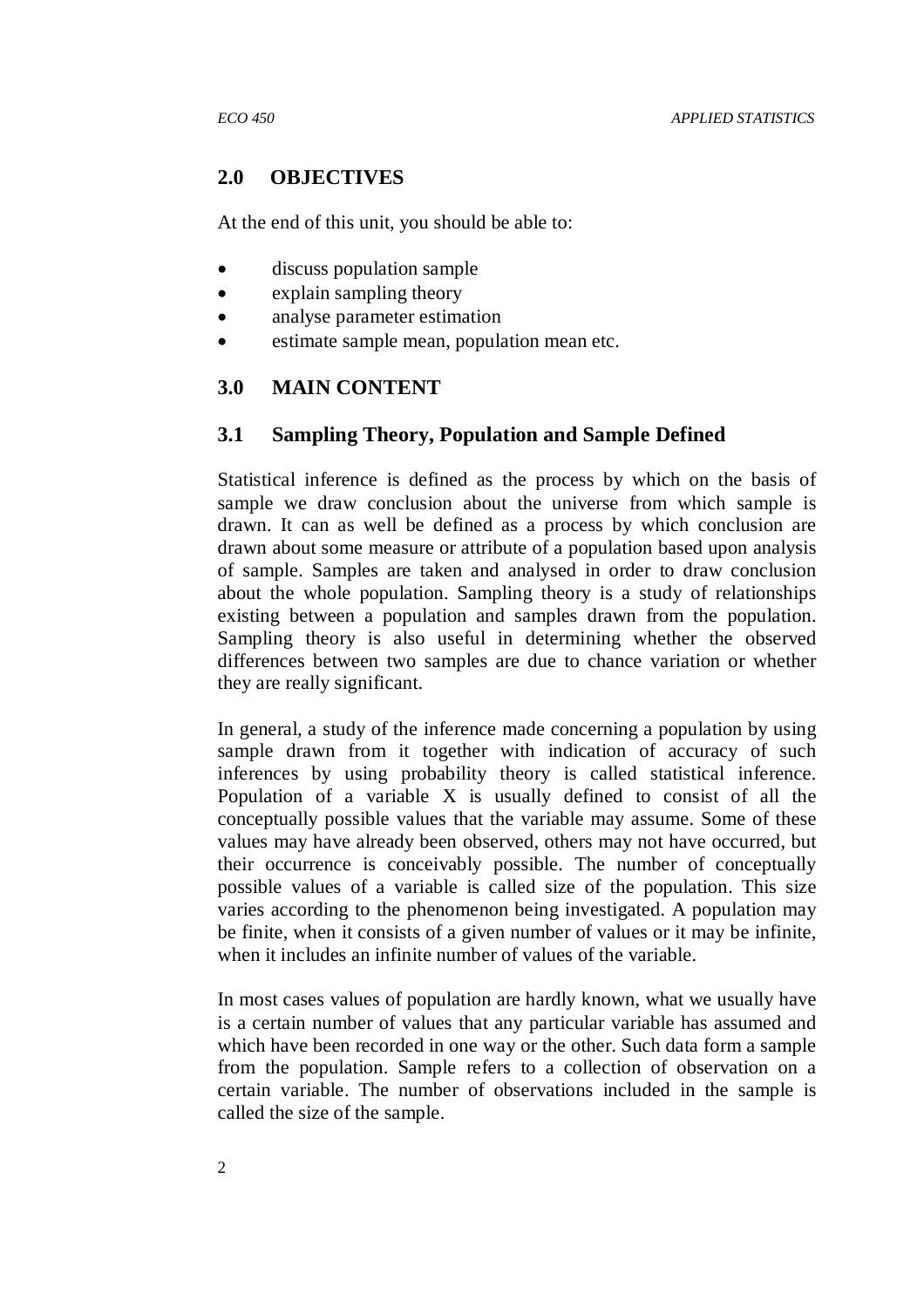The main object of the theory of statistics is the development of method of drawing conclusion about the population (unknown) from the information provided by a sample.

In order to facilitate the study of population and sample, statisticians have introduced various descriptive measures that is various characteristics values that describes the important features of the sample or the population. The most important of these characteristics are the mean, variance and the standard deviation. To distinguish between sample and populations statistician use the term parameter for the basic descriptive measure of population while statistics is usually used for the basic descriptive measure of a sample.

**Table 1.1** 

**Basic Descriptive Measure of Population and Sample** 

|            | <b>Population parameters</b>                     |                       | <b>Symbol</b>   Sample statistics     | <b>Symbol</b>           |
|------------|--------------------------------------------------|-----------------------|---------------------------------------|-------------------------|
|            | Population mean                                  |                       | Sample mean                           | $\overline{\mathbf{x}}$ |
|            | Population variance                              | $\sigma$ <sub>x</sub> | Sample variance                       | $S_{x2}$                |
| <b>Iii</b> | standard $\sigma_{x}$<br>Population<br>deviation |                       | standard $s_x$<br>Sample<br>deviation |                         |

Note  $E(x) = \mu = x_1 + x_2 + \dots + x_n$ 

n and the state of the state of the state of the state of the state of the state of the state of the state of the state of the state of the state of the state of the state of the state of the state of the state of the stat

## **SELF-ASSESMENT EXERCISE**

What are descriptive measures that can be used in describing a sample or population?

## **3.2 Sampling Distribution of Parameter & Sample Estimates**

The population mean is usually referred to as the expected value of the population and it is conventionally denoted as  $E(x)$  or  $\mu$ . But for a discrete random variable the expected value is computed by the sum of the product of value of  $X_1$  multiplied by their various probabilities.

 $E(x) = \mu = \sum_{i=1}^{n} x f(X_i)$ Where  $X_i$  is the probability of variable x. The variance of a population is defined as the expected value of the squared deviations of the value of x from their expected mean value. 2 2

Var (x) = 
$$
\sigma_x^2 = \sum_{n} (X - E(x))^2 = \sum_{n} (x - \mu)^2
$$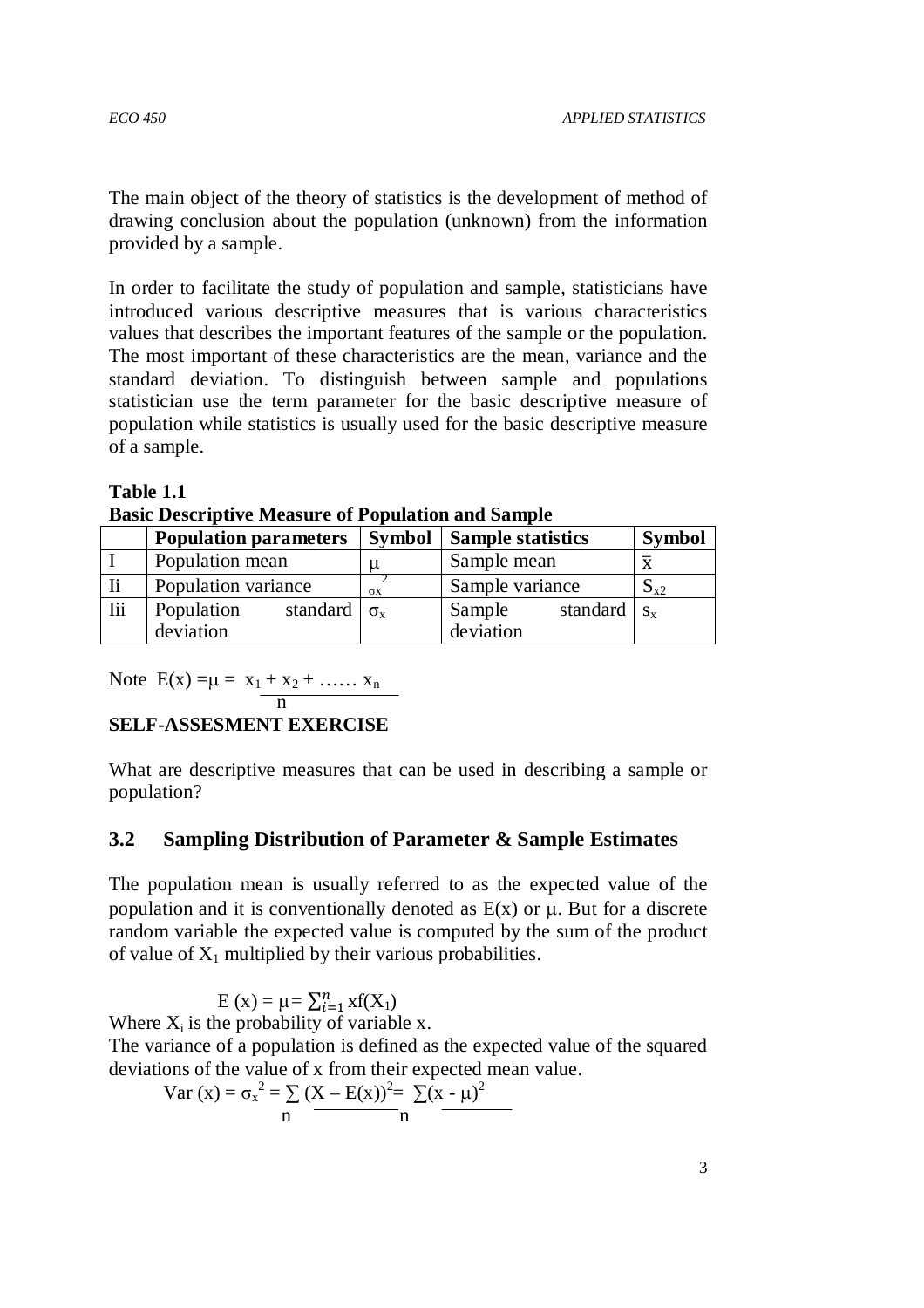Where  $E(x) =$  population mean value

This shows the various ways in which the various value of random variable x is distributed around their expected mean values. The smaller the variance, the closer and cluster of the values of x around the population mean.

The standard deviation of a population is defined as the square root of the population variance. This is denoted as:

$$
\sigma_{\rm x} = \frac{\Sigma(\rm x\text{-} (Ex))^2}{n} = \Sigma(\rm x\text{-} \mu)^2
$$

The standard deviation is a measure that describes how dispersed the values of x is around the population mean.

COV(XY) = Σ(XY) - ΣX ΣY

### **Worked Example**

Given the population 11, 12, 13, 14, 15 calculate the mean, standard deviation, and the variance of the given population.

### **Table 1.2**

**Table of Analysis for Sample Mean, Standard Deviation and Variance** 

| $\mathbf{X}$ | $X - \mu$     | $(X - \mu)^2$  |
|--------------|---------------|----------------|
|              | $X - E(X)$    | $(X - E(x)^2)$ |
| 11           | $11 - 13 = 2$ |                |
| 12           | $12 - 13 = 1$ |                |
| 13           | $13 - 13 = 0$ |                |
| 14           | $14 - 13 = 1$ |                |
| 15           | $15 - 13 = 2$ |                |
| $n = 5$      |               | 10             |

$$
\overline{x} \quad \mu = 11 + 12 + 13 + 14 + 15 = 65
$$
\n
$$
5 \quad 5 = 13
$$
\n
$$
\text{Var (X)} = \sum (X - E(x))^2 = \sum (x - \mu)^2
$$
\n
$$
\text{Var (X)} = \frac{10}{2} = 5
$$
\n
$$
\delta_X = \sqrt{2}
$$
\n
$$
\delta_X = 1.4142
$$

### **SELF-ASSESSMENT EXERCISE**

Define standard deviation of a population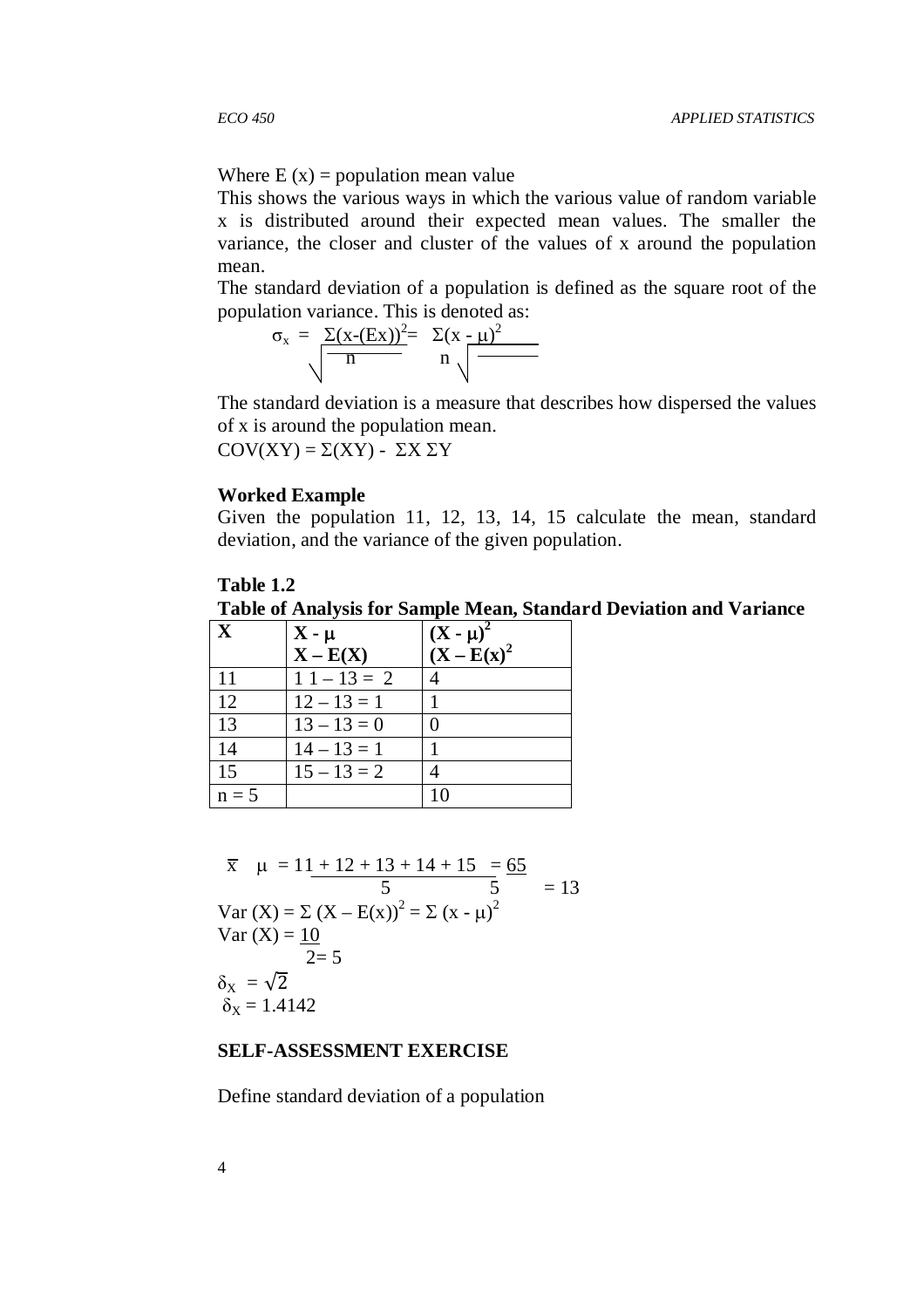### **3.3 Estimation of Sample Statistics**

As it has been said before now that, the term statistics is usually used in describing the features of a sample. The basic statistic of a sample corresponding to the parameters of the population are sample mean usually denoted by  $\bar{x}$ , sample variance denoted by  $S_x^2$  and sample standard deviation denoted by  $S_x$ .

Sample mean is defined as the average value in the sample it is denoted by  $\bar{x}$ . The sample arithmetic mean is calculated by adding up the observation of the sample and then dividing by the total number of observations.

$$
\overline{X} = \sum_{i=0}^{n} X
$$

Sample variance as it has been said before now, it is a measure of dispersion of the value of x in the sample around their average value. This is denoted as

$$
S_x^2 = \frac{\sum_{i=0}^{n} (x - \bar{x})^2}{n} = \frac{\sum x^2 - n\bar{x}^2}{n} = \frac{\sum x^2 - \bar{x}^2}{n}
$$

The sample standard deviation is denoted by  $S_x$  this is taken to be the square root of the variance.

$$
S_x = \sqrt{\frac{\sum (x - \bar{x})^2}{n}}
$$

Covariance; this statistics usually involves two variable. The covariance is defined as the sum of the product of the deviation of variable x and y from the various means.

$$
COV(XY) = \sum_{i=1}^{n} (x - \bar{x}) (y - \bar{y})
$$

### **Question**

From the information of population supplied in the preceding subsection i.e. 11, 12, 13, 14, 15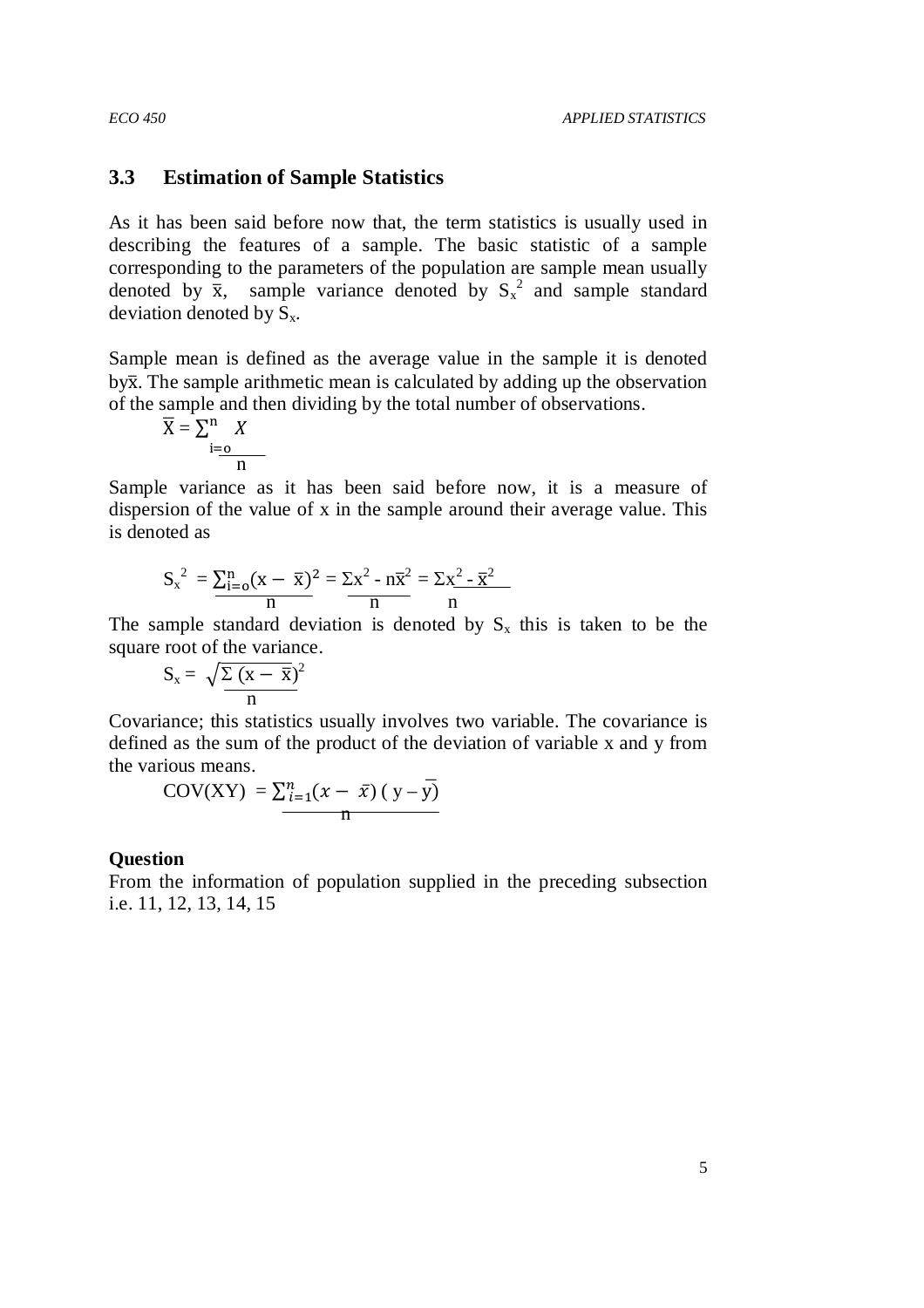| <b>Possible samples</b> | $\bar{x}$ = mean of each sample |
|-------------------------|---------------------------------|
| (11,12)                 | 11+12<br>$= 11.5$               |
| (11,13)                 | $11+13$<br>$= 12$               |
| (11,14)                 | $11 + 14$<br>$= 12.5$           |
| (11,15)                 | $\overline{11} + 15$<br>$= 13$  |
| (12,13)                 | $12 + 13$<br>$= 12.5$           |
| (12,14)                 | $12 + 14$<br>$= 13$             |
| (12, 15)                | $12 + 15$<br>$= 13.5$           |
| (13,14)                 | $13 + 14$<br>$= 13.5$           |
| (13,15)                 | $13 + 15$<br>$=14$              |
| (14,15)                 | $14 + 15$<br>$= 14.5$           |
| $n = 10$                |                                 |

**Table 1.3 Sample Statistics Table of Analysis** 

Sample mean = 11.5+12+12.5+13+12.5+13+13.5+13.5+14+14.5

$$
=\frac{130}{10} = 13
$$

All the information about the population and possible samples can be summarize in a frequency distribution as depicted in table 1.3 below.

## **Table 1.4 Table of Possible Samples**

| $\mathbf X$ | F              |
|-------------|----------------|
| 11          | 1              |
| 11.5        | 1              |
| 12          | 1              |
| 12.5        | $\overline{2}$ |
| 13          | $\overline{2}$ |
| 13.5        | $\overline{2}$ |
| 14          | 1              |
| 14.5        | 1              |
| 15          |                |

Variance of sample mean  $= \sum_{i=1}^{n} (x - \bar{x})^2$ **N** 

6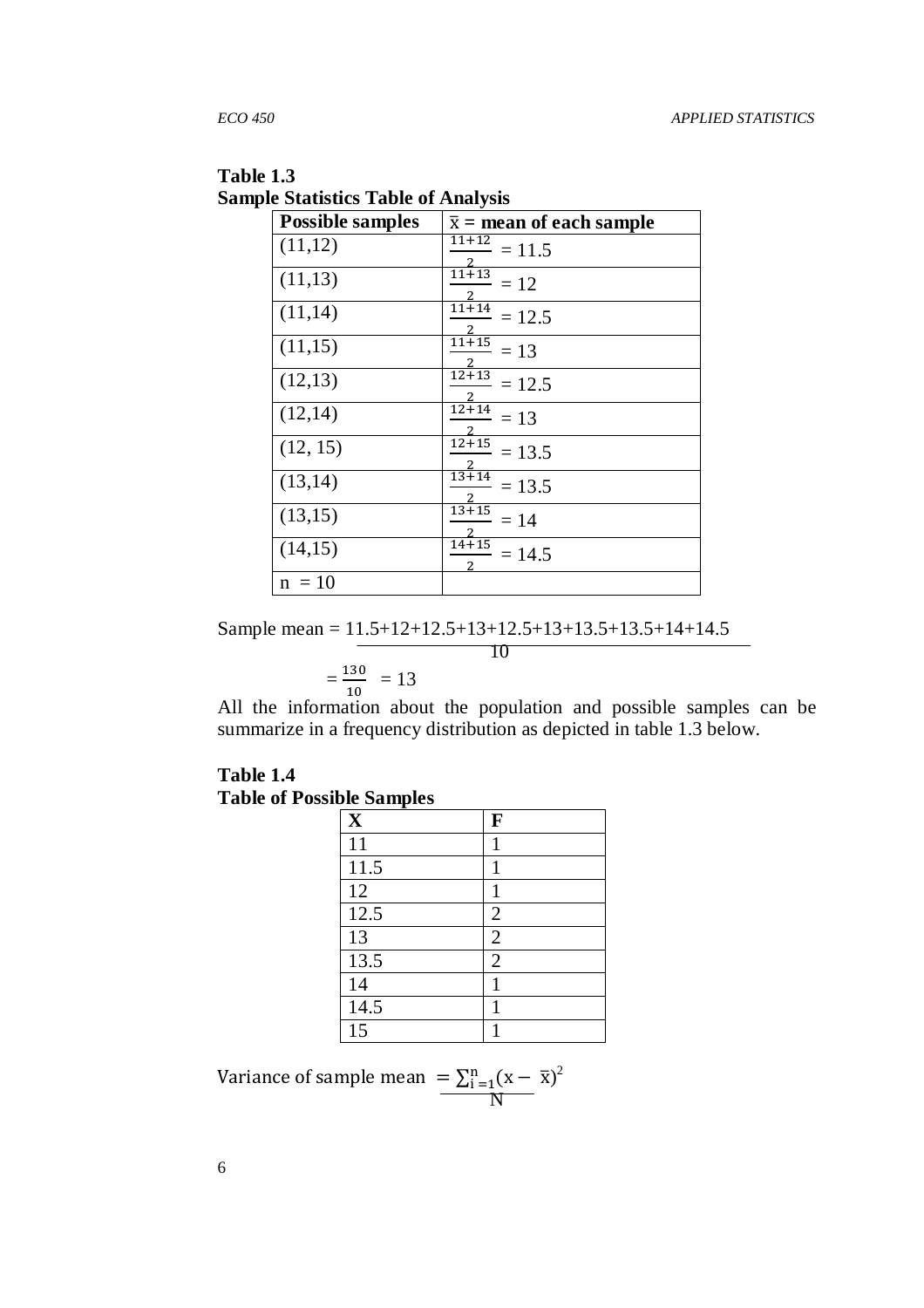$$
S_x^2 = (11-13)^2 + (11.5-13)^2 + (12-13)^2 + 2(12.5-13)^2 + 2(13-13)^2 + 2(13-13)^2 + \frac{(14-13)^2 + (14.5-13)^2}{9} + \frac{(15-13)^2}{9} = 5x^2 = (-2)^2 + (1.5)^2 + (-1)^2 + 2(-0.5)^2 + 2(0)^2 + 2(0.5)^2 + (1)^2 + (2)^2 + (1.5)^2
$$
  
\n
$$
S_x^2 = 4 + 2.25 + 1 + (0.25)2 + 2(0) + 2(0.25) + 1 + 4 + 2.25
$$
  
\n
$$
S_x^2 = 4 + \frac{2.25 + 1 + 0.5 + 0 + 0.5 + 1 + 4 + 2.25}{9}
$$
  
\n
$$
S_x^2 = 15.5
$$
  
\n
$$
S_x^2 = 15.5
$$
  
\n
$$
S_x^2 = 1.722
$$
  
\n
$$
S_x^2 = 2
$$
  
\n
$$
S_x = \sqrt{1.722}
$$
  
\n
$$
S_x = 1.31233
$$

From the foregoing analysis it would be observed that given  $X_1, X_2, \ldots, X_n$ of any random sample of size n from any infinite population with population mean u and  $\sigma^2$  then with sample mean  $\bar{x} = \frac{1}{n}$  $\frac{1}{n} \sum_{i=1}^{n} x$  we have

(i) 
$$
E(\overline{x}) = \mu
$$
  
(ii)  $Var(x) = \frac{\sigma^2}{n}$ 

**SELF-ASSESSMENT EXERCISE** 

Define the sample variance of any given population

### **3.4 Estimators for Mean and Variance**

Given that  $X_1, X_2, X_3, \ldots, X_n$  is a random sample of size n from normal population with mean μ and variance  $\sigma^2$  i.e.  $(X \sim N (\mu, \sigma^2))$ , then the statistics  $\bar{x} = \frac{1}{n}$  $\frac{1}{n} \sum_{i=1}^{n} x$ Therefore  $Z = \frac{\bar{x} - \mu}{\sigma}$  $\frac{-\mu}{\sigma}$  N (0,1)  $\sqrt{n}$ 

This is a general case whereby sampling is specifically taken from a normal distribution.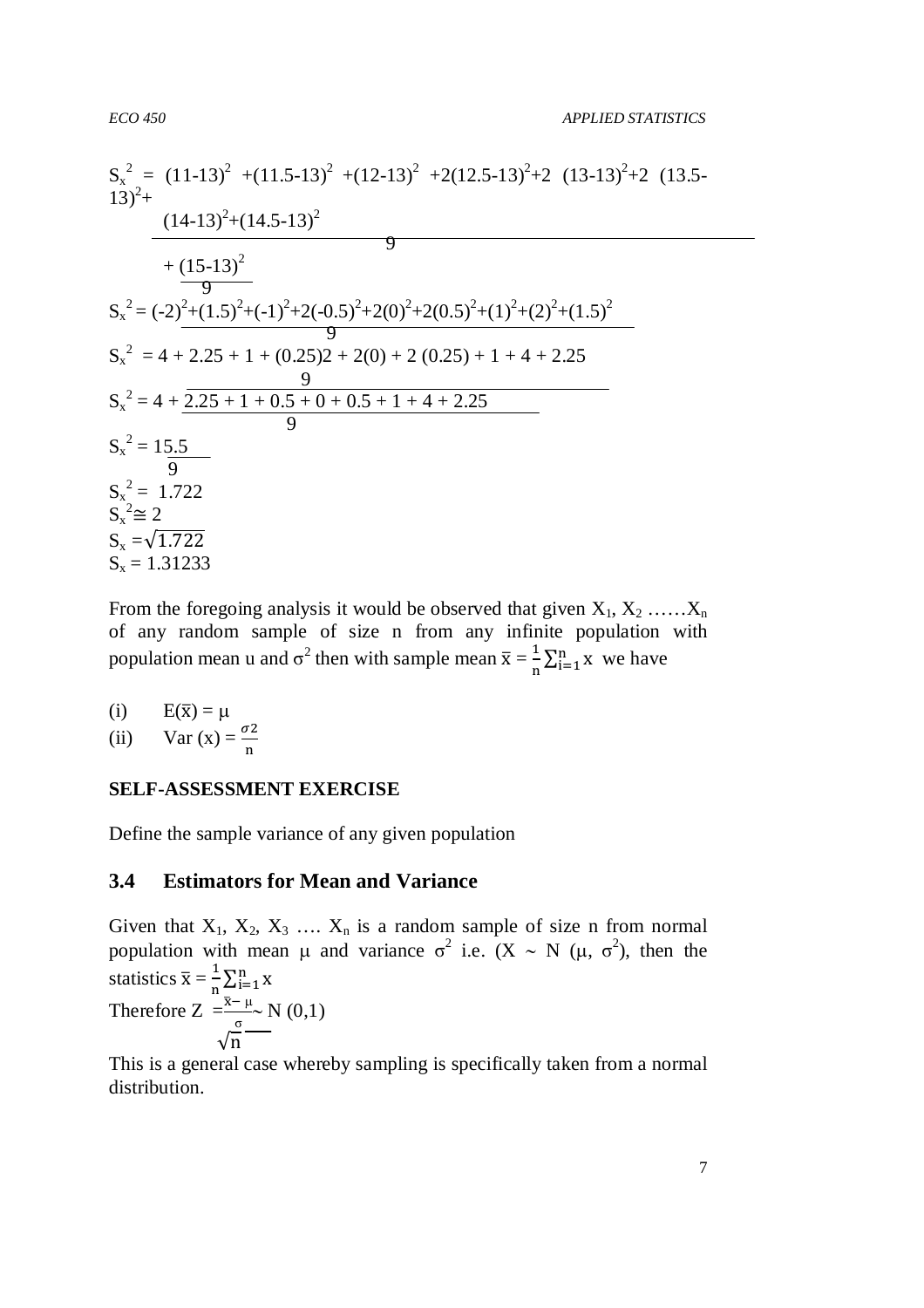### **Worked Example**

Given a random sample of 20 taken from a normal distribution with mean 90 and variance 25 find the probability that the mean is greater than 101. Solution

| $\bar{x}$ ~20 (90, 25)                                |             |
|-------------------------------------------------------|-------------|
| $Z = \frac{\bar{x} - \mu}{\sigma} N(0,1)$<br>$\sigma$ |             |
|                                                       | 'n          |
| $= 101 - 90$                                          |             |
| 25                                                    |             |
|                                                       | $\sqrt{20}$ |
| 11<br>25                                              |             |
|                                                       | $\sqrt{20}$ |
| 11                                                    |             |
| $\overline{25}$                                       |             |
| 4.47213<br>11                                         |             |
| 5.590169<br>$= 1.967739$                              |             |
| $\approx 1.968$                                       |             |

### **SELF-ASSESSMENT EXERCISE**

What are the assumptions of a normal distribution?

### **3.5 The Role and Significant of Statistics in Social Sciences**

It is interesting to know that accuracy, validity, reliability, objectivity, analysis, efficiency are all characteristics of the roles expected of statistical research in decision making and policy formulation for societal development. Do you know that social statistics are necessary in information gathering about socio-economic variables that are indices of economic growth and development? It started with what is known as the "statists" social research" and later grow to be known as "statistics", a new term for quantitative evidence. Social sciences' statistics is very significant because it assist in quantifying scientific developments and data on them therefore, making information on scientific studies more concise and precise. Social statistics is usually conducted to prove something for instance, how many women are affected by malaria compare to men in the society? How many people in the society are able to afford living in a duplex, flat, one-room apartment, face-to-face room or under the bridge?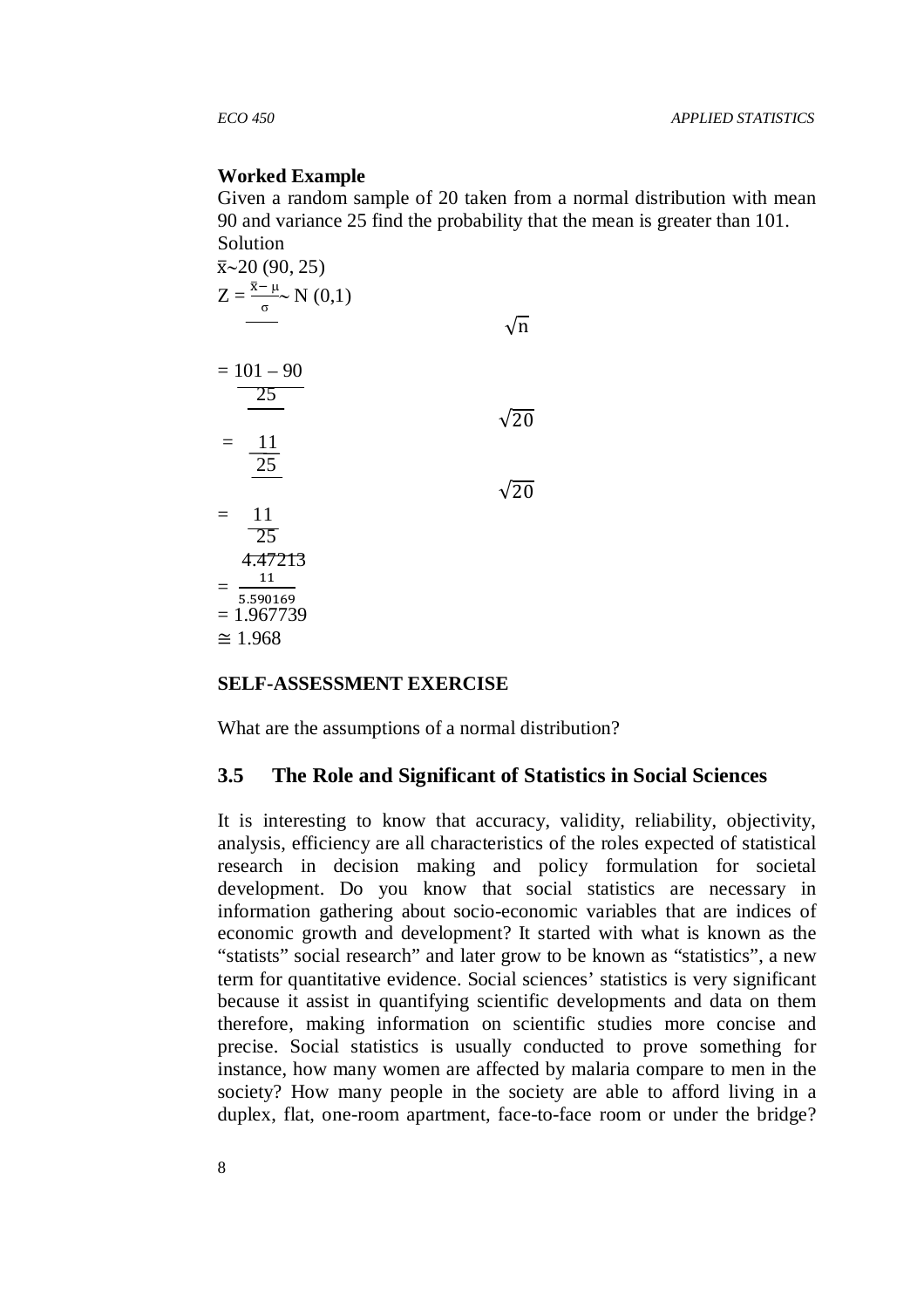Consequently, it is significant to note that adequate cautions are usually put into stepwise data gathering, accuracy, and analysis for efficiency. The role of statistics in social sciences and its significant cannot be overemphasised.

Self-Assessment Question

Do you think that statistics in social sciences has role to play in societal problem solving?

## **4.0 CONCLUSION**

It has been established that given a random sample of  $X_1, X_2, \ldots, X_n$  with population mean  $\mu$  and standard variance  $r^2$ .

(i) 
$$
\Sigma(\overline{x}) = \mu
$$
  
(ii)  $\text{Var}(x) = \sigma^2/n$ 

# **5.0 SUMMARY**

In this unit, we have attempted the definition of population, sample, sample distribution theory, so also estimation of parameter estimate and sample statistics had been attempted, so also it has been proved from our calculation that the mean of sample must always equal to the population mean it's representing and that the variance of the population and sample estimate are equal.

## **6.0 TUTOR-MARKED ASSIGNMENT**

Explain the descriptive measure of a sample statistics.

## **7.0 REFERENCES/FURTHER READING**

- Adedayo, O. A. (2006). *Understanding Statistics.* Akoka, Yaba: JAS Publishers.
- Dominick, S. & Derrick P. (2011). Statistics and Econometrics. (2nd ed.). New York: Mcgraw Hill..
- Edward, E. L.(1983). *Methods of Statistical Analysis in Economics and Business*. Boston: Houghton Mifflin Company.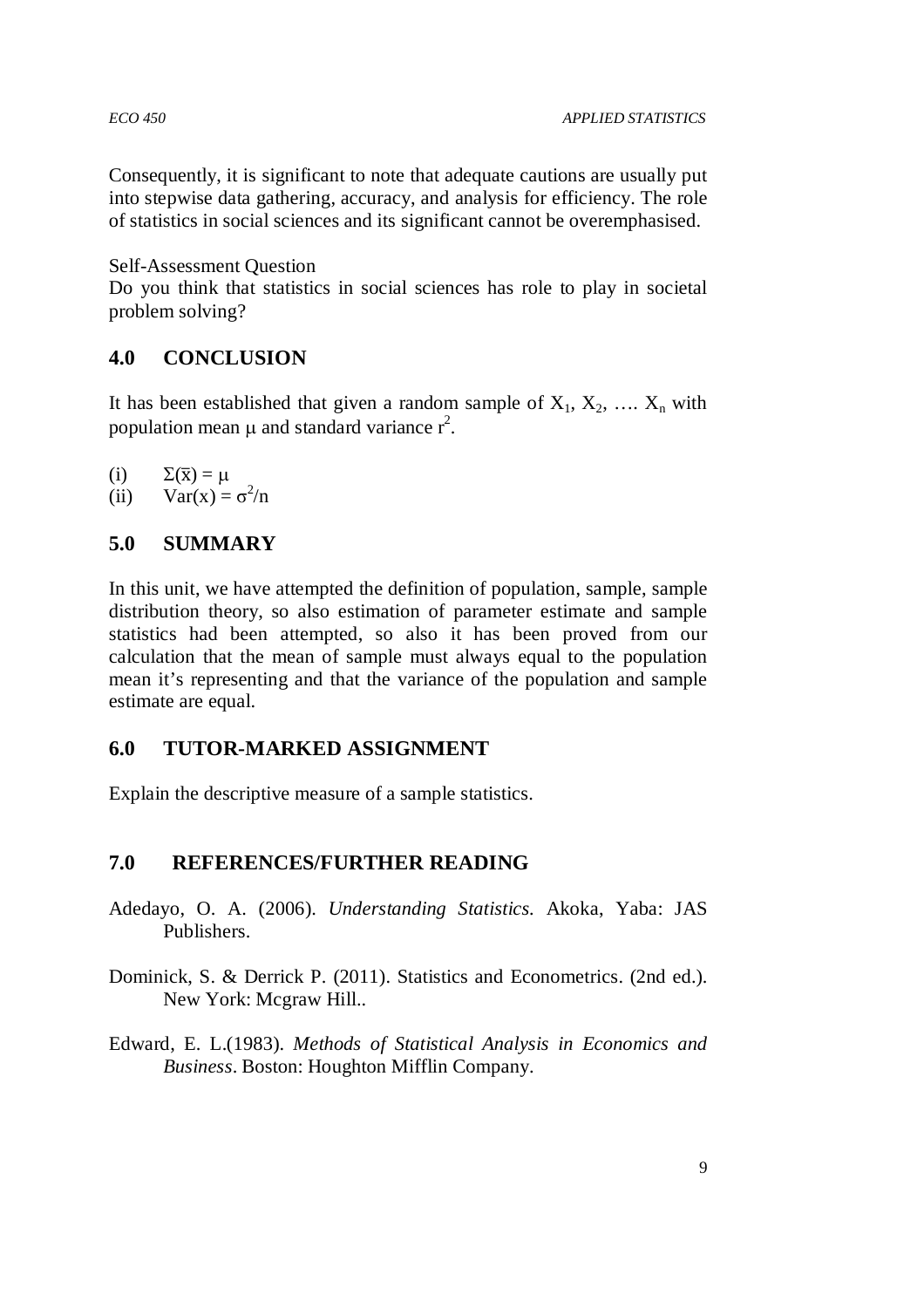- Esan, F. O. & Okafor, R. O.(2010). Basis Statistical Method. Lagos: Toniichristo Concept.
- Koutsoyianis, A. (2003). Theory of Econometrics. (2nd ed.). London: Palgrav Publishers Ltd. (formerly Macmillan Press Ltd).
- Murray, R. S. & Larry, J. S. (1998). Statistics. (3rd ed.). New York: Mcgraw Hills.
- Olufolabo, O. O. & Talabi, C. O. (2002). Principles and Practice of Statistics. Shomolu,Lagos: HASFEM Nig Enterprises.
- Oyesiku, O. K. & Omitogun, O. (1999). Statistics for Social and Management Sciences. Lagos: Higher Education Books Publisher.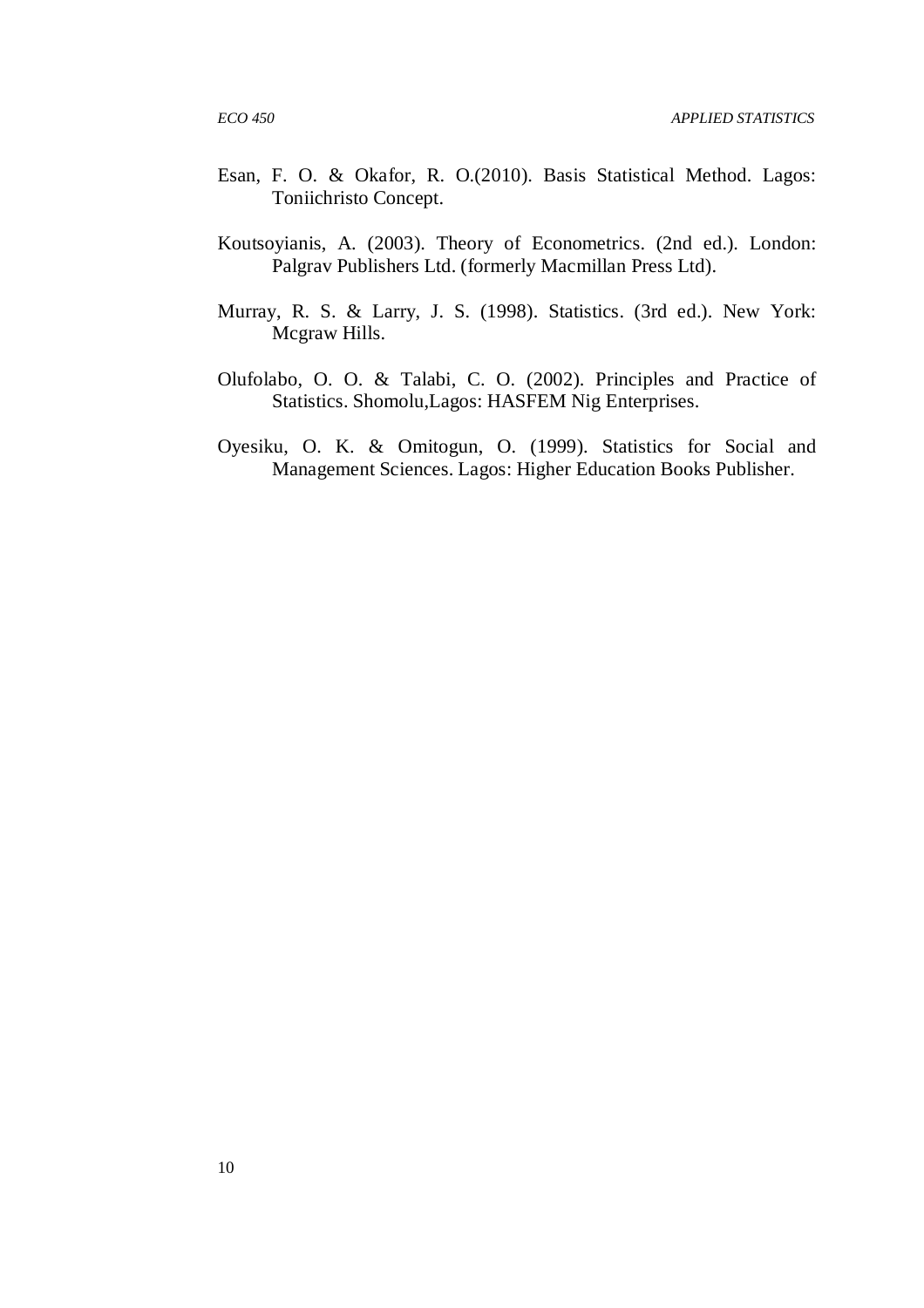# **UNIT 2 SAMPLING DISTRIBUTION OF PROPORTION**

## **CONTENTS**

- 1.0 Introduction
- 2.0 Objectives
- 3.0 Main Content
	- 3.1 Sampling Distribution of Proportion Defined Sampling Distribution of Parameter Estimate
	- 3.2 Standard Error
	- 3.3 Sampling Distribution of differences and Sum of Means
- 4.0 Conclusion
- 5.0 Summary
- 6.0 Tutor-Marked Assignment
- 7.0 References/Further Reading

# **1.0 INTRODUCTION**

This unit is an extension of unit 1 of this module. In this unit we are looking at sampling distribution of proportion, sampling distribution of sum and difference and standard error. Since this unit is an offshoot of the unit 1, most of the statistical term used in previous unit will be implied here.

## **2.0 OBJECTIVES**

At the end of this unit, you should be able to:

- calculate sampling distribution of proportion
- estimate sampling distribution of sum
- state sampling distribution of difference and standard error.

# **3.0 MAIN CONTENT**

## **3.1 Sampling Distribution of Proportion Defined**

Samples are usually embedded in a population, each time attribute is sampled, the concept of proportion is coming in. the estimation here is concentrating on the proportion of the population that has a peculiar characteristics. This sampling distribution is like of binomial distribution, where an event is divided into been a success represented with p or been a failure represented with q or  $1 - p$ .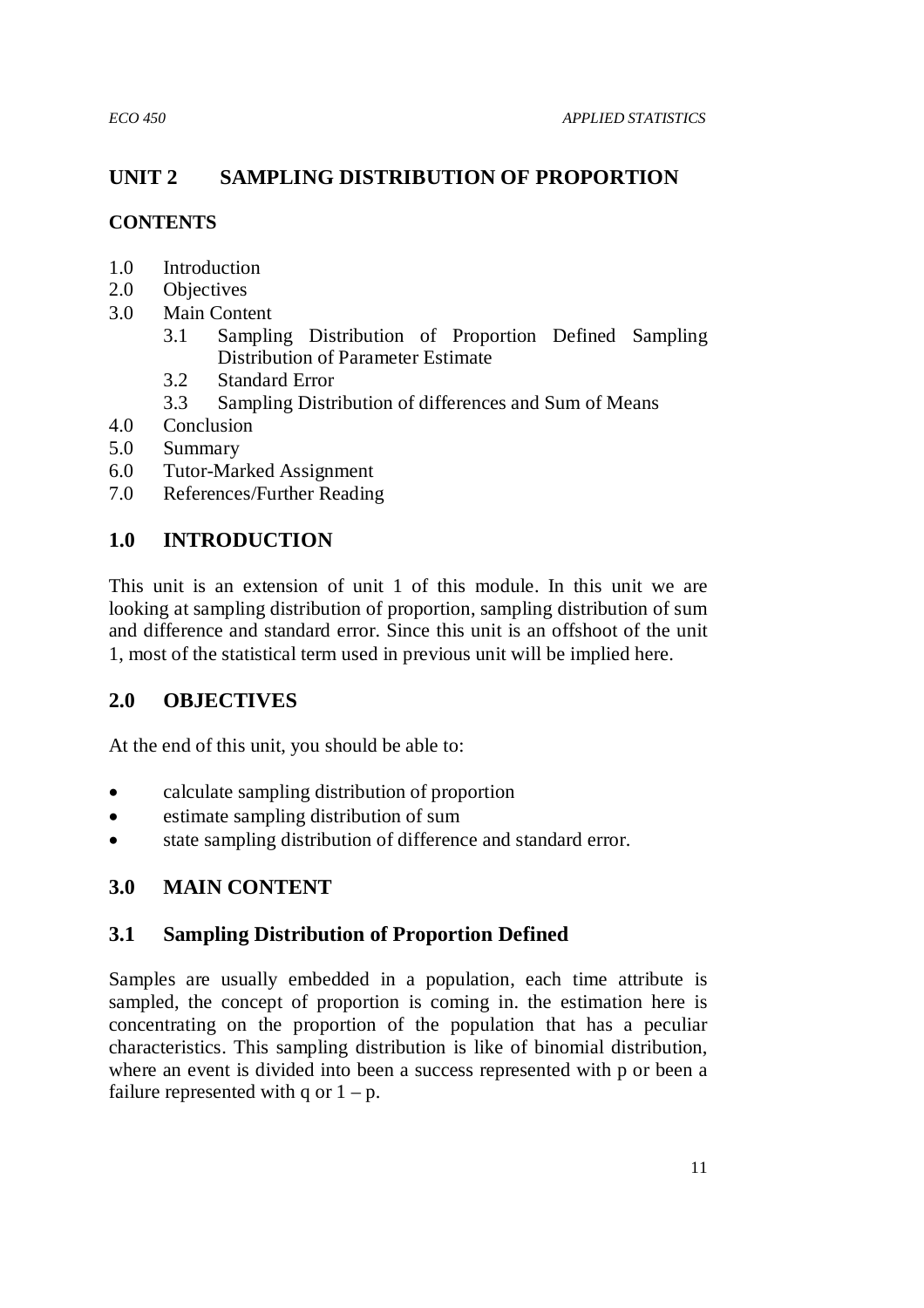Given an infinite population consisting of sample size n. The sampling distribution of proportion is said to have a mean of np. and variance

var (p) = var (p)  $=$  $\frac{P(1-p)}{n} = \frac{pq}{n}$ 

It is to be noted at this juncture that the sample proportion is also an unbiased estimator of the population proportion i.e.  $\Sigma(p) = P$ Example

A coin is tossed 120 times, find the probability that head will appear between 45% and 55%.

### **Solution**

From the above the prob(head) =  $\frac{1}{2}$  = p Prob(not obtaining ahead) =  $\frac{1}{2}$  = q = 1 – p 45% of tosses =  $45 \times 120$  100  $= 54$ While 55% of tosses gives  $\frac{55}{100}$ x 120  $= 66$ Mean  $\mu p = np = 120 \text{ x } \frac{1}{2}$  $= 60$  $S.D = \sqrt{npq} = \frac{0.25}{120}$  $\frac{0.25}{120}$  x 120  $= 0.00208333$ S.D.  $\sqrt{\frac{0.25}{120}}$ 120  $= 0.4564$ S.D.  $=\sqrt{npq} = \sqrt{120 \left(\frac{1}{2}\right) \left(\frac{1}{2}\right)}$  $=\sqrt{30}$  $= 5.477225575$ Prob  $(54 < p < 78) = p \left(\frac{54-60}{5.5} \le z < \frac{66-60}{5.5}\right)$  $\frac{5}{5.5}$ )  $= p \left( \frac{6}{55} < z < \frac{6}{55} \right)$  $= p(-1.0909 < z < 1.091) = (0.3621) \times 2$  $= 0.7242$ 

### **SELF-ASSESSMENT EXERCISE**

What is the symbolic definition of standard deviation of a sample proportion?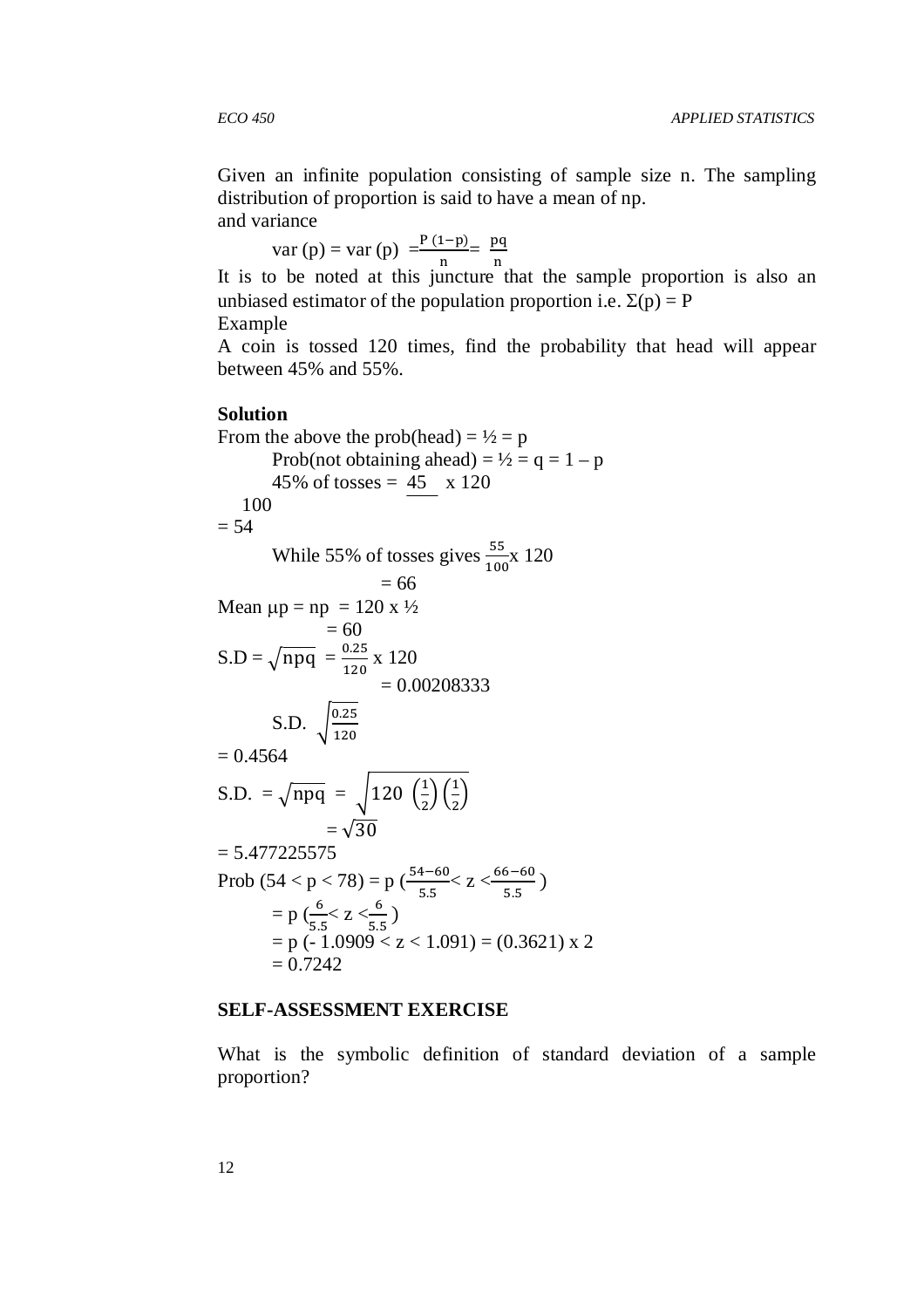## **3.2 Standard Error**

Standard error usually represented by S.E. is defined as the square root of the population variance written as  $\sqrt{var p}$ 

note 
$$
var(p) = \frac{pq}{n} = \frac{p(1-p)}{n}
$$
  
\n
$$
\therefore \sqrt{\frac{p(1-p)}{n}}
$$
  
\nFrom the example in subsection 3.2 above  
\n
$$
p = \frac{1}{2} = q
$$
  
\n
$$
n = 120
$$
  
\n
$$
\therefore S.E = \sqrt{\frac{0.5 (0.5)}{120}}
$$
  
\n
$$
S.E = \sqrt{\frac{0.25}{120}}
$$
  
\n
$$
S.E = \sqrt{0.0020833}
$$
  
\n
$$
S.F = 0.0456
$$

## $S.E = 0.0456$

## **SELF-ASSESSMENT EXERCISE**

What does S.E stands for?

## **4.0 CONCLUSION**

During the course of our discussion of this unit we have talked about;

- Sampling distribution of proportion
- Standard error

## **5.0 SUMMARY**

In the course of our discussion we defined the mean of a sampling distribution of proportion as np.

i.e. mean = np variance  $(p) = P(1-P)$ σ(p) = √npq

## **6.0 TUTOR-MARKED ASSIGNMENT**

A coin is tossed 90 times, find the probability that tail will appear between 35% and 55%.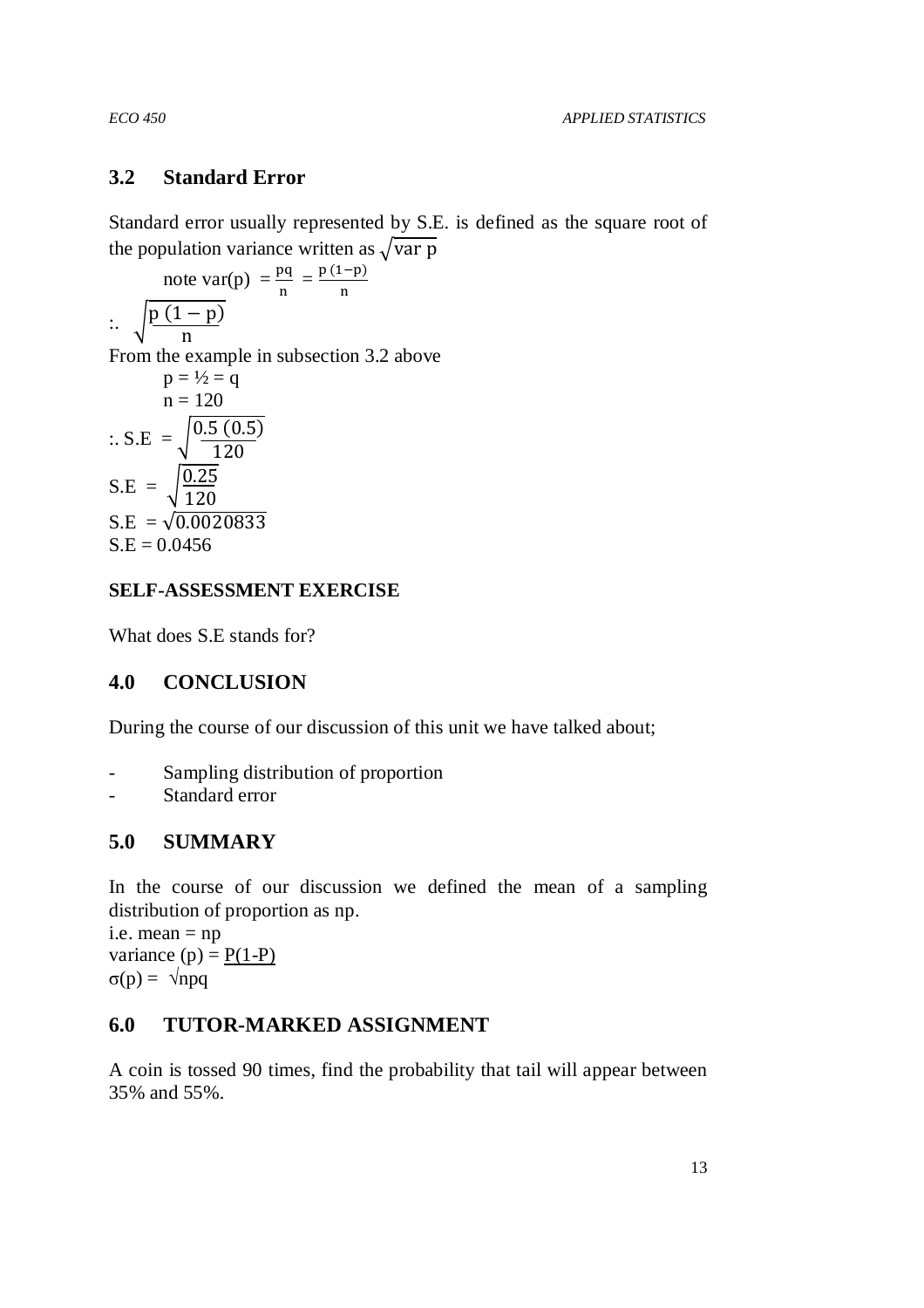### **7.0 REFERENCES/FURTHER READING**

- Adedayo, O. A. (2006). Understanding Statistics. Yaba, Lagos: JAS Publishers.
- Esan, F. O. & Okafor, R. O. (2010). Basis Statistical Method (Revised edition). Lagos: Toniichristo Concept.
- Murray, R.S. & Larry, J. S. (1998). (Schaum Outlines Series). Statistics. (3rd ed.). New York: Mcgraw Hills.
- Olufolabo, O.O. & Talabi, C. O.(2002). Principles and Practice of Statistics. Shomolu Lagos: HASFEM Nig Enterprises.
- Oyesiku, O. K. & Omitogun, O. (1999). Statistics for Social and Management Sciences. Lagos: Higher Education Books Publisher.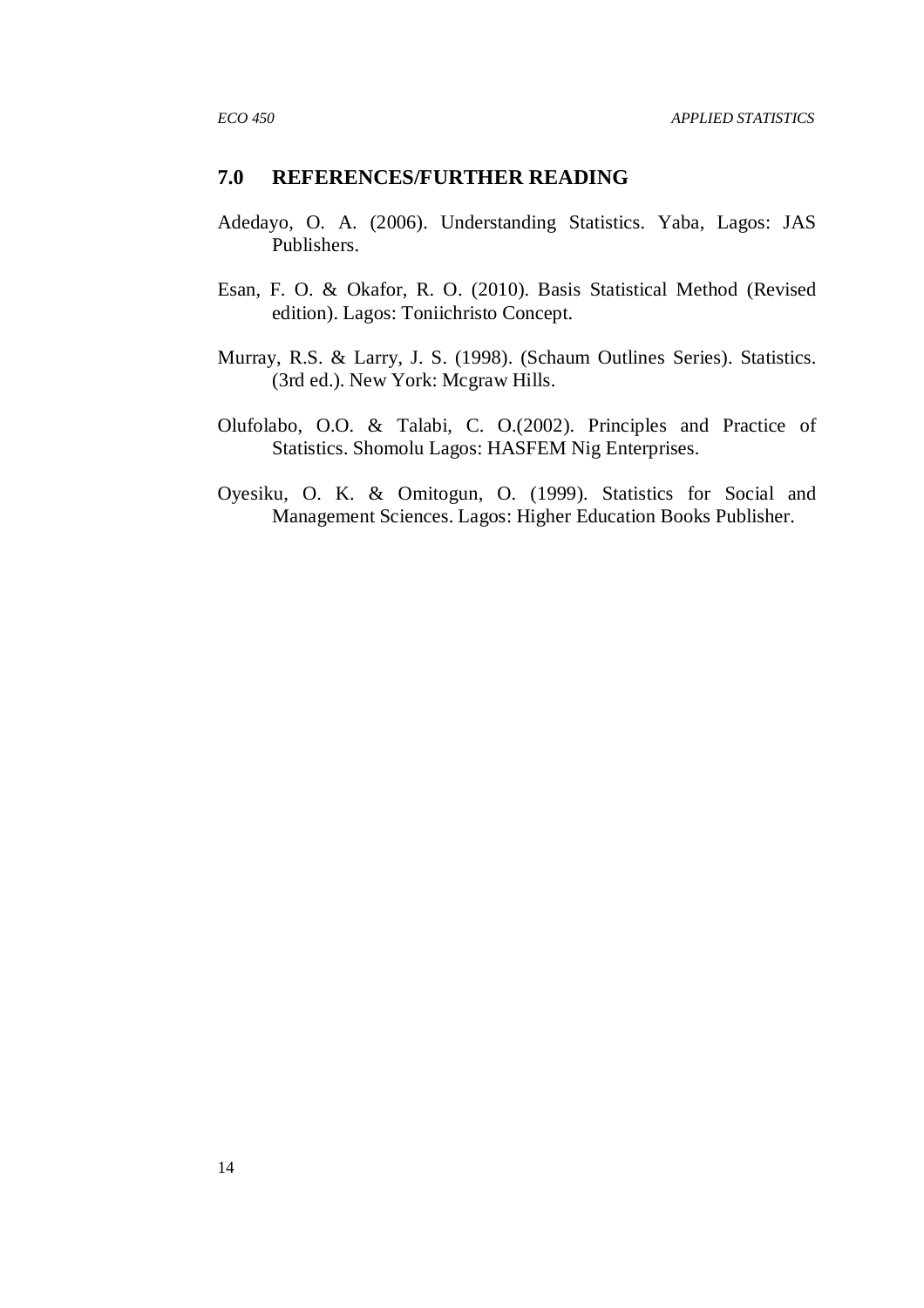## **UNIT 3 SAMPLING DISTRIBUTION OF SUM AND DIFFERENCE OF TWO MEANS**

### **CONTENTS**

- 1.0 Introduction
- 2.0 Objectives
- 3.0 Main Content
	- 3.1 Sampling Distribution of Difference and Sum of Two Means Defined
	- 3.2 Worked Example Sampling Distribution of Sum of Two Means
	- 3.3 Worked Example Sampling Distribution of Sample Differences of Two Means
- 4.0 Conclusion
- 5.0 Summary
- 6.0 Tutor-Marked Assignment
- 7.0 References/Further Reading

## **1.0 INTRODUCTION**

This unit is an extension of unit 1 and unit 2 of this module. In this unit we are going to look at sampling distribution of sum and difference of two means. Since this unit is an offshoot of the unit one of this module, most of the statistical term used in unit one will be implied here.

## **2.0 OBJECTIVES**

At the end of this unit, you should be able to:

- calculate sampling distribution of sum of two means
- state sampling distribution of difference and standard error.

## **3.0 MAIN CONTENT**

# **3.1 Sampling Distribution of Difference of Two Means and Sum**   $(\bar{x} - \bar{x})$

If two independent random sample of sizes  $n_1$  and  $n_2$  are selected from 2 different population of size N<sub>1</sub> and N<sub>2</sub> with population means  $\mu_1$  and  $\mu_2$ respectively and population variance  $\sigma_1^2$  and  $\sigma_2^2$  respectively, then the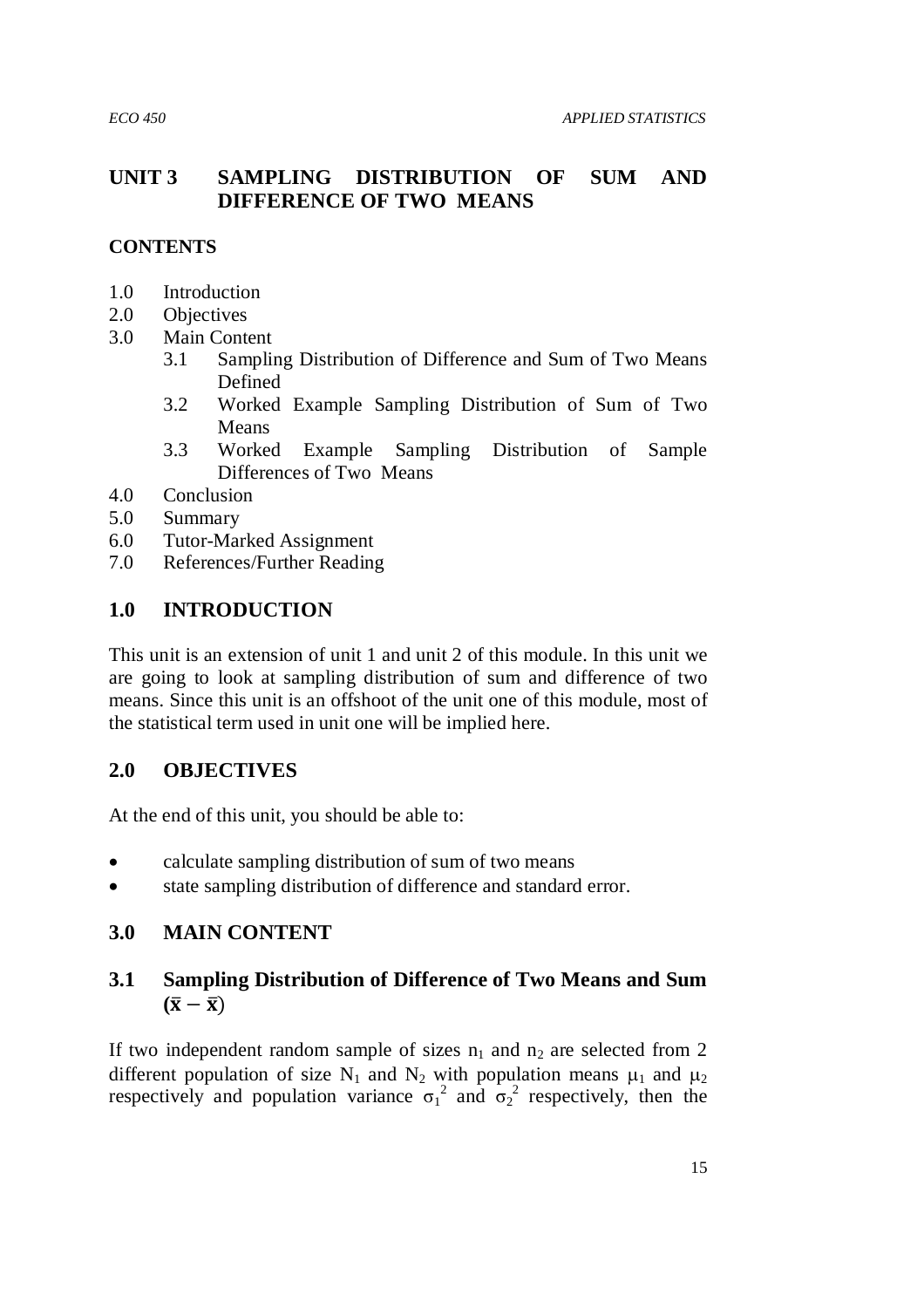sampling distribution of the difference of two means  $(\bar{x}_1 - \bar{x}_2) = \mu_{p1} - \mu_{p2}$ and standard deviation of the sample distribution is written as

$$
\sigma_{x1} -_{x2} = \sigma_1^2 + \sigma_2^2
$$

$$
n_{\mathcal{N}} n_2^2
$$

Also the sampling distribution of sum of means is as defined below:

 $\mu_{p1+p2} = \mu_{p1} + \mu_{p2}$  and the standard deviation  $\sigma_{p1 + p2}^2 = \sigma_1^2 + \sigma_2^2$  $n_1$   $n_2$ 

### **SELF-ASSESSMENT EXERCISE**

*Sampling distribution of the difference of two means* is defined as-------

## **3.2 Worked Example of Sampling Distribution of Sum of Two Means**

Given that  $p_1 = (30,50)$  and  $p_2 = (40,70)$  show that  $\mu_{p1+p2} = \mu_{p1} + \mu_{p2}$ ; (ii)  $\mu_{p1-p2} = \mu_{p1} - \mu_{p2}$  and (iii)  $\sigma_{p1+p2}^2 = \sigma_{p1}^2 + \sigma_{p2}^2$  for a sample drawn from each other. Solution Sampling sum Possible sample combination = (30, 40), (30,70) (50,40) (50,70) Sample sum =  $30 + 40 = 70$ ;  $30 + 70 = 100$ ;  $50 + 40 = 90$ ;  $50 + 70 = 120$ :.  $\mu_{p1 + p2}$  = 70 + 100 + 90 + 120 4  $\mu_{p1 + p2} = \frac{380}{4}$  $\overline{\mathbf{r}}$  $\mu_{p1 + p2} = 95$ Considering the  $1<sup>st</sup>$  population  $p_2$  (30,50)  $\mu_{\text{p1}} = \frac{30+50}{2}$  $\overline{\mathbf{c}}$  $\mu_{p1} = \frac{80}{2}$  $\overline{\mathbf{c}}$  $\mu_{p1} = 40$ Considering the  $2<sup>nd</sup>$  population (40, 70)  $\mu_{p2} = \frac{40+70}{2}$  $\overline{\mathbf{c}}$  $\mu_{p2} = \frac{110}{3}$  $\frac{10}{2}$  = 55 :.  $\mu_{p1} + \mu_{p2} = 55 + 40$  $\mu_{p1} + \mu_{p2} = 95$ Note  $\mu_{p1 + p2} = 95$  $\mu_{p1} + \mu_{p2} = 95$ :.  $\mu_{p1 + p2} = \mu_{p1} + \mu_{p2}$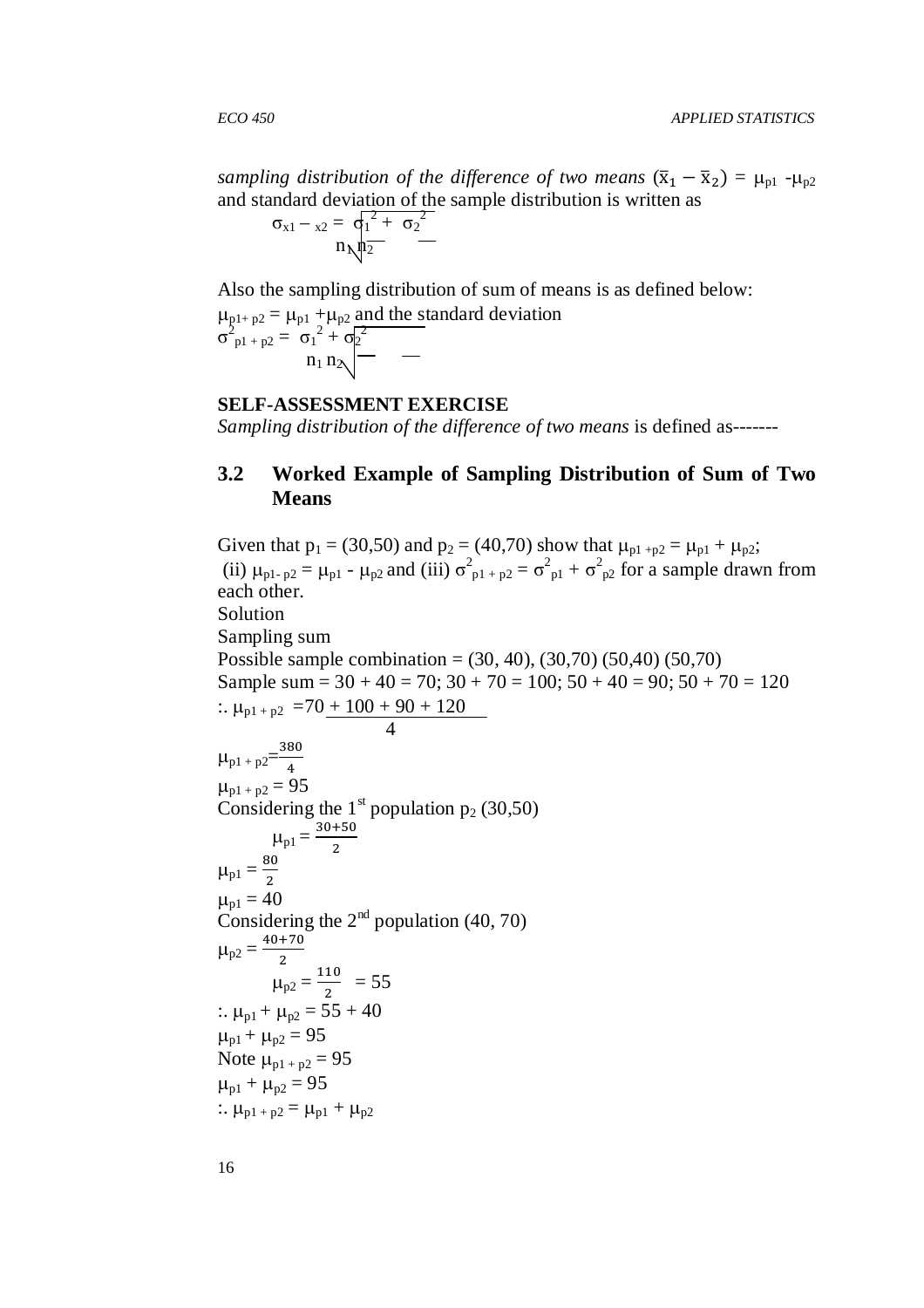### **SELF-ASSESSMENT EXERCISE**

What is the population and sample mean of  $P_1 = (70, 90)$ ,  $P_2 = (60, 80)$ 

### **3.3 Worked Example of Sample Differences of Two Means**

 $\mu_{p1}$  -  $\mu_{p2}$  = 40 – 55 from our calculation of means above  $\mu_{p1}$  -  $\mu_{p2}$  = 15 Taking the differences of possible =sample  $\mu_{p1-p2}$  $\mu_{p1-p2}$  = (30-40) + (30-70) + (50-40) + (50-70)  $\overline{4}$  $\mu_{p1-p2} = 10 + -40 + 10 - 20$  4  $\mu_{p1-p2} = -10 - 40 + 10 - 20$  4  $\mu_{p1-p2} = \frac{-60}{4}$  $\overline{\mathbf{r}}$  $\mu_{p1 - p2} = -15$ :.  $\mu_{p1-p2} = \mu_{p1} - \mu_{p2}$  $-15 = -15$  $(iii)$  $^{2}_{\text{p1 + p2}}$  = variance of 70,10, 90 & 120 Note population mean = 95  $\sigma_{p1 + p2}^2 = \Sigma (x - \bar{x})^2$ n and the material property of the material property of the material property of the material property of the material property of the material property of the material property of the material property of the material pro  $\therefore$   $\sigma_{p1 + p2}^2 = (70-95)^2 + (100-95)^2 + (90-95)^2 + (120-95)^2$  $\frac{1}{4}$   $\frac{1}{4}$  $\sigma_{\text{p1+p2}}^2 = -25^2 + 5^2 + -5^2 + 25^2$  4  $\sigma_{\text{p1} + \text{p2}}^2$  = 625 + 25 + 25 + 625  $\frac{1}{4}$  $\sigma_{\text{p1 + p2}}^2 = \frac{1300}{4}$  $\frac{4}{1}$  $\sigma_{p1+p2}^2 = 325$ Considering the population independently  $\sigma_{\text{pl}}^2$  = variance of (30,50)  $\sigma_{\text{pl}}^2 = (30 - 40)^2 + (50 - 40)^2$  $\sim$  2 Where  $40 = \mu p_1$  = mean of population 1  $\sigma_{\text{pl}}^2 = (-10)^2 + (10)^2$  $\frac{1}{2}$  $\sigma_{\text{pl}}^2 = 100 + 100$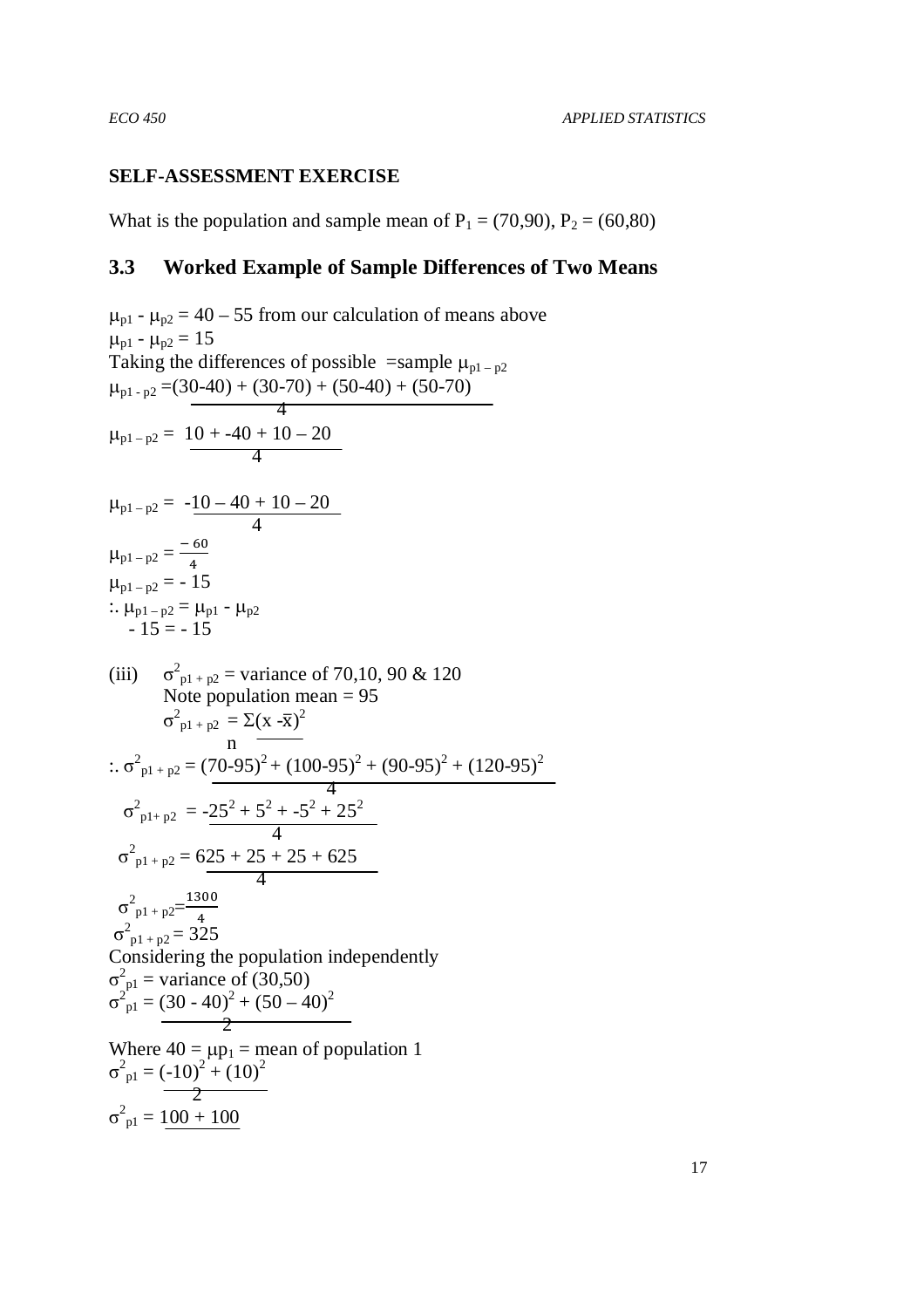$$
\sigma_{p1}^{2} = \frac{200}{2}
$$
\n= 100\nConsidering the 2<sup>nd</sup> population\n
$$
\sigma_{p2}^{2} = \text{variance of } (40,70)
$$
\n
$$
\sigma_{p2}^{2} = \frac{(40 - 55)^{2} + (70 - 55)^{2}}{2}
$$
\nWhere 55 = mean of population =  $\mu p_2$ \n
$$
\sigma_{p2}^{2} = 15^{2} + 15^{2}
$$
\n
$$
\sigma_{p2}^{2} = 225^{2} + 225^{2}
$$
\n
$$
\sigma_{p2}^{2} = 450
$$
\n
$$
\sigma_{p1}^{2} = 225
$$
\n
$$
\sigma_{p1}^{2} + \sigma_{p2} = 225 + 100 = 325
$$
\n
$$
\sigma_{p1}^{2} + p2 = 325
$$

### **SELF-ASSESSMENT EXERCISE**

Sampling distribution of the difference of 2 means  $\bar{x}_1 \& \bar{x}_2$  is usually written as?

## **4.0 CONCLUSION**

In the course of our discussion of this unit you have learnt about

- Sampling distribution of difference of two means
- Sampling distribution of sum of two means

## **5.0 SUMMARY**

In the course of our discussion on this unit we defined sampling distribution of the difference of two mean as  $\mu p_1$  -  $\mu p_2$  and standard deviation of the difference as

$$
rx_1 - r_2 = \left. r_1^2 + r_2^2 \right|_{n_1 n_2}
$$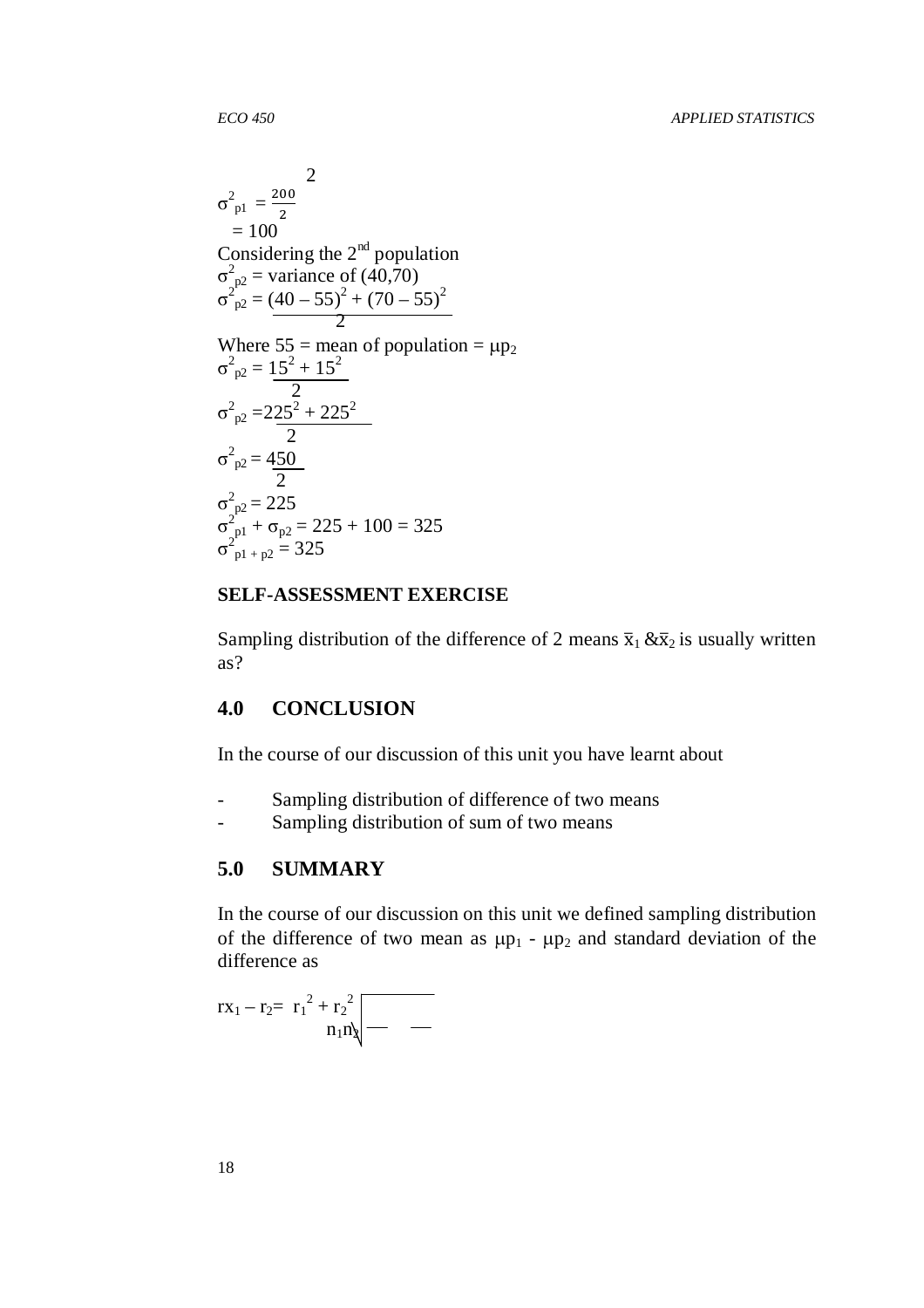### **6.0 TUTOR-MARKED ASSIGNMENT**

Given the following population  $p_1 = (10,20) p_2 = (30,40)$  show that

- (i)  $\mu p_1 + p_2 = \mu p_1 + \mu p_2$
- (ii)  $\mu p_1 p_1 = \mu p_1 \mu p_2$ .

## **7.0 REFERENCES/FURTHER READING**

- Adedayo, O. A. (2006). Understanding Statistics. Yaba, Lagos: JAS Publishers.
- Esan, F. O. & Okafor, R. O. (2010). Basis Statistical Method (Revised edition).Lagos: Toniichristo Concept.
- Murray, R.S. & Larry, J. S. (1998). (Schaum Outlines Series). Statistics. (3rd ed.). New York: Mcgraw Hills.
- Olufolabo, O.O. & Talabi, C. O.(2002). Principles and Practice of Statistics. Shomolu Lagos: HASFEM Nig Enterprises.
- Oyesiku, O. K. & Omitogun, O. (1999). Statistics for Social and Management Sciences Lagos: Higher Education Books Publisher.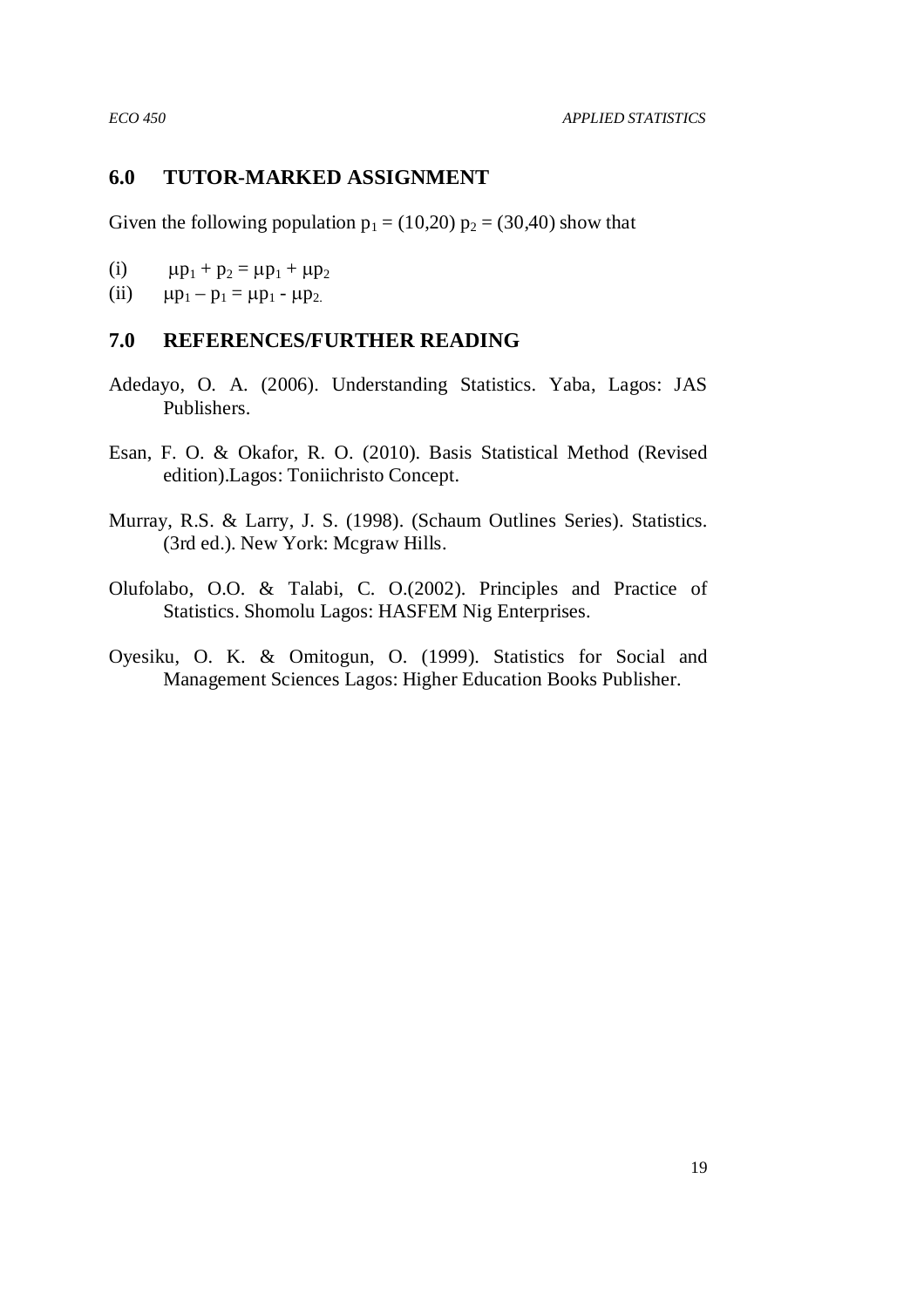## **UNIT 4 PROBABILITY DISTRIBUTION**

### **CONTENTS**

- 1.0 Introduction
- 2.0 Objectives
- 3.0 Main Content
	- 3.1 Probability Defined
	- 3.2 Probability Distribution of a Random Variable (Binomial Distribution)
	- 3.3 Poisson Distribution
	- 3.4 Probability Distribution of a Continuous Variable (Normal Distribution)
- 4.0 Conclusion
- 5.0 Summary
- 6.0 Tutor-Marked Assignment
- **7.0** References/Further Reading

## **1.0 INTRODUCTION**

For thorough understanding of this unit, it is assumed that you must have familiarised yourself with introductory statistics and first unit of this module. The main thrust of this unit is to introduce to you the concept of probability distribution, its discussion, calculation and interpretation of result. This unit is fundamental to the understanding of subsequent modules. This is because other unit and module will be discussed on the basis of the fundamentals concept explained here.

## **2.0 OBJECTIVES**

At the end of this unit, you should be able to:

- discuss the concept of probability
- state different probability distribution
- calculate the different probability distribution.

## **3.0 MAIN CONTENT**

## **3.1 Probability Defined**

Statisticians spends quality time measuring data and drawing conclusions based on his measurement sometimes, all the data is available to the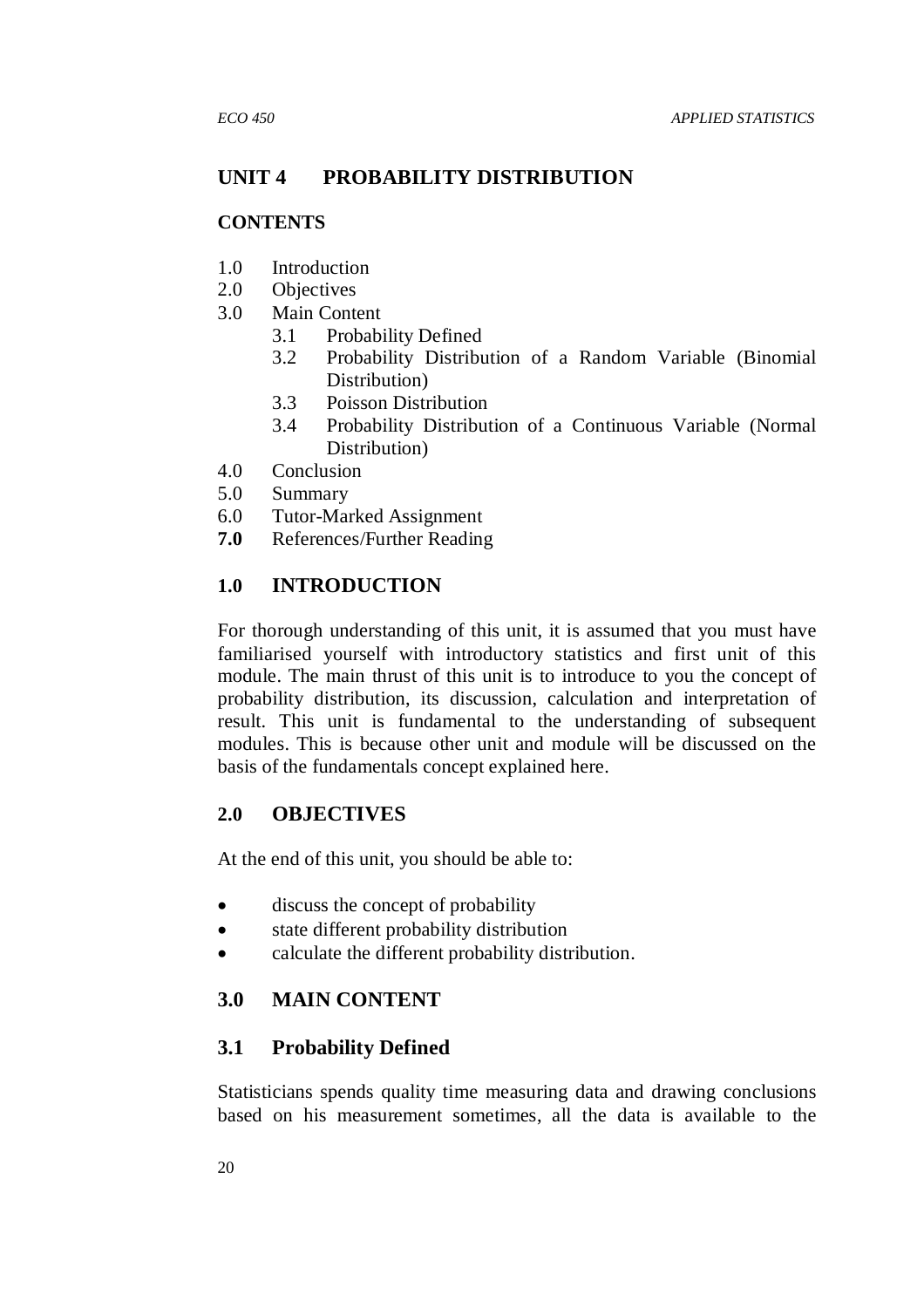statisticians and the measurement are bound to be accurate in such circumstances, it can be said that the statistician has perfect knowledge of the population. There are a-times whereby this will not be the usual situation. In most cases, the statistician will not have the details he wants about the population and will be unable to collect the information he wants because of cost and labour involved.

However, because the entire population has not been examined, the statistician can never be completely sure of the result, so when quoting conclusion based on sample evidence, it is usual to state how confident the statistician is about his result. So you will often see estimates quoted with 85% confidence. This is simply talking about the probability that the estimate is right is 85%. The probability of a value X of a random variable is usually referred to as the limiting value of the relative frequency of that value as the total number of observation on the variable approaches infinity, the value which the relative frequency assumes at the limit as the number of observations tends to infinity. This can be written as

 $P(x) = lim_{n \to \frac{f}{\sum p}}$ ∑Fx

## **SELF-ASSESSMENT EXERCISE**

What is another name that probability can be called?

## **3.2 Probability Distribution of a Random Variable**

If a variable is discrete, if its value are distinct i.e. they are separated by finite distance. To each we may assign a given probability. If x is a discrete random variable which may assume the values  $X_1, X_2, \ldots, X_n$  with respective probabilities  $f(x_1)$ ,  $f(x_2)$  ……,  $f(x_n)$ . Then the entire set of pairs of permissible value together with their respective probabilities is called probability distribution of a random variable x. A random variable is a variable whose values are associated with the probability of being observed. A discrete random variable is one that can assume only finite and distinct value.

One of the discrete probabilities is the binomial distribution. This distribution is used to find the probability of X number of occurrences or success of an event,  $P(x)$  in n-trials of same experiment. Binomial distribution is usually use to predict occurrence of events that are mutually exclusive in other words Binomial distribution is useful for problem that are concerned with determining the number of times an event is likely to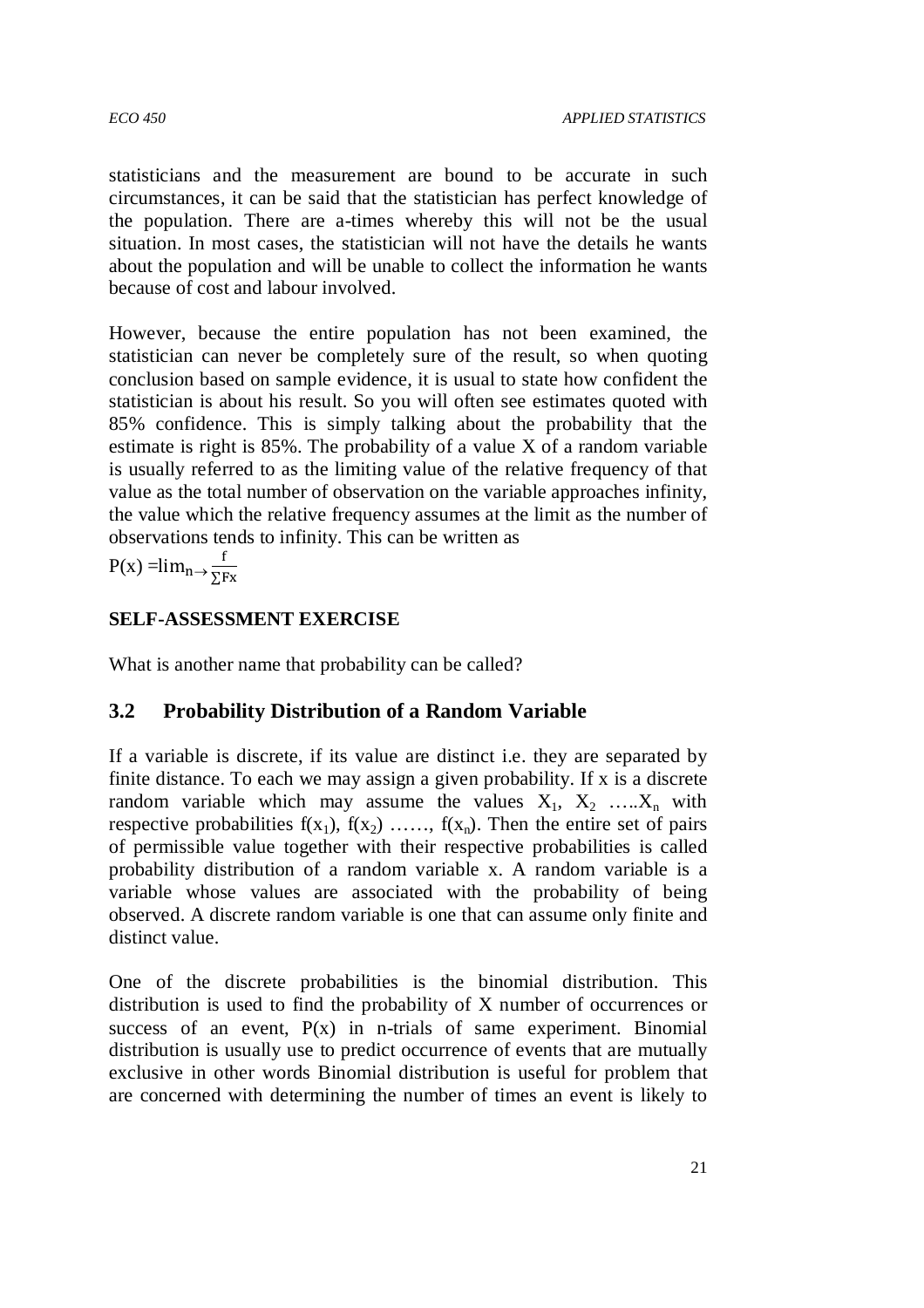occur or not occur during a given number of trials and consequently the probability of it occurring or not occurring.

Symbolically it is written as;  $P(x) = {}^{n}C_{x} P^{x} q^{n-x}$ 

Alternatively

 $P(x) = {n! \over x!(n-x)} p^x (1-p)^{n-x}$ 

Where  $P =$  probability of a success in a simple trial probability of one event

 $q = 1-P$ , probability of the alternative to the event (failure)

 $n =$  number of times the event can occur in number trials

 $x =$  number of successes in n-trials

Mean of the binomial distribution is  $\mu = np$  and standard deviation is

$$
\sigma = \sqrt{np(1-p)} \text{ or } \sigma = \sqrt{npq}
$$

Example: What is the probability of obtaining 3 heads in 5 toss of a balanced coin. (b) What is the probability of obtaining less than 3 heads in 5 toss of coin.

### **Solution**

Probability of obtaining a head =  $1/2 = p$ Probability of not obtaining ahead =  $1-p = q = \frac{1}{2}$  $X = 3, n = 5$ (a)  $P(x) = \frac{n!}{x!(n-x)!} p^x (1-p)^{n-x}$  $=$   $\frac{n!}{\sqrt[n]{n!}}$  $\frac{n!}{x!(n-x)!}$  p.<sup>x</sup> q<sup>n-x</sup>  $P(x) = 5x\dot{4}x\dot{3}x\dot{2}x1$   $\frac{1}{2}x^{3}\dot{1}z^{5\dot{3}}$  $3x2x1(5-3)!$  $P(x) = 5x4x3x2x1$   $\frac{1}{2}x^{3}1/2^{2}$  $3x2x1(5-3)!$  $P(x) = \frac{10}{1}x^{\frac{1}{8}}$  $\frac{1}{8}$ X  $\frac{1}{4}$  $P(x) = \frac{1}{32}^{1}$  8 4  $P(x) = 0.3125$ :. The probability of obtaining 3 heads from 5 tosses of  $\text{coin} = 0.3125$ 

(b) Probability of obtaining less than 3 heads = P(0) + P(1) + P(2)  
\n
$$
\therefore P(0) = \frac{5!}{0!(5-0)!} \frac{1}{2^0} \cdot \frac{1}{2^{5-0}}
$$
\n
$$
= \frac{5 \times 4 \times 3 \times 2 \times 1}{5 \times 4 \times 3 \times 2 \times 1} \cdot 1 \cdot \frac{1}{32}
$$
\n
$$
= 1/32
$$
\n
$$
= 0.03125
$$

22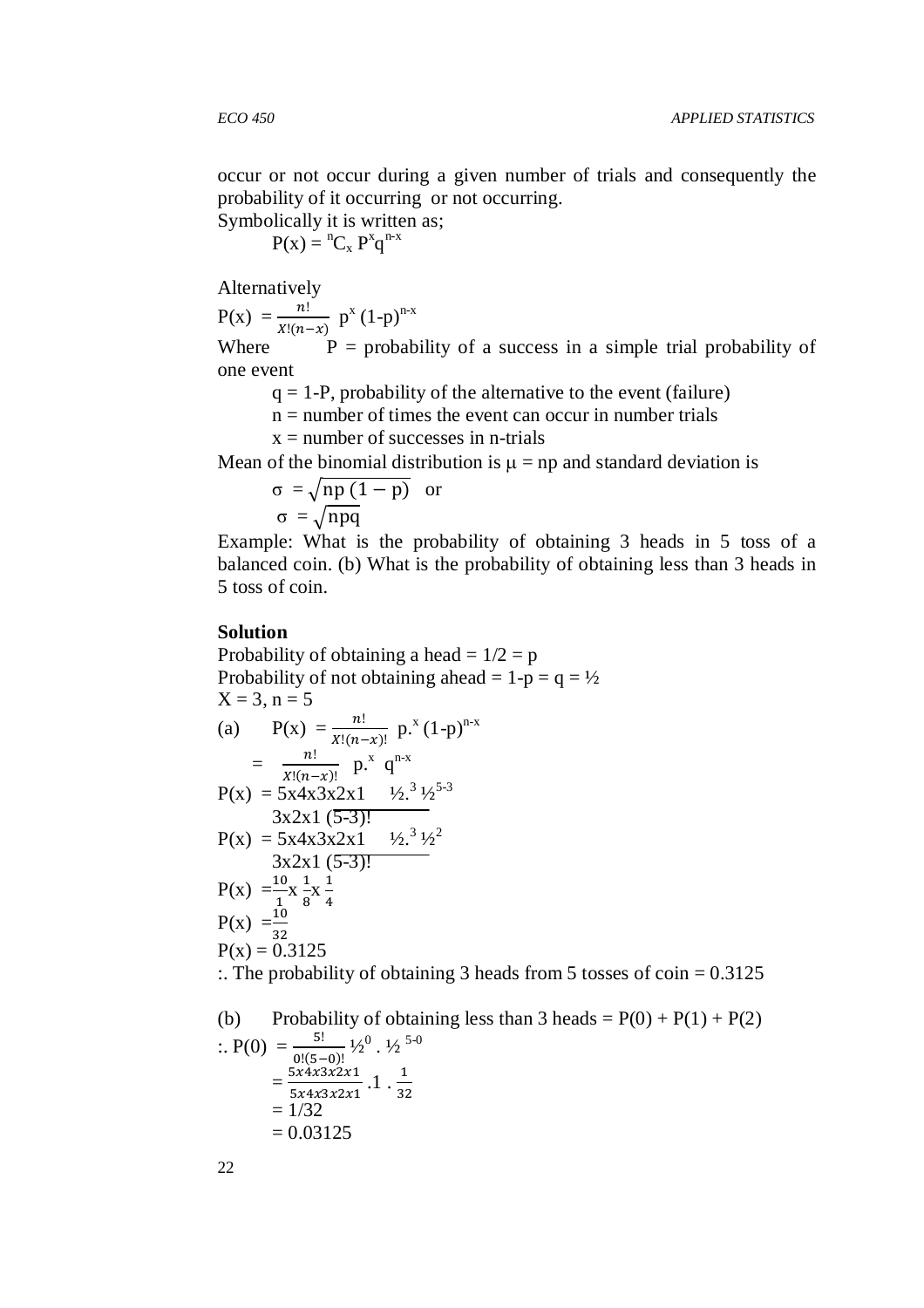P(1) = 5! 
$$
1^{-1} 1
$$
  $1^{-1} 1$   
\n $1! (5-1)! 2 2$   
\n $= \frac{5x4x3x2x1}{4x3x2x1x1}$   $\frac{1}{2} \times \frac{1}{2}$   
\n $= \frac{5}{1} \times \frac{1}{2} \times \frac{1}{16}$   
\n $= \frac{5}{32} = 0.15625$   
\nP(2) = 5!  $1^{-2} 1$   $1^{-5} 2$   
\n $= \frac{2! (5-2)! 2}{2! (5-2)! 2} 2$   
\n $= \frac{5x4x3x2x1}{2x3x2x1x1}$   $\frac{1}{4} \times \frac{1}{8}$   
\nP(2) =  $\frac{10}{32}$   
\nP(2) = 0.3125  
\nP(3) = P(0) + P(1) + P(2)  
\nP(<3) = 0.03125 + 0.15625 + 0.3125  
\nP(<3) = 0.49625  
\nMean =  $\mu$  = np = 5 ( $\frac{1}{2}$ )  
\np = 5/2  
\np = 2.5 heads  
\nStandard deviation =  $\sigma$  =  $\sqrt{npq}$   
\n $\sigma = \sqrt{\frac{5}{4}}$   
\n $\frac{1}{2}(\frac{1}{2})$   
\n $\sigma = \sqrt{\frac{5}{4}}$ 

 $\sigma = \sqrt{1.25}$ S.D. =  $\sigma$  = 1.1180339887499  $= 1.12$  heads

## **SELF-ASSESSMENT EXERCISE**

What do you understand by the word a random variable?

## **3.3 Poisson Distribution**

Poisson distribution is another discrete probability distribution useful in describing the number of events that will occur in a specific period of time. It is usually used in determining the probability of a designated number of successes per unit of time. When the event or successes are independent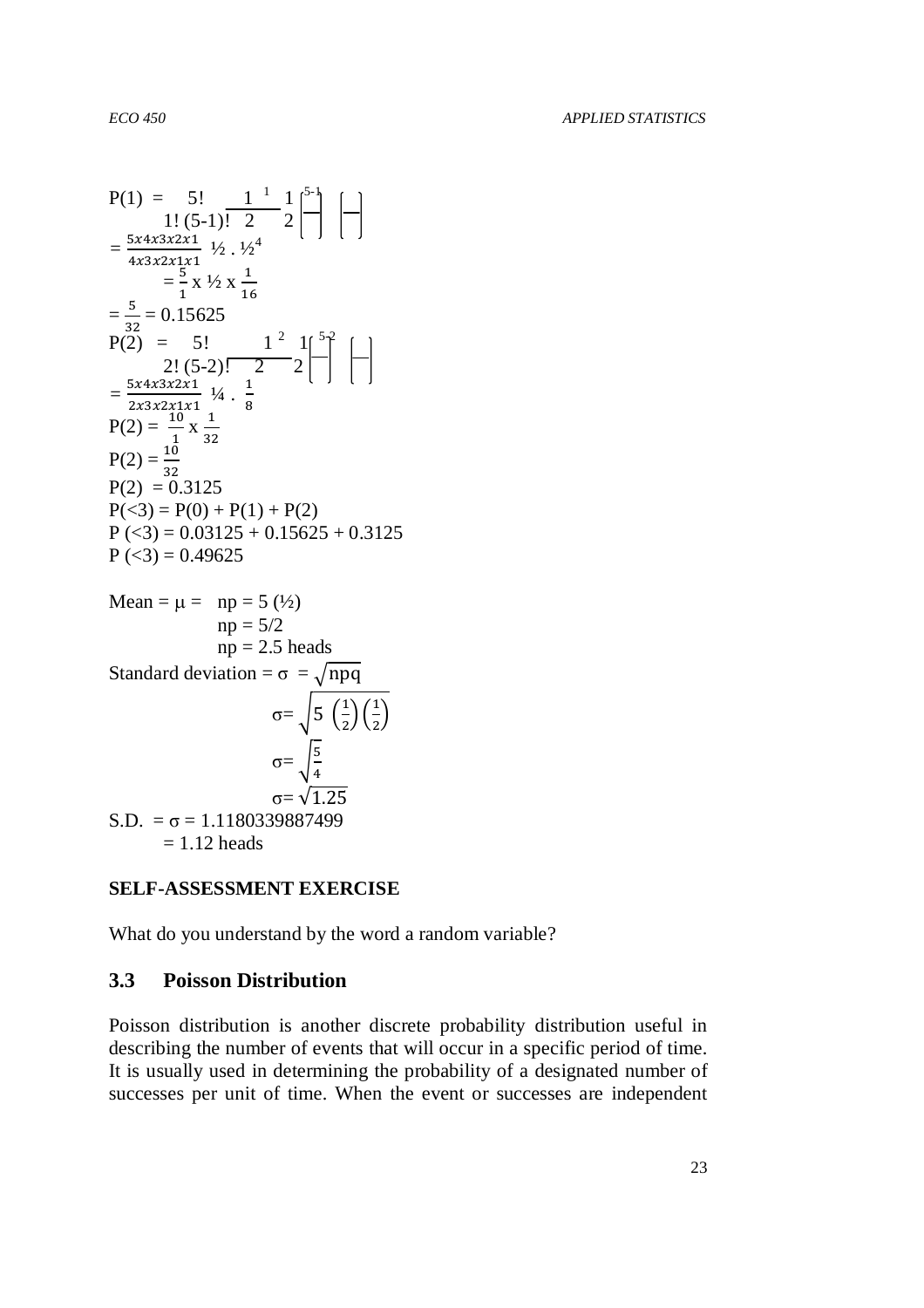and the average number of successes per unit of time remains constant. Symbolically it is written as;

$$
P(x) = \lambda^x e^{-\lambda}
$$

$$
X!
$$

Where  $P(x) =$  probability of x number of successes

 $X =$  number of success  $(0,1,2 \ldots)$ 

 $\lambda$  = average or mean number of success or event that occur in a given internal

 $e$  = natural logarithms base whose value equal 2.71828

note  $\lambda$  = mean & variance of poisson distribution

 $\sigma = \sqrt{\lambda}$ 

Example

A study shows that an average number of 6 customers per hour stop for fueling at a filling station.

(a) What is the probability of 3 customers fuelling at any hour?

(b) What is the probability of less than 3 customers, fueling in any hour? Solution

(a) note mean = variance = 
$$
\lambda
$$
 = 6  
\n $e = 2.71828$   
\n $x = 3$   
\n $p(x) = \frac{\lambda^x e^{-\lambda}}{x!}$   
\n $P(x=3) = \frac{6^3.(2.71828)^{-6}}{3x2x1}$   
\n $P(x=3) = \frac{216 \times 0.00248}{6}$   
\n $P(x=3) = 0.08928$   
\n(b)  $P(x < 3) = Prob(0) + prob(1) + prob(2)$   
\n $P(x=0) = \frac{6^0 \times 2.71828^{-6}}{0!}$   
\n $P(x=0) = \frac{1 \times 0.00248}{0!}$   
\nNote 0! = 1  
\n $P(x=0) = 0.00248$   
\n $P(x=1) = \frac{6^1 \times 2.71828^{-6}}{1!}$   
\n $P(x=1) = \frac{6 \times 0.00248}{1}$   
\n $P(x=1) = 0.01488$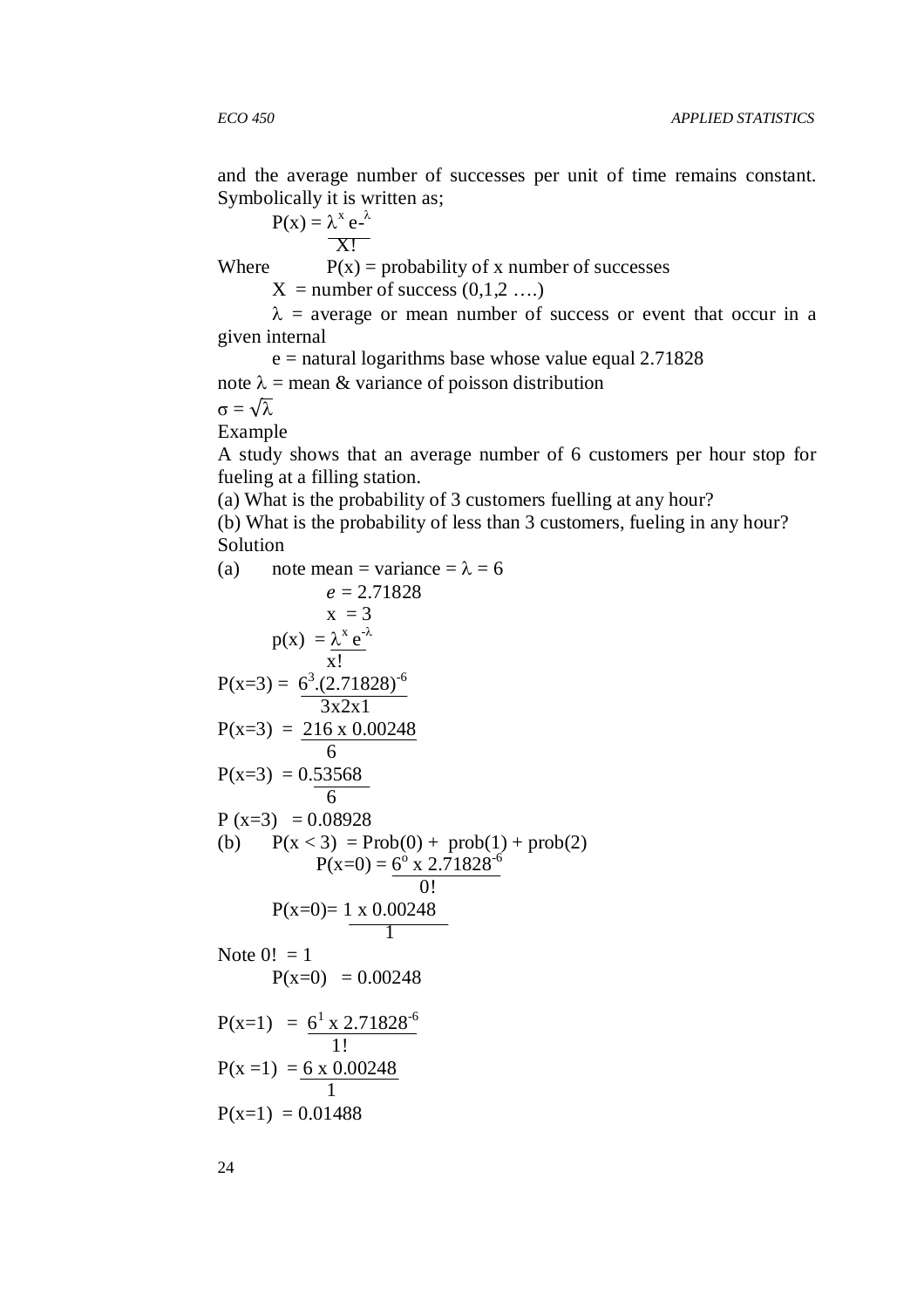$P(x=2) = 6^2 \times 2.71828^{-6}$  2!  $P(x=2) = 36 \times 0.00248$  $\overline{2x1}$  $P(x=2) = 18 \times 0.00248$  $P(x=2) = 0.04464$ :. Prob  $(x>3) = P(0) + P(1) + P(2)$  $P (x<3) = 0.00248 + 0.01488 + 0.04464$  $P (x < 3) = 0.062$ Mean = variance =  $6 = \lambda$  $S.D=\delta = \sqrt{6}$  $S.D.=\delta = 2.449489743$ 

# **SELF-ASSESSMENT EXERCISE**

Define standard deviation of Poisson distribution?

# **3.4 Probability Distribution of a Continuous Variable (Normal Distribution)**

If a variable is continuous, it can assume an infinite number of values within a given interval. An important feature of probability distribution is that the areas under these curve represents probabilities. The total area under the curve of a probability distribution, being the sum of individual probabilities is equal to unity (1).

The normal distribution as a continuous probability distribution and the most commonly used distribution in statistical analysis. The normal curve is bell-shaped and symmetrical about its mean. Usually, it extends indefinitely in both directions, but most of the area (probability) is clustered around the mean.

To find the probabilities for problems involving the normal distribution, first convert the x value into corresponding z value using

 $Z = \frac{X - \mu}{\sigma}$ Where  $\mu$  = mean value

 $\sigma$  = standard deviation

Then check up the corresponding value from the normal distribution table.

Example

Given that family incomes are normally distributed with  $\mu = \frac{N}{4}14,000$  and  $\delta$  $= 4000$ . What is the probability that a family picked a random will have;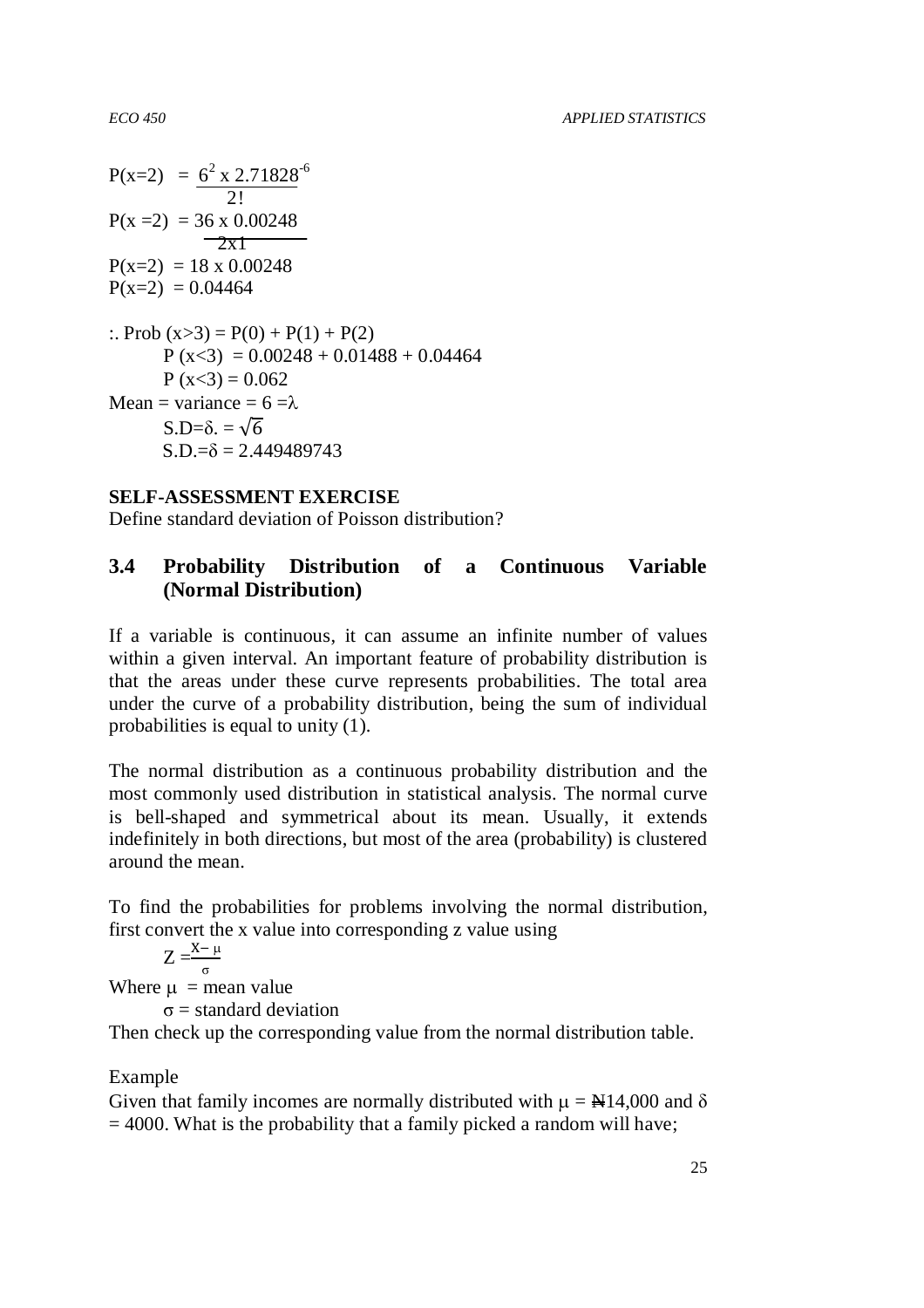(a) Between  $\text{H}13,000$  and  $\text{H}16,000$  ? (b) Below  $\cancel{\text{N13}}$ ,000? (c) Above N16,000 ? (d) Above  $\cancel{\text{N18}}$ ,000?  $Z = \frac{X - \mu}{\sigma}$ (a) Here  $x = 13,000 \& 16,000$ When  $x = 13,000$ ;  $Z_1 = 13,000 - 14,000$  4,000  $Z_1 = -1,000$  4,000  $Z_1 = -0.25$ When  $X = 16,000$ ;  $Z_2 = 16,000 - 14,000$  4,000  $= 2000$  4000  $= 0.5$  $Z_1 = 0.25$  ;  $Z_2 = 0.5$  $Z_{T1} = 0.0987$ ;  $Z_{T2} = 0.1915$ Where  $Z_{T1}$  and  $Z_{T2}$  represents the table value for  $Z_1$  and  $Z_2$ :. Prob  $(13,000 \le x \le 16,000) = 0.0987 + 0.1915$ :. Prob  $(13,000 \le x \le 1,6000) = 0.2902$  = 29% (b) Prob  $(x < 13,000) = 0.5 - 0.0987$  $= 0.4013$  $\cong$  40% (c) Prob  $(x > 16,000) = 0.5 - 0.1915$  $= 0.3085$  $\approx$  30.85%<br>(d) Prob (x > 18,000 Prob  $(x > 18,000)$  $(x = 18,000)$  $Z = 18,000 - 14,000$  $-4,000$  $Z = 40,000$  4000  $Z = 1$  $Z_T = 0.3413$ :. Prob  $(x > 18,000) = 0.5 - 0.3413$  $= 0.1587$ Prob  $(x > 18,000) = 15.8\%$  $~\cong 16%$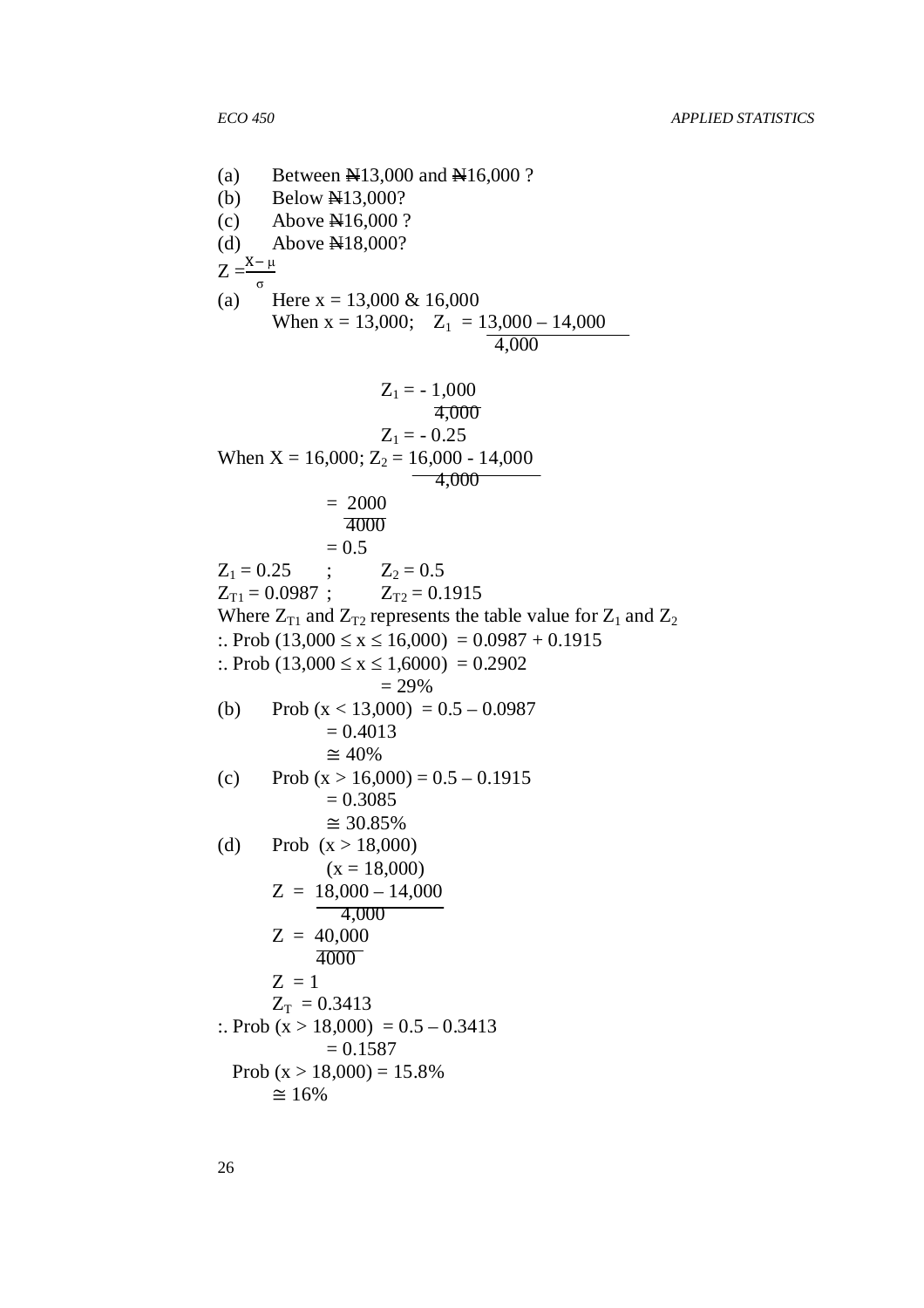## **SELF-ASSESSMENT EXERCISE**

Explain the attributes of a normal distribution curve

# **4.0 CONCLUSION**

From our discussion so far you have learnt about:

- Probability
- Probability distribution
- Different probability distribution, the binomial, Poisson, and normal distribution.

# **5.0 SUMMARY**

In the course of our discussion of this unit, we have defined the different probability distributions binomial distribution is defined as

 $P(x) = {}^{n}C_{x} P^{x} q^{n-x}$ Alternatively  $P(x) = {n! \over x!(n-x)!} P^x (1-p)^{n-x}$ Where  $P = Probability of success$  $q = 1 - P =$  probability of failure mean = np,  $S.D = \sigma = \sqrt{npq}$ Poisson distribution is defined as  $P(x) = \lambda^x e^{-\lambda}$  x!  $\Lambda$  = mean = variance  $\sqrt{\lambda}$  = standard deviation

**Normal distribution**   $Z = \frac{X-\mu}{\sigma}$ 

# **6.0 TUTOR-MARKED ASSIGNMENT**

A study shows that 40% of the people entering a supermarket make a purchase. Using

(a) binomial distribution, (b) Poisson distribution find the probability that out of 30 people entering the supermarket 10 or more will make a purchase.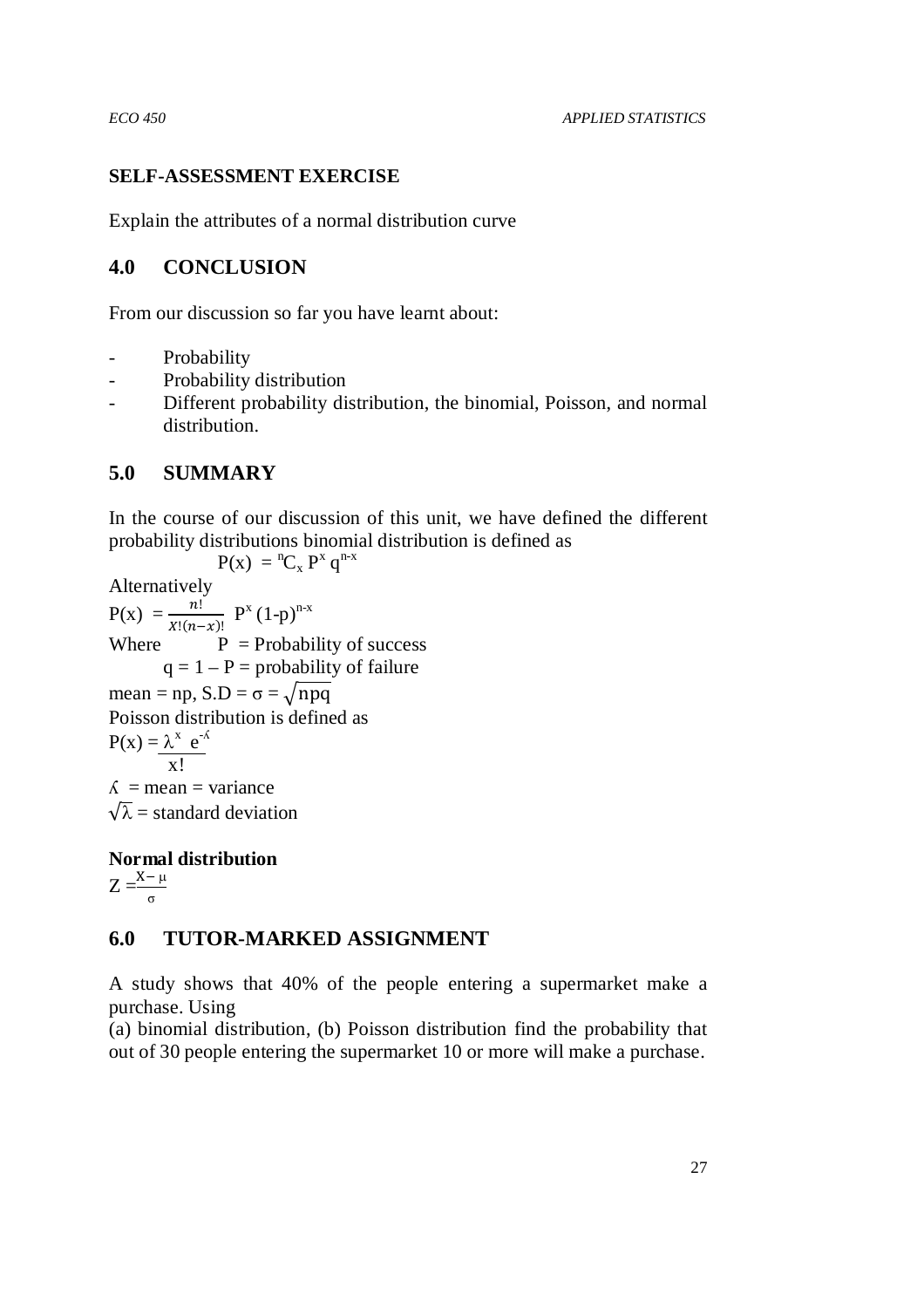#### **7.0 REFERENCES/FURTHER READING**

- Adedayo, O. A. (2006). *Understanding Statistics.* Yaba, Lagos: JAS Publishers.
- Esan, F. O. & Okafor, R. O. (2010). *Basis Statistical Method* (Revised edition). Lagos: Toniichristo Concept.
- Murray, R.S. & Larry, J. S. (1998). (Schaum Outlines Series). *Statistics.* (3rd ed.). New York: Mcgraw Hills.
- Olufolabo, O.O. & Talabi, C. O.(2002). *Principles and Practice of Statistics*. ShomoluLagos: HASFEM Nig Enterprises.
- Oyesiku, O. K. & Omitogun, O. (1999). *Statistics for Social and Management Sciences.* Lagos: Higher Education Books Publisher.
- Dominick, S. & Derrick, R. (2011). *Statistics and Econometrics*. New York: McGraw Hill.
- Koutsoyianis, A. (2003). *Econometric Methods.* (2nd ed.). London: Palgrave PublishersLtd. (formerly Macmillan Press Ltd.).
- Owen, F. & Jones, R.(1983). *Statistics.* Stockport: Polytech Publishers Ltd.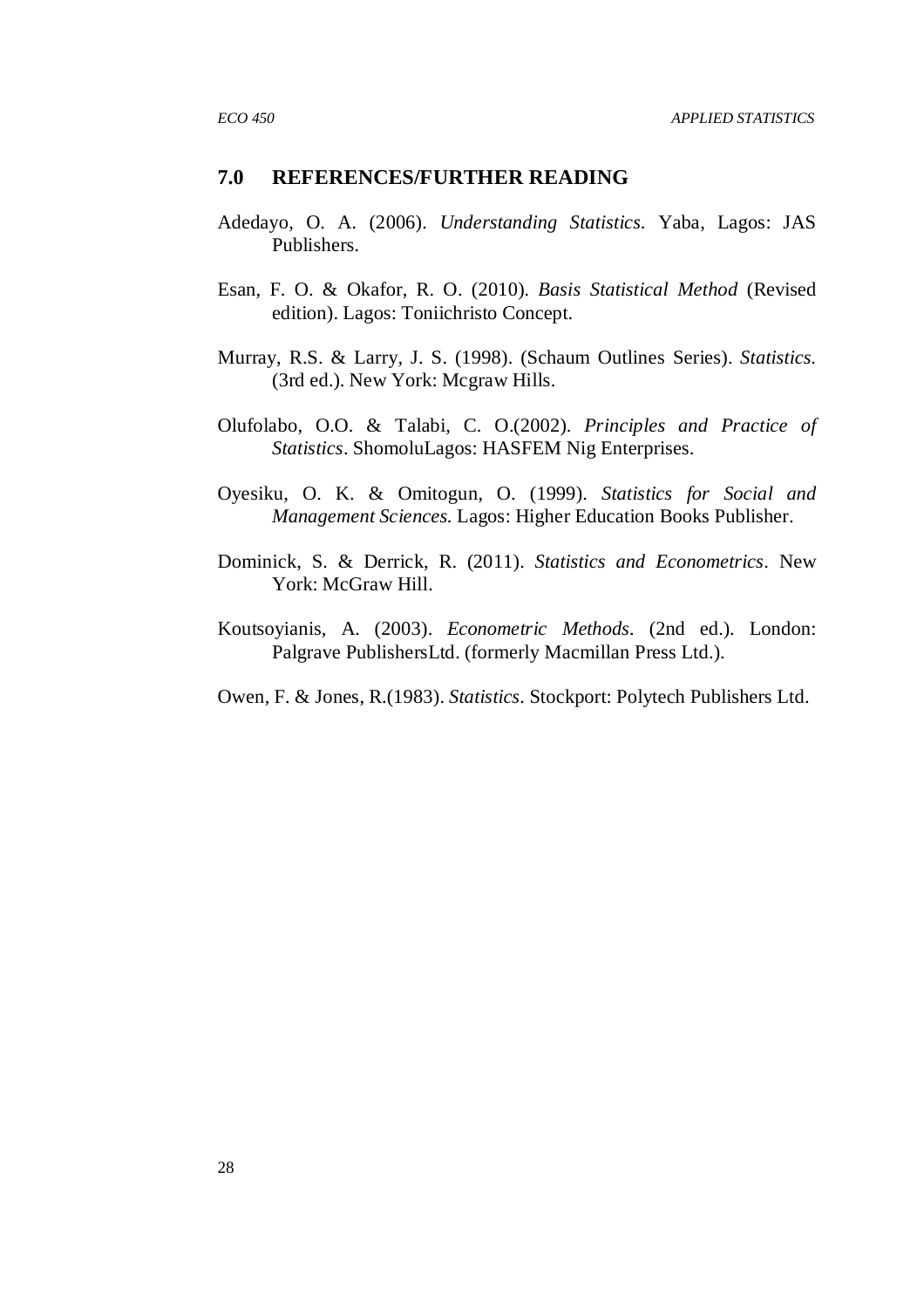*ECO 450 APPLIED STATISTICS* 

# **MODULE 2**

- Unit 1 One-way Factor Analysis of Variance
- Unit 2 Two-way Factor Analysis of Variance
- Unit 3 Analysis of Covariance

# **UNIT 1 ONE-WAY ANALYSIS OF VARIANCE**

# **CONTENTS**

- 1.0 Introduction
- 2.0 Objectives
- 3.0 Main Content
	- 3.1 Logic of Analysis of Variance
	- 3.2 Assumption and Steps Involved in Analysis of Variance
	- 3.3 Computation
	- 3.4 Worked Example
- 4.0 Conclusion
- 5.0 Summary
- 6.0 Tutor-Marked Assignment
- 7.0 References/Further Reading

# **1.0 INTRODUCTION**

A detailed knowledge and understanding of introductory statistics is assumed, it is also expected that students would have familiarised themselves with hypothesis testing. This unit is one of the four units in module 2 of the course.

# **2.0 OBJECTIVES**

At the end of this unit, you should be able to:

- calculate the total sum of square
- state sum of square between groups
- explain sum of square within the group
- describe mean square.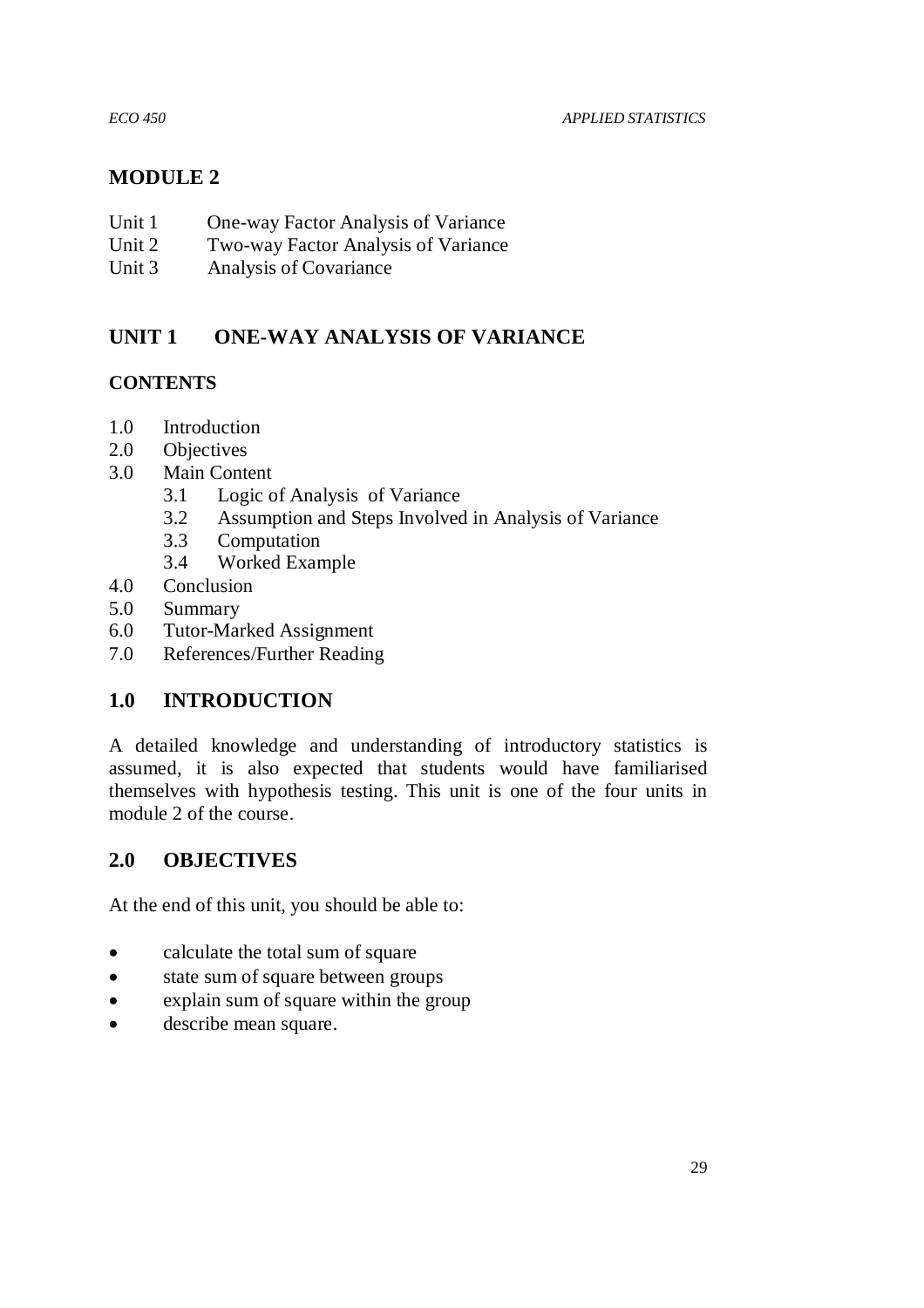## **3.0 MAIN CONTENT**

#### **3.1 Logic of Analysis of Variance (ANOVA)**

Analysis of variance (Anova) is usually used to test null hypothesis that the means of two or more populations are equal versus the alternative that at least one of the means is different. The null hypothesis  $(H_0)$  tested in the case of ANOVA is that the means of the population from which the sample is drawn are all equal i.e.  $H_0$ ,  $\mu_1 = \mu_2 = \mu_3 = \dots = \mu_n$  while the alternative hypothesis says that  $H_0$  taken as a whole is not true i.e.  $H_1$ ;  $\mu_1 \neq \mu_2 \neq \mu_3$ .

It is to be noted that each time ANOVA is used, all we are trying to do is to analyse or test the variances in order to test the null hypothesis about the means (i.e. H<sub>o</sub>;  $\mu_1 = \mu_2 = \mu_3$ ). The ANOVA procedure is based on mathematical theory that the independent sample data can be made to yield two independent estimate of the population variance namely;

- (i) Within group variance (or error) this is variance estimate which deals with how different each of the values in a given sample is from other values in the same group.
- (ii) Between group variance this is estimate that deals with how the means of the various samples differs from each other.

#### **SELF-ASSESSMENT EXERCISE**

State the null hypothesis of analysis of variance?

## **3.2 Assumptions of Anova**

- (i) Observations are independent and value of any of observation should not be related to the value of another observation.
- (ii) Homogeneity of sample variance, it should be assumed that the variance is equal for all treatment populations.
- (iii) The values in the population are normally distributed.

#### **SELF-ASSESSMENT EXERCISE**

State one assumption of analysis of variance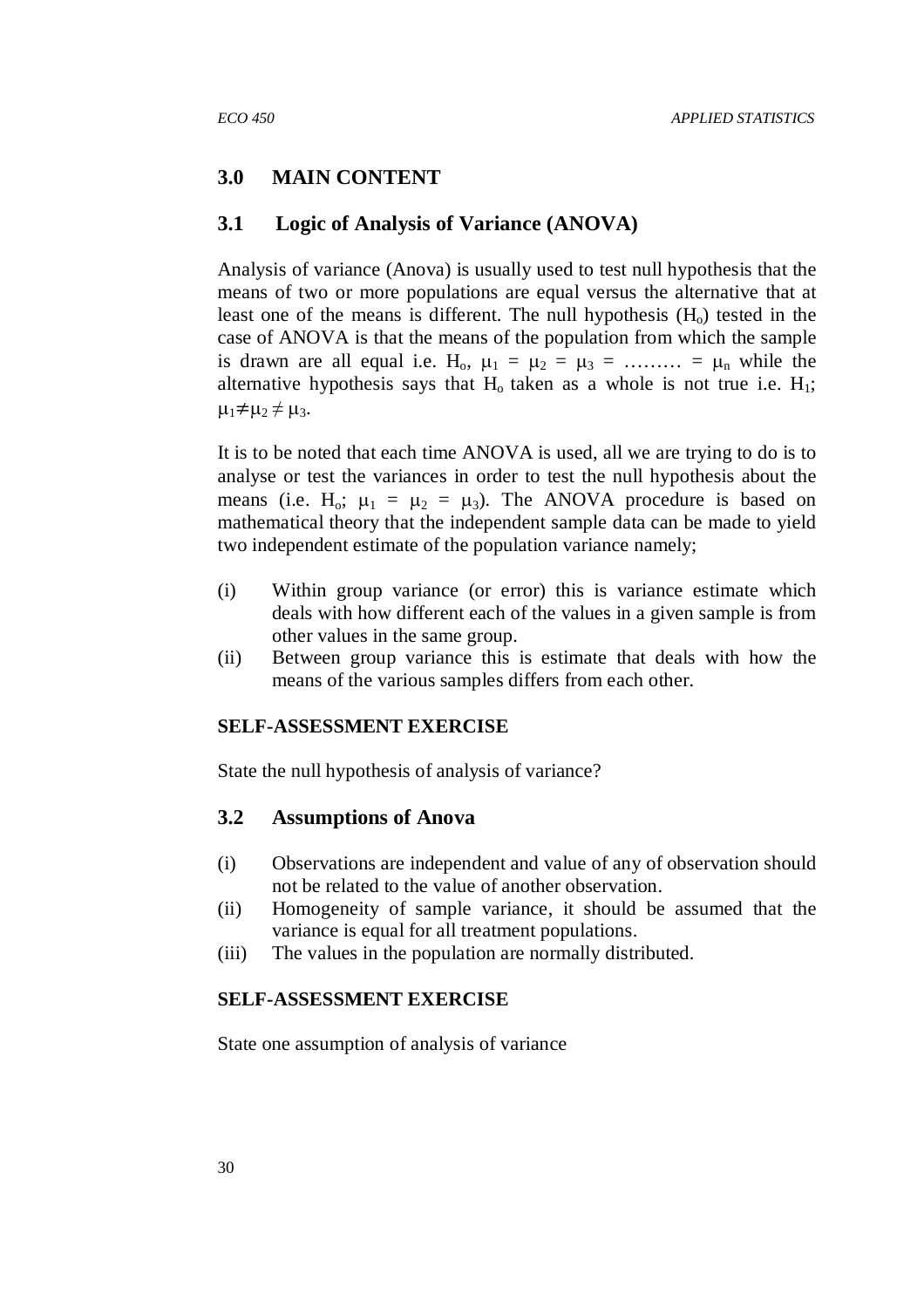#### **Steps Involved in Anova Analysis**

- (i) Estimate the population variance from the variance between sample means (MSA)
- (ii) Estimate the population variance from the variance within the samples (MSE)
- (iii) Compute the fisher ratio. This is given as  $F = MSA$ **MSE**

- i.e.  $F =$  Variance of between the sample mean Variance of within the sample
- (iv) Compute the various degree of freedom i.e. the degree of freedom for between, within and total groups. Degree of freedom for the sum between group is given as  $C - 1$ Degree of freedom within group is writer as  $(r - 1)c$ Total degree of freedom as  $r - 1$ Where  $c = no$  of samples  $R = no$  of observations
- (v) The next thing is to obtain the critical value of F statistics using the F-table in the table, we have the horizontal row which is for degree of freedom of the sum between group numerator. While, the vertical column is meant for within group, check the between degree of freedom along the horizontal axis and within group along vertical axis. This can be checked at either at 0.05 (5%) level of significance or 0.01(1%) level of significance.
- (vi) Compare the F- statistic value with the critical value if the calculated value is less than the tabulated value, accept the null hypothesis  $(H<sub>o</sub>)$ and concluded that the difference is not significant. If the calculated value is greater the critical value reject Ho and accept  $H_i$  the alternative hypothesis and conclude that the difference is significant.
- (vii) The result is expected to be summarized on an ANOVA table.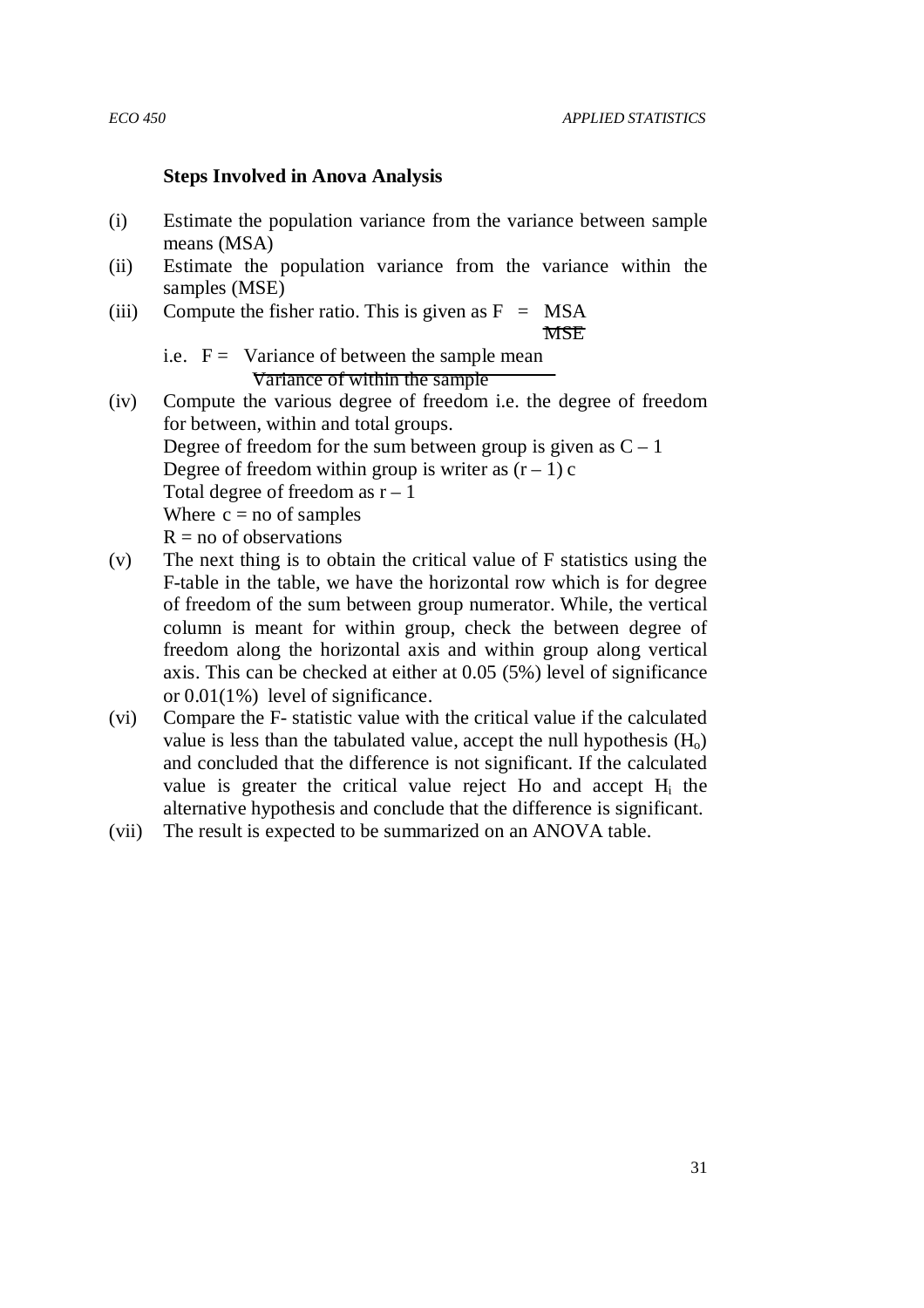# **Table 2.1 Analysis of Variance Table**

| Sources of variation    | Sum of squares                                               | of<br><b>Degree</b> | <b>Mean square</b> | I ratio    |
|-------------------------|--------------------------------------------------------------|---------------------|--------------------|------------|
|                         |                                                              | freedom             |                    |            |
| Between<br>the<br>means | $SSA = r\sum(\bar{x}_i - \bar{\bar{x}})^2$                   | $C-1$               | $MSA = SSA$        | <b>MSA</b> |
| (examples by Factor     |                                                              |                     | $C-1$              | <b>MSE</b> |
| A)                      |                                                              |                     |                    |            |
| Within<br>the<br>sample | $SSE = \sum \left(xij - \overline{x_{ij}}\right)^2$          | $(r-1)c$            | $MSE = SSE$        |            |
| (error or unexplained)  |                                                              |                     | $(r-1)c$           |            |
| Total                   | $SST = \Sigma \Sigma (x_{ij} - \overline{\overline{x}})^2 =$ | $rc-1$              |                    |            |
|                         | $SSA + SSE$                                                  |                     |                    |            |

Where  $\bar{x}_j$  = mean of sample j composed of r observations =  $\frac{\Sigma x_{ij}}{r}$ e  $\Sigma_i \Sigma_j x_{ij}$ 

 $\overline{\mathrm{x}}$  = grand mean of all c samples  $\,$  = rc

SSA = Sum of square explained by factor  $A = r\mathcal{Z}(\bar{x} - \bar{x})^2$ 

SSE = Sum of square of error unexplained by factor  $A = \Sigma \Sigma (xij - \bar{x})^2$ 

SST = Total Sum of squares = SSA + SSE =  $\Sigma \Sigma (x_{ij} - \overline{x_j})^2$ 

Where  $c = no$  of samples

 $r = no$  of observations in each sample

#### **SELF-ASSESSMENT EXERCISE**

State the fisher ratio

**Table 2.2** 

#### **3.4 Worked Example `**

The information below relates to quantities of plastic produced by a plastic industry in 3 sections (morning, afternoon and evening) for 5 weeks. The production data are normally distributed with equal variance.

| Table Showing I Founction of a Flashe Higgsu y |                 |                   |                 |  |  |  |
|------------------------------------------------|-----------------|-------------------|-----------------|--|--|--|
| Weeks                                          | Morning $(X_1)$ | Afternoon $(X_2)$ | Evening $(X_3)$ |  |  |  |
|                                                | 85              |                   | 90              |  |  |  |
|                                                | 83              |                   | 92              |  |  |  |
|                                                | 70              |                   | 84              |  |  |  |
|                                                | 81              |                   | 82              |  |  |  |
|                                                | 82              |                   | 87              |  |  |  |

**Table Showing Production of a Plastic Industry** 

Is there any significant difference due to production session? Test at 5% level of significance.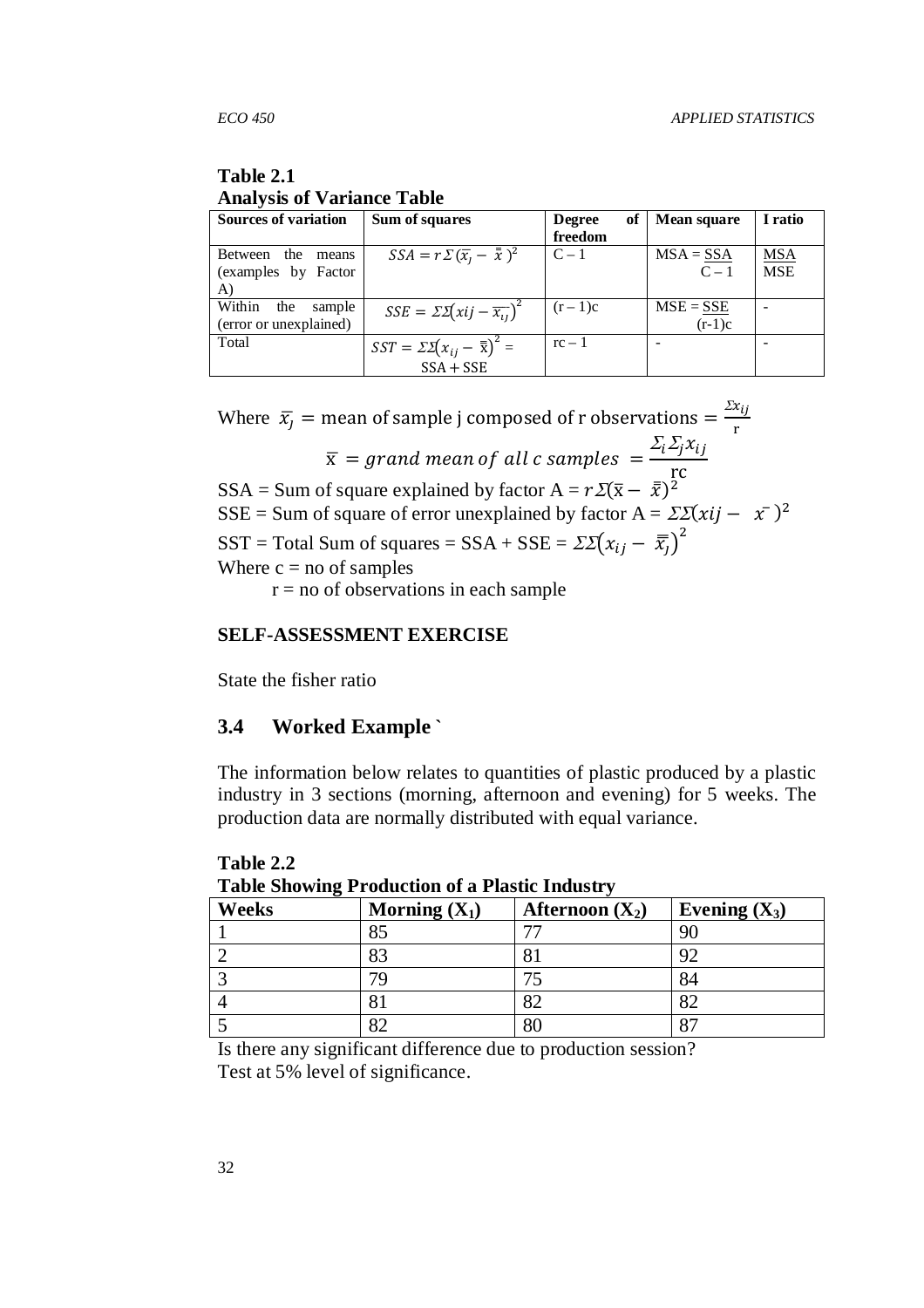#### **Solution**

 $H_0$ ;  $\mu_1 = \mu_2 = \mu_3$  $H_i$ ;  $\mu_1 \neq \mu_2 \neq \mu_3$ 

Note let the quantities produced in morning be represented by  $X_1$ , afternoon

 $X_2$ , evening  $X_3$ .  $\Sigma X_1 = 410$  $\bar{x_1} = \frac{\Sigma X_1}{5} = 410 = 82$  $\overline{5}$ where  $r =$  number of weeks  $\Sigma X_2 = 395$  $\overline{x_2} = \Sigma X_2 = 395 = 79 \approx 79$  $\overline{r}$  5<sup>-</sup>  $\Sigma X_3 = 435$  $\overline{x_3}$  =  $\Sigma X_3$  = 435 = 435 = 87  $\approx$  87  $\overline{r}$   $\overline{r}$   $\overline{5}$  $\bar{x} = \frac{1}{(5)(3)}$  $410 + 395 + 435$  $=$  1240  $=$  82.66667  $=$  82.67 15 ≅ 83  $SSA = 5[(82 - 82.67)^2 + (79 - 82.67)^2 + (87 - 82.67)^2]$  $= 5[(-0.67)^{2} + (-3.67)^{2} + (4.33)^{2}]$  $=$  5(0.4489 + 13.4689 + 18.7489)  $= 5(32.667)$  $= 163.3335$ SSE =  $\Sigma \left[ x_{ij} - \overline{x}_j \right]^2$  $=$   $(85-82)^2+(83-82)^2+(79-82)^2+(81-82)^2+(82-82)^2+(77-82)^2$  $79)^2$  $+(81 – 79)^{2} + (75 – 79)^{2} + (82 – 79)^{2} + (80 – 79)^{2} + (90 – 87)^{2} + (92 –$  $87)^2$  $+(84 - 87)^2 + (82 - 87)^2 + (87 - 87)^2$ =  $(3)^{2} + (1)^{2} + (-3)^{2} + (-1)^{2} + 0^{2} + (-2)^{2} + (2)^{2} + (-4)^{2} (3)^{2} + (1)^{2} + (3)^{2} + (-1)^{2} + (-1)^{2} + (-1)^{2} + (-1)^{2} + (-1)^{2} + (-1)^{2} + (-1)^{2} + (-1)^{2} + (-1)^{2} + (-1)^{2} + (-1)^{2} + (-1)^{2} + (-1)^{2} + (-1)^{2} + (-1)^{2} + (-1)^{2} + (-1)^{2} + (-1)^{2} + (-1)^{2} + (-1)^{2} + (-1)^$  $(5)^{2} + (-3)^{2} + (-5)^{2} + 0$  $= 9 + 1 + 9 + 1 + 0 + 4 + 4 + 16 + 9 + 1 + 9 + 25 + 9 + 25 + 0$  $=$  122 SST =  $(85 - 82.67)^2 + (83 - 82.67)^2 + (79 - 82.67)^2 + (82 - 82.67)^2 +$  $(77 - 82.67)^2 + (81 - 82.67)^2 + (75 - 82.67)^2 + (82 - 82.67)^2 +$  $(80 - 82.67)^{2} + (90 - 82.67)^{2} + (92 - 82.67)^{2} + (84 - 82.67)^{2} +$ 

 $(82 - 82.67)^2 + (87 - 82.67)^2$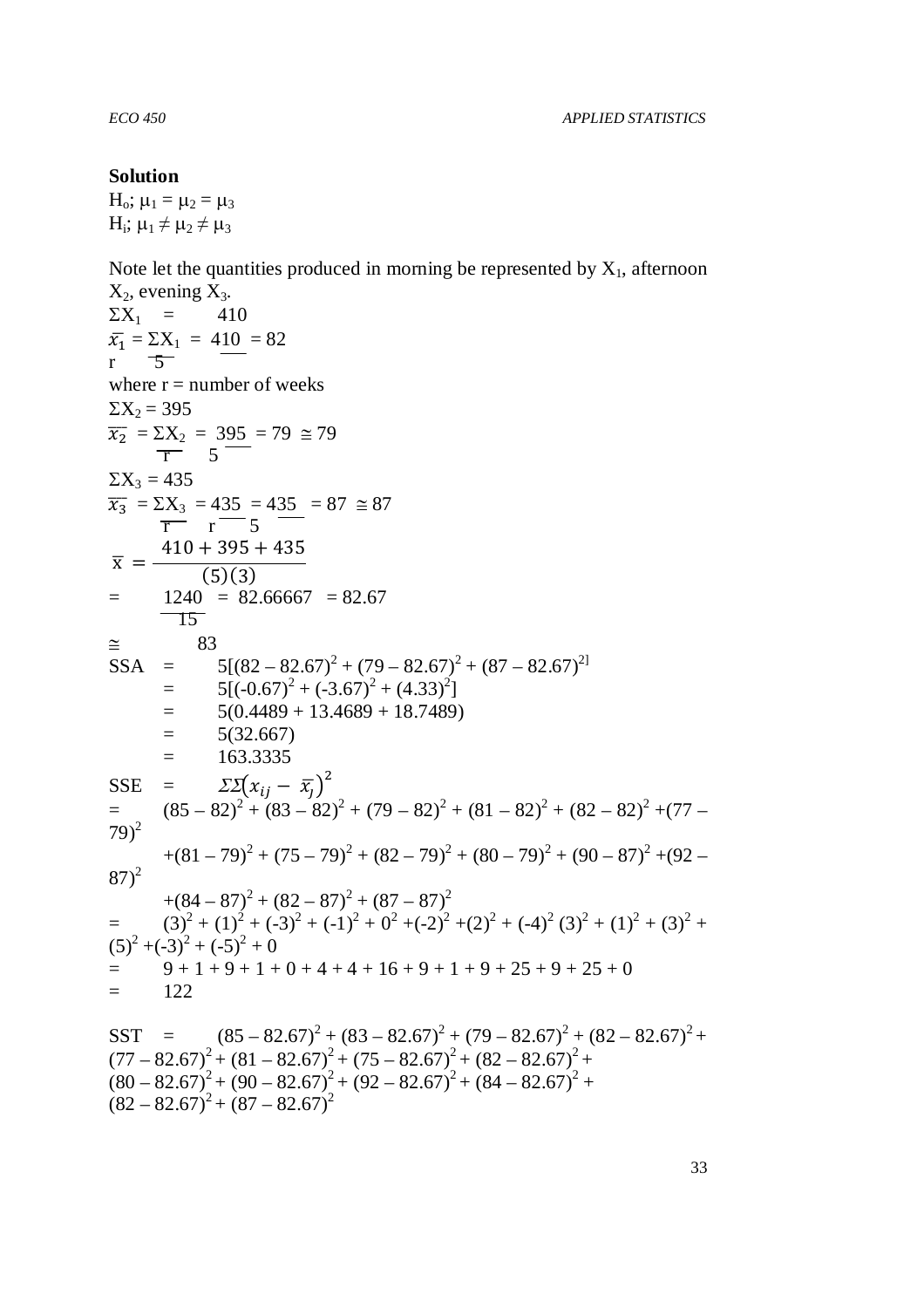=  $(2.33)^{2} + (0.33)^{2} + (-3.67)^{2} + (1.67)^{2} + (0.67)^{2} + (-5.67)^{2} + (1.67)^{2} +$  $(-7.67)^{2} + (0.67)^{2} + (2.67)^{2} + (7.33)^{2} + (9.33)^{2} + (1.33)^{2} + (0.67)^{2} + (4.33)^{2}$  $=$  5.4289 + 0.1089 + 13.4689 + 2.7889 + 0.4489 + 32.1489 + 58.8289  $+ 2.7889 + 0.4489 + 7.1289 + 53.7289 + 87.0489 + 1.7689 + 0.4489 +$ 18.7489

 $= 285.3335$ 

### **Table 2.3 One-Way Analysis of Variance Table**

| $\bullet$<br><b>of</b><br><b>Sources</b> | <b>Sum</b><br>of | Degree of     | <b>Mean</b>       | I ratio    |
|------------------------------------------|------------------|---------------|-------------------|------------|
| variation                                | squares          | freedom       | square            |            |
| Explained                                | <b>SSA</b>       | $3-1=2$       | <b>MSA</b><br>$=$ |            |
| variation                                | $= 163.3335$     |               | 163.335           |            |
| (between)                                |                  |               | 2                 | 81.66675   |
| column)                                  |                  |               | $= 81.66675$      | 10.167     |
| Unexplained                              |                  |               |                   | $= 8.0325$ |
| variation<br>$\alpha$                    | $SSE = 122$      | $(5 - 1)3 =$  | $MSE = 122$       |            |
| (within<br>error                         |                  | $(4)3 = 12$   | 12                |            |
| column)                                  |                  |               | $= 10.167$        |            |
| Total                                    | 285.3335         | $rc - 1 = 14$ |                   |            |

Note Sum of Square  $SSA = r\mathcal{Z}(\bar{x_j} - \bar{\bar{x}})^2$ 

$$
SSE = \Sigma \Sigma \big(\ xij - \overline{x_{ij}}\big)^2
$$

$$
SST = \Sigma \Sigma (x_{ij} - \overline{\overline{x}})^2
$$

## **Degree of Freedom**

Explained variation =  $c - 1$  Where  $c =$  number of samples Unexplained variation =  $(r - 1)$  c r = number of weeks Total variation =  $rc - 1$ 

#### **Mean Square**

| $MSA =$     | <b>SSA</b>                               |
|-------------|------------------------------------------|
|             | $\overline{c-1}$                         |
| $MSE =$     | <b>SSE</b>                               |
|             | $\overline{(r-1)c}$                      |
| $F$ -ratio= | <b>MSA</b>                               |
|             | <b>MSE</b>                               |
|             | $F_{0.05}(2,12) = 3.88$ (Critical value) |
|             | Source: F distribution table             |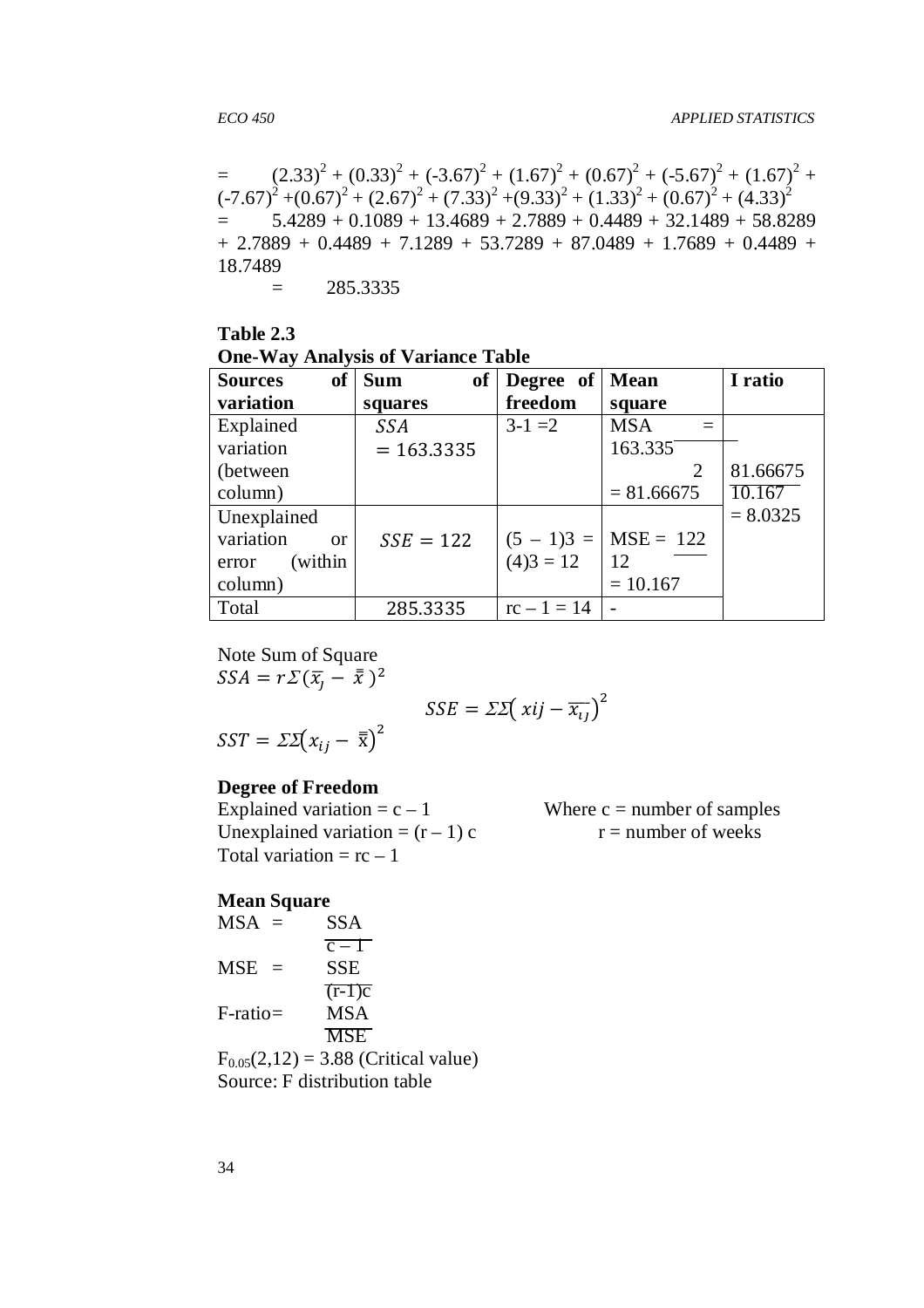## **Decision**

Accept Hi, reject  $H_0$  because  $F_{cal} > F_{tab}$  which implies that there is significant difference between the mean of production sessions.

## **SELF-ASSESSMENT EXERCISE**

State the formulae for sum of square?

# **4.0 CONCLUSION**

In the course of our study of one-way analysis of variance you must have learnt about;

- Explained variation
- Unexplained variation
- Total variation

# **5.0 SUMMARY**

In the course of our discussion of one-way analysis of variation the following definitions were inferred

 $SSA = r\mathcal{Z}(\bar{x}_j - \bar{\bar{x}})^2$ 

$$
SSE = \Sigma \Sigma \big(\ xij - \overline{x_{ij}}\big)^2
$$

 $SSJ = \Sigma \Sigma (x_{ij} - \overline{\overline{x}})^2$ 

## **6.0 TUTOR-MARKED ASSIGNMENT**

Submit a one page essay on the definition of degree of freedom for explained variation, unexplained variation and total variation.

## **7.0 REFERENCES/FURTHER READIDING**

- Adedayo, O. A. (2006). *Understanding Statistics.* Yaba, Lagos: JAS Publishers.
- Esan, F. O. & Okafor, R. O. (2010). *Basis Statistical Method* (Revised edition). Lagos: Toniichristo Concept.
- Murray, R.S. & Larry, J. S. (1998). (Schaum Outlines Series). *Statistics.* (3rd ed.). New York: Mcgraw Hills.
- Olufolabo, O.O. & Talabi, C. O.(2002). *Principles and Practice of Statistics*. Shomolu Lagos: HASFEM Nig Enterprises.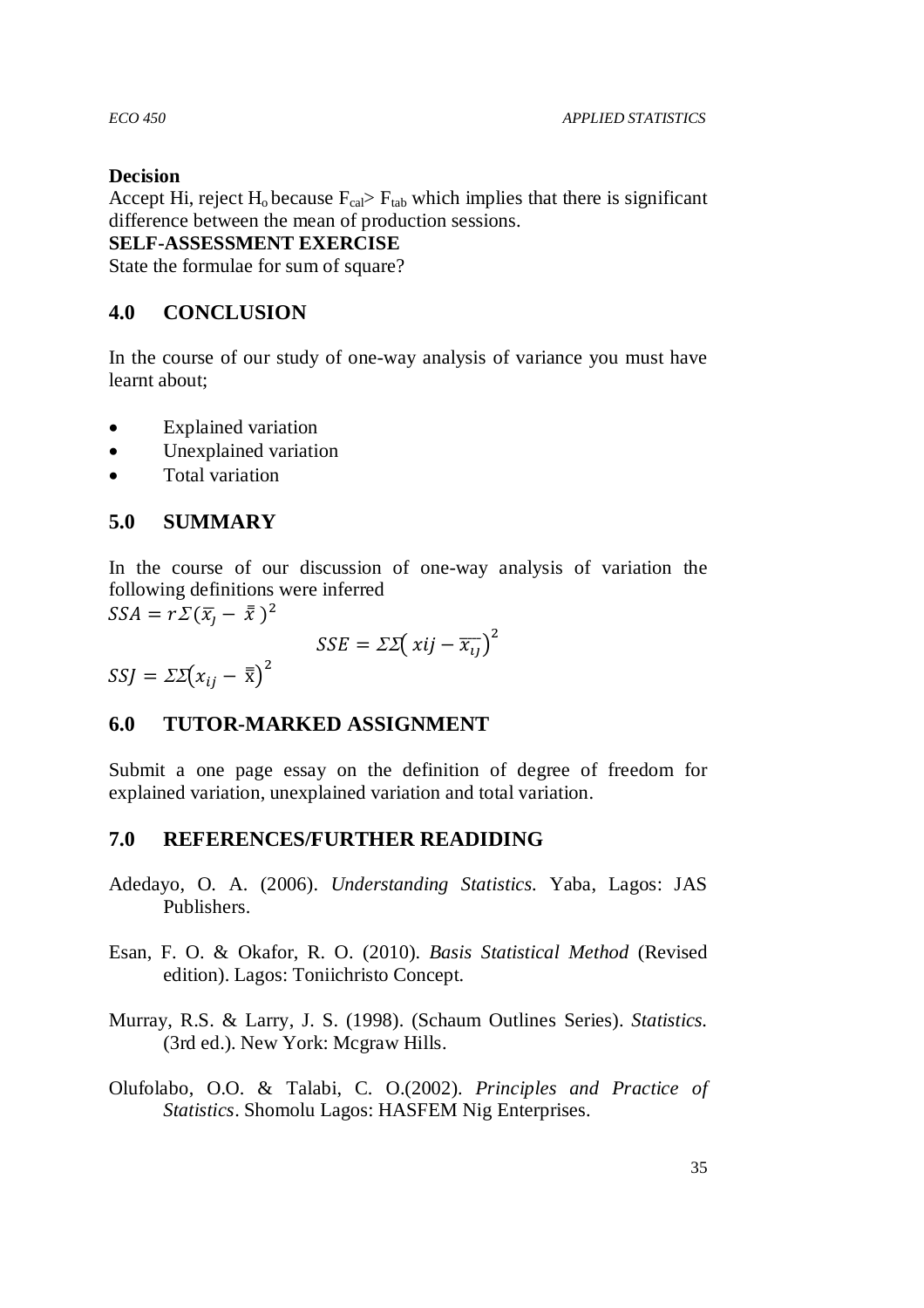- Oyesiku, O. K. & Omitogun, O. (1999). *Statistics for Social and Management Sciences.* Lagos: Higher Education Books Publisher.
- Dominick, S. & Derrick, R. (2011). *Statistics and Econometrics*. New York: McGraw Hill.
- Koutsoyianis, A. (2003). *Econometric Methods.* (2nd ed.). London: Palgrave Publish Ltd. (formerly Macmillan Press Ltd.).
- Owen, F. & Jones, R.(1983). *Statistics.* Stockport: Polytech Publishers Ltd.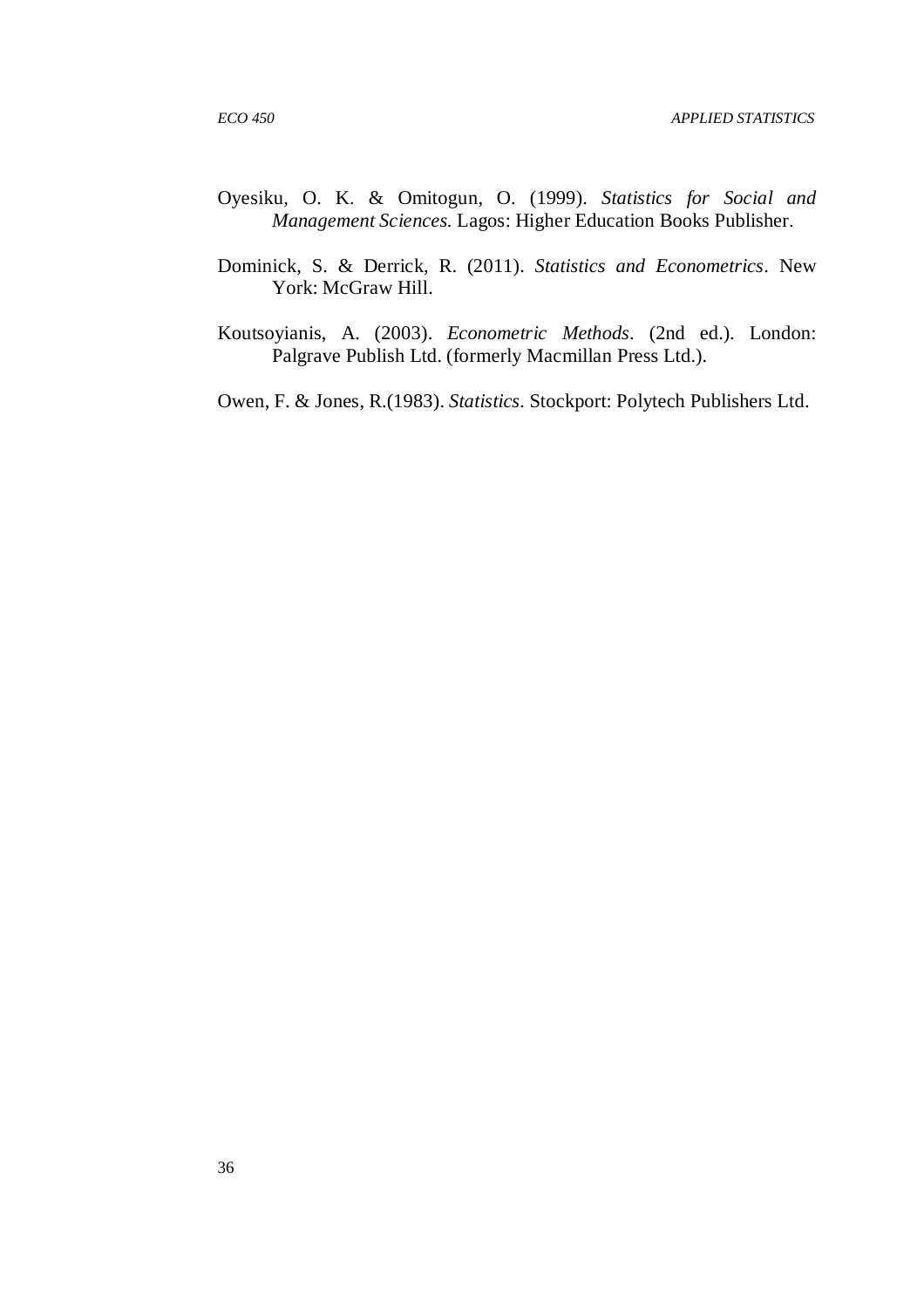# **UNIT 2 TWO-WAY ANALYSIS OF VARIANCE**

# **CONTENTS**

- 1.0 Introduction
- 2.0 Objectives
- 3.0 Main Content
	- 3.1 Two Way Analysis of Variance Defined
	- 3.2 Two-way Classification
	- 3.3 Computations
	- 3.4 Worked Example
- 4.0 Conclusion
- 5.0 Summary
- 6.0 Tutor-Marked Assignment
- 7.0 References/Further Reading

# **1.0 INTRODUCTION**

This unit is an extension of unit 1, the difference between them is that, here, we can test for two (2) null hypothesis, one for factor A and the other for factor B.

# **2.0 OBJECTIVE**

At the end of this unit, you should be able to:

• test for two null hypothesis.

Ho;  $U_{a1} = U_{a2} = U_{a3}$ Ho;  $U_{h1\neq}U_{h2}$  ≠  $U_{h3}$ 

# **3.0 MAIN CONTENT**

# **3.1 Two- Way Analysis of Variance Defined**

For two way analysis, the set of observation involved are classified into two (2) factors or criteria; treatment factor or criteria and block or homogenous factor or criteria.

As we have discussed in one factor- analysis of variance, the total variation is divided or splitted into 3 components.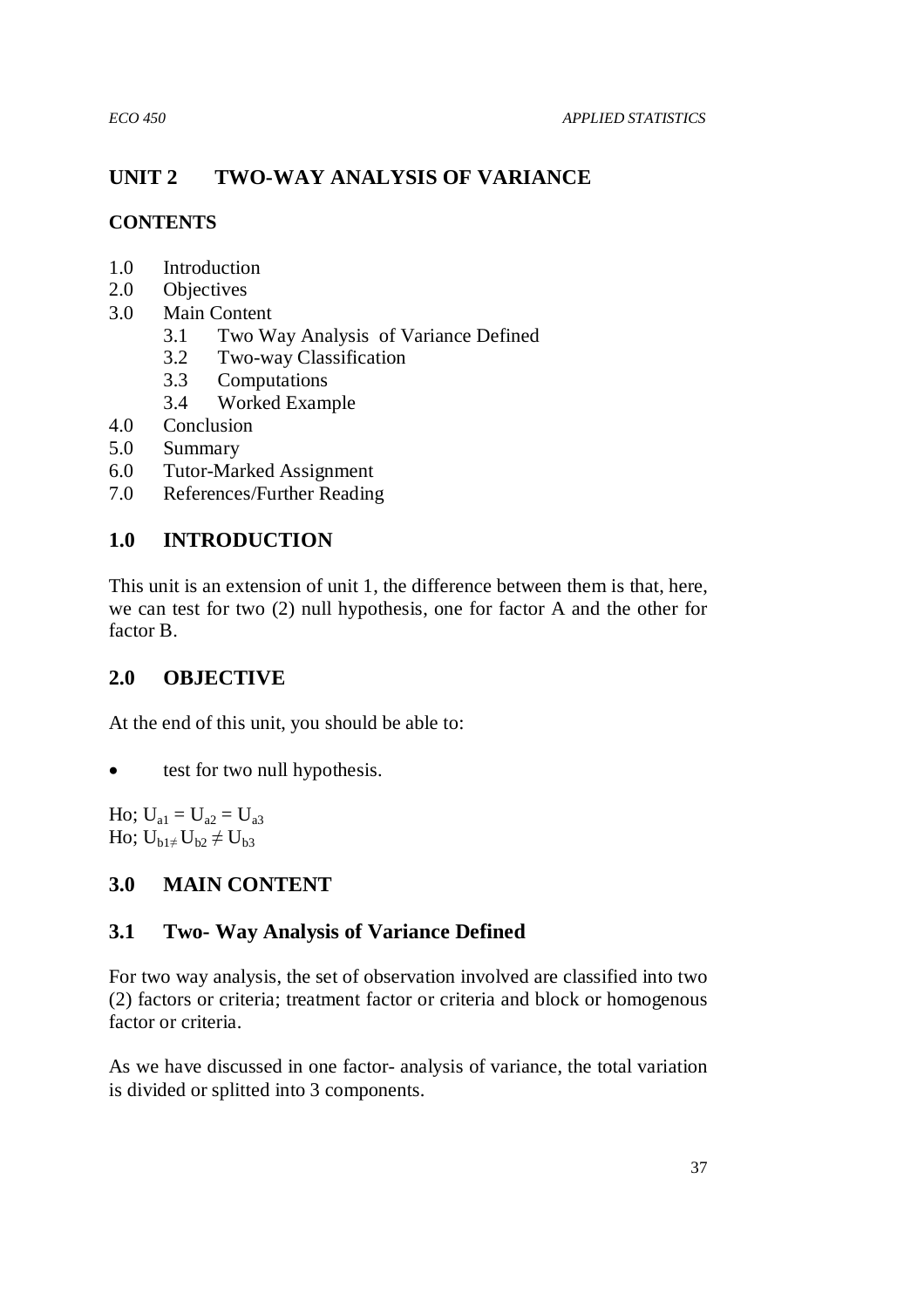- Variation between treatment
- Variation between blocks and
- Residual or error variation

#### **SELF-ASSESSMENT EXERCISE**

State the divisions into which total variation is divided into?

#### **3.2 Two-way Classification**

**Table 2.4 Two-way Classification Table** 

|                     |                | Treatment (Factor A)                         |  |  |  |  |
|---------------------|----------------|----------------------------------------------|--|--|--|--|
|                     |                | $123$<br>Total                               |  |  |  |  |
| <b>Block</b> factor | $\mathbf{1}$   | $B_1$<br>$Y_{11}$ $Y_{12}$ $Y_{13}$          |  |  |  |  |
| В                   |                | $Y_{1i}$                                     |  |  |  |  |
|                     | 2              | B <sub>2</sub><br>$Y_{21}$ $Y_{22}$ $Y_{23}$ |  |  |  |  |
|                     | 3              | $Y_{2t}$                                     |  |  |  |  |
|                     | $\overline{4}$ |                                              |  |  |  |  |
|                     | 5              |                                              |  |  |  |  |
|                     | 66             |                                              |  |  |  |  |
|                     | 66             |                                              |  |  |  |  |
|                     | 66             |                                              |  |  |  |  |
|                     | 66             |                                              |  |  |  |  |
|                     | B              | $Y_{b1}$ $Y_{b2}$ $Y_{b3}$<br>B <sub>b</sub> |  |  |  |  |
|                     |                | ${\rm Y}_{\rm bt}$                           |  |  |  |  |

### **3.3 The Formulas**

(i) Column means is given by  $\frac{\Sigma x_{ij}}{n}$ e Row means of given  $\frac{\Sigma x_{ij}}{\Sigma}$  $\mathbf c$ Grand mean is given by  $\overline{\overline{x}} = \sum_{r=1}^{\overline{x}_t}$  $\frac{\overline{x_i}}{\overline{r}} = \sum_{c} \frac{\overline{x_i}}{\overline{c}}$  $\mathbf c$  $\overline{x_i}$ 

The subscripted dot signifies that more than one factor is under consideration.

 $SST = \Sigma \Sigma (x_{ij} - \overline{x}_{j})^{2}$  $SSA = r\mathcal{Z}(\overline{x\mathbf{l}}) - \overline{\overline{x}})^2$  between column variation  $SSB = c\mathcal{Z}(\overline{x}_t - \overline{\overline{x}})^2$  between row variation  $SSE = SST - SSA - SSB$ Degree of freedom of  $SSA = c - 1$ Degree of freedom of  $SSB = r - 1$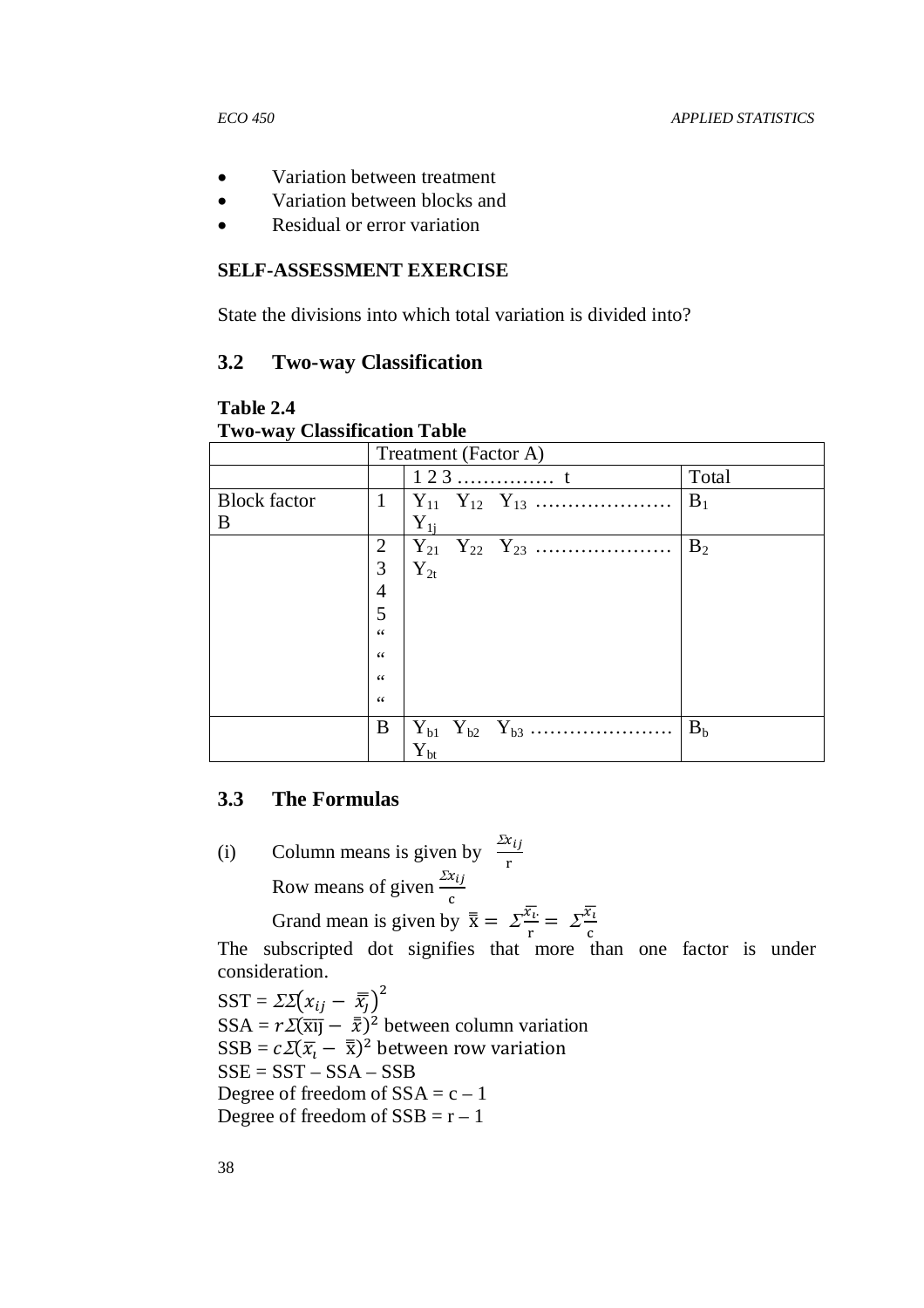Degree of freedom of  $SSE = (r-1)(c-1)$ Degree of freedom of  $SST = rc - 1$ **Mean Square**   $MSA = SSA$  $c - 1$  $MSB = SSB$  $r-1$  $MSE =$  SSE  $(\overline{r-1})(c-1)$ **F- Statistics**  F-ratio for factor  $A = MSA$ **MSE** F-ratio for factor  $B = MSB$ **MSE** 

It is to be noted that; two (2) separate null hypothesis is considered.

(i) Ho; There is no difference between mean of treatment

(ii) Ho; There is no difference between mean of block.

# **SELF-ASSESSMENT EXERCISE**

State the formulae for column mean?

# **3.4 Worked Example**

Samples taken involving two  $(2)$  interactive factors A & B in a two analysis of variance experience gives the result below:

#### **Table 2.5 Table Showing Interactive Factors A and B**

|          | <b>Treatment A</b> |  |  |  |  |  |
|----------|--------------------|--|--|--|--|--|
| Block(B) | ~~                 |  |  |  |  |  |
|          |                    |  |  |  |  |  |
|          |                    |  |  |  |  |  |

You are carry out a 2-way analysis of variance at 0.05 level of significance?

### **Solution Hypothesis**

- 1. Ho;  $\mu_1 = \mu_2 \mu_3 = \mu_4$ ;  $H_1$ ;  $\mu_1 \neq \mu_2 = \mu_3 = \mu_4$
- 2. Ho;  $\mu_1 = \mu_2 = \mu_3$ ; H<sub>1</sub>;  $\mu_1 \neq \mu_2 \neq \mu_3$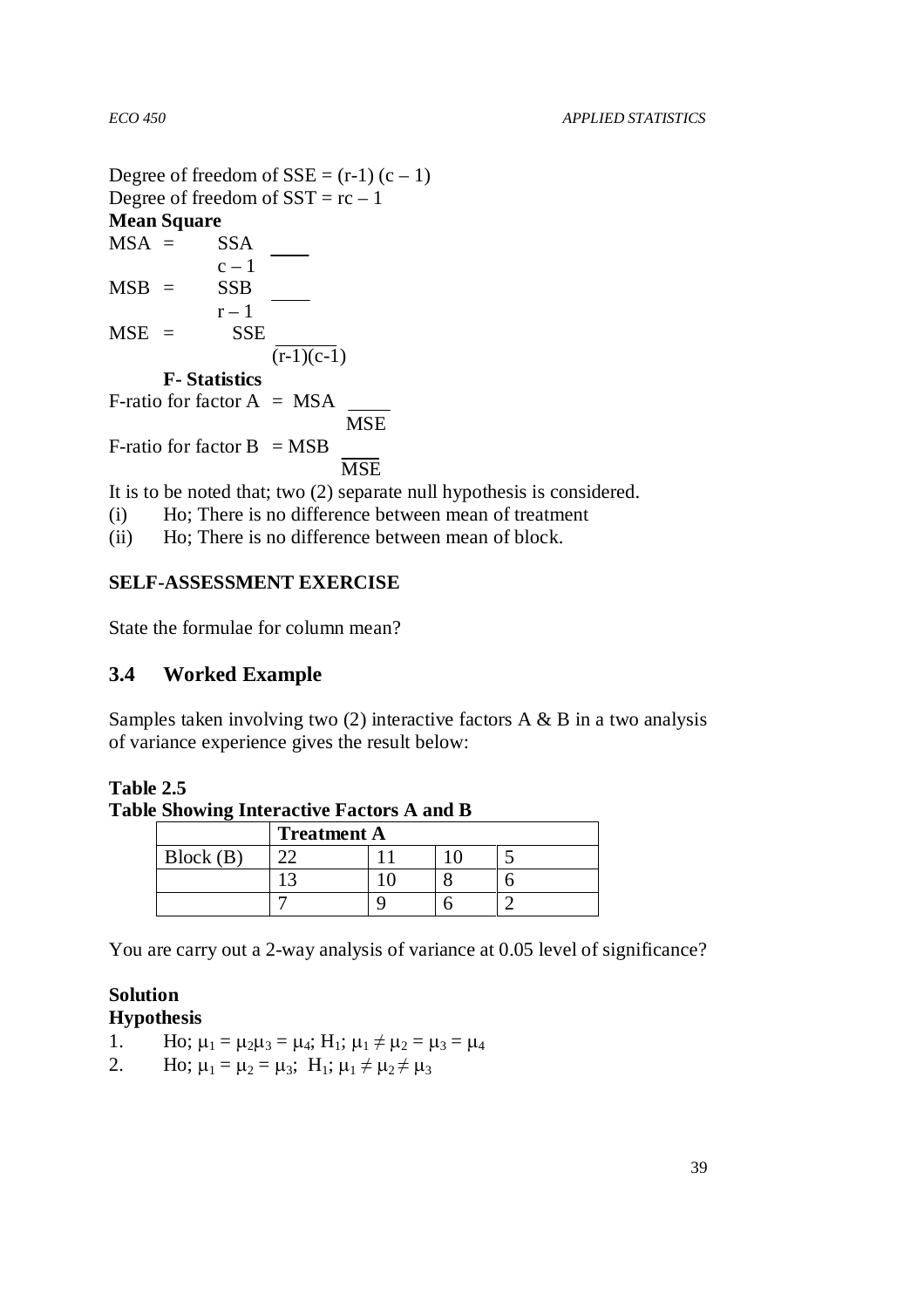| Table 2.6                           |
|-------------------------------------|
| <b>Two-Way Classification Table</b> |

|                | <b>Treatment A</b> |              | <b>Total</b> | <b>Sample</b> |     |                                                              |
|----------------|--------------------|--------------|--------------|---------------|-----|--------------------------------------------------------------|
|                |                    |              |              |               |     | mean                                                         |
| <b>Block B</b> | 22                 |              | 10           |               | 48  |                                                              |
|                | 13                 | 10           |              | h             | 37  |                                                              |
|                |                    | q            | h            |               | 23  | $\bar{x}_1 = 12$<br>$\bar{x}_2 = 9.25$<br>$\bar{x}_3 = 5.75$ |
| Total          | 42                 | 30           | 24           | 12            | 108 | $\Sigma \bar{x_i} = 27$                                      |
| Sample         | 42/3               | 30/3         | 24/3         | 12/3          |     | $\bar{\bar{x}}=9$                                            |
| mean           | $x_{-1} = 14$      | $x_{2} = 10$ | $X_{-3} = 8$ | $X_{.4} = 4$  |     |                                                              |

| $SST = \Sigma \Sigma (x_{ij} - \overline{x_j})^2$                 |                         |                  |
|-------------------------------------------------------------------|-------------------------|------------------|
| $(22-9)^2 = (13)^2 = 169;$ $(11-9)^2 = (2)^2 = 4;$<br>$(1)^2 = 1$ |                         | $(10 - 9)^2 =$   |
|                                                                   |                         |                  |
| $(13-9)^2 = (4)^2 = 16;$<br>$1)^2 = 1$                            | $(10-9)^2 = (1)^2 = 1;$ | $(8 - 9)^2 = (-$ |
|                                                                   | $(9-9)^2 = (0)^2 = 0;$  | $(6 - 9)^2 = (-$ |
| $(7-9)^2 = (-2)^2 = 4;$<br>3) <sup>2</sup> = 9                    |                         |                  |
| $= 189$                                                           | $= 5$                   | $= 11$           |
| $(5-9)^2 = (-4)^2 = 16;$                                          |                         |                  |
| $(6-9)^2 = (-3)^2 = 9;$                                           |                         |                  |
| $(1-9)^2 = (-8)^2 = 64$                                           |                         |                  |

$$
\begin{array}{rcl}\n\therefore \text{SST} &=& 189 + 5 + 11 + 89 = 294 \\
\text{SSA} &=& r\mathcal{Z}(\bar{x} - \bar{x})^2 \text{ where } r = \text{no of column} \\
&=& 3 \left[ (14 - 9)^2 + (10 - 9)^2 + (8 - 9)^2 + (4 - 9)^2 \right] \\
&=& 3 \left[ 5^2 + (1)^2 + (-1)^2 + (-5)^2 \right] \\
&=& 3 \left( 25 + 1 + 1 + 25 \right) \\
&=& 3 \left( 52 \right) \\
&=& 156\n\end{array}
$$

$$
SSB = c\mathcal{L}(\overline{x}_t - \overline{\overline{x}})^2 \text{ Where } c = number of row
$$
  
= 4[(12-9)<sup>2</sup> + (9.25-9)<sup>2</sup> + (5.75-9)<sup>2</sup>]  
= 4 [(3)<sup>2</sup> + (0.25)<sup>2</sup> + (-3.25)<sup>2</sup>]  
= 4 (9 + 0.0625 + 10.5625)  
= 4 (19.625)  
= 78.5

SSE = 
$$
SS1 - SSA - SSB
$$
  
= 294-156-78.5  
= 59.5

 $= 89$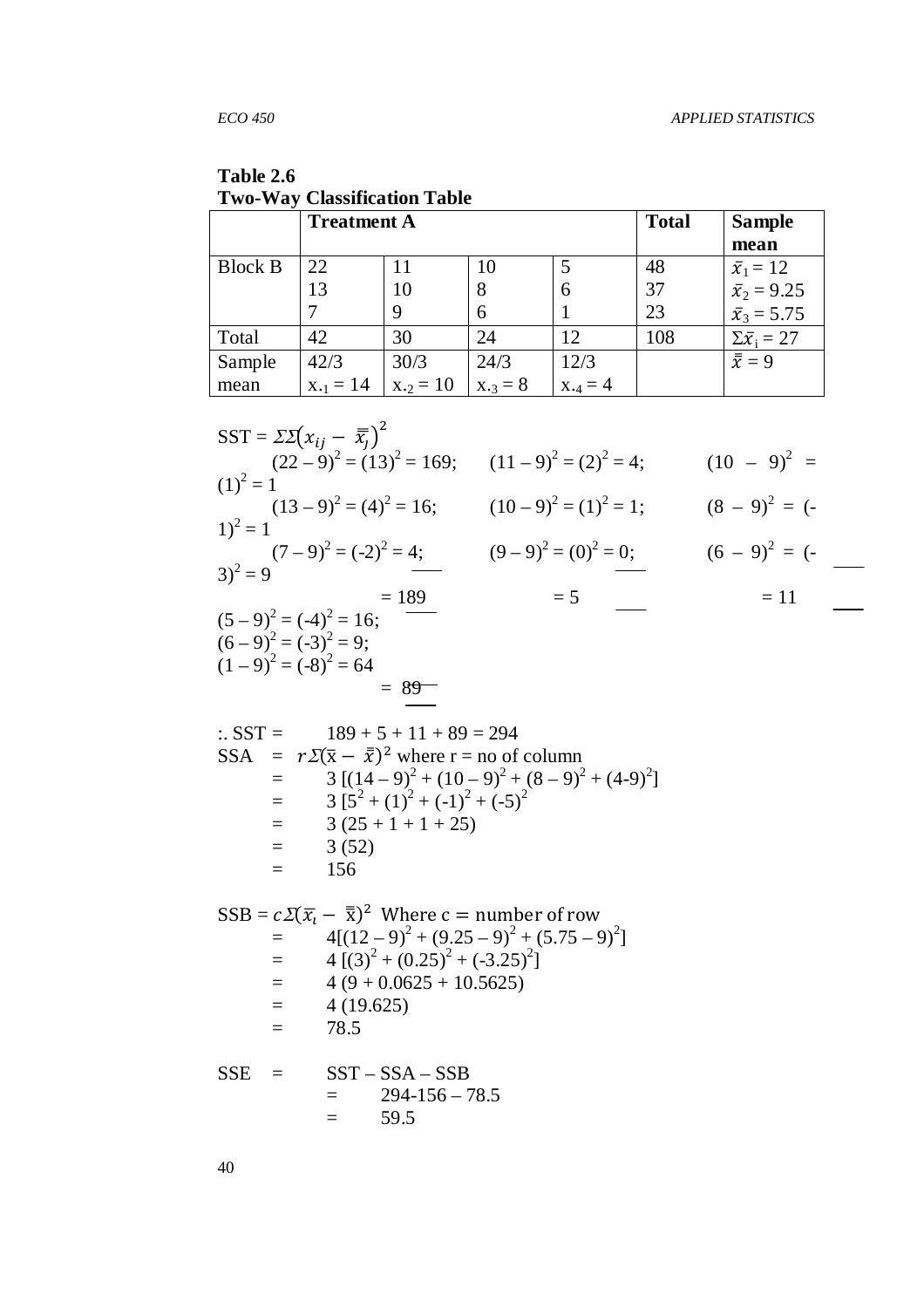Degree of Freedom  $SSA = c - 1 = 4 - 1 = 3$  $SSB = r - 1 = 3 - 1 = 2$ SSE =  $(r-1)$   $(c - 1) = (3 - 1) (4 - 1) = (2) 3 = 6$ SST =  $rc - 1 = (4 \times 3) - 1 = 12 - 1 = 11$  **Mean Square**   $MSA = SSA = 156 = 156 = 52$  $c - 1$  4 - $\overline{ )}$  3 MSB = SSB = 78.5 = 78.5 = 39.25  $\overline{r-1}$  3- $\overline{1}$  2 MSE = SSE = 59.5 = 59.5 = 59.5 = 9.916666667  $(r-1)(c-1)$   $(3-1)(4-1)$   $(2)(3)$  6

F-ratio

| $MSA =$ | 52<br>$\equiv$ | 5.243697303    |
|---------|----------------|----------------|
| MSE     | 9.916667       |                |
| $MSB =$ | 39.25          | $= 3.95798318$ |
| MSE.    | 9.9166667      |                |

**Table 2.7** 

**Two-ways / Two Factor Analysis of Variance** 

| <b>Sources</b>     | of | <b>of</b><br><b>Sum</b>  | of<br><b>Degree</b> | <b>Mean</b>       | E ratio    |
|--------------------|----|--------------------------|---------------------|-------------------|------------|
| variation          |    | squares                  | freedom             | square            |            |
| Explained          |    |                          |                     |                   |            |
| variation          | by | $SSA = 156$              | $C - 1 = 3$         |                   | <b>MSA</b> |
| factor             | A  |                          |                     | $MSA = 52$        | 5.24370    |
| (between)          |    |                          |                     |                   | <b>MSE</b> |
| column)            |    |                          |                     |                   |            |
| Explained          |    |                          |                     |                   |            |
| variation          | by | $SSB = 78.5$   r - 1 = 2 |                     |                   | <b>MSB</b> |
| factor             | B  |                          |                     | <b>MSB</b><br>$=$ | 3.95798    |
| (between rows)     |    |                          |                     | 39.25             | <b>MSE</b> |
| Unexplained        |    | $SSE = 59.5$             |                     | $MSE=$            |            |
| variation or error |    |                          | $(r - 1)(c-1)$      | 9.91667           |            |
|                    |    |                          | $= 6$               |                   |            |
| Total              |    | 294                      | 11                  |                   |            |

## **Decision Criteria Test 1**

1. Factor A Critical Value

 $F_{3,6} = 4.76$ 

Because  $F_{cal} > F_{tab}$ . Reject  $H_0$  and accept  $H_1$  meaning that the mean of factor A are not equal.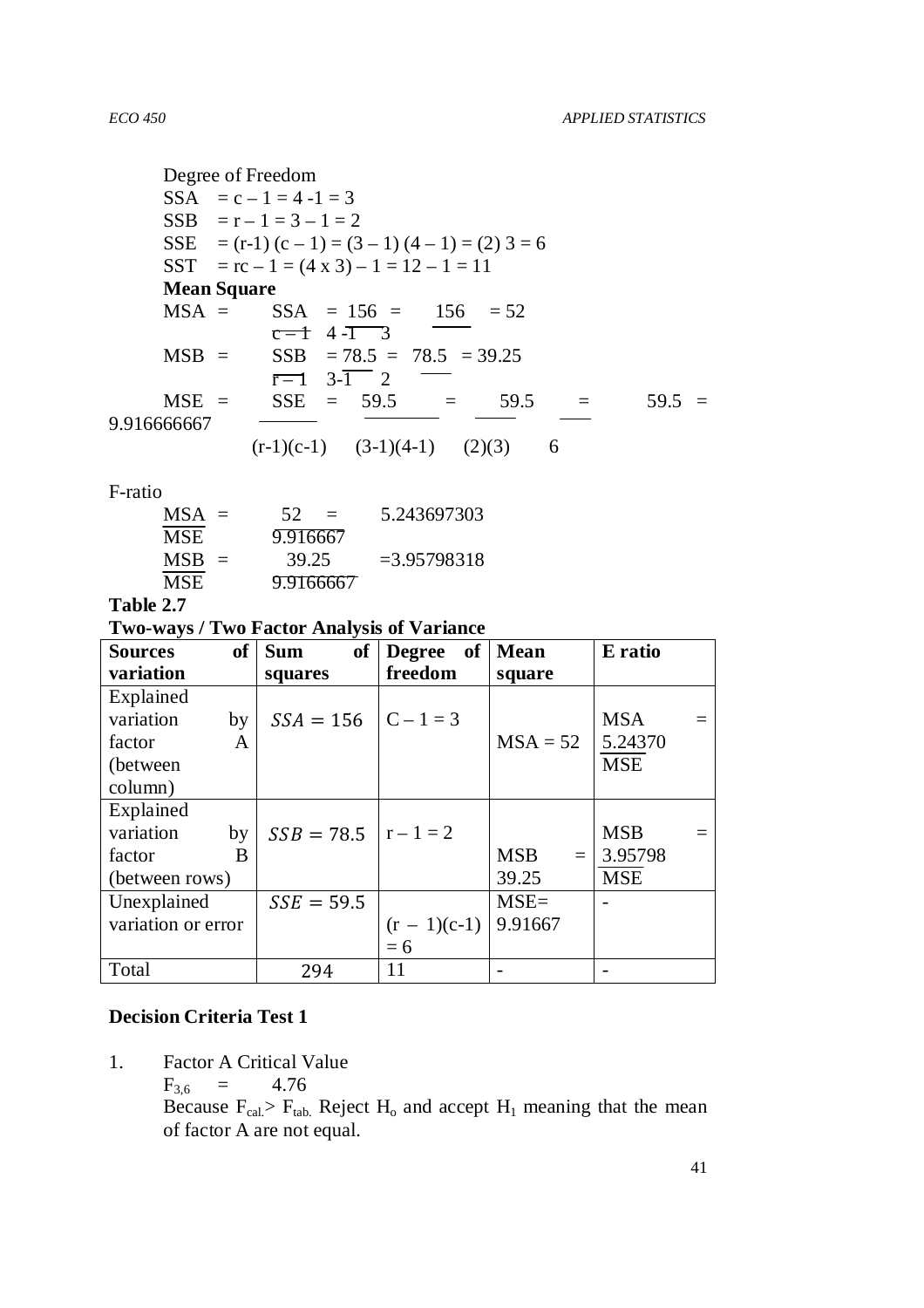#### **Test II**

2. Factor B Critical Value

 $F_{2,6}$  = 5.14

Since  $F_{cal} < F_{tab}$ . Accept  $H_0$  and reject  $H_1$  conclude that the mean of factor B are all equal.

#### **SELF-ASSESSMENT EXERCISE**

State the decision criteria for accepting or rejecting hypothesis?

## **4.0 CONCLUSION**

In the course of our discussion on two-way analysis of variance, we have learnt about:

- (i) Sum of square of Factor A
- (ii) Sum of square of Factor B
- (iii) Sum of square of the error term
- (iv) Mean square of Factor A
- (v) Mean square of Factor B
- (vi) F-ratio of both Factor A and Factor B
- (vii) Sum of Square of total variation.

## **5.0 SUMMARY**

In our discussion the following definition were inferred to:

(i) SST =  $\Sigma \Sigma (x_{ij} - \overline{x}_j)^2$ (ii) SSA =  $r \Sigma(\bar{x}) - \bar{x}$ )<sup>2</sup> (iii) SSB =  $c\mathcal{Z}(\overline{x_i} - \overline{\overline{x}})^2$  $(iv)$   $SSE = SST - SSA - SSB$  $(v)$  MSA = SSA  $\overline{c-1}$  $(vi)$  MSB = SSB r-1 (vii) MSE = SSE  $(r-1)(c-1)$ **(viii) F-ratio for**  Factor  $A = MSA$ MSE<sup>-</sup> Factor  $B = MSB$ MSE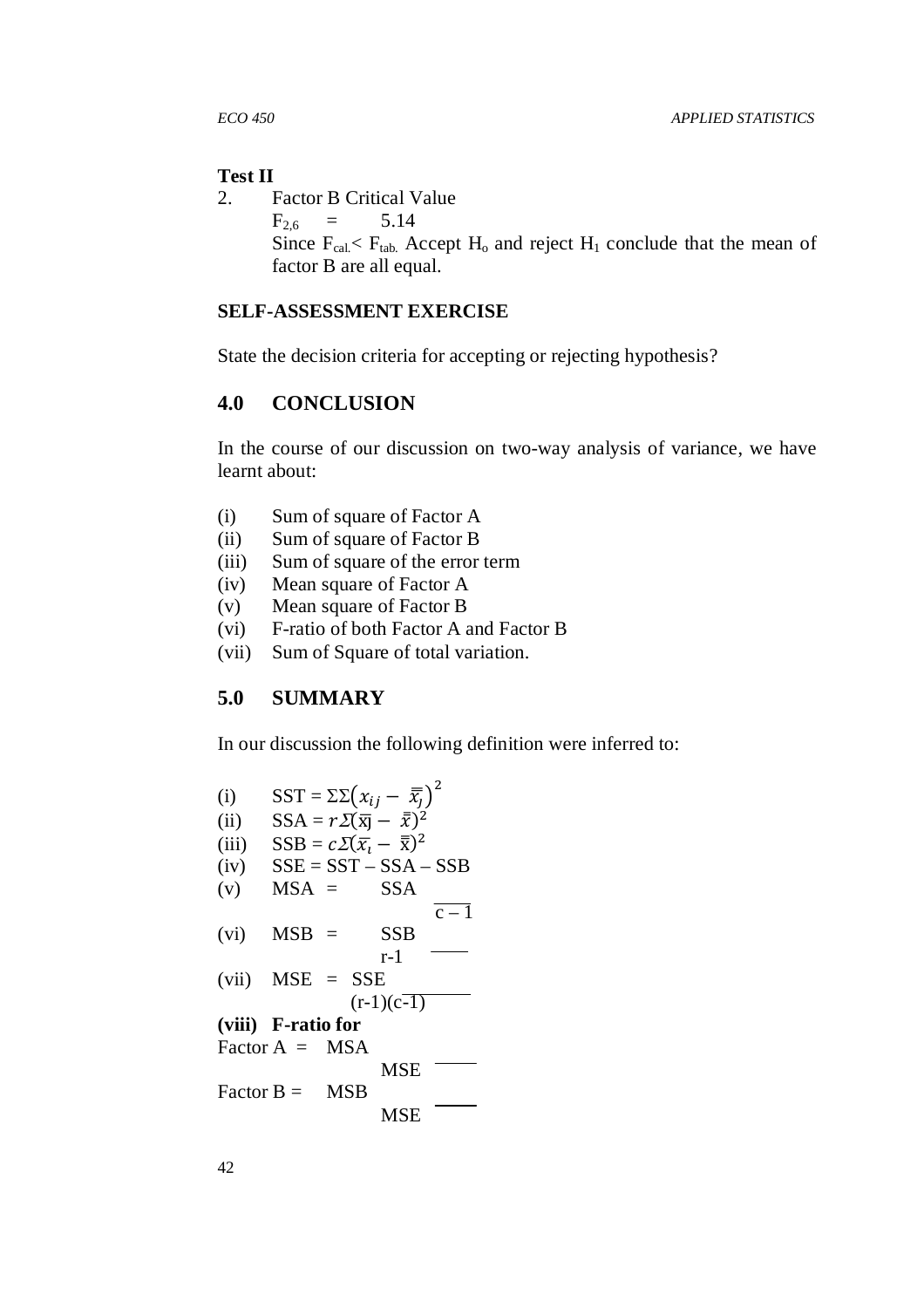### **6.0 TUTOR-MARKED ASSIGNMENT**

Submit a one page essay on the definition of MSE, SST and F-ratio.

### **7.0 REFERENCES/FURTHER READING**

- Adedayo, O. A. (2006). *Understanding Statistics.* Yaba, Lagos: JAS Publishers.
- Esan, F. O. & Okafor, R. O. (2010). *Basis Statistical Method* (Revised edition). Lagos: Toniichristo Concept.
- Murray, R.S. & Larry, J. S. (1998). (Schaum Outlines Series). *Statistics.* (3rd ed.). New York: Mcgraw Hills.
- Olufolabo, O.O. & Talabi, C. O.(2002). *Principles and Practice of Statistics*. Shomolu Lagos: HASFEM Nig Enterprises.
- Oyesiku, O. K. & Omitogun, O. (1999). *Statistics for Social and Management Sciences.* Lagos: Higher Education Books Publisher.
- Dominick, S. & Derrick, R. (2011). *Statistics and Econometrics*. New York: McGraw Hill.
- Koutsoyianis, A. (2003). *Econometric Methods.* (2nd ed.). London: Palgrave Publishers Ltd. (formerly Macmillan Press Ltd.).
- Owen, F. & Jones, R.(1983). *Statistics.* Stockport: Polytech Publishers Ltd.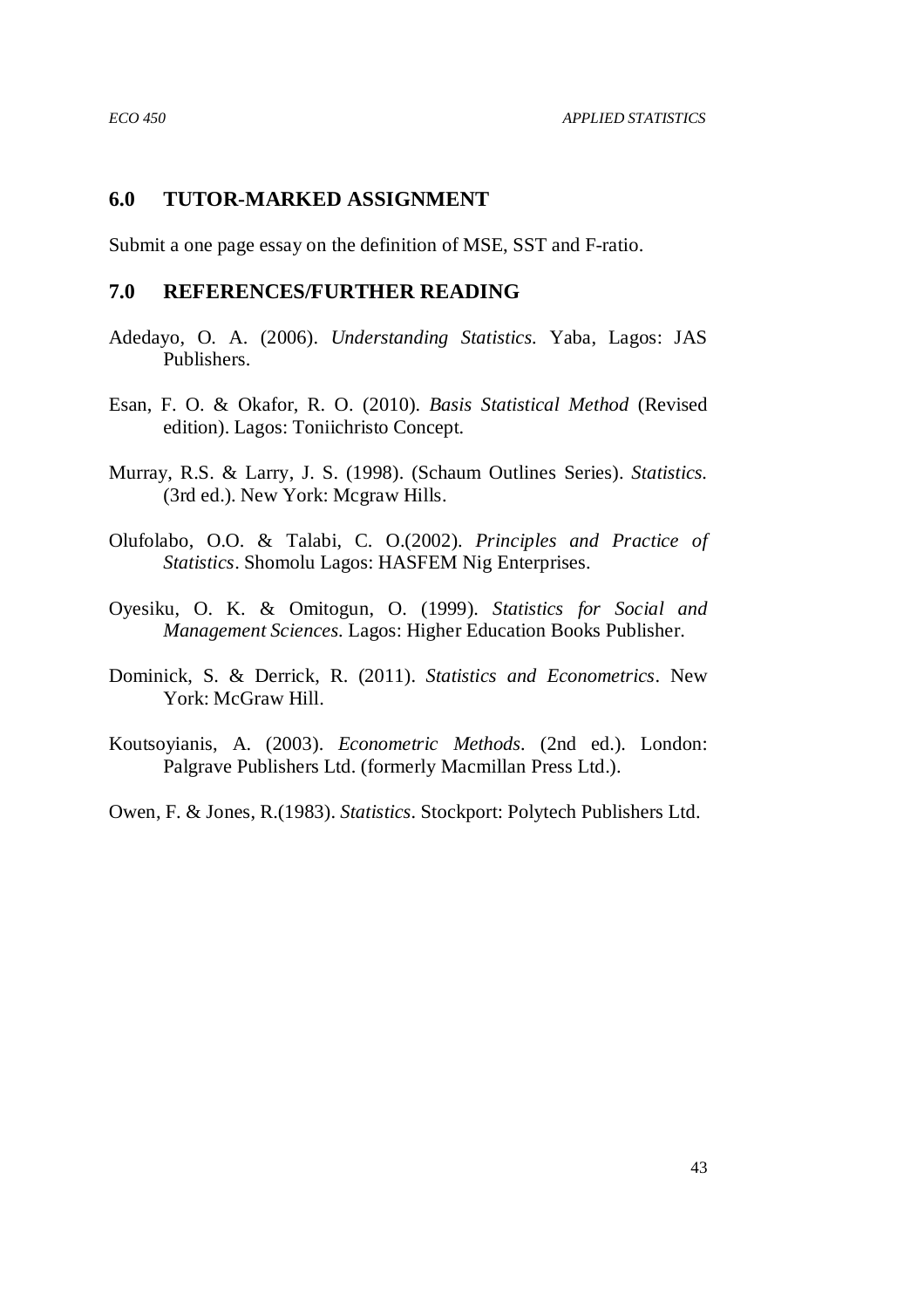# **UNIT 3 ANALYSIS OF COVARIANCE**

## **CONTENTS**

- 1.0 Introduction
- 2.0 Objectives
- 3.0 Main Content
	- 3.1 Analysis of Covariance Defined
	- 3.2 Assumption of Analysis of Covariance
	- 3.3 Estimation of Analysis of Covariance
	- 3.4 Worked Example
- 4.0 Conclusion
- 5.0 Summary
- 6.0 Tutor-Marked Assignment
- **7.0** References/Further Reading

# **1.0 INTRODUCTION**

In general, research is conducted for the purpose of explaining the effect of the independent variable on the dependent variable, and the purpose of research design is to provide a structure for the research. In the research design, the researcher identifies and controls independent variable that can help to explain the observed variation in the dependent variable which in turn reduces error variables (unexplained variation).

In addition to controlling and explaining variation through research design, it is also possible to use statistical control to explain the variation in the dependent variable, statistical control is usually used when experimental control is difficult, if not impossible, can be achieved by measuring one or more variable in addition to the independent variable of primary interest and by controlling the variation attributed to these variables through statistical analysis rather than through research design. The analysis procedure employed in this statistical control is analysis of covariance (ANCOVA).

# **2.0 OBJECTIVE**

At the end of this unit, you should be able to:

- define analysis of variance
- discuss covariate
- explain adjusted  $Y_{is}$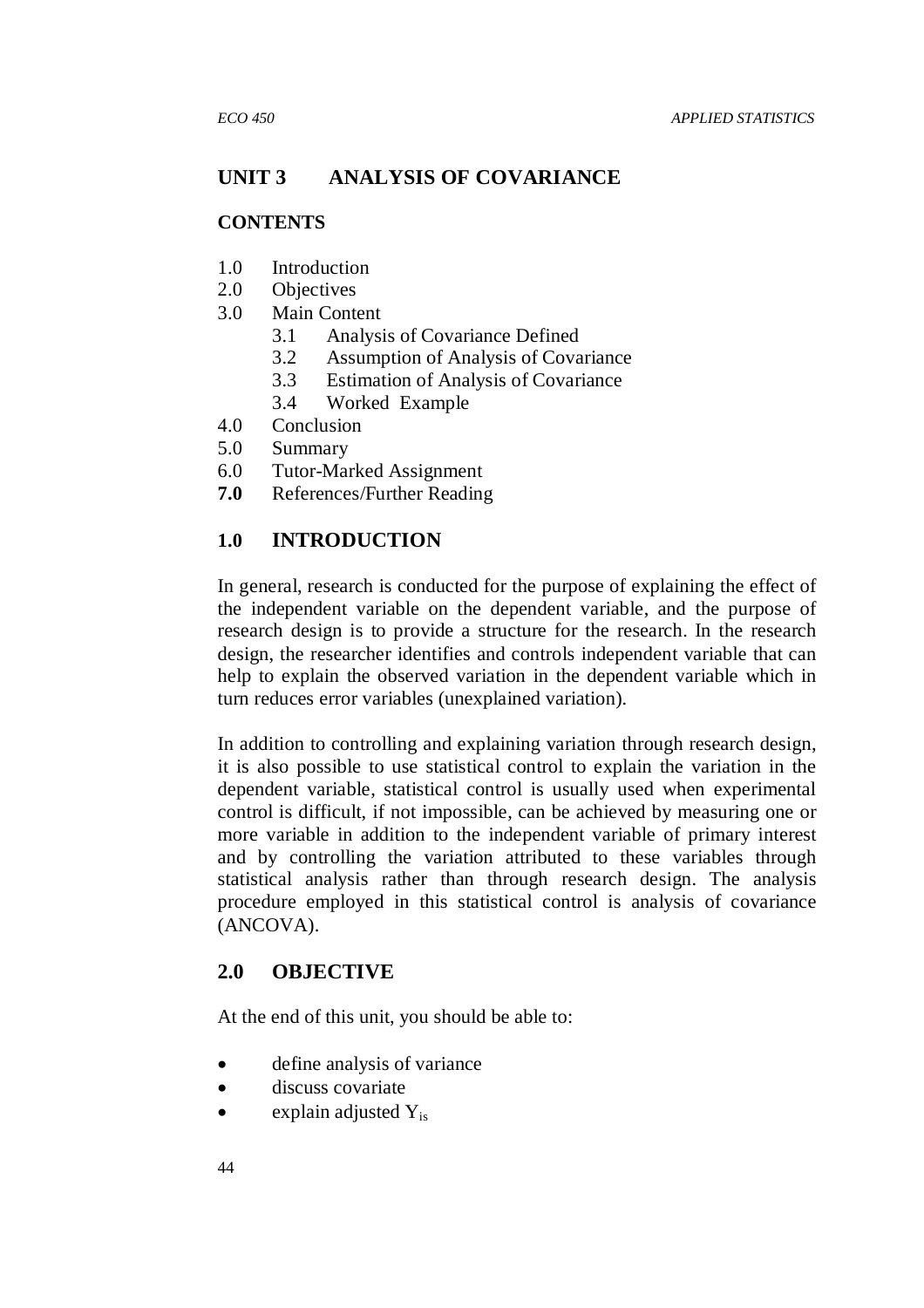- 
- develop and analyse table of analysis of covariance
- calculate the various terms that may be needed on the computation of ANCOVA Table.

# **3.0 MAIN CONTENT**

## **3.1 Analysis of Variance Defined**

Analysis of covariance is an extension of the one-way analysis of variance that added quantitative variable (covariate) when used, it is assumed that their inclusion will reduce the size of the error variance and thus increase the power of the design. Analysis of covariance (ANCOVA) is a statistical test related to analysis of variance (ANOVA). It tests whether there is a significant difference between groups after controlling for variance explained by a covariate.

A covariate is a continuous variable that correlates with the dependent variable. This means that you can, in effect, "partial out" a continuous variable and run an ANOVA on the result. This is one way that you can run a statistical test with both categorical and continuous independent variables. The purpose of analysis of covariance is to remove one or more unwanted factor or variables in the analysis. A variable whose effect one wishes to eliminate by means of a covariance analysis called a covariate sometimes called concomitant variable.

ANCOVA works by adjusting the total sum of square, group sum of squares and error sum of square of the independent variable to remove the influence of the covariate.

# **3.2 Assumptions of Analysis of Covariance**

- Variance is normally distributed
- Variance is equal between group
- All measure are independent
- Relationship between dependent variable and the covariate as linear
- The relationship between the dependent variable and the covariate is the same for all groups.

#### **SELF-ASSESSMENT EXERCISE**

Why analysis of covariance?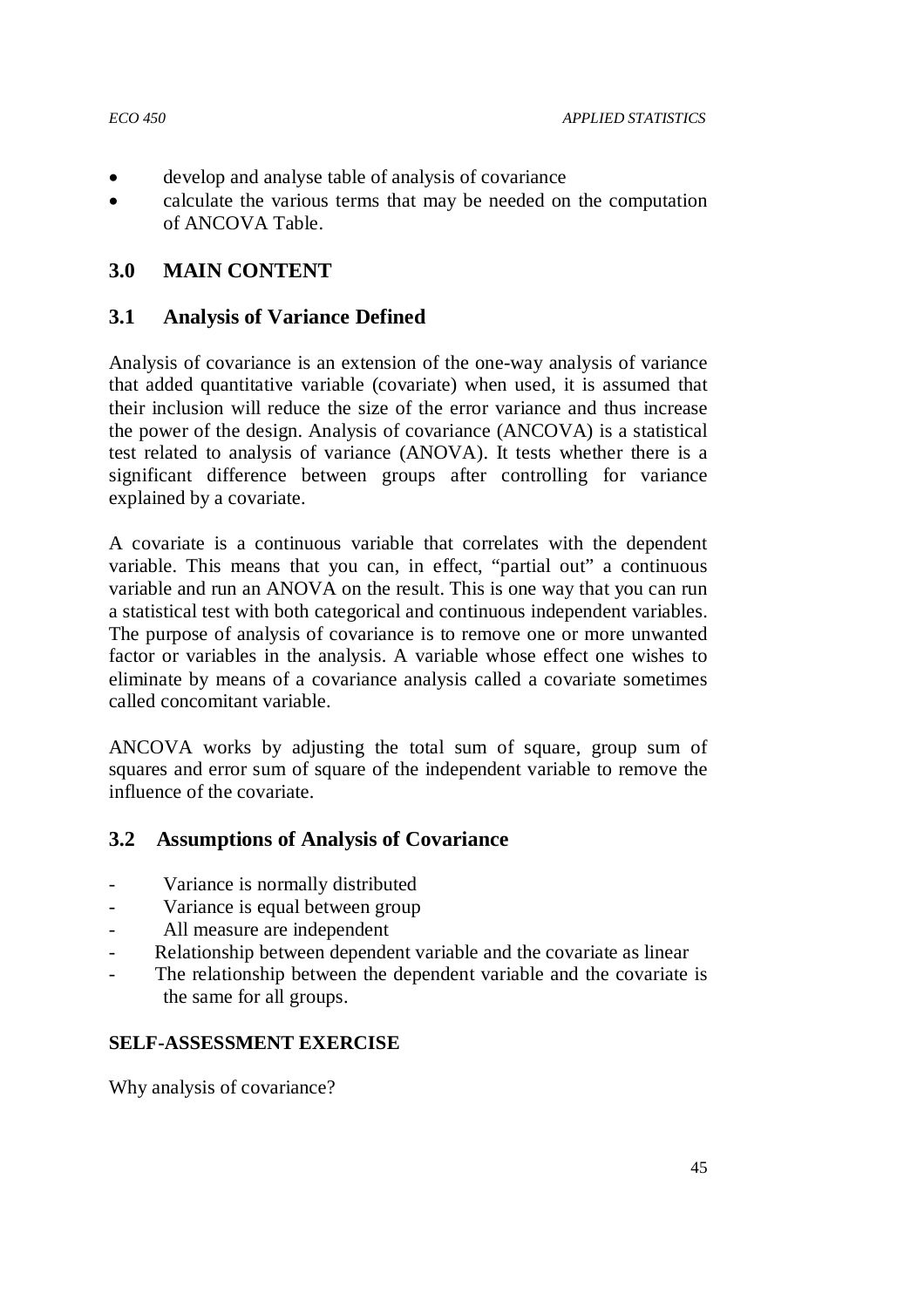-

# **3.3 Estimation of ANCOVA**

#### Hypothesis for ANCOVA

 $-H<sub>o</sub>$  and  $H<sub>i</sub>$  need to be stated slightly different for an ANCOVA than a regular ANOVA.

Ho: the group means are equal after controlling for the covariate  $H_i$ : : the group means are not equal after controlling for the covariate Below are the lists of notation for the calculation of ANCOVA.

$$
S_{yy} = \sum_{i=1}^{n} \sum_{j=1}^{n} (Y - \overline{Y})^2 = \sum_{i=1}^{n} \sum_{j=1}^{n} Y^2 - \Sigma Y^2 / an
$$

$$
S_{xx} = \sum_{i=1}^{n} \sum_{j=1}^{n} (X - \overline{X}) 2
$$

$$
\sum_{i=1}^{i=1} \sum_{j=1}^{j=1} \sum_{j=1}^{n} (X^2 - \Sigma Y i j^2 / an)
$$

$$
S_{xy} = \sum_{i=1}^{n} \sum_{j=1}^{n} (X_{ij} - \overline{X}) (Y_{ij} - \overline{Y})
$$
  
= 
$$
\sum_{i=1}^{n} \sum_{j=1}^{n} X_{ij} Y_{ij} - \Sigma X_{ij} \Sigma Y_{ij} / an
$$
  
= 
$$
\sum_{i=1}^{n} \sum_{j=1}^{n} X_{ij} Y_{ij} - \Sigma X_{ij} \Sigma Y_{ij} / an
$$

 $T_{yy}$  =  $\bigg\}$  (  $\mathbf n$  $i=1$  $\overline{Y}_i - \overline{Y}_i$ )<sup>2</sup>

$$
= \sum_{i} \sum_{j} \left( \frac{\mathbf{x}_{i}^{2} - \sum Y^{2}}{\mathbf{x}_{i} - \mathbf{x}_{j}} \right)
$$
  
\n
$$
T_{xx} = \sum_{i} \left( \frac{\mathbf{x}_{i}^{2}}{\mathbf{x}_{i} - \mathbf{x}_{j}} \right)
$$
  
\n
$$
= \sum_{i} \frac{\mathbf{x}_{i}^{2}}{\mathbf{x}_{i} - \mathbf{x}_{j}}
$$
  
\n
$$
T_{xy} = \sum_{i} \left( \overline{\mathbf{x}}_{ij} - \overline{\mathbf{x}}_{n} \right) \left( \overline{\mathbf{Y}}_{ij} - \overline{\mathbf{Y}}_{j} \right)
$$
  
\n
$$
= \sum_{i} \overline{\mathbf{X}} \overline{\mathbf{Y}} - \sum \overline{\mathbf{X}} \Sigma \overline{\mathbf{Y}}
$$

46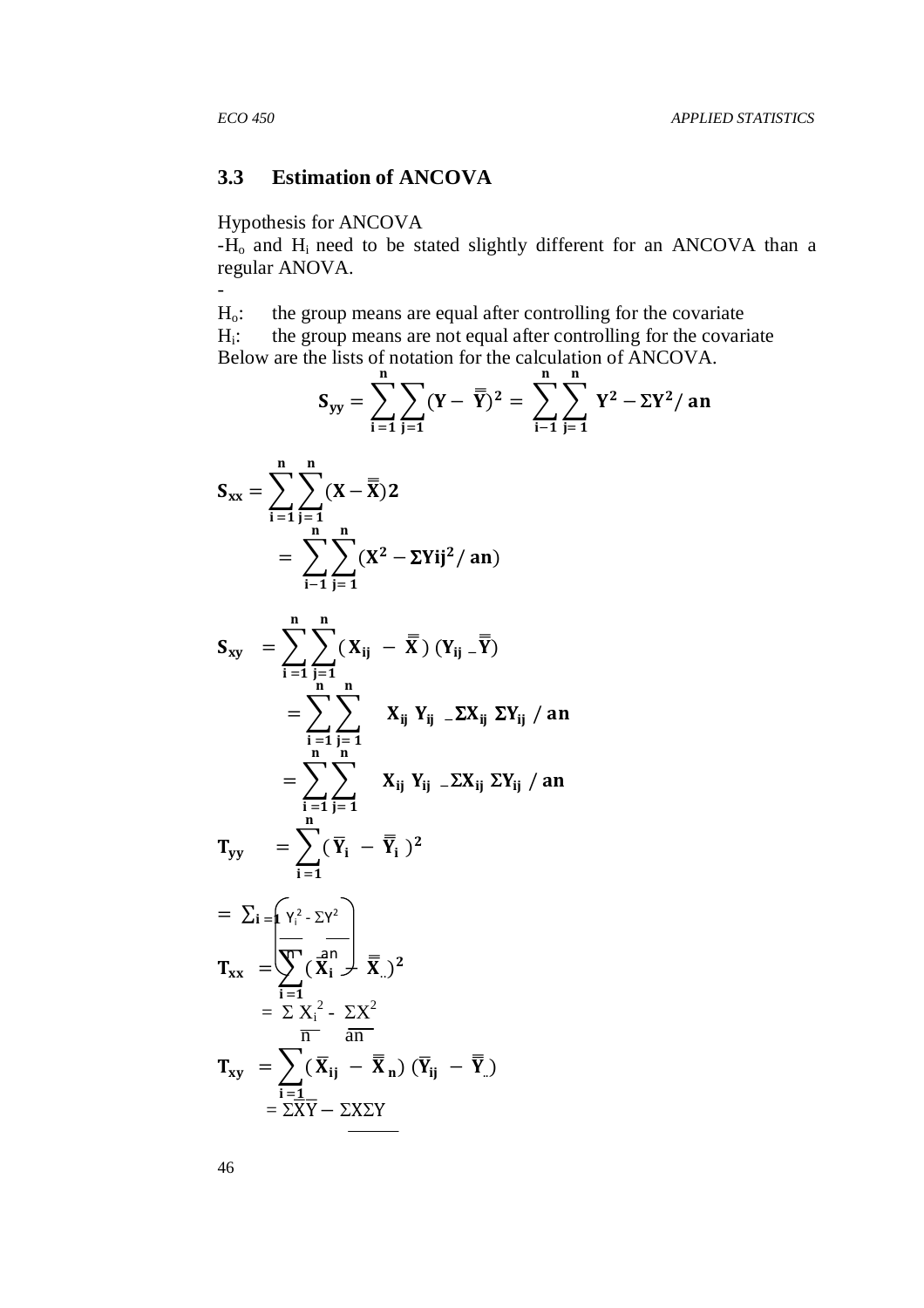$$
\mathbf{E}_{yy} = \sum_{i=1}^{n} \sum_{j=1}^{n} (Y_{ij} - \overline{Y})^2
$$
\n
$$
= S_{yy} - T_{yy}
$$
\n
$$
= \sum_{i=1}^{n} \sum_{j=1}^{n} (1 - \overline{Y})^2
$$
\n
$$
= S_{xx} - T_{xx}
$$
\n
$$
= \sum_{i=1}^{n} \sum_{j=1}^{n} (1 - \overline{Y})^2
$$
\n
$$
= S_{xx} - T_{xx}
$$
\n
$$
= \sum_{i=1}^{n} \sum_{j=1}^{n} (1 - \overline{Y})^2
$$
\n
$$
= S_{xy} - T_{xy}
$$
\n
$$
S = T + E
$$
\n
$$
\text{Where } \overline{X} = \text{mean of } X
$$
\n
$$
\overline{X} = \text{Grand mean of } X
$$
\n
$$
\overline{Y} = \text{Grand mean of } Y
$$
\na = variable involved

 $n = no$  of observations

Where the symbols S,T and E are used to denote sum of square and cross product for total, treatment and error respectively.

#### **Table 2.8**

**Analysis of Covariance for a Single Factor Experiment with One Covariate** 

| <b>Source</b><br>- of<br>variation | Df       | product  | Sum of square and |          | <b>Adjusted</b><br><b>Regression Y</b> | df         | Mean square<br>error (MSE)                  |
|------------------------------------|----------|----------|-------------------|----------|----------------------------------------|------------|---------------------------------------------|
|                                    |          | X        | XY                | Y        |                                        |            |                                             |
| Treatment                          | $a-1$    | $T_{xx}$ | $T_{xy}$          | $T_{yy}$ |                                        |            |                                             |
| Error                              | $a(n-1)$ | $E_{xx}$ | $E_{xy}$          | $E_{yy}$ | $SSE = E_{yy} - (E_{xy})^2$            | $a(n-1)-1$ | <b>SSE</b>                                  |
|                                    |          |          |                   |          | $E_{xx}$                               |            | $a(n-1)-1$                                  |
|                                    |          |          |                   |          |                                        |            |                                             |
| Total                              | $(an-1)$ | $S_{xx}$ | $S_{xy}$          | $S_{yy}$ | $SS^1E = S_{yy} - (S_{xy})^2$          | $an-2$     |                                             |
|                                    |          |          |                   |          | $S_{xx}$                               |            |                                             |
| Adjusted                           |          |          |                   |          | $SS^1E - SSE$                          | $a-1$      | $\overline{\text{SS}}^1\text{E}-\text{SSE}$ |
| Treatment                          |          |          |                   |          |                                        |            | - a                                         |

$$
F_o = \text{Fstatistics} = \text{Exy}^2/\text{Exx}
$$
  
\n
$$
F_c = \frac{\text{(SS'E - SSE)} / \text{(a-1)}}{\text{SSE} / \text{(a(n-1)-1)}}
$$

Which is distribute as

 $F_{a-1,a(n-1)-1}$ Decision criteria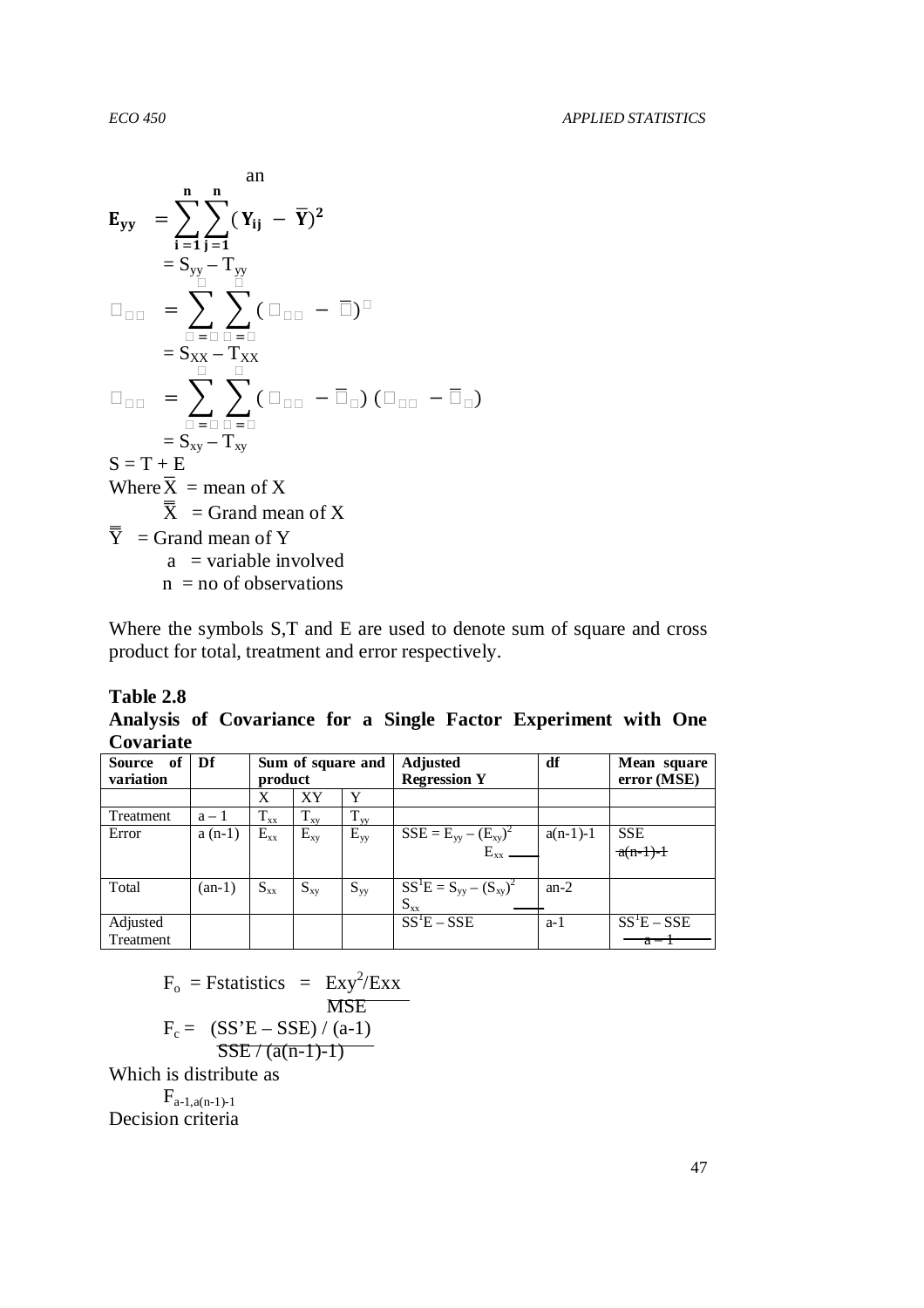$\overline{\phantom{0}}$ 

Reject Ho if  $Fc > F_{\infty 1}$ , a(n-1)-1

#### **3.4 Worked Example**

A soft drink distributor is studying the effectiveness of delivery methods. Three different types of truck have been developed, and an experiment is performed in the company's laboratory. The variable of interest is the delivery time in minute (Y): however, delivery time is also strongly related to the case volume delivered (X). Each truck is used four times and the data below are obtainable.

**Table 2.9 Table Showing Delivery Method of a Distributor** 

| Truck Types |    |    |                                                                                                       |    |    |  |  |  |  |
|-------------|----|----|-------------------------------------------------------------------------------------------------------|----|----|--|--|--|--|
|             |    |    |                                                                                                       |    |    |  |  |  |  |
|             |    |    |                                                                                                       |    |    |  |  |  |  |
| 27          | 24 | 25 | 26                                                                                                    | 40 | 38 |  |  |  |  |
| 44          | 40 | 35 | 32                                                                                                    | 22 | 26 |  |  |  |  |
| 33          | 35 | 46 | 42                                                                                                    | 53 | 50 |  |  |  |  |
| 41          | 40 | 26 | 25                                                                                                    | 18 | 20 |  |  |  |  |
|             |    |    | $\sum Y_1 = 145$ $\sum Y_1 = 139$ $\sum Y_2 = 132$ $\sum Y_2 = 125$ $\sum Y_3 = 133$ $\sum Y_3 = 134$ |    |    |  |  |  |  |

**Solution**

$$
\overline{Y}_1 = \frac{145}{4} = 36.25
$$
\n
$$
\overline{Y}_2 = \frac{132}{4} = 33
$$
\n
$$
\overline{X}_1 = \frac{139}{4} = 34.75
$$
\n
$$
\overline{Y}_2 = \frac{132}{4} = 33
$$
\n
$$
\overline{X}_3 = \frac{134}{4} = 33.5
$$
\n
$$
\overline{X}_4 = \frac{139 + 125 + 134}{4} = 33.5
$$
\n
$$
\overline{X}_5 = \frac{139 + 125 + 134}{12} = \frac{133.167}{33.167}
$$
\n
$$
H_0 = T_1 = T_2 = \dots = T_n = 0
$$
\n
$$
H_i = T_1 \neq T_2 \neq \dots \neq T_n = 0
$$
\n
$$
= \sum_{n=1}^{\infty} \sum_{n=1}^{\infty} (-1)^n = 125
$$
\n
$$
a = 3
$$
\n
$$
a = 3
$$
\n
$$
a = 4
$$
\n
$$
S_{yy} = 27^2 + 44^2 + 33^2 + 41^2 + 25^2 + 35^2 + 46^2 + 26^2 + 40^2 + 22^2 + 53^2 + 18^2
$$
\n
$$
= 410^2 / 3x4
$$
\n
$$
= 729 + 1936 + 1089 + 1681 + 625 + 1225 + 2116 + 676 + 1600 + 484 + 2809 + 324 - (410)^2 / 12
$$
\n
$$
S_{yy} = 15,294 - 168,100 / 12
$$
\n
$$
S_{yy} = 15294 - 14,008.33
$$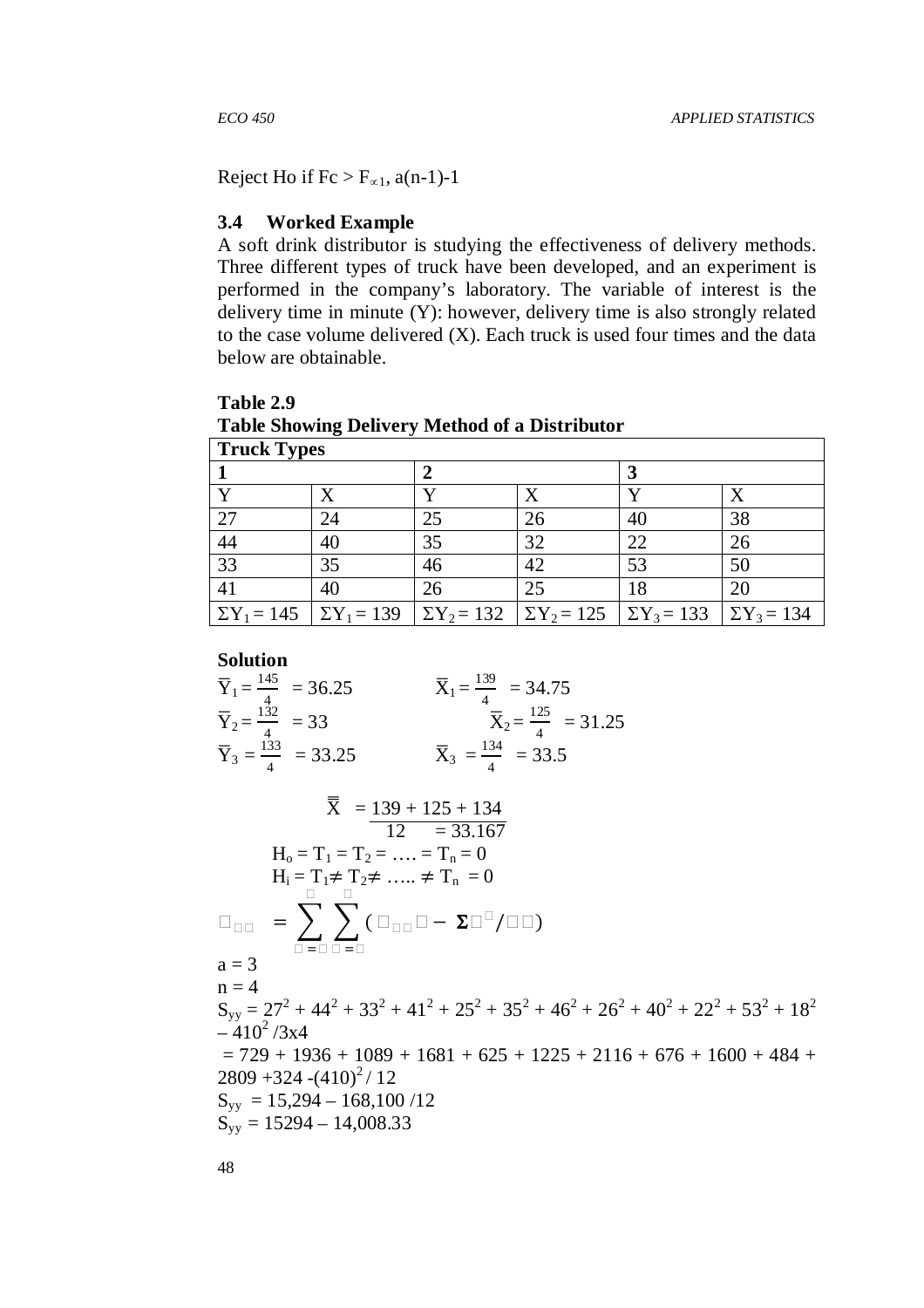$S_{yy} = 1,285.6711$ 

 $S_{xx} = 24^2 + 40^2 + 35^2 + 40^2 + 26^2 + 32^2 + 42^2 + 25^2 + 38^2 + 26^2 + 50^2 + 20^2$  $- (398<sup>2</sup>/(3x4))$  $S_{xx} = 576 + 1600 + 1225 + 1600 + 676 + 1024 + 1764 + 625 + 1444 + 676$  $+ 2500 + 400 - (158404/12)$  $S_{xx} = 14,110 - 13,200.333$  $S_{xx} = 909.6666711$ 

$$
= \sum_{i=1}^{n} \sum_{j=1}^{n} (1 - \sum_{i=1}^{n} \sum_{j=1}^{n} \sum_{j=1}^{n} \sum_{j=1}^{n} \sum_{j=1}^{n} \sum_{j=1}^{n} \sum_{j=1}^{n} \sum_{j=1}^{n} \sum_{j=1}^{n} \sum_{j=1}^{n} \sum_{j=1}^{n} \sum_{j=1}^{n} \sum_{j=1}^{n} \sum_{j=1}^{n} \sum_{j=1}^{n} \sum_{j=1}^{n} \sum_{j=1}^{n} \sum_{j=1}^{n} \sum_{j=1}^{n} \sum_{j=1}^{n} \sum_{j=1}^{n} \sum_{j=1}^{n} \sum_{j=1}^{n} \sum_{j=1}^{n} \sum_{j=1}^{n} \sum_{j=1}^{n} \sum_{j=1}^{n} \sum_{j=1}^{n} \sum_{j=1}^{n} \sum_{j=1}^{n} \sum_{j=1}^{n} \sum_{j=1}^{n} \sum_{j=1}^{n} \sum_{j=1}^{n} \sum_{j=1}^{n} \sum_{j=1}^{n} \sum_{j=1}^{n} \sum_{j=1}^{n} \sum_{j=1}^{n} \sum_{j=1}^{n} \sum_{j=1}^{n} \sum_{j=1}^{n} \sum_{j=1}^{n} \sum_{j=1}^{n} \sum_{j=1}^{n} \sum_{j=1}^{n} \sum_{j=1}^{n} \sum_{j=1}^{n} \sum_{j=1}^{n} \sum_{j=1}^{n} \sum_{j=1}^{n} \sum_{j=1}^{n} \sum_{j=1}^{n} \sum_{j=1}^{n} \sum_{j=1}^{n} \sum_{j=1}^{n} \sum_{j=1}^{n} \sum_{j=1}^{n} \sum_{j=1}^{n} \sum_{j=1}^{n} \sum_{j=1}^{n} \sum_{j=1}^{n} \sum_{j=1}^{n} \sum_{j=1}^{n} \sum_{j=1}^{n} \sum_{j=1}^{n} \sum_{j=1}^{n} \sum_{j=1}^{n} \sum_{j=1}^{n} \sum_{j=1}^{n} \sum_{j=1}^{n} \sum_{j=1}^{n} \sum_{j=1}^{n} \sum_{j=
$$

 $S_{xy} = (27x24) + (44x40) + (33x35) + (41x40) + (25x26) + (35x32) +$  $(46x42) + (26x25) + (40x38) + (22x26) + (53x50) + (18x20) - (410)(398)$ /12)  $S_{xy} = 648 + 1760 + 1,155 + 1640 + 650 + 1120 + 1932 + 650 + 1520 + 572$  $+ 2650 + 360 - (163180/12)$  $S_{xy} = 14,657 - 163,180/12$  $S_{xy} = 14,657 - 13,598.333$  $S_{xy} = 1,058.67$  $T_{yy} = \sum_{n=1}^{\infty} \frac{Y_i}{a}$ n  $T_{yy} = 145^2 + 132^2 + 133^2 - 410^2$ − ÷  $(\Sigma Y)^2$ an  $4 \overline{\qquad \qquad } 3x4$  $T_{yy} = 21{,}025 + 17{,}424 + 17{,}689 - 168{,}100$  $\frac{4}{12}$  12  $T_{yy}$  = 56,138 - 168100  $\frac{4}{12}$  12  $T_{yy} = 14,034.5 - 14,008.33$  $T_{yy} = 26.1667$  $T_{xx}$  =  $\sum (\overline{X})$ n  $i = 1$  −  $(\Sigma X)^2$  $\frac{1}{\text{an}}$ )  $T_{xx}$  = - $\Sigma X^2$ n −  $(\Sigma X)^2$ an  $T_{xx} = 139^2 + 125^2 + 134^2 - 398^2$  $\overline{4}$  $T_{xx}$  = 19,321 + 15,625 + 17,956 - 158,404  $\frac{4}{12}$  $T_{xx} = 52902 - 158,404$  $-4$   $-12$  $T_{xx}$  = 13,225.5 - 13,200.333

49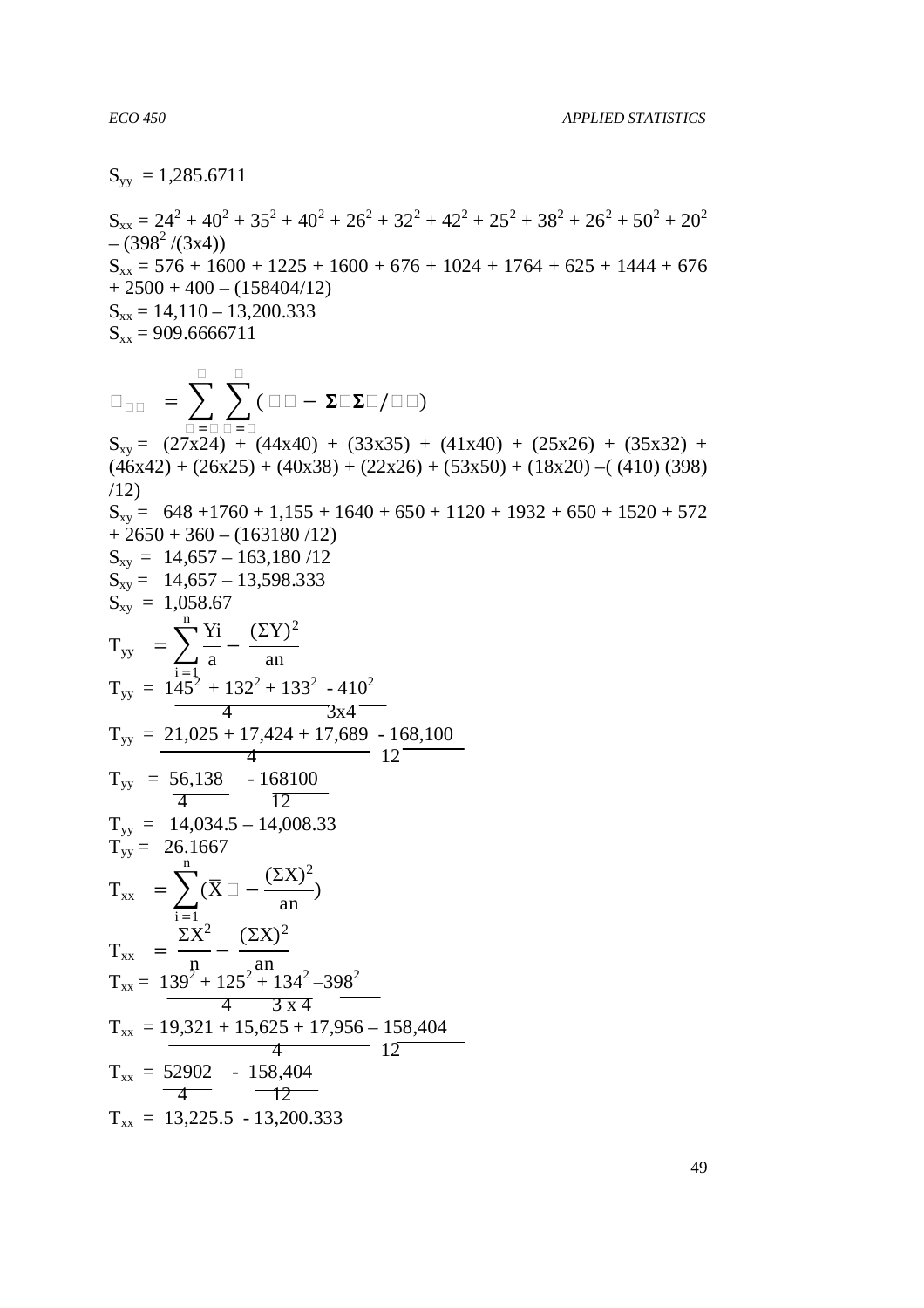$$
T_{xx} = 25.1667
$$
\n
$$
= \sum_{i=1}^{n} \frac{x_{i}Y}{n} - \sum_{i=1}^{n} \frac{X_{i}Y}{n}
$$
\n
$$
T_{xy} = \frac{\sum_{i=1}^{n} \frac{X_{i}Y}{n} - \sum_{i=1}^{n} \frac{X_{i}Y}{n}}{\sum_{i=1}^{n} \frac{13.819 + (132 \times 125) + (133 \times 134) - (410)(398)}{4} - \sum_{i=1}^{n} \frac{20,155 + 16,500 + 17,822 - 163,810}{4} - \sum_{i=1}^{n} \frac{13,619.25 - 13598.333}{4} - \sum_{i=1}^{n} \frac{13,619.25 - 13598.333}{5} - \sum_{i=1}^{n} \frac{13,619.25 - 13598.333}{5} - \sum_{i=1}^{n} \frac{1285.6667 - 13598.333}{5} - \sum_{i=1}^{n} \frac{1285.6667 - 26.1667}{5} - \sum_{i=1}^{n} \frac{1285.6667 - 26.1667}{5} - \sum_{i=1}^{n} \frac{1285.67 - 20.9167}{5} - \sum_{i=1}^{n} \frac{1285.67 - 20.9167}{5} - \sum_{i=1}^{n} \frac{1285.67 - (1,058.67)^{2}}{999.667} - \sum_{i=1}^{n} \frac{1285.67 - (1,058.67)^{2}}{999.667} - \sum_{i=1}^{n} \frac{1285.67 - 1,232.08}{5} - \sum_{i=1}^{n} \frac{1285.67 - 1,232.08}{5} - \sum_{i=1}^{n} \frac{1285.67 - 1,232.08}{5} - \sum_{i=1}^{n} \frac{1285.59038}{5} - \sum_{i=1}^{n} \frac{125.7}{5} - \sum_{i=1
$$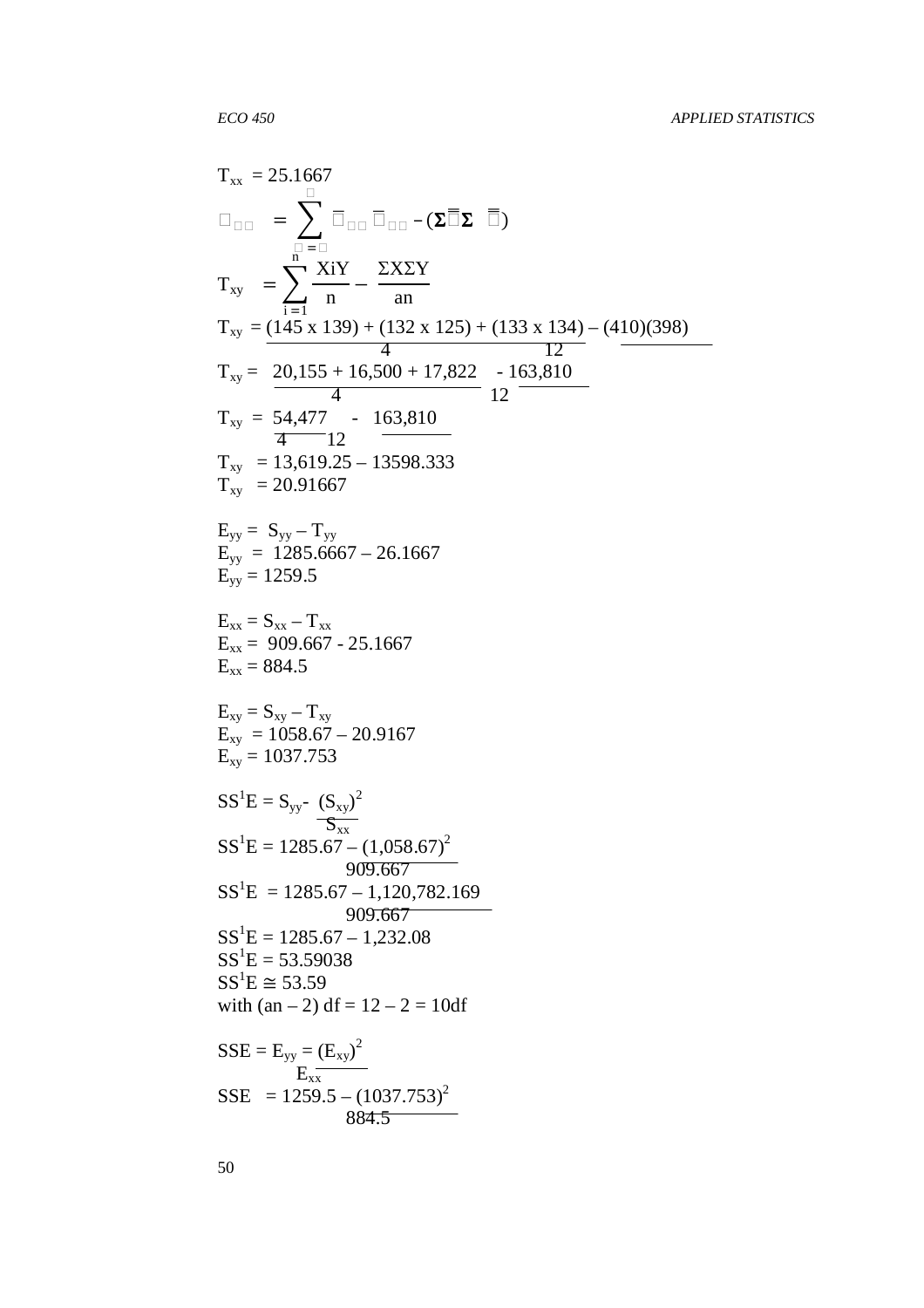$SSE$  = 1259.5 – 1,076,931.912 884.5  $SSE = 1259.5 - 1217.560104$ SSE = 41.939896  $SSE = 41.94$ with a  $(n-1)-1$  df = 3(4-1) – 1  $= 3(3) - 1$  $= 9 - 1$  $= 8$  d.f.  $SS<sup>1</sup>E - SSE = 53.59 - 41.94$  $= 11.65$ with  $a - 1 df = 3 - 1 = 2 d.f.$ 

All the above calculations can be summarized in an ANCOVA Table, as presented below

| <b>Analysis of Covariance (ANCOVA) Table</b> |       |            |              |        |                  |                               |              |  |  |
|----------------------------------------------|-------|------------|--------------|--------|------------------|-------------------------------|--------------|--|--|
| <b>Source</b>                                | d.f   | <b>Sum</b> | of<br>square | and    | <b>Adjusted</b>  | $\mathbf{d} \cdot \mathbf{f}$ | <b>Mean</b>  |  |  |
| <b>of</b>                                    |       | product    |              |        | <b>Regressio</b> |                               | <b>Squar</b> |  |  |
| variation                                    |       |            |              |        | n                |                               | e            |  |  |
|                                              |       |            |              |        |                  |                               | <b>Error</b> |  |  |
|                                              |       | X          | XY           | Y      |                  |                               |              |  |  |
| Treatmen                                     | $(3-$ | 25.166     | 20.9166      | 26.166 |                  |                               |              |  |  |
| t                                            | 1)    | 7          | 7            | 7      |                  |                               |              |  |  |
|                                              | 2     |            |              |        |                  |                               |              |  |  |
| Error                                        | 3(4)  | 884.5      | 1029.75      | 1259.5 | 41.94            | 3(4)                          |              |  |  |
|                                              | $-1)$ |            | 3            |        |                  | $-1$ )-                       | 5.2425       |  |  |
|                                              | 9     |            |              |        |                  | $\mathbf{1}$                  |              |  |  |
|                                              |       |            |              |        |                  | 8                             |              |  |  |
|                                              |       |            |              |        |                  |                               |              |  |  |
| Total                                        | (12)  | 909.66     | 1058.65      | 1285.6 | 53.59            | (12)                          |              |  |  |
|                                              | $-1)$ | 7          |              | 7      |                  | $-2)$                         |              |  |  |
|                                              | 11    |            |              |        |                  | 10                            |              |  |  |
| Adjusted                                     |       |            |              |        | 11.65            | 2                             | 5.825        |  |  |
| Treatmen                                     |       |            |              |        |                  |                               |              |  |  |
|                                              |       |            |              |        |                  |                               |              |  |  |

**Table 2.10** 

| <b>Analysis of Covariance (ANCOVA) Table</b> |  |
|----------------------------------------------|--|
|----------------------------------------------|--|

 $F_{\text{statistics}} = Fc = SS^1E - SSE \mid (a-1) = 11.65/2$ SSE  $\bar{a}$  (n-1) – 1 53.59/8  $F_c =$  = 5.825 6.69875  $F_c = 0.869565217$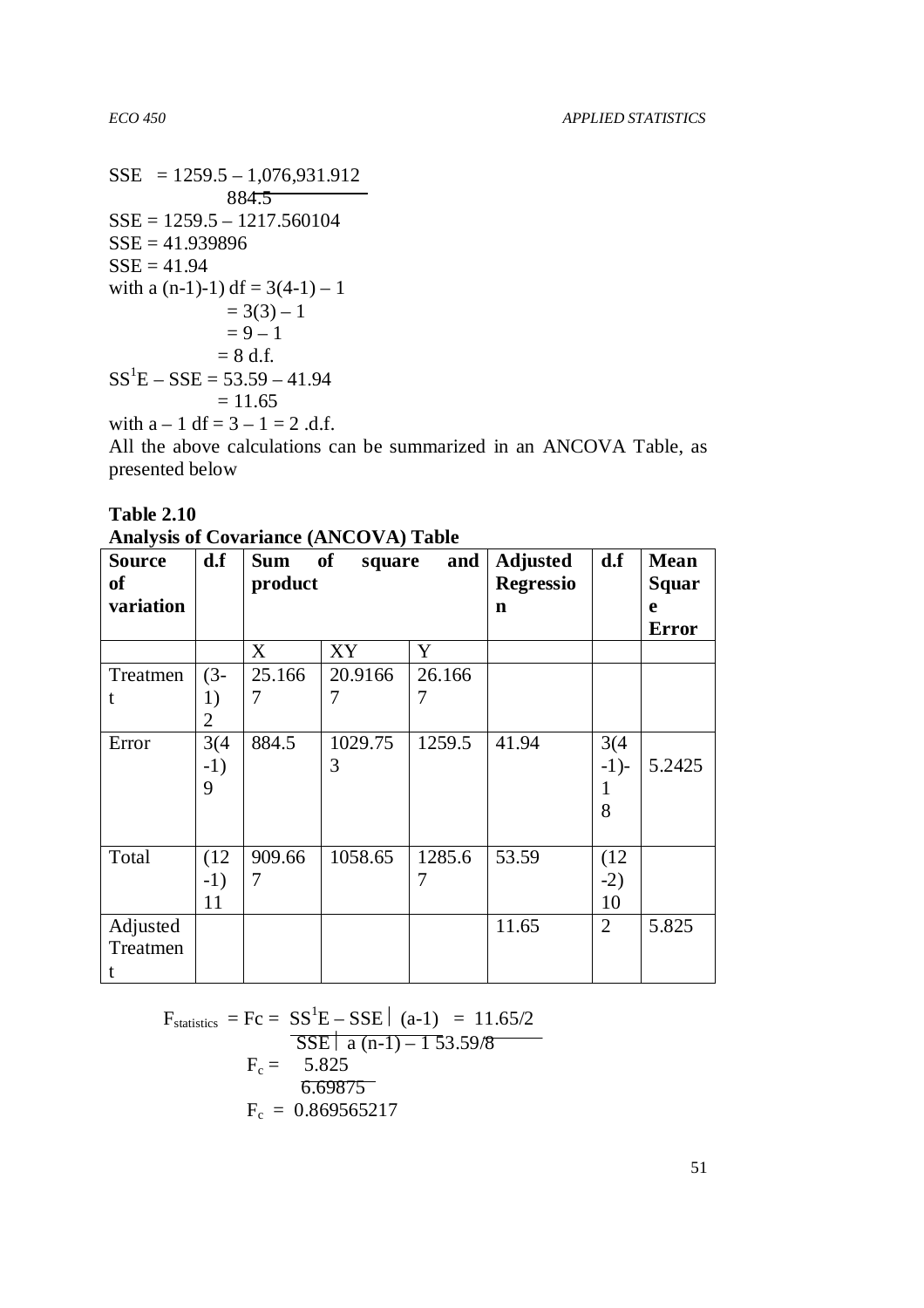$$
F_c = 0.9
$$
  

$$
F_{tab} = F_{2,8} = 4.446
$$

From the above  $F_c > F_{tab}$ 

reject  $H_0$ , accept  $H_i$ , the mean of the delivery time are not equal. The estimate  $\widehat{B}$  of the regression can be compute from

$$
\widehat{B} = \frac{Exy}{Exx} = \frac{1037.7533}{884.5}
$$

 $\widehat{B} = 1.1732265461$ 

Test of hypothesis can be carried out on this too, by using the test statistic.

$$
H_o: \hat{B} = 0
$$
  
\n
$$
F_c = (Exy)^2 / (Exx)
$$
  
\n
$$
MSE
$$
  
\n
$$
F_c = (1037.753)^2 / 884.5
$$
  
\n
$$
5.2425
$$
  
\n
$$
F_c = 1,217.5594
$$
  
\n
$$
5.2425
$$
  
\n
$$
F_c = 232.2478588
$$
  
\n
$$
F_{0.05,1,8} = 5.32
$$

#### **Decision**

Since  $F_c$ >  $F_{tab}$  reject  $H_0$  and accept  $H_i$ , it simply implies that the exists a linear relationship between the delivery time and volume delivered. The adjusted treatment can be computed as;

Adjusted 
$$
Y_1 = \overline{Y}_1 - \widehat{B}(\overline{X}_1 - \overline{X})
$$

\n
$$
Y_2 = \overline{Y}_2 - \widehat{B}(\overline{X}_2 - \overline{X})
$$
\n
$$
Y_3 = \overline{Y}_3 - \widehat{B}(\overline{X}_3 - \overline{X})
$$
\nWhere  $\overline{X} = \text{grand mean of } X_{iz} = \overline{X}_1 + \overline{X}_2 + \overline{X}_3 = \overline{X}$ 

\n
$$
\overline{X}_1, \overline{X}_2, \overline{X}_3 = \text{ the respective mean of } X
$$
\n
$$
\overline{Y}_1, \overline{Y}_2, \overline{Y}_3 = \text{respective mean of } Y
$$
\nadjusted  $Y_1 = \overline{Y}_1 - \widehat{B}(\overline{X}_1 - \overline{X})$ 

\n
$$
= 36.25 - (1.173265461)(34.75 - 33.167)
$$
\n
$$
= 36.25 - 1.16422 (1.5833)
$$
\n
$$
= 36.25 - 1.857631204
$$
\n
$$
= 34.3923688
$$
\n
$$
\approx 34.40
$$
\nAdjusted  $Y_2 = \overline{Y}_2 - \widehat{B}(\overline{X}_2 - \overline{X})$ 

\n
$$
Y^2 = 33 - 1.173265461 (31.25 - 33.167)
$$
\n
$$
Y^2 = 33 - (1.16422)(-1.917)
$$
\n
$$
Y^2 = 35.24914989
$$
\n
$$
Y^2 = 35.24914989
$$
\n
$$
Y^2 \approx 35.249
$$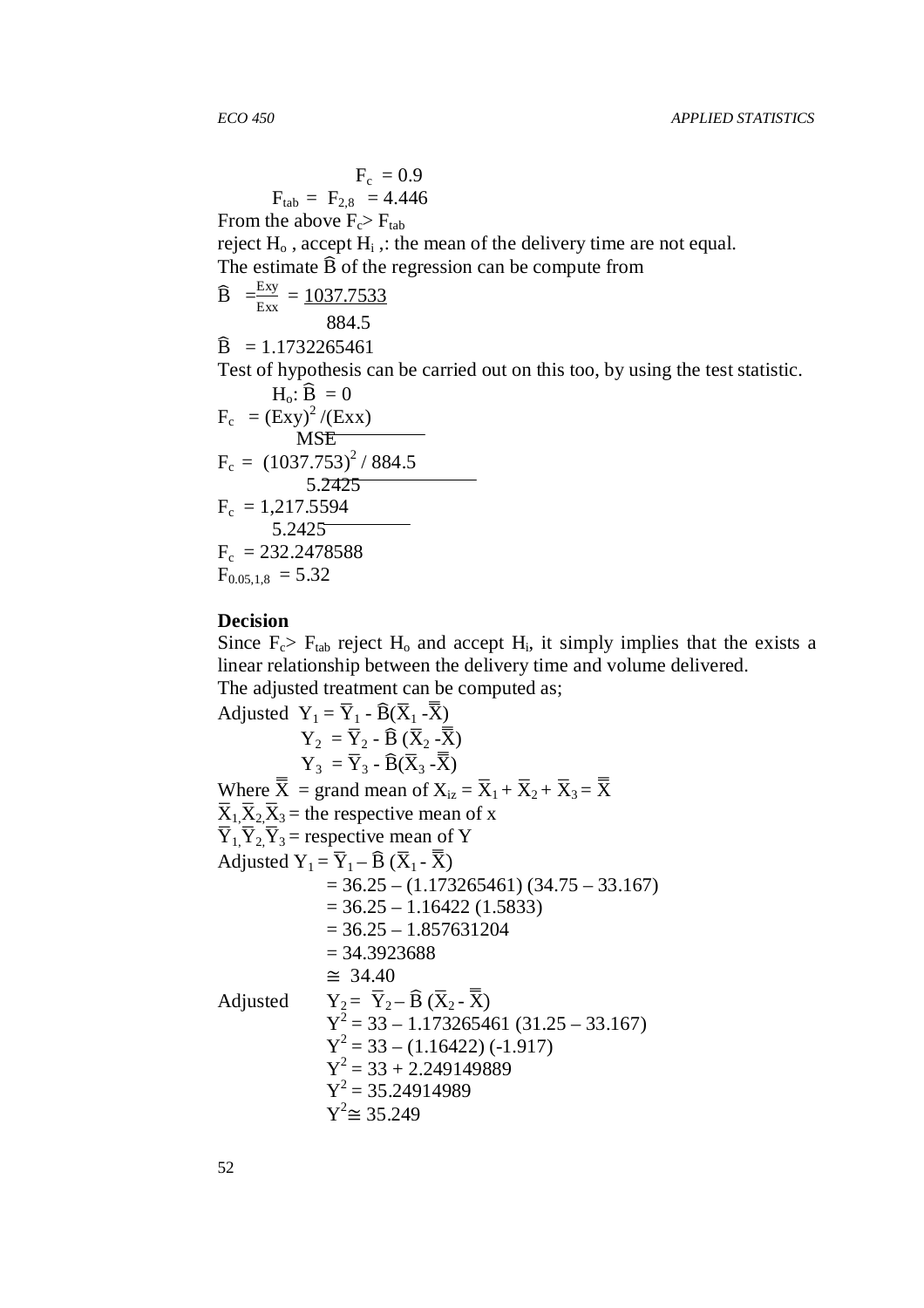Adjusted  $Y_3 = \overline{Y}_3 - \widehat{B} (\overline{X}_3 - \overline{\overline{X}})$  $Y_3 = 33.25 - 1.173265461 (33.5 - 33.167)$  $Y^3 = 33.25 - 1.173265461(0.33)$  $Y^3 = 33.25 - 0.387177602$  $Y^3 = 32.8628224$  $Y^3 \cong 32.86$ 

#### **SELF-ASSESSMENT EXERCISE**

Define**?**

## **4.0 CONCLUSION**

In the course of our discussion on analysis of covariance you have learnt about the following:

- Definition of analysis of covariance
- Estimation of analysis of covariance
- Computation of analysis of covariance table
- Adjustment of the dependent variables

# **5.0 SUMMARY**

In the course of our discussion the following were inferred.

$$
= \sum_{i=1}^{n} \sum_{j=1}^{n} (-1)^{i} = \sum_{i=1}^{n} \sum_{j=1}^{n} (-1)^{i} = \sum_{i=1}^{n} \sum_{j=1}^{n} (-1)^{i} = \sum_{i=1}^{n} \sum_{j=1}^{n} (-1)^{i} = \sum_{i=1}^{n} \sum_{j=1}^{n} (-1)^{i} = \sum_{i=1}^{n} (-1)^{i} = \sum_{i=1}^{n} (-1)^{i} = \sum_{i=1}^{n} (-1)^{i} = \sum_{i=1}^{n} (-1)^{i} = \sum_{i=1}^{n} (-1)^{i} = \sum_{i=1}^{n} (-1)^{i} = \sum_{i=1}^{n} (-1)^{i} = \sum_{i=1}^{n} (-1)^{i} = \sum_{i=1}^{n} (-1)^{i} = \sum_{i=1}^{n} (-1)^{i} = \sum_{i=1}^{n} (-1)^{i} = \sum_{i=1}^{n} (-1)^{i} = \sum_{i=1}^{n} (-1)^{i} = \sum_{i=1}^{n} (-1)^{i} = \sum_{i=1}^{n} (-1)^{i} = \sum_{i=1}^{n} (-1)^{i} = \sum_{i=1}^{n} (-1)^{i} = \sum_{i=1}^{n} (-1)^{i} = \sum_{i=1}^{n} (-1)^{i} = \sum_{i=1}^{n} (-1)^{i} = \sum_{i=1}^{n} (-1)^{i} = \sum_{i=1}^{n} (-1)^{i} = \sum_{i=1}^{n} (-1)^{i} = \sum_{i=1}^{n} (-1)^{i} = \sum_{i=1}^{n} (-1)^{i} = \sum_{i=1}^{n} (-1)^{i} = \sum_{i=1}^{n} (-1)^{i} = \sum_{i=1}^{n} (-1)^{i} = \sum_{i=1}^{n} (-1)^{i} = \sum_{i=1}^{n} (-1)^{i} = \sum_{i=1}^{n} (-1)^{i} = \sum_{i=1}^{n} (-1)^{i} = \sum_{i=1}^{n} (-1)^{i} = \sum_{i=1}^{n} (-1)^{i} = \sum_{i=1}^{n} (-1)^{i} = \sum_{i=1}^{n} (-1)^{i} = \sum_{i=1}^{n} (-
$$

53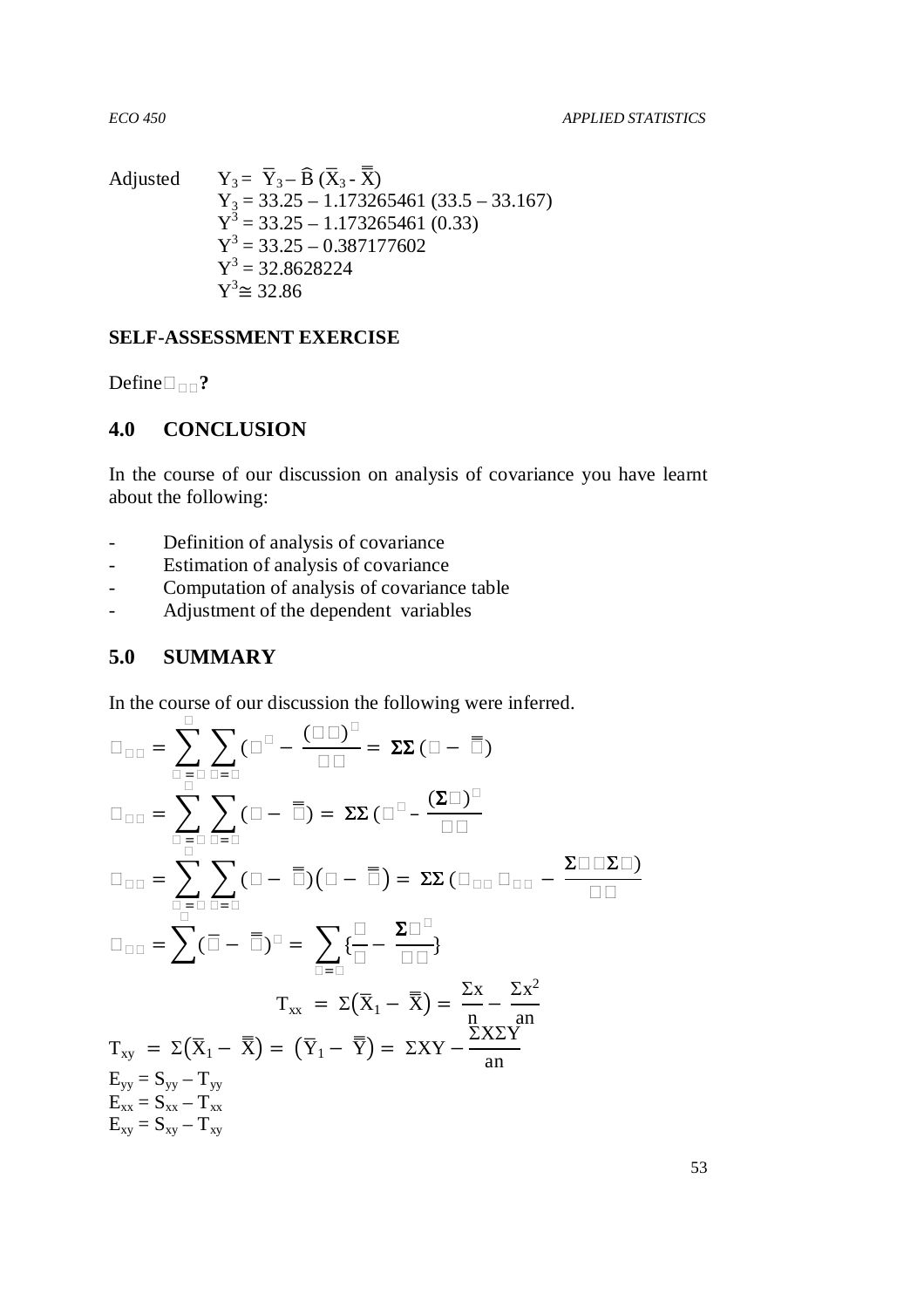## **6.0 TUTOR-MARKED ASSIGNMENT**

Submit a one page discussion on the definition of analysis of covariance and its assumption.

# **7.0 REFERENCES/FURTHER READING**

- Damodar, et al, (2012). *Basic Econometrics.* New Delhi India: Tata McGraw Hill Education Private Ltd.
- Dominick, S. & Derrick, R. (2011). *Statistics and Econometrics*. New York: McGraw-Hill Company.

Kuotsoyanis, A. (2003). *Theory of Econometrics*. (2nd ed.). Houndmills, Basingstoke, New York: Palgrave Publishers Ltd (formerly Macmillan publishers Ltd). www.youtube.com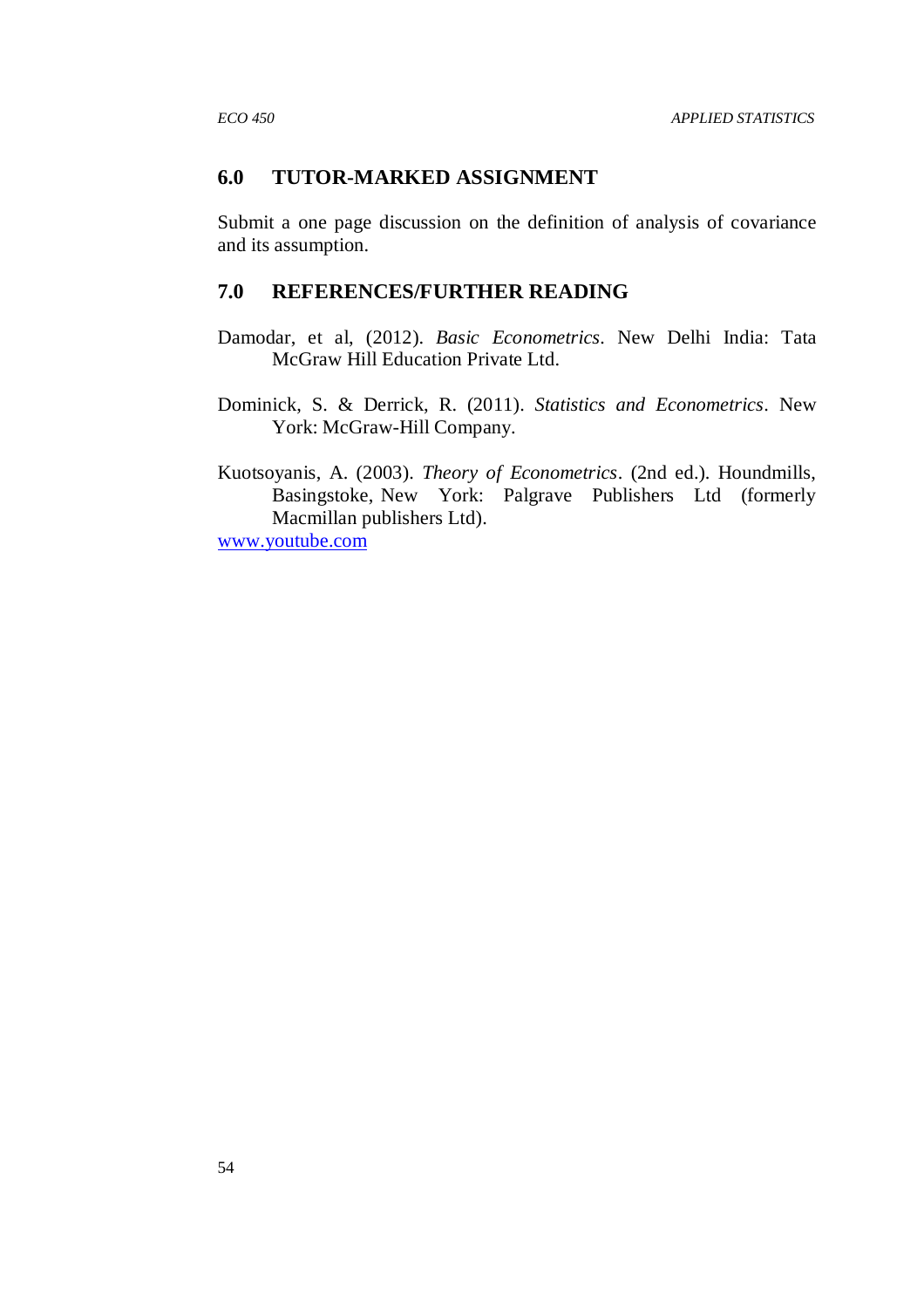# **MODULE 3 MULTIPLE REGRESSION ANALYSIS**

- Unit 1 Estimation of Multiple Regressions
- Unit 2 Partial Correlation Coefficient
- Unit 3 Multiple Correlation Coefficient and Coefficient of **Determination**
- Unit 4 Overall Test of Significance

# **UNIT 1 MULTIPLE REGRESSIONS**

# **CONTENTS**

- 1.0 Introduction
- 2.0 Objectives
- 3.0 Main Content
	- 3.1 Multiple Regression
	- 3.2 Assumptions of Multiple Regression
	- 3.3 Estimation of Multiple Regression Parameters
	- 3.4 Worked Example
- 4.0 Conclusion
- 5.0 Summary
- 6.0 Tutor-Marked Assignment
- 7.0 References/Further Reading

# **1.0 INTRODUCTION**

In introductory statistic, simple linear regression is one of the topics discussed. Regression equation is an expression by which you may calculate a typical value of a dependent variable say Y, on the basis of the values of independent variable(s).

Multiple regression model attempts to expose the relative and combine importance of the independent variables on dependent variables.

Multiple regression models is one among the commonly used tools in research for the understandings of functional relationship among multidimensional variables. The model attempts to expose the relative and combine effect of the independent variable on the dependent variable.

For your success in this course of study it is required that you have a thorough knowledge of simple regression model, hypothesis testing among others.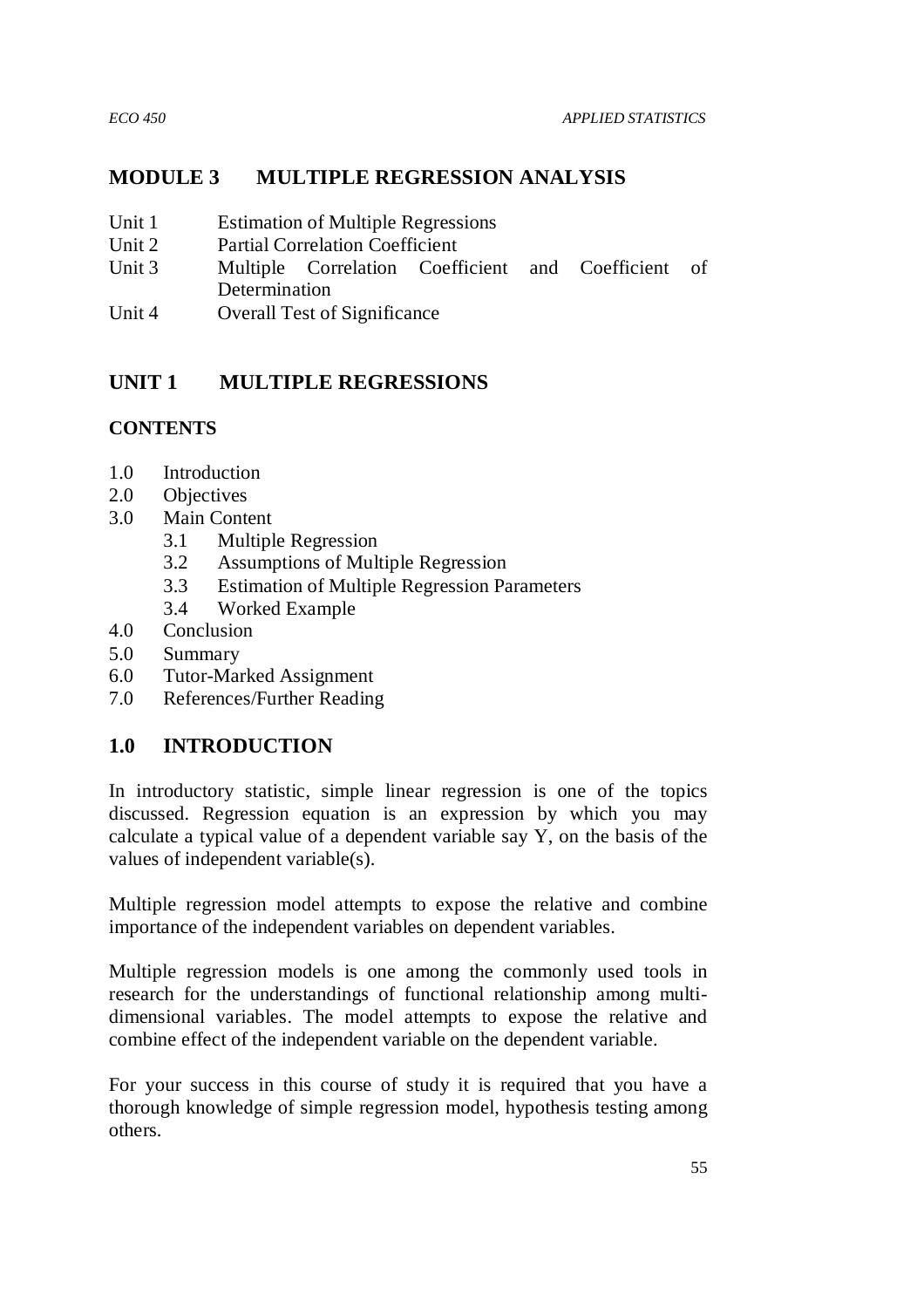# **2.0 OBJECTIVES**

At the end of this unit, you should be able to:

- regress the independent variable on the dependent variable
- identify parameter estimates involved
- calculate the values of  $b_0, b_1, b_2, ...$  bn
- analyse Test of significance discuss Test of overall significance of the regression.

# **3.0 MAIN CONTENT**

# **3.1 Multiple Regression and Assumptions Defined**

Multiple regression analysis is usually used for testing hypothesis about the relationship between a dependent variable Y and two or more independent variable X and for prediction or forecasting. Three variable linear regression models is usually written as:

 $Y = b_0 + b_1X_1 + b_2X_2 + \mu$ 

Where  $Y =$  dependent variable

 $b_0$  = intercept

 $b_1, b_2, b_n$  = partial correlation coefficient or regression coefficient

 $\mu$  = error term or residuals

# **3.2 Assumptions of Multiple Regressions**

Multiple regression models has the following assumptions

- i. Randomness
- ii. Normality
- iii. Measurement error
- iv. Independent of  $\mu$  and  $x_s$
- v. Correct specification of model
- vi. Multi-colinearity
- vii. Homoscedascity
- viii. Linearity
- ix. Same number of cases and variables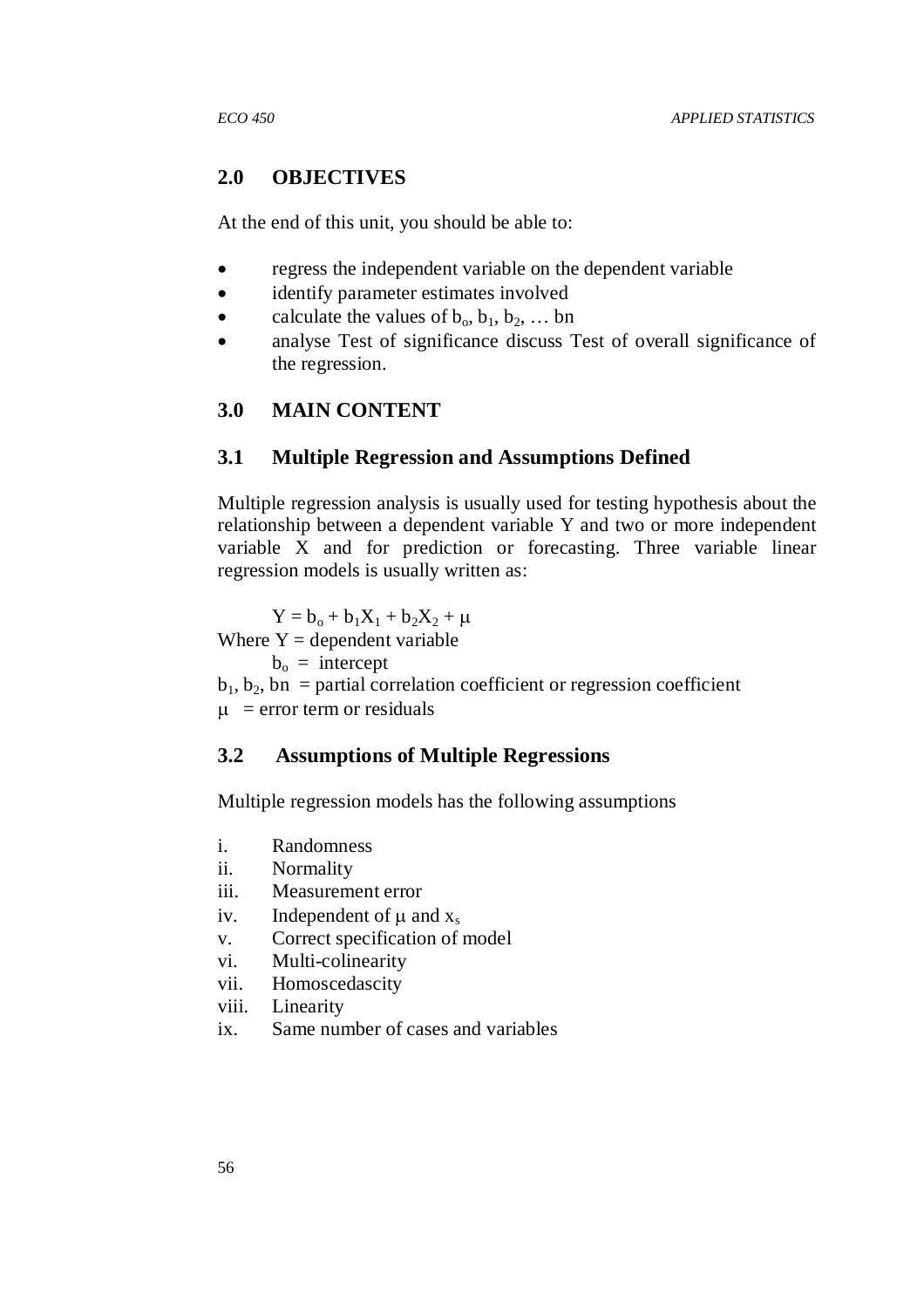# **SELF-ASSESSMENT EXERCISE**

Define multiple regression model of four variables?

# **3.3 Estimation of the Parameters of the Multiple Regression**   $(\mathbf{b}_0, \mathbf{b}_1 \dots \mathbf{b}_n)$

For the purpose calculation and because of the parameters involved deviation method of calculating regression will be used. The parameters involve are define as stated below:

$$
\hat{b}_0 = \overline{Y} - \hat{b}_1 \overline{X}_1 - \hat{b}_2 \overline{X}_2
$$
\n
$$
\hat{b}_1 = (\Sigma x_1 y) (\Sigma x_2^2) - (\Sigma x_2 y) (\Sigma x_1 x_2)
$$
\n
$$
(\Sigma x_1^2) (\Sigma x_2^2) - (\Sigma x_1 x_2^2)
$$
\n
$$
\hat{b}_2 = (\Sigma x_2 y) (\Sigma x_1^2) - (\Sigma x_1 y) (\Sigma x_1 x_2)
$$
\n
$$
(\Sigma x_1^2) (\Sigma x_2^2) - (\Sigma x_1 x_2^2)
$$
\n
$$
b_0 = \text{Calculated to}
$$
\n
$$
\hat{b}_1 = \text{Calculated to}
$$
\n
$$
\hat{b}_1 = \text{Calculated to}
$$
\n
$$
\overline{Y} = \frac{\Sigma Y}{n}
$$
\n
$$
\overline{X} = \frac{\Sigma X}{n}
$$
\n
$$
x_1 = X_1 - \overline{X}_1
$$
\n
$$
y = Y - \overline{Y}
$$
\n
$$
x_2 = X_2 - \overline{X}_2
$$

Self-assessment exercise Define  $b_2$ ?

# **3.4 Worked Example**

The table below shows the value of expenditure on clothing, total expenditure and the price of clothing.

**Table 3.1** 

**Table Showing Expenditure on Clothing, Total Expenditure and Price of Clothing** 

|                                             | 1990 | 1991 | 1992 | 1993          | 1994 | 1995 |
|---------------------------------------------|------|------|------|---------------|------|------|
| Price of clothing $(X_2)$                   | 3.5  | 9.8  | 8.3  | 7.6           | 9.3  | 77   |
| Total expenditure $(X_1)$                   | 3.5  | 2.2  | 2.7  | $1.6^{\circ}$ | 2.8  | 4.6  |
| of expenditure $\vert 2.0 \rangle$<br>Value |      | 1.5  | 1.7  | 1.6           | 2.7  | 3.5  |
| clothing $(Y)$                              |      |      |      |               |      |      |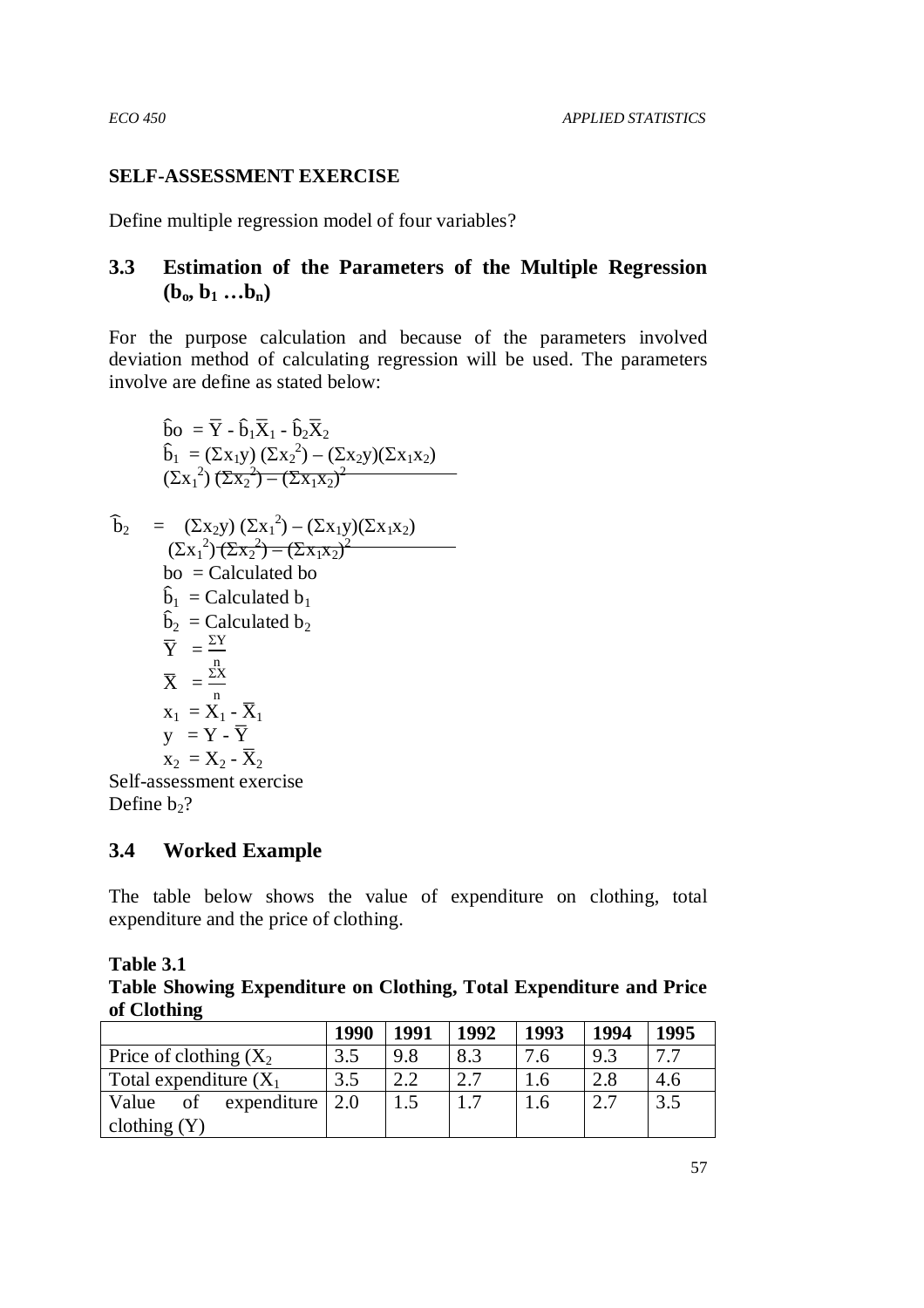Find the least square regression equation of Y on  $X_1$  and  $X_2$ .

| Table 3.2                        |
|----------------------------------|
| <b>Multiple Regression Table</b> |

| Yea                | Y              | $\mathbf{X}_1$ | $\mathbf{X}_2$ | y         | $X_1$            | $\mathbf{x}_2$   | $X_1X$                   | $x_1^2$        | $\mathbf{x_2}^2$ | $x_1y$ | $\mathbf{X}_2\mathbf{y}$ | $y^2$          |
|--------------------|----------------|----------------|----------------|-----------|------------------|------------------|--------------------------|----------------|------------------|--------|--------------------------|----------------|
| rs                 |                |                |                |           |                  |                  | $\mathbf{2}$             |                |                  |        |                          |                |
| 1990               | 20             | 35             | 35             | $-1.7$    | 6                |                  | -                        | 36             | 176              |        | 71.4                     | 2.89           |
|                    |                |                |                |           |                  | 42               | 25                       |                | $\overline{4}$   | 10.2   |                          |                |
|                    |                |                |                |           |                  |                  | $\overline{2}$           |                |                  |        |                          |                |
| 1991               | 15             | 22             | 98             | $-6.7$    | $-7$             | 21               |                          | 49             | 441              | 46.9   |                          | 44.89          |
|                    |                |                |                |           |                  |                  | 14                       |                |                  |        | 140.                     |                |
|                    |                |                |                |           |                  |                  | 7                        |                |                  |        | 7                        |                |
| 1992               | 17             | 27             | 83             | $-4.7$    | $-2$             | 6                | $-12$                    | $\overline{4}$ | 36               | 9.4    | -                        | 22.09          |
|                    |                |                |                |           |                  |                  |                          |                |                  |        | 28.2                     |                |
| 1993               | 16             | 16             | 76             | $-5.7$    |                  | $-1$             | 13                       | 16             | $\mathbf{1}$     | 74.1   | 5.7                      | 32.49          |
|                    |                |                |                |           | 13               |                  |                          | 9              |                  |        |                          |                |
| 1994               | 27             | 28             | 93             | 5.3       | $-1$             | 16               | $-16$                    | $\mathbf{1}$   | 256              | $-5.3$ | 84.3                     | 28.09          |
| 1995               | 35             | 46             | 77             | 13.3      | 17               | $\theta$         | $\overline{0}$           | 28             | $\overline{0}$   | 226.   | $\overline{0}$           | 176.8          |
|                    |                |                |                |           |                  |                  |                          | 9              |                  | 1      |                          | 9              |
| $\mathbf n$<br>$=$ | $\Sigma$ Y     | $\Sigma X$     | $\Sigma X$     | $\sum y=$ | $\Sigma_{\rm x}$ | $\Sigma_{\rm x}$ | $\overline{\phantom{a}}$ | 54             | 249              | 341    | $-7$                     | 307.3          |
| 6                  | $=13$          | $1 =$          | $2 =$          | $\Omega$  | $\mathbf{1}$     | $\overline{2}$   | 41                       | 8              | 8                |        |                          | $\overline{4}$ |
|                    | $\overline{0}$ | 17             | 46             |           | $=$              | $=$              | 4                        |                |                  |        |                          |                |
|                    | $\overline{ }$ | 4              | $\overline{2}$ |           | $\overline{0}$   | $\overline{0}$   |                          |                |                  |        |                          |                |

$$
\overline{Y} = \frac{\Sigma Y}{n} = \frac{130}{6} = 21.7
$$
\n
$$
\overline{X}_1 = \Sigma X_1 = 174 = 29
$$
\n
$$
\overline{X}_2 = \frac{\Sigma X_2}{n} = \frac{462}{6} = 77
$$
\n
$$
y = Y - \overline{Y}
$$
\n
$$
x_1 = X_1 - \overline{X}_2
$$
\n
$$
x_2 = X_2 - \overline{X}_2
$$
\n
$$
\hat{b}_1 = \frac{(\Sigma x_1 y) (\Sigma x_2^2) - (\Sigma x_2 y) (\Sigma x_1 x_2)}{(\Sigma x_1^2) (\Sigma x_2^2) - (\Sigma x_1 x_2)^2}
$$
\n
$$
\hat{b}_1 = \frac{(341) (2498) - (-7)(-414)}{(548) (2498) - (-7)(-414)^2}
$$
\n
$$
\hat{b}_1 = 851,818 - 2898
$$
\n
$$
\overline{1368904} = 171396
$$
\n
$$
\hat{b}_1 = 848,920
$$
\n
$$
1197508
$$
\n
$$
\hat{b}_1 = 0.70891
$$
\n
$$
\hat{b}_1 \cong 0.71
$$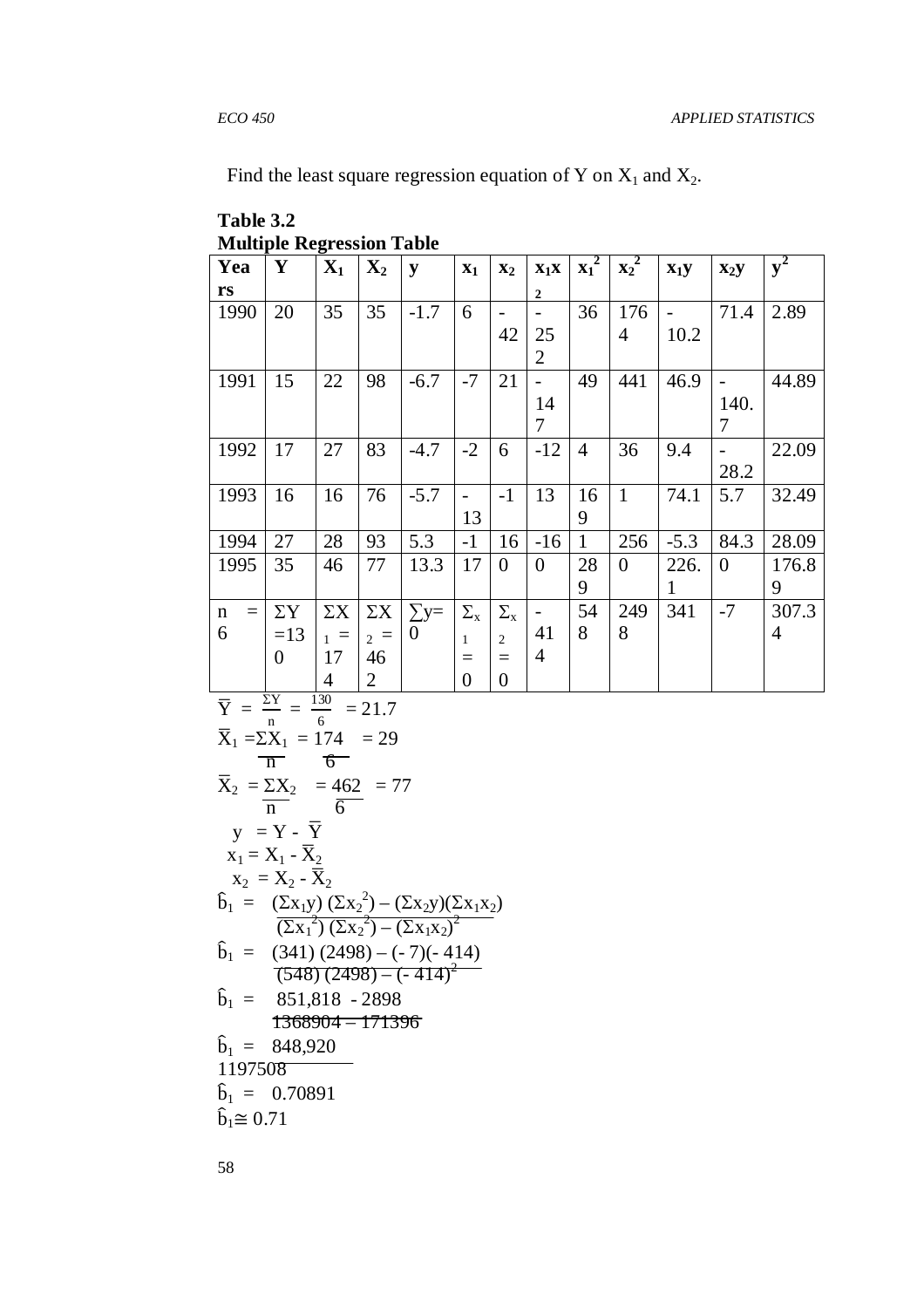$$
\hat{b}_2 = (\Sigma x_2 y) (\Sigma x_1^2) - (\Sigma x_1 y)(\Sigma x_1 x_2)
$$
\n
$$
\overline{(\Sigma x_1^2)} (\Sigma x_2^2) - (\Sigma x_1 x_2)^2
$$
\n
$$
\hat{b}_2 = (-7) (648) - (341) (-414)
$$
\n
$$
\overline{(548)} (2498) - (-414)^2
$$
\n
$$
\hat{b}_2 = -4536 + 141174
$$
\n
$$
\overline{1368904} - \overline{171396}
$$
\n
$$
\hat{b}_2 = 136,638
$$
\n
$$
\overline{1197508}
$$
\n
$$
\hat{b}_2 = 0.1141
$$
\n
$$
\hat{b}_2 \cong 0.11
$$
\n
$$
\hat{b}_0 = \overline{Y} - \hat{b}_1 \overline{X}_1 - \hat{b}_2 \overline{X}_2
$$
\n
$$
\hat{b}_0 = 21.7 - 0.71(29) - 0.11 (77)
$$
\n
$$
\hat{b}_0 = 21.7 - 20.59 - 8.47
$$
\n
$$
\hat{b}_0 = -24.370634778 + 21.7
$$

$$
\hat{b}_{o} = -24.37063477
$$
  

$$
\hat{b}_{o} \cong -7.36
$$

The regression of Y on  $X_1$  and  $X_2$  is as written below

 $\hat{Y} = -7.36 + 0.71X_1 + 0.11X_2$ 

The equation above is the multiple regression of value of expenditure on clothing, on price of clothing and total expenditure.

In multiple regression analysis of four parameters are of great importance from both the equation and the result, these are;

- (i) Partial correlation coefficient (bn)
- (ii) Multiple correlation coefficient  $(R^2)$
- (iii) Coefficient of determination  $(R^2)$
- (iv) Test of significance

All these will be dealt with in the subsequent unit of this module.

#### **SELF-ASSESSMENT EXERCISE**

Define the mean deviation of Y?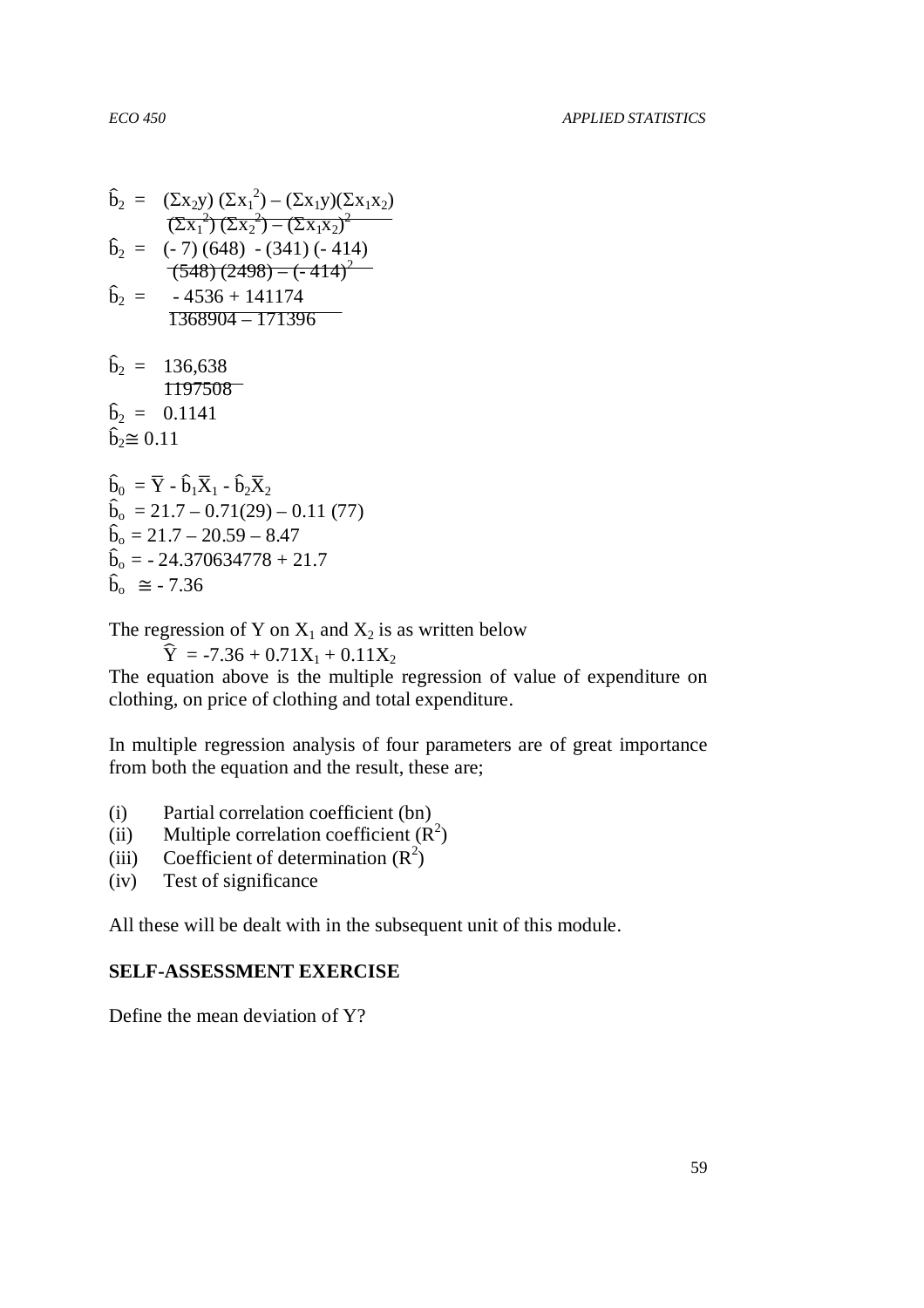#### **4.0 CONCLUSION**

In the course of our discussion on multiple regression you have learnt about

- Definition of multiple regression
- Assumptions of multiple regression
- Regression coefficients
- Estimation of Multiple regression equation

### **5.0 SUMMARY**

In this unit, multiple regression model is given as

 $Y = B_0 + B_1X_1 + B_2X_2 + \mu$  $\widehat{\mathbf{B}} = \overline{\mathbf{Y}} - \widehat{\mathbf{B}}_1 \overline{\mathbf{X}}_1 - \widehat{\mathbf{B}}_2 \overline{\mathbf{X}}_2$  $\widehat{B}_1 = (\Sigma x 1y) (\Sigma x_2^2) - (\Sigma x_2y)(\Sigma x_1x_2)$  $(\Sigma x_1^2)(\Sigma x_2^2) - (\Sigma x_1 x_2)^2$  $\widehat{B}_2 = (\Sigma x_2 y) (\Sigma x_1^2) - (\Sigma x_1 y) (\Sigma x_1 x_2)$  $(\Sigma x_1^2)(\Sigma x_2^2) - (\Sigma x_1 x_2)^2$ 

Where  $\widehat{B}_1$  measures the change in Y for a unit change in  $X_1$  while holding  $X_2$  constant  $B_2$  measure change in Y per units change in  $X_2$  holding  $X_1$ constant

#### **6.0 TUTOR-MARKED ASSIGNMENT**

- 1. The simplest possible multiple regression model is a ---------
- 2. Given that  $Y = B_1X_1 + B_2X_2 + B_3X_3 + \mu$  where  $X_1 = 1$  this is an example  $of -$

#### **7.0 REFERENCES/FURTHER READING**

- Damodar, et al, (2012). *Basic Econometrics.* New Delhi, India: Tata McGraw Hill Education Private Ltd.
- Dominick, S. & Derrick, R. (2011). *Statistics and Econometric.* (2nd ed.). New York:McGraw Hill,.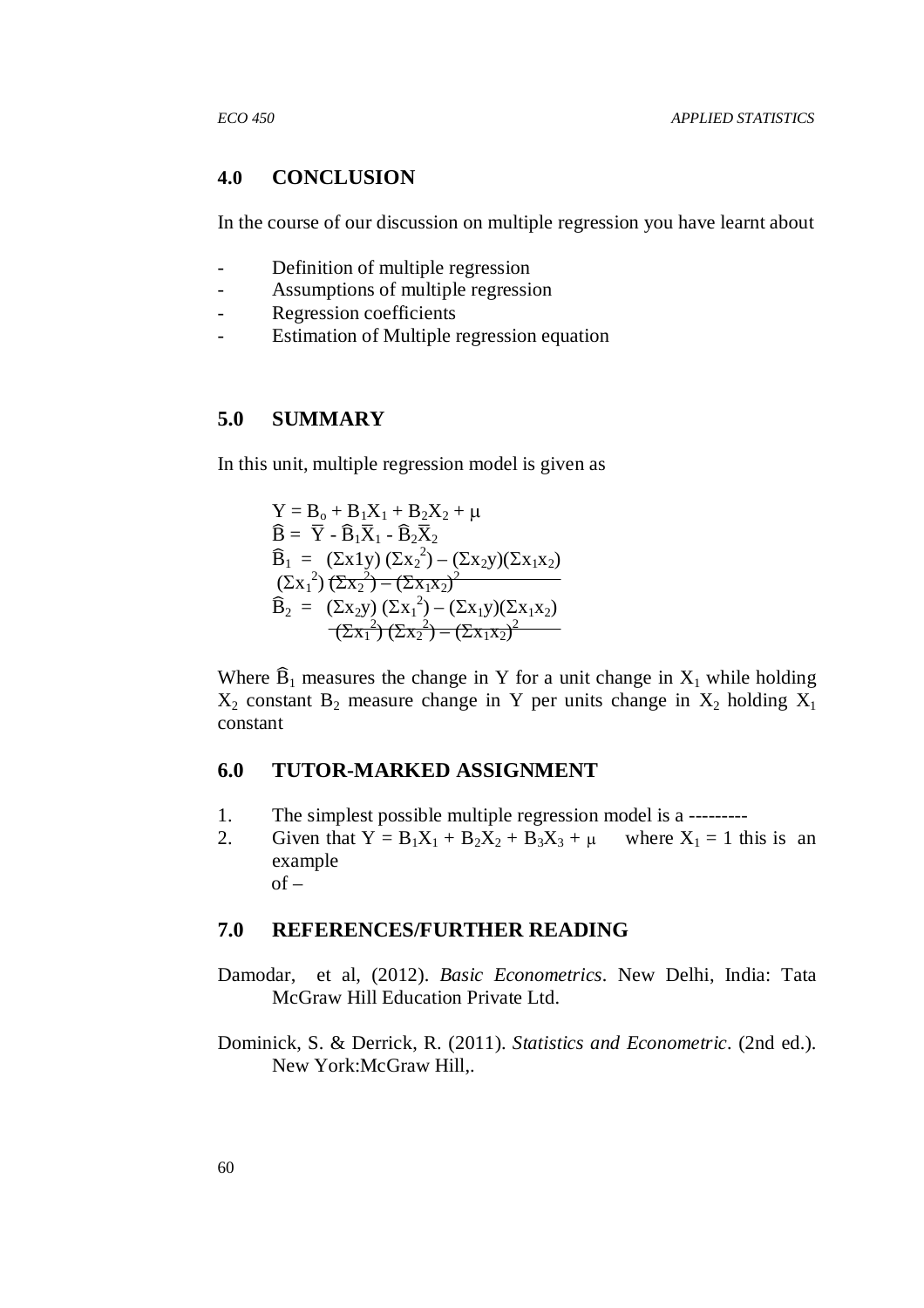- Oyesiku, O. K. & Omitogun, O. (1999). *Statistics for Social and Management Sciences*. Lagos: Higher Education Books Publishers..
- Oyesiku, et al, (1999). Basics of Operation Research. CESAP Ogun State University. Ago-Iwoye, Ogun State.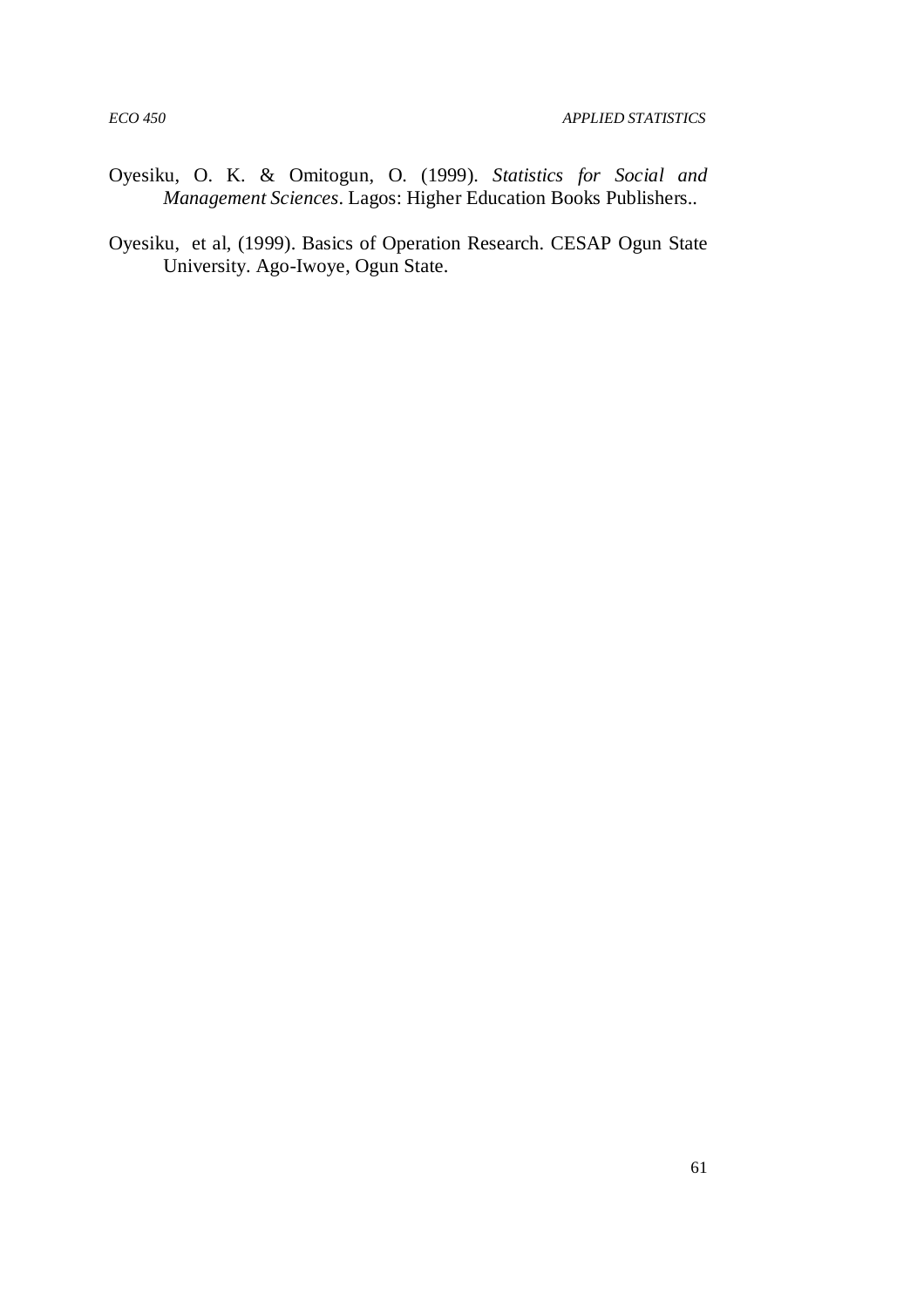# **UNIT 2 PARTIAL CORRELATION COEFFICIENT**

## **CONTENTS**

- 1.0 Introduction
- 2.0 Objectives
- 3.0 Main Content
	- 3.1 Partial Correlation Defined
	- 3.2 Estimation and Explanation of Partial Correlation Coefficient
	- 3.3 Worked Example
- 4.0 Conclusion
- 7.0 Summary
- 8.0 Tutor-Marked Assignment
- 7.0 References/Further Reading

# **1.0 INTRODUCTION**

It is assumed that you must have read unit 1 of this module that talks about multiple regression, a detailed understanding of this will be assumed. this unit is building on the unit 1 of this module. This unit will be dealing with thorough explanation of the parameters involved in the regression analysis.

# **2.0 OBJECTIVES**

At the end of this unit, you should be able to:

- analyse partial regression co-efficient
- state estimation of partial regression co-efficient.

# **3.0 MAIN CONTENT**

# **3.1 Partial Correlation Defined**

Partial correlation coefficient measures the correlation between the dependent variable and independent variables in the model. The regression coefficient  $B_1$  and  $B_2$  are known as partial regression or partial slope coefficient.  $B_1$  measures the change in the mean value of Y per unit change in  $X_1$  after removing the influence of  $X_2$  or holding  $X_2$  constant, this gives the direct effect or net effect of a unit change in  $X_1$  on the value of Y.

 $B<sub>2</sub>$  coefficient measures the change in the mean value of Y per unit change in  $X_2$  holding  $X_1$  constant, this gives the direct effect or net effect of a unit change in  $X_2$  on the mean of Y.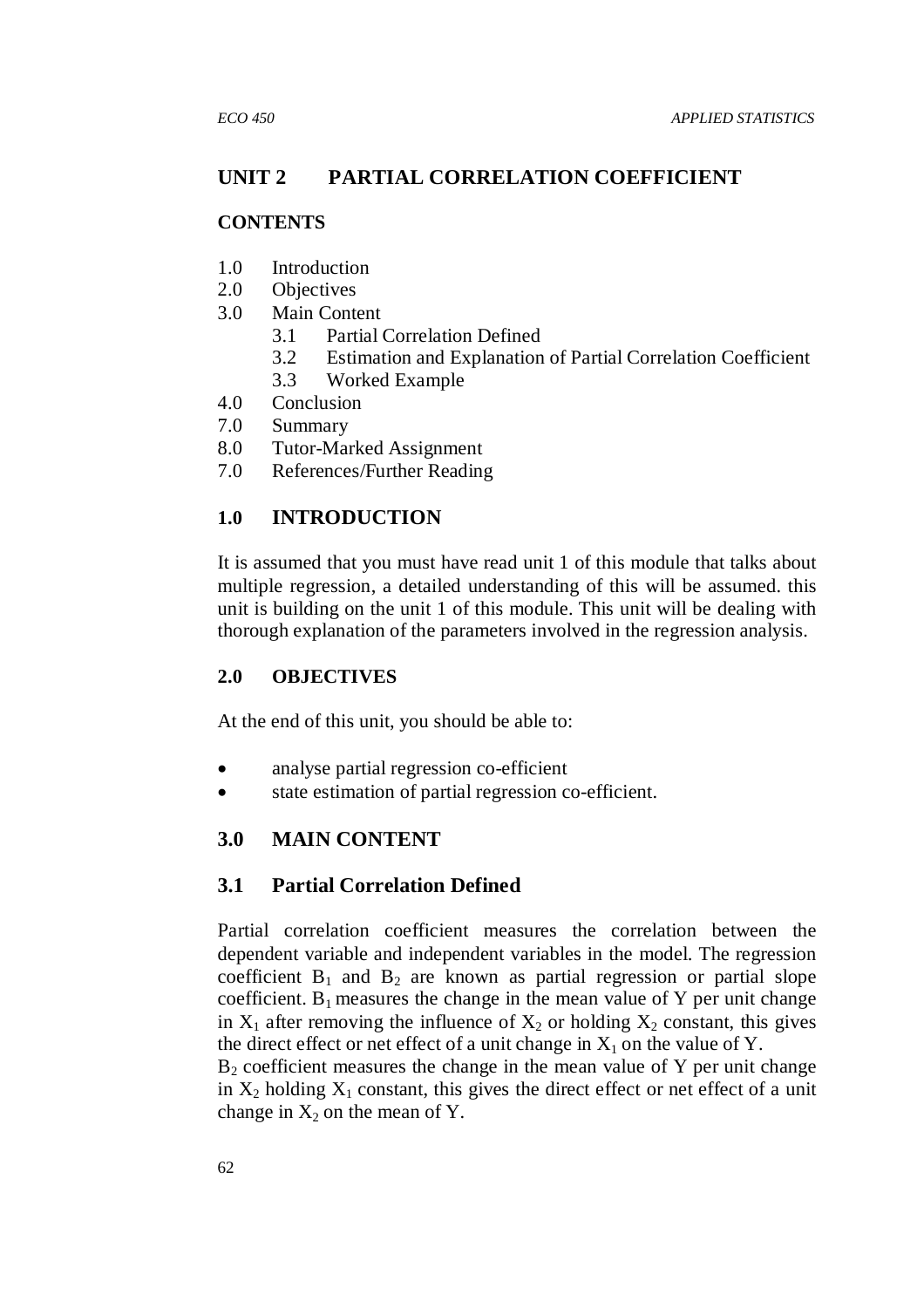## **SELF-ASSESSMENT EXERCISE**

Define partial correlation?

# **3.2 Estimation and Explanation of Partial Correlation Coefficient**

Correlation coefficient (r) is defined as a measure the degree of linear association between two variable for three variable regression model we can compute 3 correlation coefficients  $r_{yx1.x2}, r_{yx2.x1}, r_{x1x2}$ Where;

 $R_{vx1.x2}$  = partial correlation coefficient between Y and X<sub>1</sub> holding X<sub>2</sub> constant

 $r_{vx2.x1}$  = partial correlation coefficient between Y and  $X_2$  holding  $X_1$ constant

 $r_{x1x2}$  = partial correlation coefficient between  $X_1$  and  $X_2$  holding Y constant

The formular for these correlation coefficients are

$$
r_{yx1} = \sum x_1 y
$$
  
\n
$$
r_{yx2} = \sum x_2 y
$$
  
\n
$$
r_{x1x2} = \sum x_2 x_1
$$
  
\n
$$
r_{yx1.x2} = r_{yx1} - (r_{yx2})(r_{x1x2}) = r_{yx1} - (r_{yx2})(r_{x1x2})
$$
  
\n
$$
r_{yx1.x2} = r_{yx1} - (r_{yx2})(r_{x1x2}) = r_{yx2} - (r_{yx1})(r_{x1x2})
$$
  
\n
$$
r_{yx2.x1} = r_{yx2} - (r_{yx1})(r_{x1x2}) = r_{yx2} - (r_{yx1})(r_{x1x2})
$$
  
\n
$$
r_{x1x2.y} = \frac{r_{x1x2} - (r_{yx1})(r_{yx2})}{r_{x1x2} - (r_{yx1})(r_{yx2})}
$$
  
\n
$$
r_{x1x2y} = \frac{\sqrt{1 - r_{yx1}^2} \sqrt{1 - r_{yx2}^2}}{r_{x1x2} - (r_{yx1})(r_{yx2})}
$$

Partial correlation coefficients range in value between -1 and +1. This value(s) is usually used to determine the relative importance of the different explanatory variables in a multiple regression.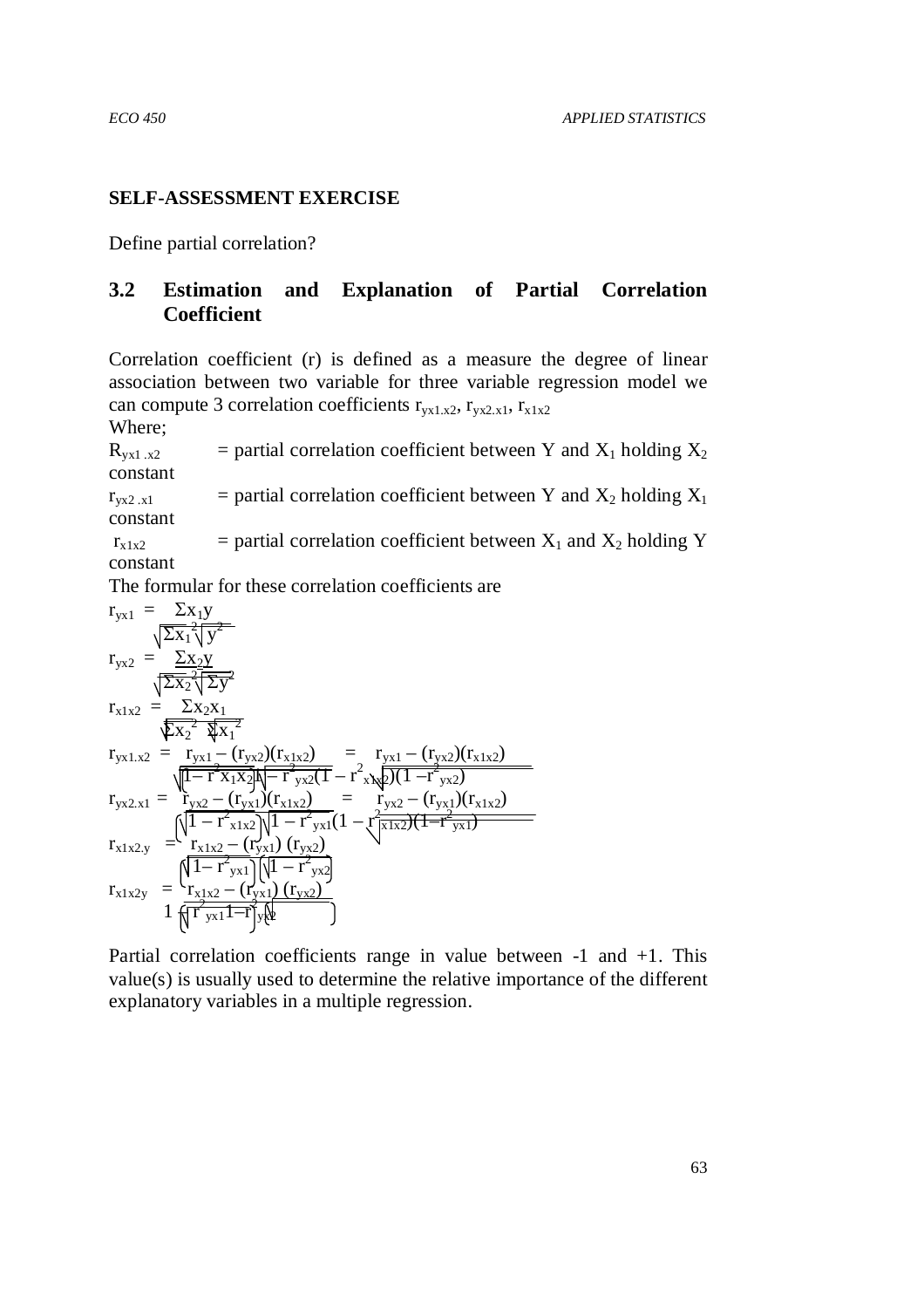#### **SELF–ASSESSMENT EXERCISE**

Define  $r_{x1x2,y}$ 

### **3.3 Worked Examples**

Here values of our correlation coefficient will be derived from the table in our unit of this moodle1i.e from the table of analysis.

**Table 3.1 Correlation Coefficient Table** 

| Yea                | Y              | $\mathbf{X}_1$ | $\mathbf{X}_2$ | Y              | $\mathbf{x}_1$   | $\mathbf{x}_2$   | $X_1X$                   | $\mathbf{x_1}^2$ | $\mathbf{x_2}^2$ | $X_1Y$ | $X_2Y$   | ${\bf y}^2$ |
|--------------------|----------------|----------------|----------------|----------------|------------------|------------------|--------------------------|------------------|------------------|--------|----------|-------------|
| rs                 |                |                |                |                |                  |                  | $\overline{2}$           |                  |                  |        |          |             |
| 1990               | 20             | 35             | 35             | $-1.7$         | 6                |                  |                          | 36               | 176              |        | 71.4     | 2.89        |
|                    |                |                |                |                |                  | 42               | 25                       |                  | $\overline{4}$   | 10.2   |          |             |
|                    |                |                |                |                |                  |                  | $\overline{2}$           |                  |                  |        |          |             |
| 1991               | 15             | 22             | 98             | $-6.7$         | $-7$             | 21               | $\overline{\phantom{0}}$ | 49               | 441              | 46.9   |          | 44.89       |
|                    |                |                |                |                |                  |                  | 14                       |                  |                  |        | 140.     |             |
|                    |                |                |                |                |                  |                  | 7                        |                  |                  |        | 7        |             |
| 1992               | 17             | 27             | 83             | $-4.7$         | $-2$             | 6                | $-12$                    | $\overline{4}$   | 36               | 9.4    |          | 22.09       |
|                    |                |                |                |                |                  |                  |                          |                  |                  |        | 28.2     |             |
| 1993               | 16             | 16             | 76             | $-5.7$         |                  | $-1$             | 13                       | 26               | $\mathbf{1}$     | 74.1   | 5.7      | 32.49       |
|                    |                |                |                |                | 13               |                  |                          | 9                |                  |        |          |             |
| 1994               | 27             | 28             | 93             | 5.3            | $-1$             | 16               | $-16$                    | $\mathbf{1}$     | 256              | $-5.3$ | 84.3     | 28.09       |
| 1995               | 35             | 46             | 77             | 13.3           | 17               | $\overline{0}$   | $\overline{0}$           | 28               | $\overline{0}$   | 226.   | $\theta$ | 176.8       |
|                    |                |                |                |                |                  |                  |                          | 9                |                  | 1      |          | 9           |
| $\mathbf n$<br>$=$ | $\Sigma$ Y     | $\Sigma X$     | $\Sigma X$     | $\sum y =$     | $\Sigma_{\rm x}$ | $\Sigma_{\rm x}$ | $\overline{\phantom{a}}$ | 64               | 249              | 341    | $-7$     | 307.3       |
| 6                  | $=13$          | $1 =$          | $2 =$          | $\overline{0}$ | $\mathbf{1}$     | $\overline{2}$   | 41                       | 8                | 8                |        |          | 4           |
|                    | $\overline{0}$ | 17             | 46             |                | $=$              | $=$              | 4                        |                  |                  |        |          |             |
|                    |                | $\overline{4}$ | $\overline{2}$ |                | $\overline{0}$   | $\overline{0}$   |                          |                  |                  |        |          |             |

 $\sum x_1 y = 341$ ;  $\sum x_2 y = -7$ ; $\sum x_1^2 = 648$ ; $\sum x_2^2$ ;  $\sum y^2 = 307.34$ ;  $\sum x_1 x_2 = -414$  $r_{yx1}$  =  $\Sigma x_1 y$  $\sqrt{\sum x^2}$   $\sum y^2$  $=$  341 √*648* x √*307*.*34*  $= 341$  $\sqrt{648 \times 307.34}$ = 341 *199*, *156*.*32*  $r_{yx1} = 341$ 

64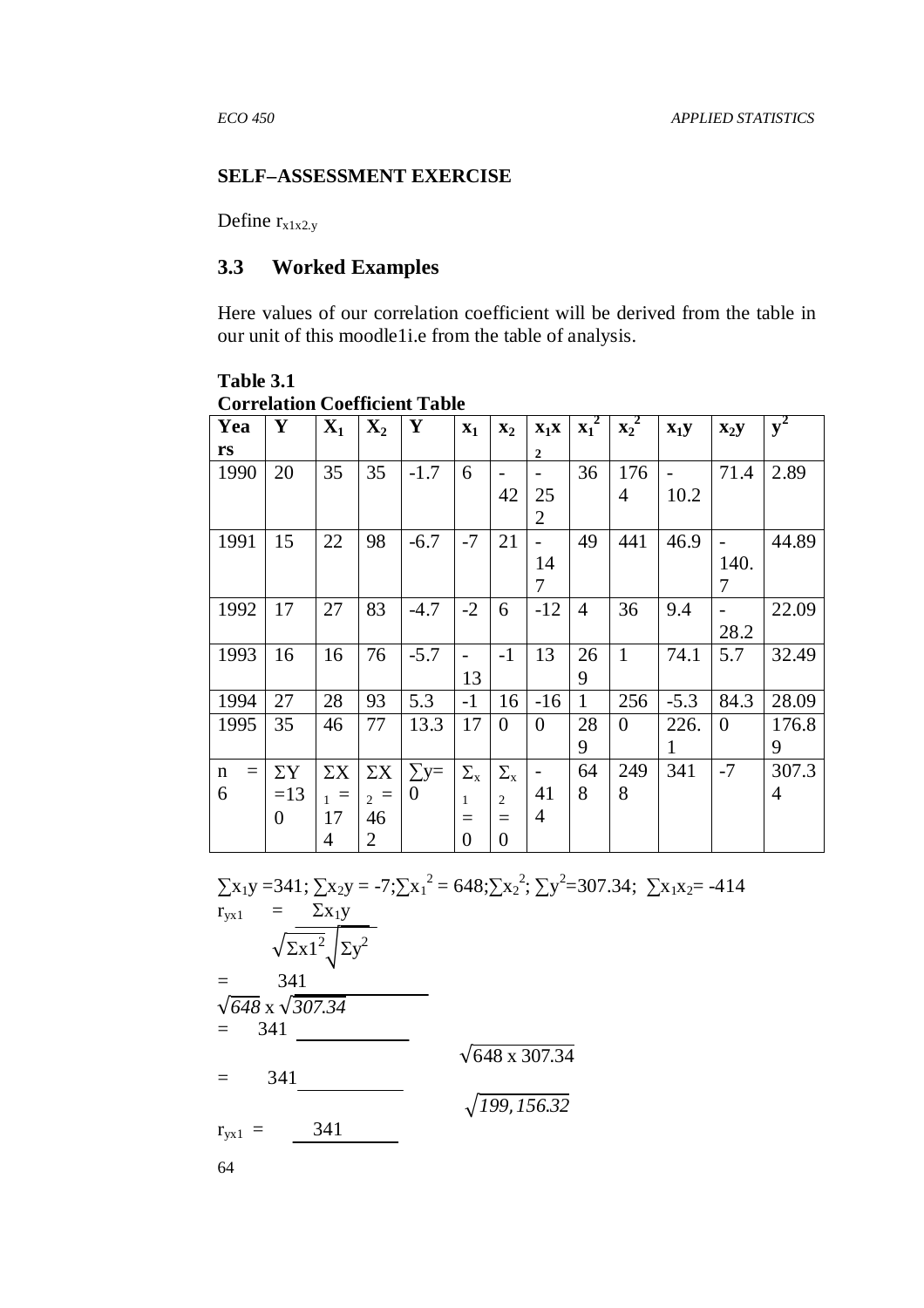| 446.2693357                                                                                      |
|--------------------------------------------------------------------------------------------------|
| $r_{yx1} = 0.764112549$                                                                          |
| $\approx 0.76$<br>$r_{yx1}$                                                                      |
| $r_{\text{y}x1}^2 = 0.583867987$                                                                 |
| $r_{\text{y}x1}^2 = 0.58$                                                                        |
| $r_{yx2}$ = $\Sigma x_2y$                                                                        |
| $\sqrt{\Sigma x^2}_{2}$ $\Sigma y^2$                                                             |
| $r_{yx2} = -7$<br>( $\sqrt{2498}$ ) ( $\sqrt{307.34}$ )                                          |
|                                                                                                  |
| $-7$<br>$r_{yx2}$ =                                                                              |
| $(\sqrt{2498} \times 307.34$                                                                     |
| $r_{yx2}$ =<br>$\sqrt{767,7353.32}$                                                              |
|                                                                                                  |
| $r_{yx2}$ =<br>876.2050673                                                                       |
| $=$ - 0.007988997395                                                                             |
|                                                                                                  |
| $r_{yx2} = -0.008$<br>$r_{\text{vx2}}^2$ = 0.0000638 = 0.000064                                  |
| $\Sigma$ x <sub>1</sub> x <sub>2</sub>                                                           |
| $r_{x1x2}$ =                                                                                     |
| $(\sqrt{\Sigma x^2}) (\sqrt{\Sigma x_1^2})$                                                      |
| $-414$<br>$r_{x1x2}$ =                                                                           |
| $(\sqrt{2498}) \ (\sqrt{648})$                                                                   |
| $-414$<br>$r_{x1x2}$ =                                                                           |
| $\sqrt{2498}$ x 648                                                                              |
| - 414<br>$r_{x1x2}$<br>= 1                                                                       |
| 1,618,704                                                                                        |
| - 414<br>$r_{x1x2}$ =                                                                            |
| 1,272.282987                                                                                     |
| $r_{x1x2} = -0.325399305$                                                                        |
| $r_{x1x2} = -0.33$                                                                               |
| $r_{x1x2}^2$ = 0.105884707                                                                       |
| $r_{x1x2}^2 = 0.11$                                                                              |
|                                                                                                  |
|                                                                                                  |
| Thus $r_{yx1.x2}$ = $r_{yx1} - (r_{yx2}) (r_{x1x2})$<br>$I_{yx1.x2}$ = $0.76 - (-0.008) (-0.33)$ |
| $\sqrt{(1-0.11)(1-0.000064)}$                                                                    |
|                                                                                                  |

 $r_{\text{y}x1.x2}$  = 0.76 – 0.00264

 $\sqrt{(0.89)(0.999936)}$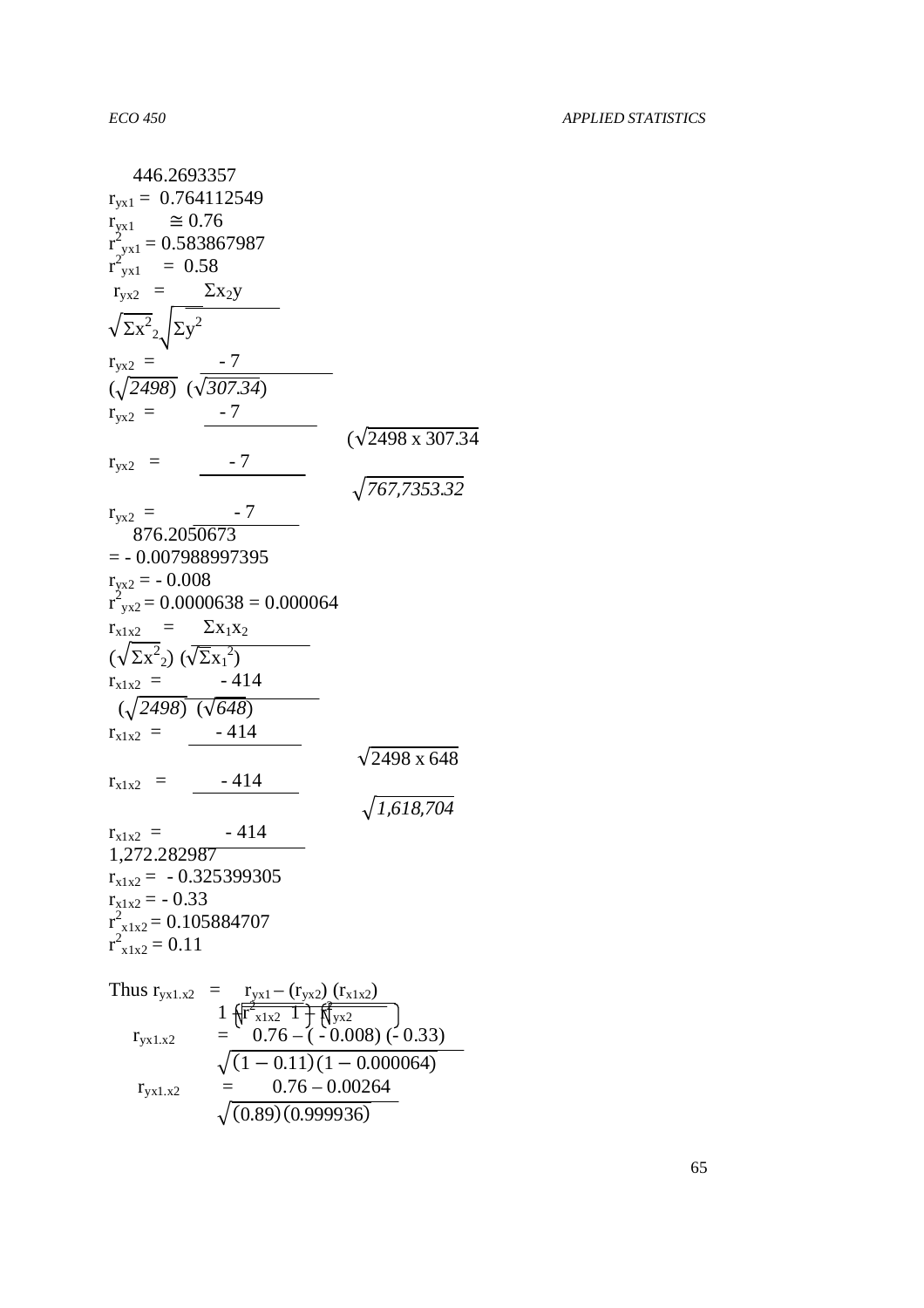$$
r_{yx1.x2} = 0.75736
$$
\n
$$
\sqrt{0.88994304}
$$
\n
$$
r_{yx1.x2} = 0.75736
$$
\n
$$
0.943367924
$$
\n
$$
r_{yx1.x2} = 0.802825685
$$
\n
$$
r_{yx1.x2} = 0.802
$$
\n
$$
r_{yx1.x2} = 80.2\%
$$
\n
$$
r_{yx2.x1} = r_{yx2} - (r_{yx1}) (r_{x1x2})
$$
\n
$$
\sqrt{1 - r^2 x_{1x2}} (\sqrt{1 - r^2 x_{1x1}})
$$
\n
$$
r_{yx2.x1} = -0.008 - (0.76) (-0.33)
$$
\n
$$
\sqrt{(1 - 0.11)(1 - 0.58)}
$$
\n
$$
r_{yx2.x1} = -008 + 0.2508
$$
\n
$$
\sqrt{(0.89)(0.42)}
$$
\n
$$
r_{yx2.x1} = 0.2428
$$
\n
$$
\sqrt{0.3738}
$$
\n
$$
r_{yx2.x1} = 0.2428
$$
\n
$$
\sqrt{0.61r_{yx2.x1}1391854}
$$
\n
$$
r_{yx2.x1} = 0.397126651
$$
\n
$$
r_{yx2.x1} = 40\%
$$
\nTherefore, from the calculations, all

Therefore, from the calculations above it shows that  $X_1$  explains more than  $X_2$  and  $X_1$  is more important in explaining variation in Y.

#### **SELF-ASSESSMENT EXERCISE**

Define  $r_{x1x2}$ ?

#### **4.0 CONCLUSION**

In the course of our discussion on partial correlation coefficient you must have learnt about the following:

- Partial correlation definition
- Partial correlation between the dependent variable and the independent variable such as;  $r_{vx1.x2}$  = partial correlation coefficient between variable y and  $x_1$  holding variable  $x_2$  constant  $r_{vx2.x1}$  = partial correlation coefficient between variable y and  $x_2$

holding  $x_1$  constant.  $r_{x1x2,y}$  = partial correlation between variable y and  $x_1$  variable  $x_2$ holding variable y constant.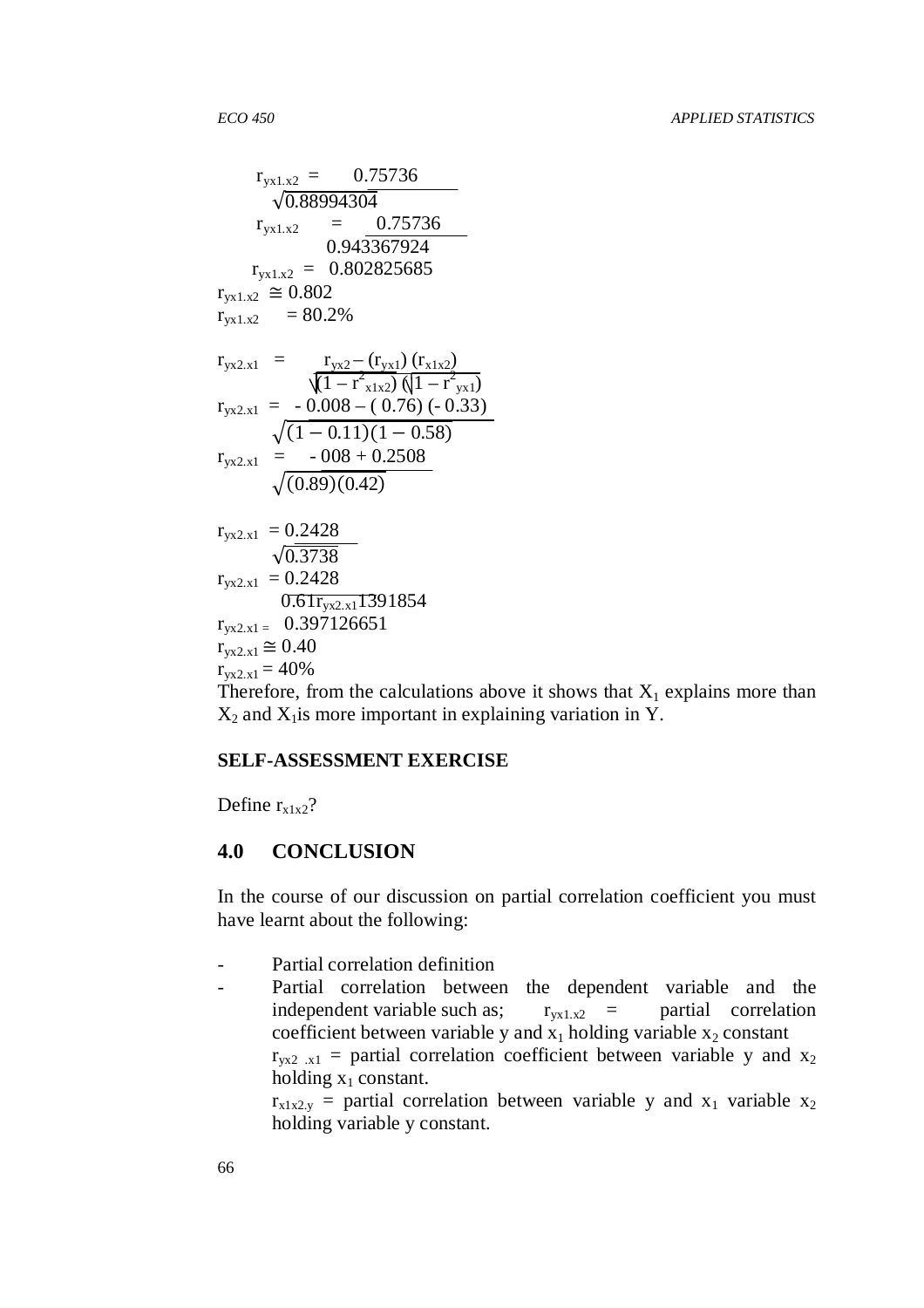### **5.0 SUMMARY**

In the course of our discussion the following formulas were made use of;

$$
r_{yx1} = \Sigma x_1 y
$$
  
\n
$$
\Sigma x_1^2 \overline{\Sigma y^2}
$$
  
\n
$$
r_{yx2} = \Sigma x_2 y
$$
  
\n
$$
\Sigma x_2^2 \overline{\Sigma y^2}
$$
  
\n
$$
r_{x1x2} = \Sigma x_2 x_1
$$
  
\n
$$
\Sigma x_2^2 \overline{\Sigma x_1}
$$
  
\n
$$
r_{yx1.x2} = r_{yx1} - (r_{yx2})(r_{x1x2})
$$
  
\n
$$
r_{yx2.x1} = r_{yx2} - (r_{yx1})(r_{x1x2})
$$
  
\n
$$
\sqrt{(1 - r_{x1x2}^2)(1 - r_{yx1}^2)}
$$

## **5.0 TUTOR-MARKED ASSIGNMENT**

Given that  $Y = B_0 + B_1 X_1 + B_2 X_2 + \mu$  the partial regression coefficient is given by----

#### **7.0 REFERENCES/FURTHER READING**

- Damodar, et al, (2012). *Basic Econometrics.* New Delhi, India: Tata McGraw Hill Education Private Ltd.
- Dominick, S. & Derrick, R. (2011). *Statistics and Econometric.* (2nd ed.). New York:McGraw Hill,.
- Oyesiku, O. K. & Omitogun, O. (1999). *Statistics for Social and Management Sciences*. Lagos: Higher Education Books Publishers..
- Oyesiku, et al, (1999). Basics of Operation Research. CESAP Ogun State University. Ago-Iwoye, Ogun State.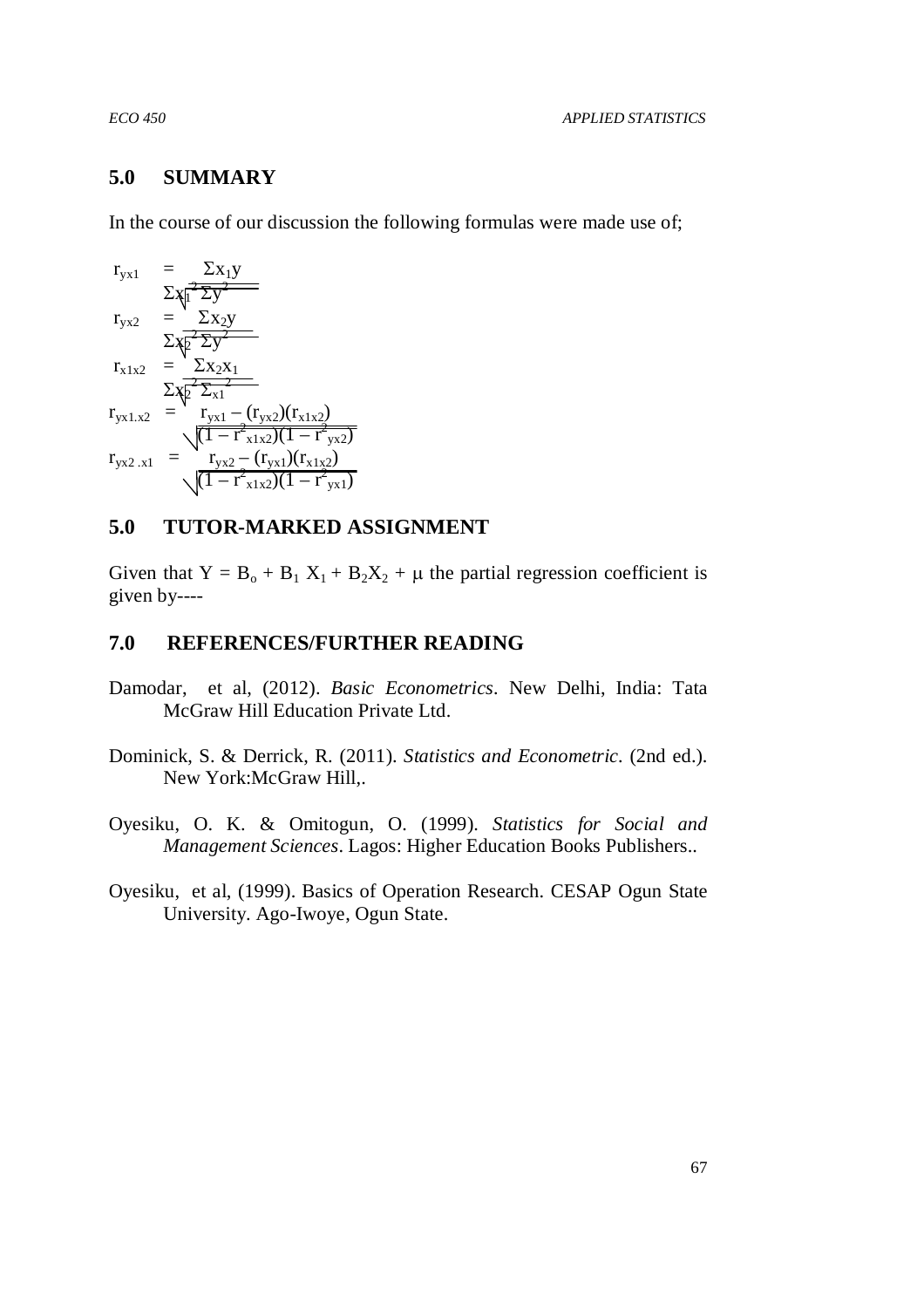# **UNIT 3 MULTIPLE CORRELATION CO-EFFICIENT AND COEFFICIENT OF DETERMINATION**

## **CONTENTS**

- 1.0 Introduction
- 2.0 Objectives
- 3.0 Main Content
	- 3.1 Multiple Correlation Coefficient (R) Coefficient of Determination  $(R^2)$  Defined
	- 3.2 Estimation of Coefficient of Determination
	- 3.3 Worked Example
- 4.0 Conclusion
- 5.0 Summary
- 6.0 Tutor-Marked Assignment
- 7.0 References/Further Reading

# **1.0 INTRODUCTION**

This unit is an extension of unit one and two of this module. This unit requires thorough knowledge of unit 1 and unit two. In this unit we are going to look at multiple Correlation Coefficients (R) and multiple coefficient of determination  $(R^2)$ .

# **2.0 OBJECTIVES**

At the end of this unit, you should be able to:

- estimate multiple correlation coefficient (r)
- estimate coefficient of determination
- interprete your answer i.e. statistical interpretation.

# **3.0 MAIN CONTENT**

# **3.1 Multiple Correlation Coefficient (R) Coefficient of Determination (R<sup>2</sup> ) Defined**

Multiple correlation coefficients represented by R measures the degree of linear association between two or more variables. Say variable Y and the entire explanatory variable jointly. Its value can be positive or negative; multiple correlation coefficients is always taken to be positive. In practice the multiple correlation coefficients is of little importance. The more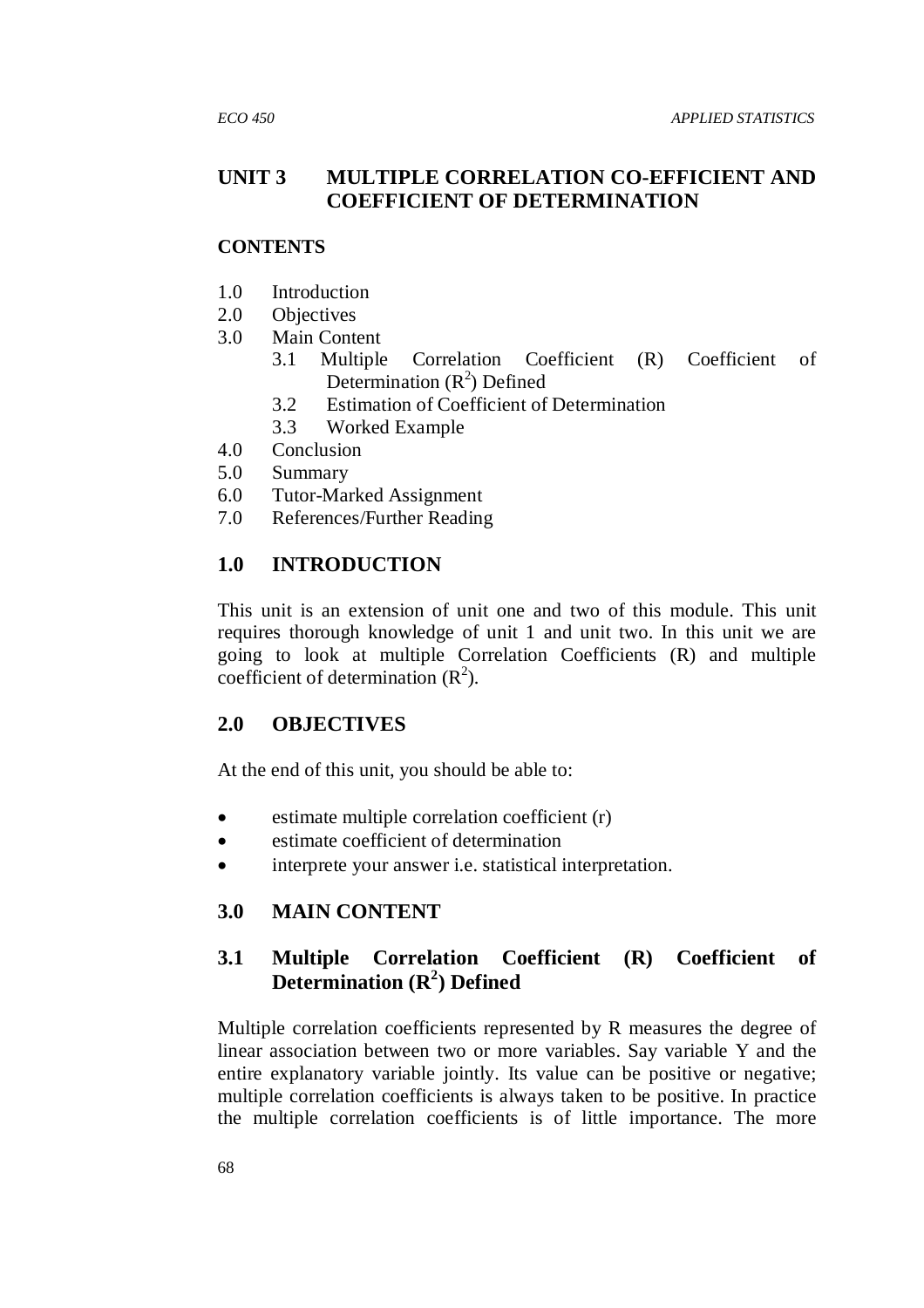meaningful coefficient is the coefficient of determination  $R^2$  or  $r^2$ . Coefficient of determination  $(R^2)$  is defined as the proportion of the total variation in Y explained by the multiple regression of Y on  $X_1$  and  $X_2$ . It measures goodness of fit of the regression equation. In a three variable model we are always interested in knowing the proportion of the variation in Y explained by each of the explanatory variable  $X_1$  and  $X_2$ . The coefficient of determination is denoted by  $R^2$  or  $r^2$ . Because of the relative importance of coefficient of determination  $(R^2)$  we concentrate more on the coefficient of determination  $(R^2)$ .

# **SELF-ASSESSMENT EXERCISE**

The most important coefficient is --------

# **3.2 Estimation of Coefficient of Determination**

Conceptually, it is often written as:

Coefficient of determination = 
$$
r^2 = R^2 = \hat{b}_1 \Sigma y_1 x_1 + \hat{b}_2 \Sigma y x_2
$$
  
\n $\Sigma y^2$   
\n $R = r = r y x_1 x_2 = \sqrt{r^2 y x_1 + r^2 y x_2 - 2 r y x_1 \cdot r y x_2 \cdot r x_1 x_2}$ 

The value of R<sup>2</sup> lies between 0 and 1, if it is 1, the fitted regression line explains 100% of the variation in Y, on the other hand, if it is 0, the model does not explain any of the variation in Y. typically, however,  $R^2$  lies between these two extremes values. The fit is said to be better, the closer  $R^2$ is to 1.

Self-assessment exercise

The coefficient of determination usually lies between------ and ------

# **3.3 Worked Example**

From our calculation in unit  $1 \& 2$  of this module especially the table in unit 1, we are going to derive our values from the table in unit 1.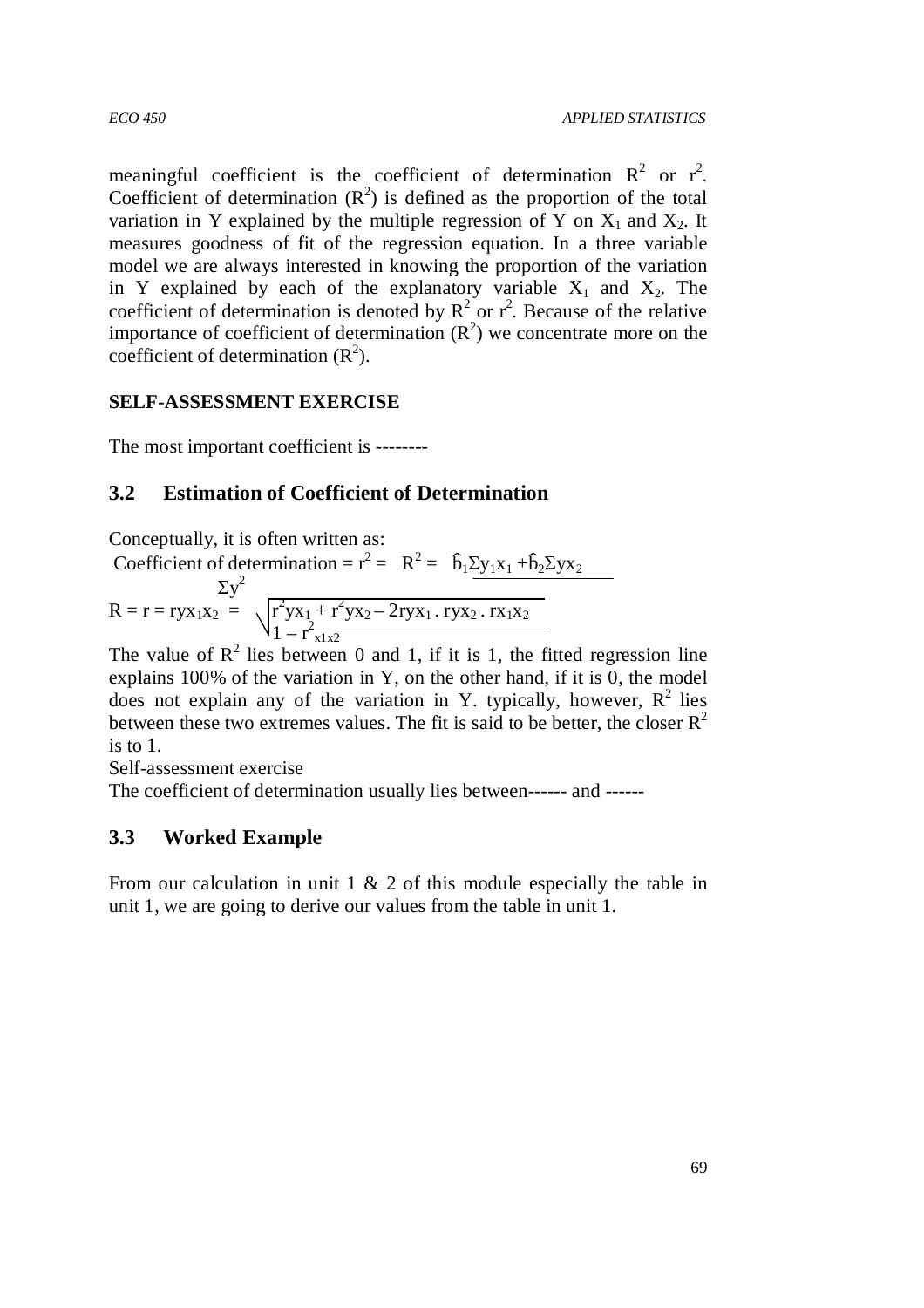| Table 3.2                        |
|----------------------------------|
| <b>Multiple Regression Table</b> |

| <b>Years</b> | Y          | $\mathbf{X}_1$ | $\mathbf{X}_2$ | Y            | $\mathbf{x}_1$ | $\mathbf{x}_2$      | $X_1X_2$ | 2<br>$X_1$     | $\overline{x_2}^2$ | $X_1Y$  | $X_2Y$   |        |
|--------------|------------|----------------|----------------|--------------|----------------|---------------------|----------|----------------|--------------------|---------|----------|--------|
| 1990         | 20         | 35             | 35             | $-1.7$       | 6              | $-42$               |          | 36             | 1764               | $-10.2$ | 71.4     | 2.89   |
|              |            |                |                |              |                |                     | 252      |                |                    |         |          |        |
| 1991         | 15         | 22             | 98             | $-6.7$       | $-7$           | 21                  |          | 49             | 441                | 46.9    |          | 44.89  |
|              |            |                |                |              |                |                     | 147      |                |                    |         | 140.7    |        |
| 1992         | 17         | 27             | 83             | $-4.7$       | $-2$           | 6                   | $-12$    | $\overline{4}$ | 36                 | 9.4     | $-28.2$  | 22.09  |
| 1993         | 16         | 16             | 76             | $-5.7$       | $-13$          | $-1$                | 13       | 169            |                    | 74.1    | 5.7      | 32.49  |
| 1994         | 27         | 28             | 93             | 5.3          | $-1$           | 16                  | $-16$    |                | 256                | $-5.3$  | 84.3     | 28.09  |
| 1995         | 35         | 46             | 77             | 13.3         | 17             | 0                   | $\theta$ | 289            | $\Omega$           | 226.1   | $\Omega$ | 176.89 |
| $n = 6$      | $\Sigma$ Y | $\Sigma X_1$   | $\Sigma X_2$   | $\Sigma$ y=0 | $\Sigma_{x1}$  | $\Sigma_{\rm x2}$ = |          | 548            | 2498               | 341     | $-7$     | 307.34 |
|              | $=130$     | $=$            |                |              | $= 0$          | $\Omega$            | 414      |                |                    |         |          |        |
|              |            | 174            | 462            |              |                |                     |          |                |                    |         |          |        |

$$
R^{2} = 0.59 (341) + 0.094(-7)
$$
  
\n
$$
\overline{307.34}
$$
  
\n
$$
R^{2} = 201.19 - 0.658
$$
  
\n
$$
\overline{307.34}
$$
  
\n
$$
R^{2} = 200.532
$$
  
\n
$$
\overline{307.34}
$$
  
\n
$$
R^{2} = 0.652476085
$$
  
\n
$$
R^{2} = 0.65
$$
  
\n
$$
R^{2} \approx 65\%
$$

This implies that the explanatory variable  $(x_1$  and  $x_2)$  can only account for 65% variation in variable Y i.e. both  $x_1$  and  $x_2$  contributes 65.2% to the explanation of the variation in Y.

$$
r_{yx1x2} = r^{2}yx_{1} + r\sqrt[2]{\frac{yx_{2} - 2yx_{1} \cdot ryx_{2} \cdot rx_{1}x_{2}}{1 - r^{2}x_{1}x_{2}}}
$$
\n
$$
r_{yx1x2} = \sqrt{0.058 + 0.000064 - 2 (0.7641) \cdot (0.008) \cdot 0.11}
$$
\n
$$
r_{yx1x2} = \sqrt{0.580064 - 2 (15282) (-0008) \cdot 0.11}
$$
\n
$$
r_{yx1x2} = \sqrt{0.580064 - 0.001344816}
$$
\n
$$
r_{yx1x2} = \sqrt{0.578719184}
$$
\n
$$
r_{yx1x2} = \sqrt{0.650246274}
$$

70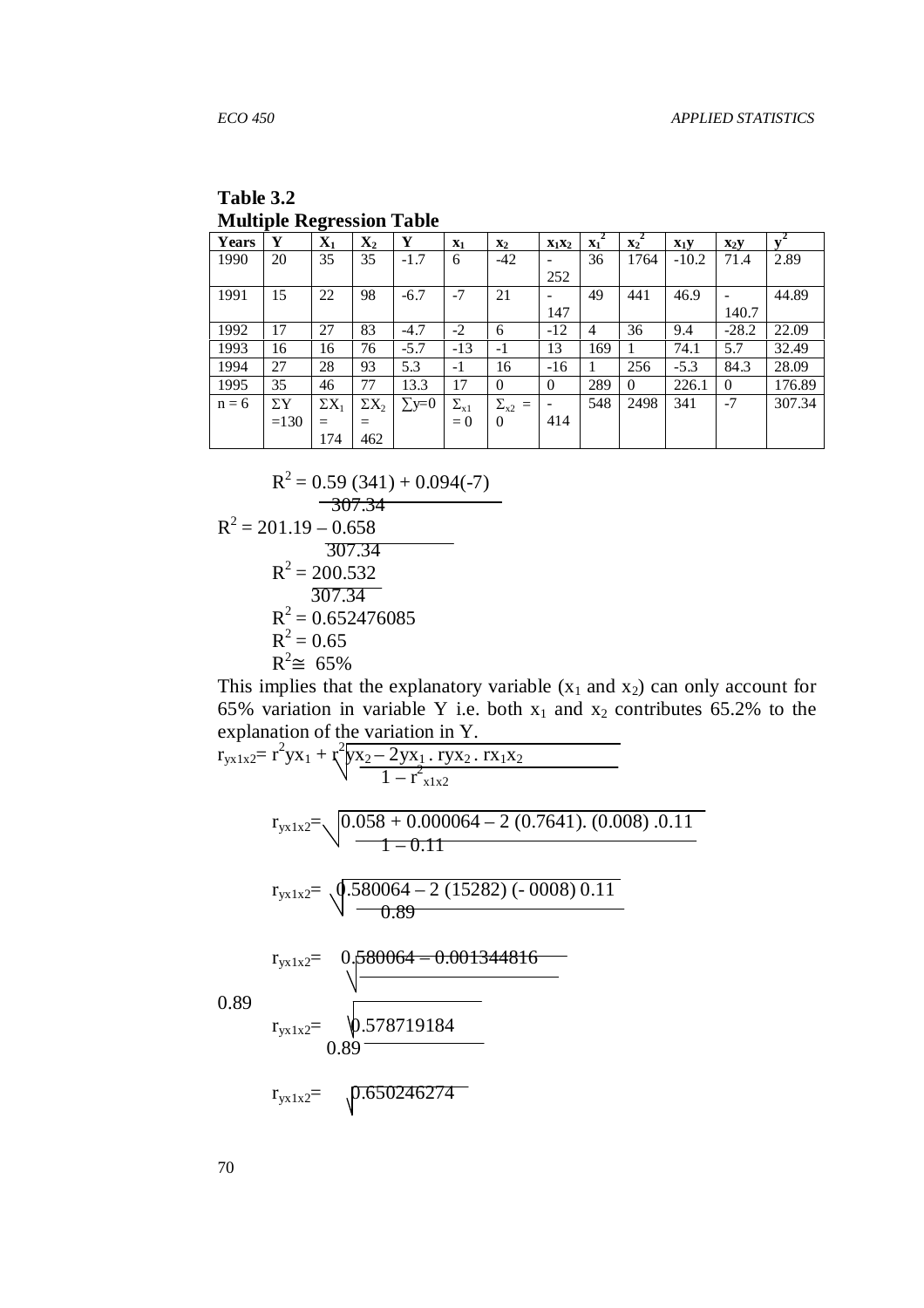```
r_{\text{yx1x2}} = 0.806378493r^2 = 0.650246274r^2 \approx 0.65\%
```
# **SELF-ASSESSMENT EXERCISE**

When  $r^2=0.85$ , what is the economic interpretation of this?

# **4.0 CONCLUSION**

In the course of our discussion of this unit, you have learnt about the following:

- Concept of multiple correlation
- Coefficient of determination
- Estimation of  $R^2 \& r$
- Interpretation of r &  $r^2$

# **5.0 SUMMARY**

In our discussion of this unit we defined coefficient of determination  $R^2$  as  $R^2 = \hat{b}_1 \Sigma y_1 x_1 + \hat{b}_2 \Sigma y_1 x_2$ 

$$
r = r^{2}yx_{1} + \frac{\sum y^{2}}{1 - r^{2}yx_{2} - 2ryx_{1}}. \frac{rxy_{2}}{1 - r^{2}x_{1}x_{2}}
$$

The closer the  $r^2$  is to 1, the better

# **6.0 TUTOR MARKED ASSIGNMENT**

- 1. The measure of proportion or percentage of variation in Y explained by the explanatory variable  $x_1 \ldots x_n$  jointly is given by -----------
- 2. Multiple coefficient of determination measures------------

# **7.0 REFERENCES/FURTHER READING**

Damodar, et al, (2012). *Basic Econometrics.* New Delhi, India: Tata McGraw Hill Education Private Ltd.

Dominick, S. & Derrick, R. (2011). *Statistics and Econometric.* (2nd ed.). New York: McGraw Hill,.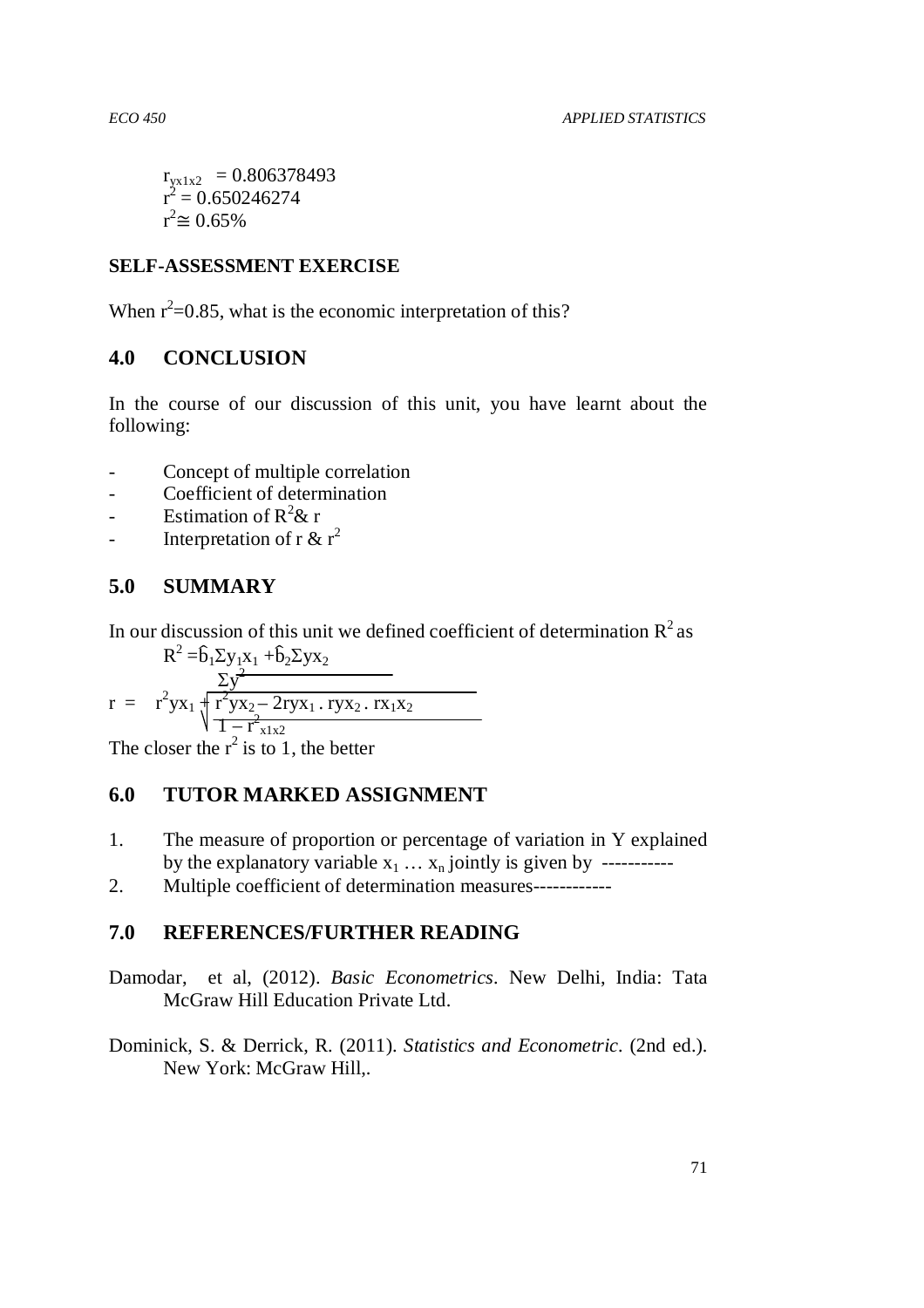- Oyesiku, O. K. & Omitogun, O. (1999). *Statistics for Social and Management Sciences*. Lagos: Higher Education Books Publishers..
- Oyesiku, et al, (1999). Basics of Operation Research. CESAP Ogun State University. Ago-Iwoye, Ogun State.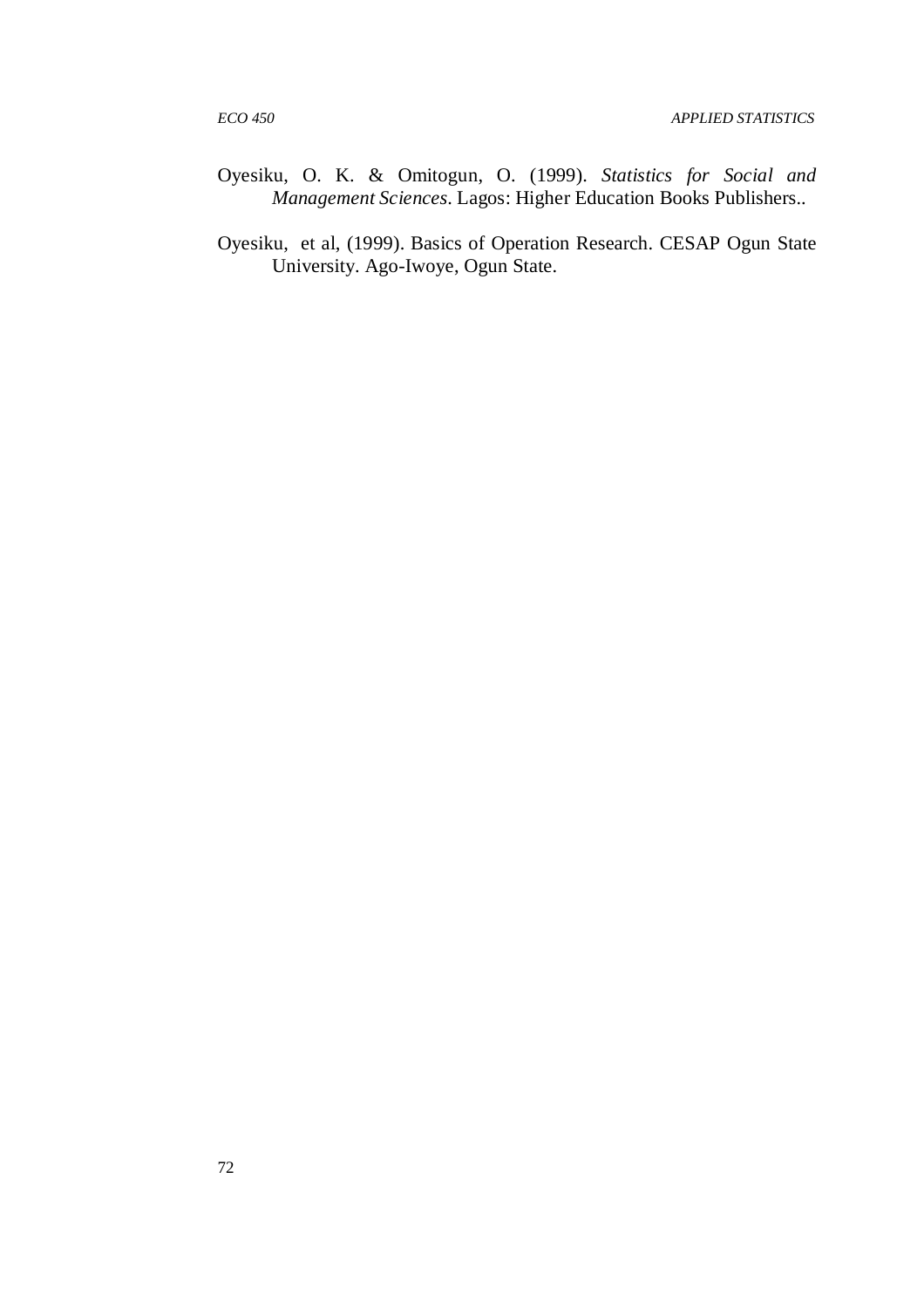# **UNIT 4 TEST OF SIGNIFICANCE**

# **CONTENTS**

- 1.0 Introduction
- 2.0 Objectives
- 3.0 Main Content
	- 3.1 Test of Significance Defined
	- 3.2 Estimation of Test of Significance
	- 3.3 Summary of F-statistics
	- 3.4 Worked Example
- 4.0 Conclusion
- 5.0 Summary
- 6.0 Tutor-Marked Assignment
- 7.0 References/Further Readings

# **1.0 INTRODUCTION**

This unit completes this module, so it is required that thorough knowledge of unit one to unit three is very germane. It is important to test for the significance of the value of the regression, Coefficients, and the level of prediction or explanation given by the regression equation.

# **2.0 OBJECTIVES**

At the end of this unit, you should be able to:

- state the calculation of F.statistics (Fcal)
- check the corresponding tabulated value of F. statistics through its degree of freedom
- compare the F.statistics and Ftab
- interprete your answer.

# **3.0 MAIN CONTENT**

# **3.1 Test of Significance Defined**

Test of significance is a procedure by which sample results are used to verify truity of falsity of a null hypothesis. The key idea behind test of significance is that of a test statistics (estimator and the sampling distribution of such a statistics under the null hypothesis). The decision to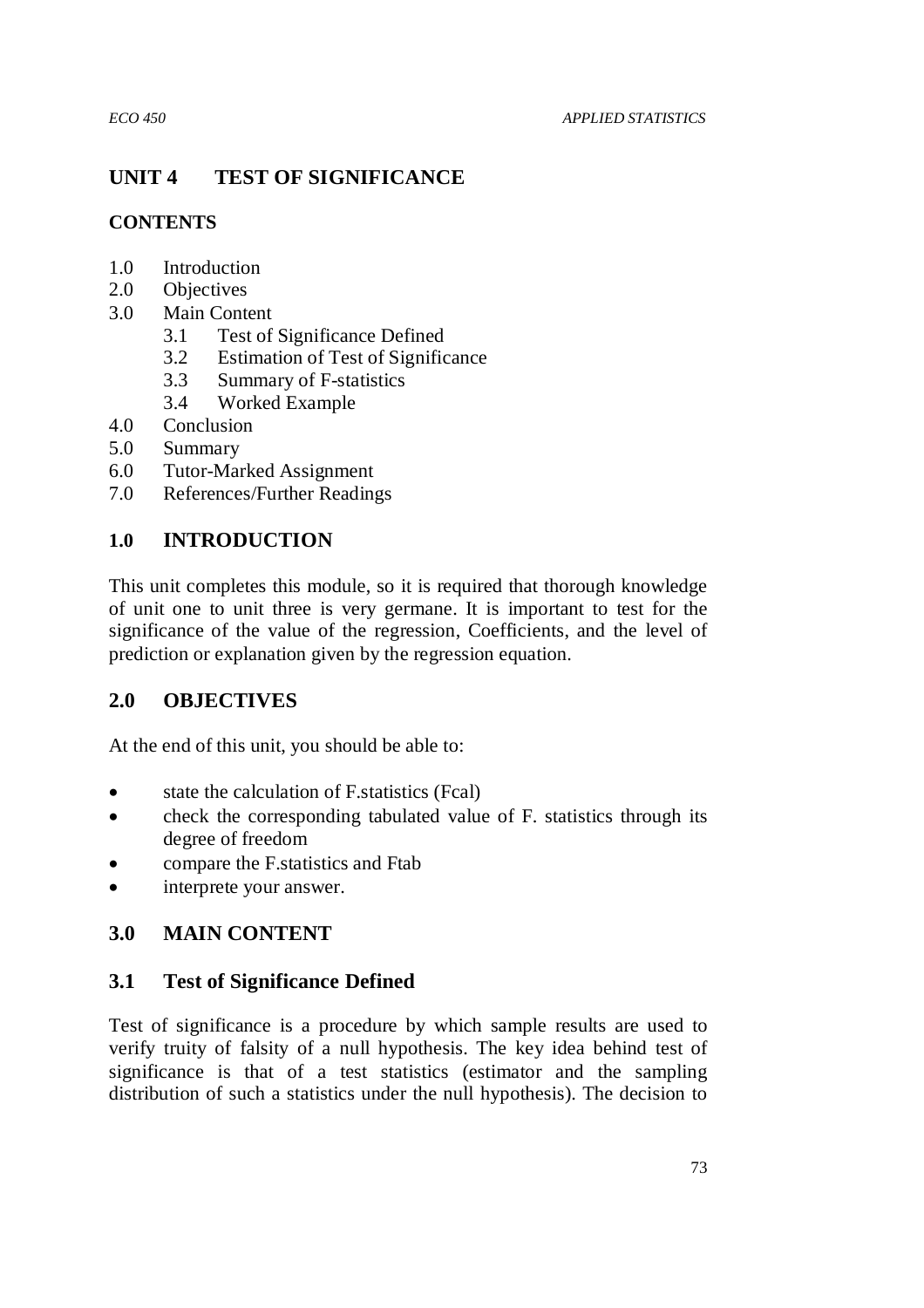accept or reject  $H<sub>o</sub>$  is made on the basis of the test statistics obtained from the data at hand.

The overall significance of the regression can be tested with the ratio of the explained to the unexplained variance. This follows an F-distribution with k – 1 and n – k degree of freedom, where n is the number of observations and k is the number of parameters estimated. The joint hypothesis can be tested by the analysis of variance (Anova).

## **SELF-ASSESSMENT EXERCISE**

The decision to accept or reject Ho depends on ---------

# **3.2 Estimation of Test of Significance**

The F-statistics or F-ratio for the test of significance can be written as:  $H_0: \mu_1 = \mu_2$ ;  $H_i: \mu_1 \neq \mu_2$ 

 $F_{k-1,n-k} = \Sigma y/(k-1) = R^2/(k-1)$  $\sum e^{2}/(n-k)$  (1-R<sup>2</sup>) (n-k)

Also Anova table can as well be used for test of significance.

#### **Table 3.5 Anova Tables for 3-Variables Regression**

| <b>Source of variation</b> | Sum of squares                                                                                                  | DF      | Mean sum of square                                        |
|----------------------------|-----------------------------------------------------------------------------------------------------------------|---------|-----------------------------------------------------------|
| Due to Regression (ESS)    | $\widehat{\mathbf{B}}_1 \Sigma \mathbf{y} \mathbf{x}_1 + \widehat{\mathbf{B}}_2 \Sigma \mathbf{y} \mathbf{x}_2$ |         | $\widehat{B}_1 \Sigma y x_1 + \widehat{B}_2 \Sigma y x_2$ |
| Due to Residual (RSS)      | $\Sigma \mu_i^2$                                                                                                | $n-3$   | $=\Sigma \mu_i^2$                                         |
| Total                      |                                                                                                                 | $n - 1$ |                                                           |

Note

$$
\Sigma y_i^2 = \hat{B}_1 \Sigma y x_1 + \hat{B}_2 \Sigma y x_2 + \Sigma \mu_1^2
$$
  
\nTSS = ESS + RSS  
\nF-ratio =  $(\hat{B}_1 \Sigma y x_1 + \hat{B}_2 \Sigma y x_2)/2$   
\n $\Sigma \mu^2/n - 3$   
\n $E \Sigma \hat{\mu}^2 = E(\hat{\sigma}^2) = \sigma^2$   
\n $\overline{n-3}$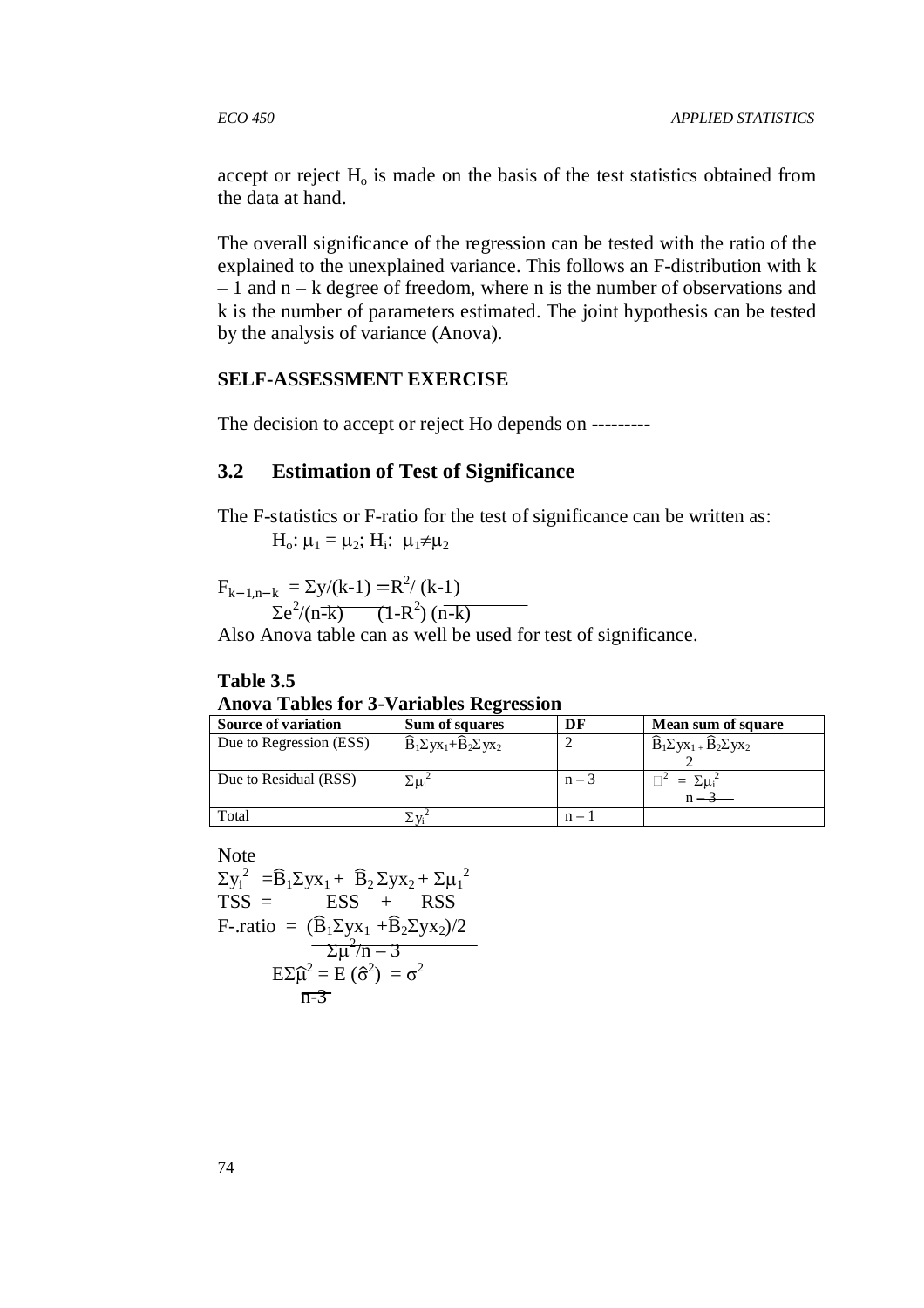## **3.3 Summary of F-Statistic**

| Table 3.6                 |  |
|---------------------------|--|
| <b>F-Statistics Table</b> |  |
|                           |  |

| Null hypothesis           | Alternative                  | Criteria Region                                   |
|---------------------------|------------------------------|---------------------------------------------------|
| Ho                        | Hypothesis                   | Reject Ho if                                      |
|                           | $\rm H_1$                    |                                                   |
| $\sigma_1^2 = \sigma_2^2$ | $\sigma_1^2 > \sigma_2^2$    | $S_1^2$ F $\propto$ , ndf, ddf(f <sub>tab</sub> ) |
|                           |                              | $S^2$                                             |
| $\sigma_1^2 = \sigma_2^2$ | $\sigma_1^2 \neq \sigma_2^2$ | $S_1^2$ F $\propto$ /2, ndf, ddf $(f_{tab})$      |
|                           |                              | $S_2^2$                                           |
|                           |                              | or $\langle F_1 \propto \rangle/2$ , ndf, ddf     |

If the calculated F-ratio (Fc) exceeds the tabular value of F ( $F_{tab}$ ) at the specified level of significance and degree of freedom, the hypothesis is accepted that the regression parameters are not all equal to zero and that  $R^2$ is significantly different from zero.

If the null hypothesis is true, it gives identical estimates of true  $\sigma^2$ . This statement should not be surprising because if there's a trivial relationship between y and  $x_1$  and  $x_2$  the source of variation in Y will be due to the random forces usually represented by  $e_i$  or  $\mu_1$ . If however, the null hypothesis is false, that is  $x_1$  and  $x_2$  actually influence Y; the equality will not hold. Here, the ESS will be relatively larger than the RSS taking due account of their respective degree of freedom. Therefore, the F-.ratio provides a test of the null hypothesis that the true slope coefficients are simultaneously zero.

DECISION CRITERIA; If the F-ratio calculated exceeds the critical Fvalue from the table at the  $\infty$  percent level of significance we reject Ho; otherwise do not reject it. Alternatively if the F-cal of the observed F is sufficiently low accept Ho.

## **SELF-ASSESSMENT EXERCISE**

State the decision criteria for test of significance?

# **3.4 Worked Example**

Ho; =  $\mu_1 = \mu_2 = 0$ note that  $F_{k-1,n-k} = \Sigma \hat{Y}^2 / k - 1 = R^2 / (k - 1)$  $\sum \mu^2/n = k$   $(1 - R^2)(n - k)$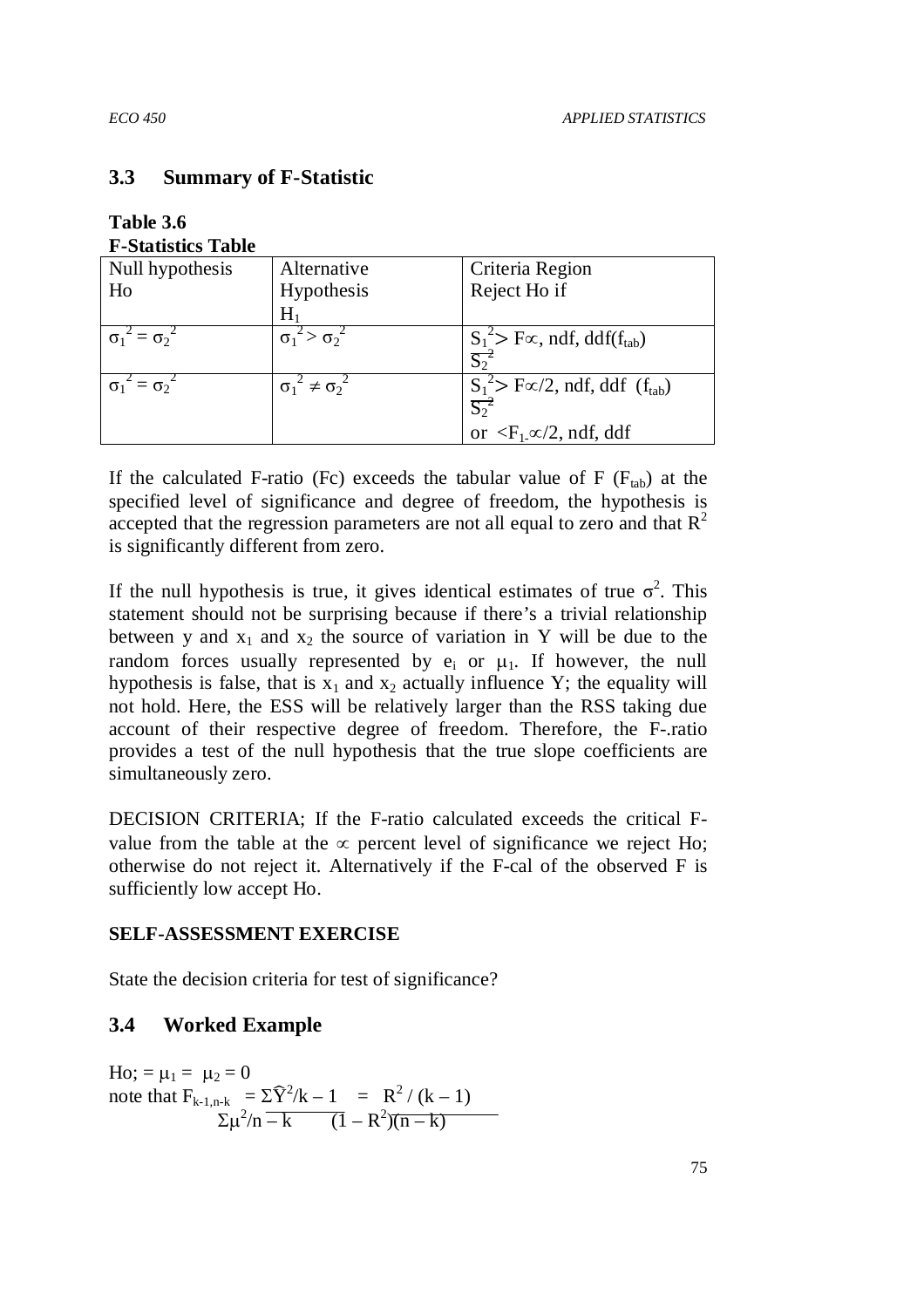From the above it is glaring that calculation of  $\Sigma \mu^2$  is required, so there's need to generate a new table apart from the one generated in unit one of this modules as to get the value for our  $\Sigma \mu^2$ .

| Years   | Y   | $\mathbf{X}_1$ | $\mathbf{X}_2$ | Ŷ       | e         | $e^2$     |  |  |
|---------|-----|----------------|----------------|---------|-----------|-----------|--|--|
| 1990    | 20  | 35             | 35             | 21.1294 | $-1.1294$ | 1.2755    |  |  |
| 1991    | 15  | 22             | 98             | 12.1294 | $-41294$  | 17.0519   |  |  |
| 1992    | 17  | 27             | 83             | 20.694  | $-3.694$  | 13.6456   |  |  |
| 1993    | 16  | 16             | 76             | 13.6094 | 2.3906    | 5.7150    |  |  |
| 1994    | 27  | 28             | 93             | 22.2194 | 4.7806    | 22.8541   |  |  |
| 1995    | 35  | 46             | 77             | 31.3994 | 3.6006    | 12.9643   |  |  |
| $n = 6$ | 130 | 174            | 462            |         |           | 73.506436 |  |  |

**Table 3.7 Test of Significance Table** 

Note: The trend equation =  $Y = -2.6706 + 0.59x_1 + 0.09x_2$ 

The  $\hat{Y}$  is arrived at by substituting various values of  $x_1$  and  $x_2$  into the trend equation

 $e = Y - \hat{Y}$  (ie column 2 – column 5)  $y_1^2 = 307.34$  (from unit one)

#### **Method I**

$$
F_{3-1,6-3} = 307.34 = 307.34
$$
  
\n
$$
3 - 1 = 2
$$
  
\n
$$
73.506432 = 73.506432
$$
  
\n
$$
F_{cal} = F_{2,3} = 153.67 = 6.271696061
$$
  
\n
$$
24.502144 = 24.502144
$$

**Method II** 

#### **Table 3.8 Anova Table for 3-Variance**

| <b>Sources of variation   Sum of squares</b> |            | DF | <b>MSS</b> |  |  |  |
|----------------------------------------------|------------|----|------------|--|--|--|
| ESS                                          | 200.56     |    | 100.28     |  |  |  |
| <b>RSS</b>                                   | 73.506436  |    | 24502      |  |  |  |
| Total                                        | 274.066436 |    |            |  |  |  |

ESS =  $\widehat{B} \Sigma y_1 x_1 + \widehat{B}_2 \Sigma y_1 x_2 = 0.59 (341) = 0.09 (-7)$  $= 201.19 - 0.63$  $= 200.56$ RSS  $= \Sigma e_1^2 = 73.506436$ 

 $F_{cal} = ESS/df = 100.28$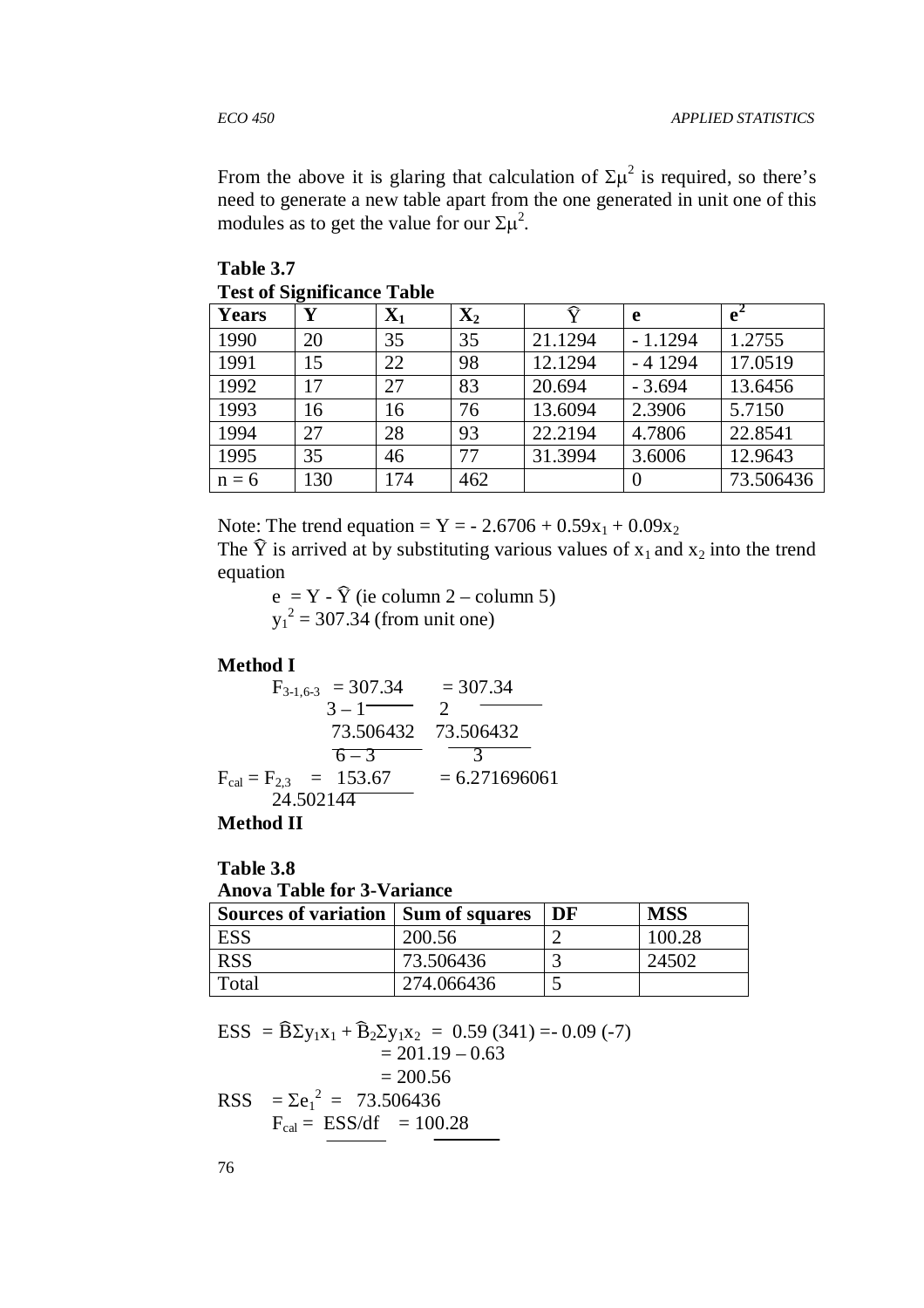$$
RSS/df = 4.09272
$$
  
= 4.09272  

$$
F_{cal} \cong 4.1
$$

$$
F_{tab} = F_{2,3} = 9.55
$$

$$
F_{tab} = 9.55
$$
  
Since  $F_{cal} < F_{tab}$ , accept  $H_o$  and reject  $H_{1}$ .

## **SELF-ASSESSMENT EXERCISE**

What will be the decision criteria if  $F_{cal} > F_{tab}$ ?

# **4.0 CONCLUSION**

From our discussion on this unit you have learnt about:

- Definition test of significance
- Estimation of test of significance
- The interpretation of resulting
- Estimation through ANOVA table and otherwise
- Derivation of the error term  $u_i$  or  $e_i$

# **5.0 SUMMARY**

In the course of our discussion the following formulars where discussed  $F_{k-1,n-k} = \Sigma \hat{Y}^2/(k-1)$ 

 $\sum e^2/(n-k)$  $\Sigma y_1^2 = \sum_{1} \sum y_1 x_1 + \widehat{b_1} \sum y_1 x_2$  $\Sigma \mu_1^2 = \Sigma (Y - \widehat{Y})^2$ 

## **6.0 TUTOR-MARKED ASSIGNMENT**

Given the regression model  $Y = B_1 + B_2X_2 + B_3X_3+U$ , how would you state the null hypothesis to test for test for significance of  $x_1$  and  $x_2$  on Y.

## **7.0 REFERENCES/FURTHER READING**

- Damodar, et al, (2012). *Basic Econometrics.* New Delhi, India: Tata McGraw Hill Education Private Ltd.
- Dominick, S. & Derrick, R. (2011). *Statistics and Econometric.* (2nd ed.). New York: McGraw Hill,.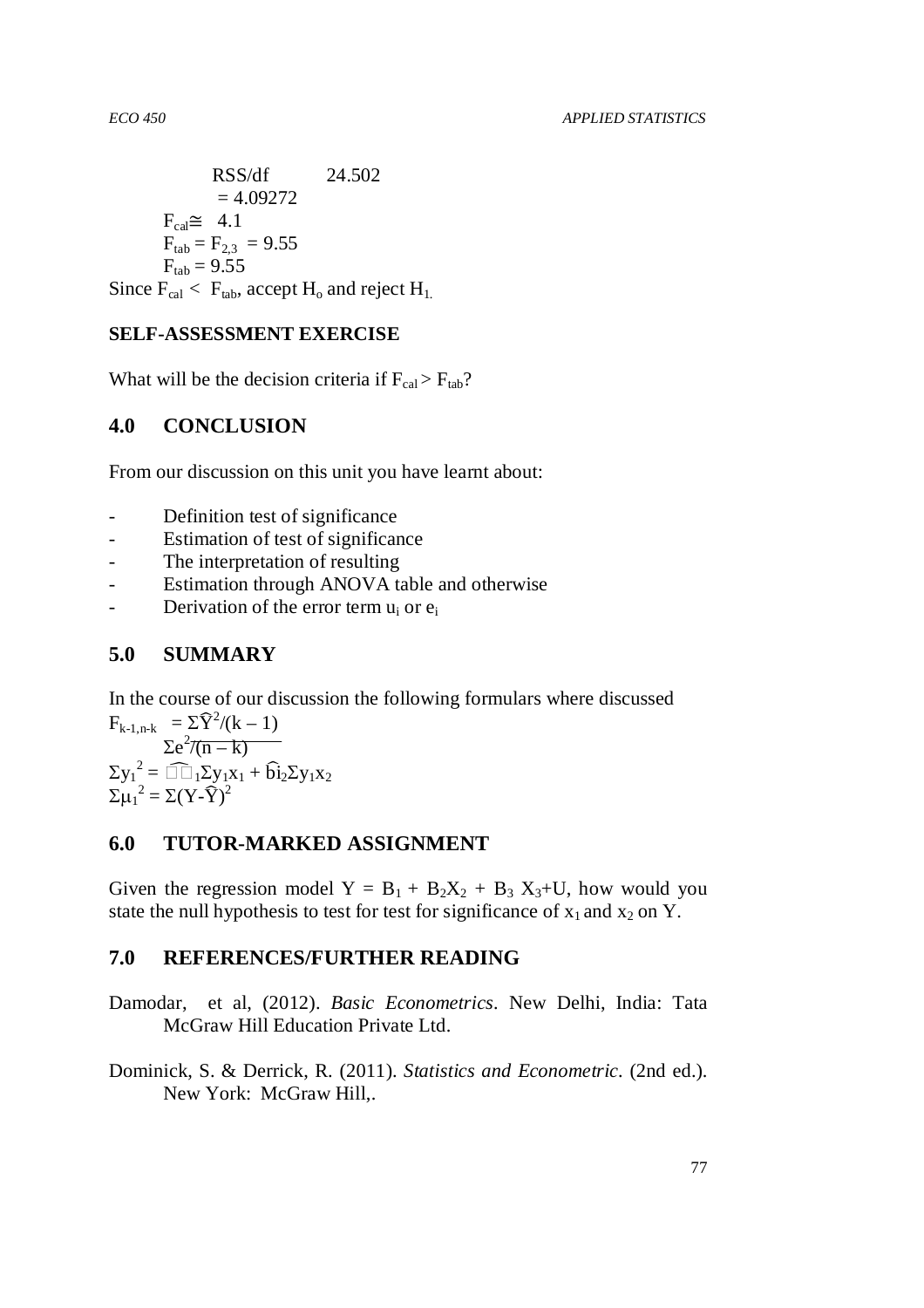- Oyesiku, O. K. & Omitogun, O. (1999). *Statistics for Social and Management Sciences*. Lagos: Higher Education Books Publishers..
- Oyesiku, et al, (1999). Basics of Operation Research. CESAP Ogun State University. Ago-Iwoye, Ogun State.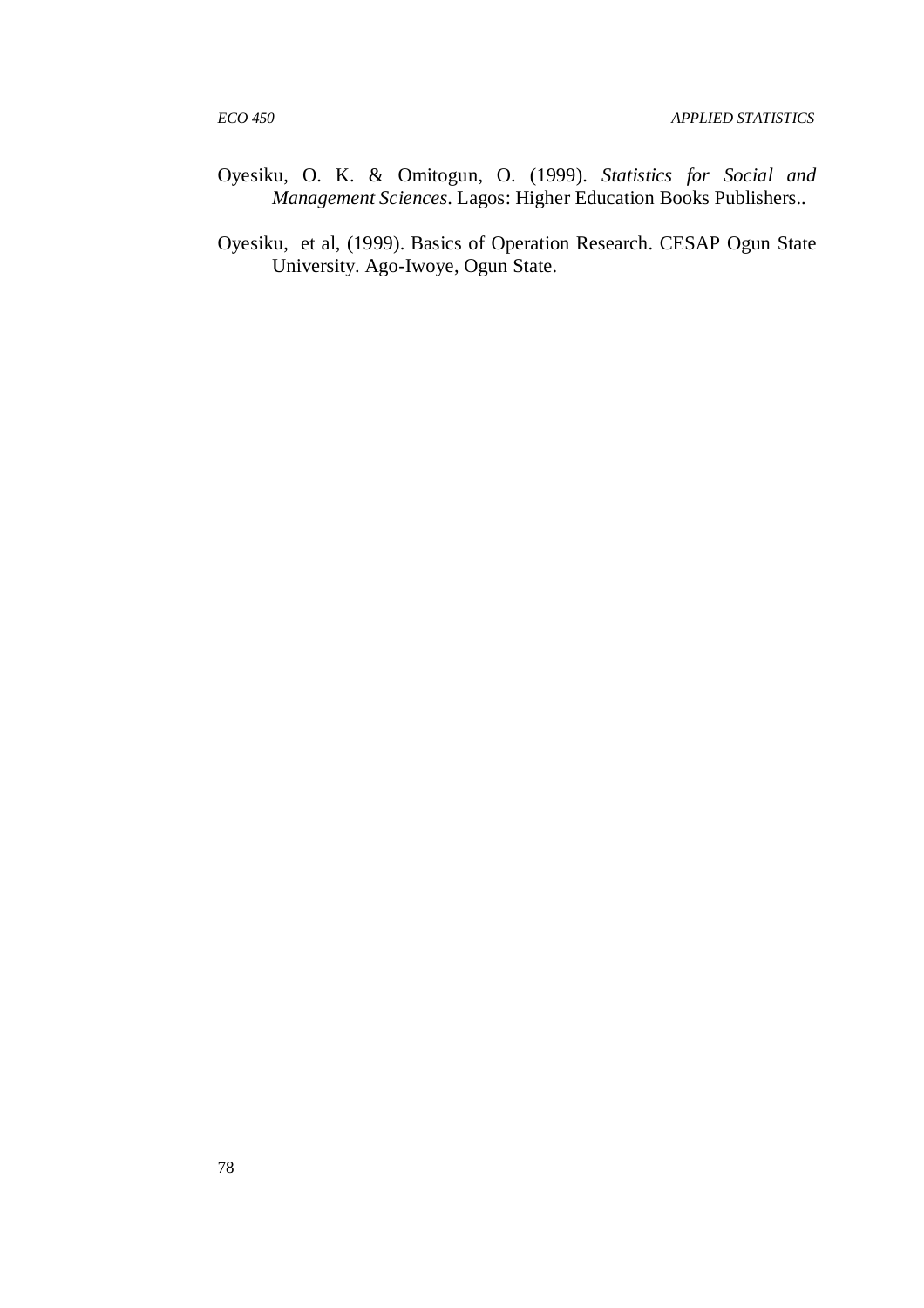# **MODULE 4 TIME SERIES ANALYSIS**

- Unit 1 Time Series and its Components
- Unit 2 Ouantitative Estimation of Time Series
- Unit 3 Price Index

# **UNIT 1 TIME SERIES**

## **CONTENTS**

- 1.0 Introduction
- 2.0 Objectives
- 3.0 Main Content
	- 3.1 Time Series Defined
	- 3.2 Component of Time Series
	- 3.3 Measurement of Trend
- 4.0 Conclusion
- 5.0 Summary
- 6.0 Tutor-Marked Assignment
- 7.0 References/Further Reading

# **1.0 INTRODUCTION**

In all the social sciences, and particularly economics and business, the problem of how condition changes with the passage of time is of utmost importance. For study of such problems, the appropriate kind of statistical information consist of data in the form of time series, figures which shows the magnitude of a phenomenon month after month or year after year. The proper methods for treating such data and thus summarising the experience which they represent are indispensable part of the practicing statistician equipment.

# **2.0 OBJECTIVES**

At the of this unit, you should be able to:

- define time series
- identify component part of time series
- describe methods of estimating time series
- attempt estimation and graphical representation of the trend.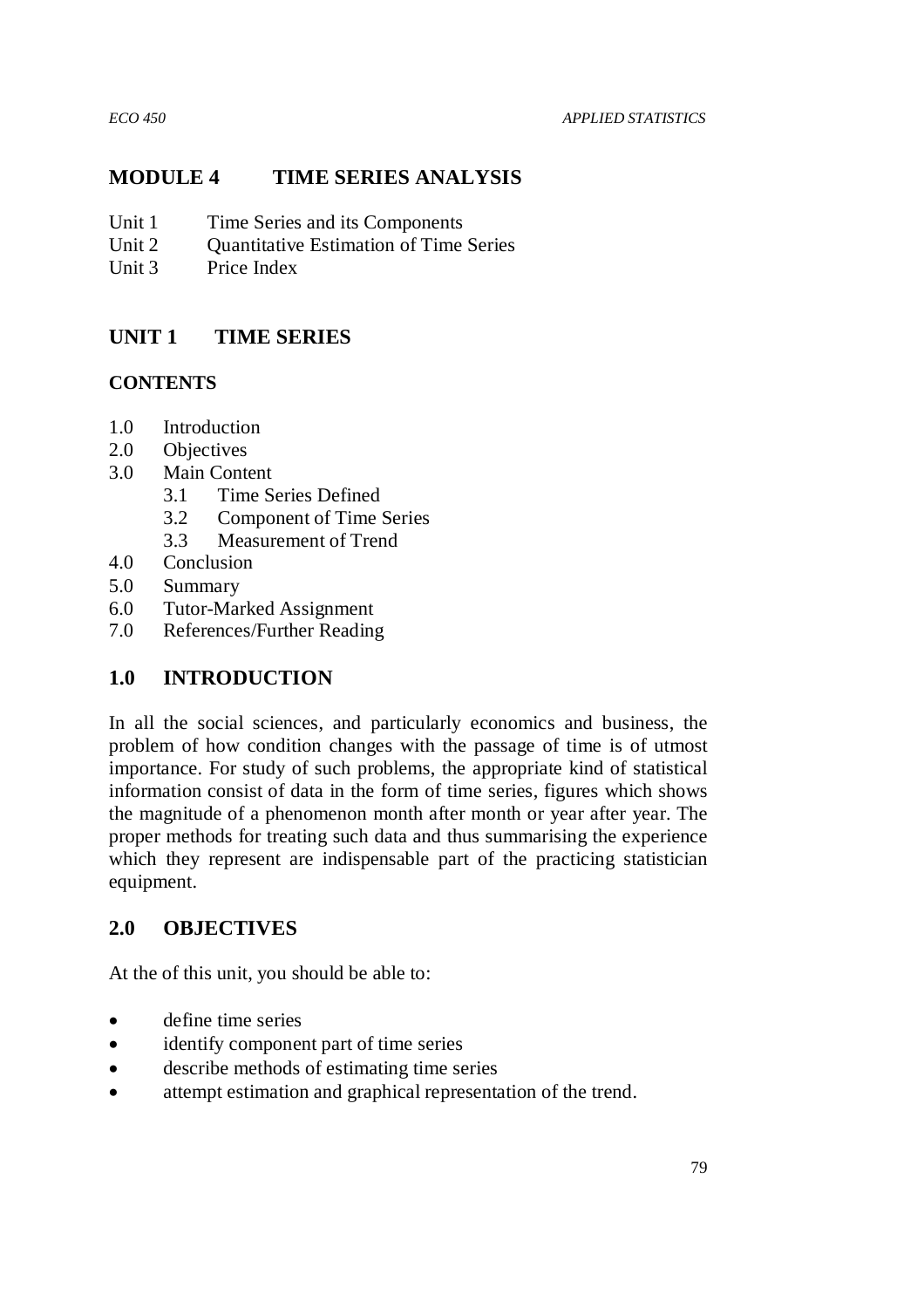## **3.0 MAIN CONTENT**

#### **3.1 Time Series Defined**

Time series refers to sequence of observations that gives information on how data has been behaving in the past. You might wonder why we should spend so much effort constructing series showing what has happened in the past. This is history and should we not rather be looking to the future? As you know the twentieth century is age of planning: government plans the economy for many years ahead; public corporation plan output and investment; most state plan to keep the rate of inflation down to an acceptable level.

Good planning is usually based on information and this is where the time series comes into its own. It provides information about the way in which economic and social variable have been behaving in the recent past, and provides an analysis of that behaviour that planner cannot ignore. Naturally, if we are looking into the future, there is certain assumption we have to make, the most important of which is that the behavioural pattern that we have found in the past could continue into the future. In looking to the future there are certain pattern that we assume will continue and it is to help in the determination of these pattern that we undertake the analysis of the time series. Time series is usually ordered in time or space. Time series is denoted by sequence  $(Y_t)$  where  $Y_t$  is the observed value at time t.

Essentially, time series is usually applied to economic and business problems whose purpose of analyses data is to permit a forecast to the future both in the long term and short term. It may be used as an essential aid to planning. Example of time series data are volume of sales, the character and magnitude of its cost of production etc. population figure, price level, demand of a commodity.

#### **SELF-ASSESSMENT EXERCISE**

The essence of time series is forecast. (true/false)

#### **3.2. Components of Time Series**

The nature or variation or type of changes in times series can be categorise into:

- Secular trend or long term movement
- Seasonal variation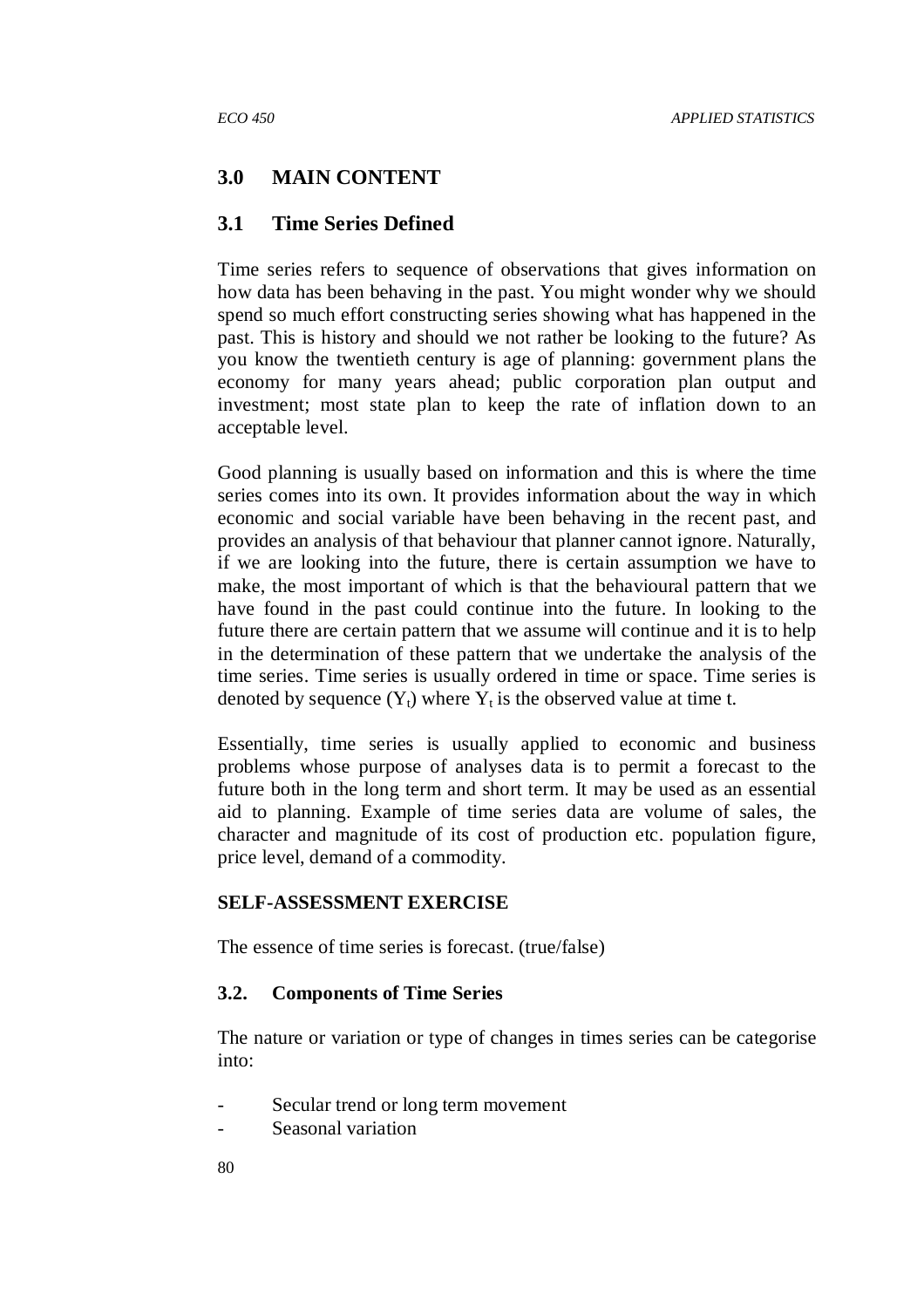- Cyclical variation
- Irregular or residual variation

# **3.2.1 Secular Trend**

This refers to the general direction in which the graph of time series appears to be going over a long period of time. This explains the growth or decline of a time series over a long period. Time series is said to contain a trend if the mean or average of series changes systematically with time. The trend could be upward or downward, this could take any of the shape below. GRAPHICAL REPRESENTATION OF SECULAR TREND



## **Fig. 4.1**

## **3.2.2 Seasonal Variation**

This refers to short term fluctuation or changes that occur at regular intervals less than a year. It is usually brought about by climatic and social factor(s), it is usually because of an event occurring at a particular period of the year. Examples of these are sale of card during valentine period, sale of chicken during xmas, new year or any festive period(s).

Graphical Representation of Seasonal Variation



**Fig.4.2**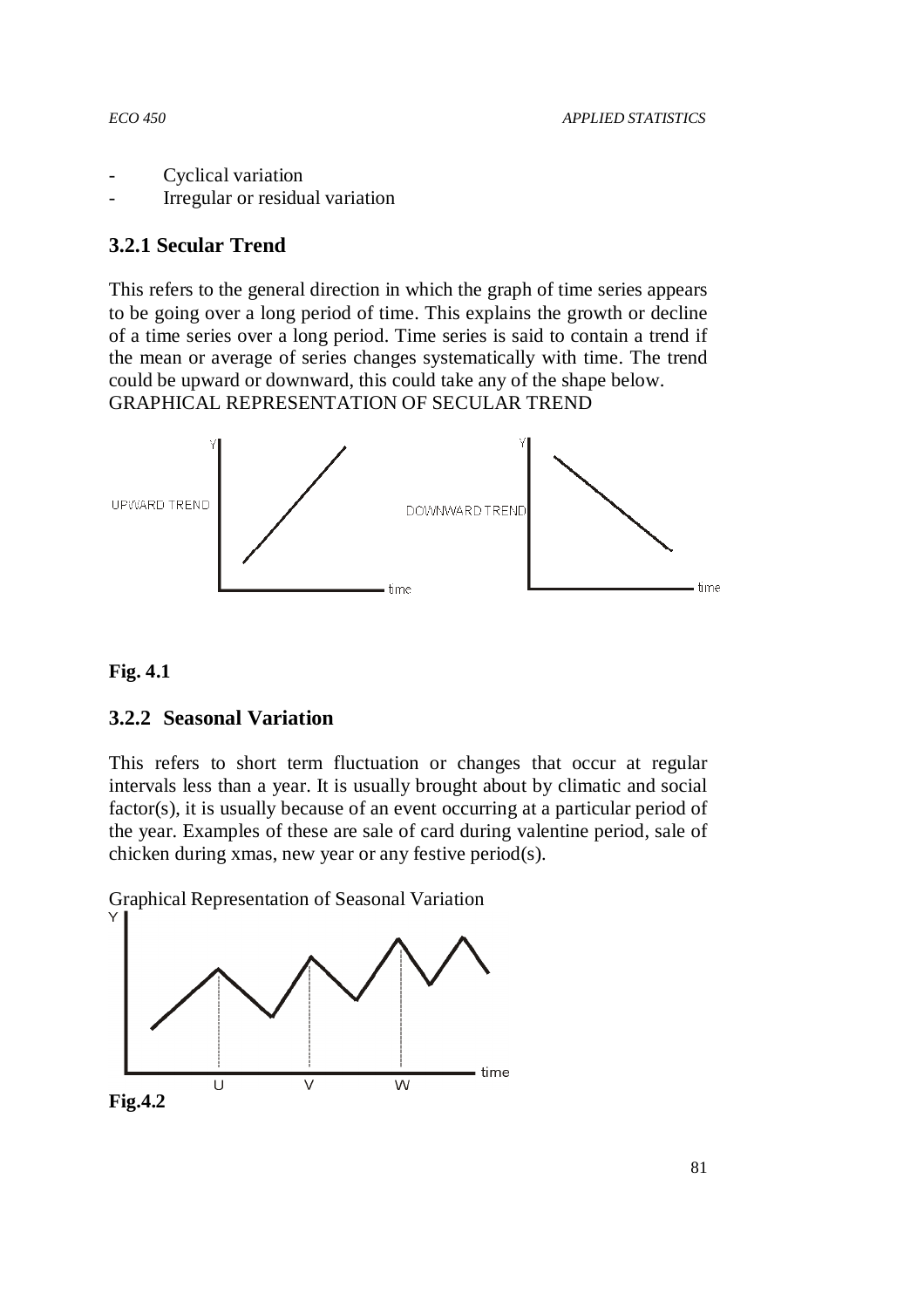#### **3.2.3 Cyclical Variation**

This refers to long term variations about the trend usually caused by disruption in services or socio-economic activities, cyclical variations are commonly associated with economic cycles, successive boom and slumps in the economy. A good example of this is business cycle.

Graphical Representation of Cyclical Variation



#### **3.2.4 Irregular Variation**

This refers to time series movement that are not definite this is usually caused by unusual or unexpected and unpredictable events such as strike, war, flood, disasters. Here, there's no definite behavioural pattern.

Graphical Representation of Irregular Variation



**Fig.4.4** 

#### **SELF-ASSESSMENT EXERCISE**

The trend of secular trend can either be upward or downward. (true/false)

## **3.3. Measurement of Trend**

Basically trend values of a time series can be estimated by any of the following methods: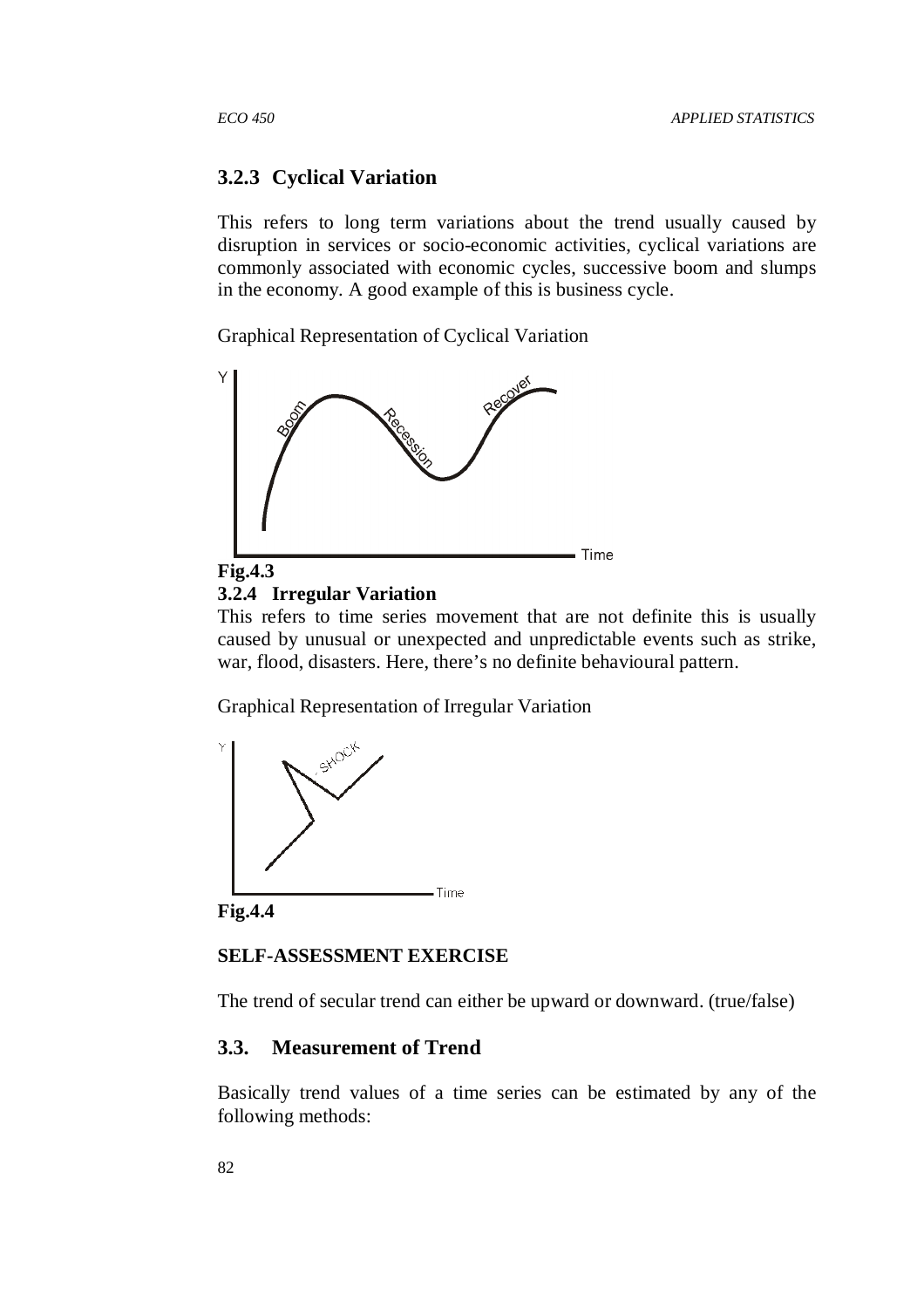- Free hand
- Least square method
- Moving average and
- Semi average method

# **3.3.1 Free Hand Method**

This method involves the drawing a scattered diagram of the values with time as the independent variable on the x-axis and then drawing the trend line by eye. This method is condemned because it is subjective and inaccurate method of obtaining a Trend line.

Graphical Representation of Free Hand Method



**Fig. 4.5 Other quantitative methods will be dealt with in the next unit** 

# **4.0 CONCLUSION**

In the course of our discussion on time series analysis you have learnt about:

- Time series
- Time series data
- Component of time series
- Free hand trend measurement

# **5.0 SUMMARY**

Majorly time series decomposes itself into the following;

- Secular trend or long term movement
- Seasonal variation
- Cyclical variation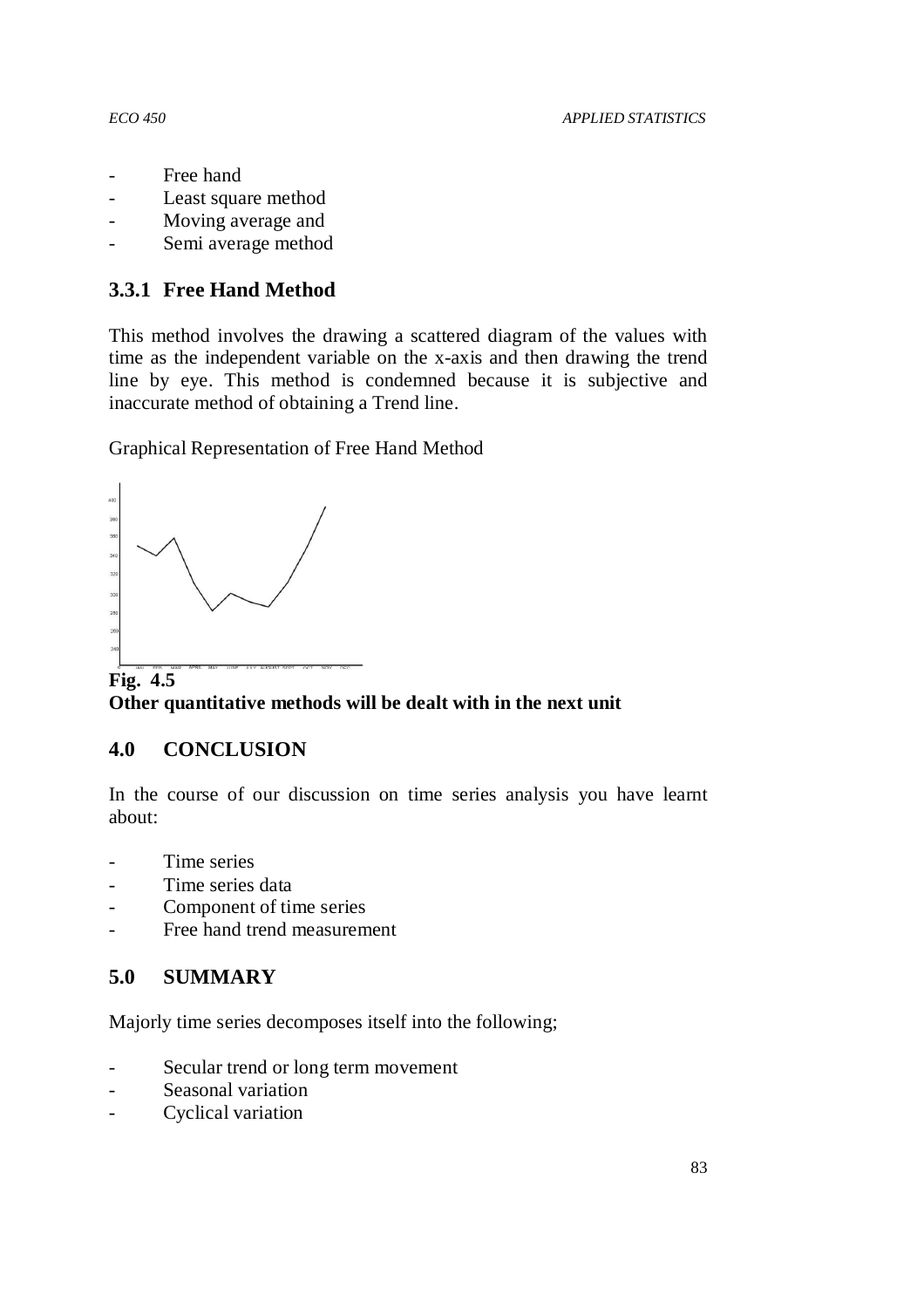Irregular or residual variation

#### **6.0 TUTOR MARKED ASSIGNMENT**

| Table blivwing baies of a Chemist |              |  |  |  |  |
|-----------------------------------|--------------|--|--|--|--|
| <b>Years</b>                      | <b>Sales</b> |  |  |  |  |
| 2000                              | 85           |  |  |  |  |
| 2001                              | 96           |  |  |  |  |
| 2002                              | 108          |  |  |  |  |
| 2003                              | 123          |  |  |  |  |
| 2004                              | 98           |  |  |  |  |

**Table Showing Sales of a Chemist** 

Make a freehand sketch of the above information

## **7.0. REFERENCES/FURTHER READING**

- Adedayo, O. A. (2006). *Understanding Statistics.* Akoka,Lagos: JAS Publishers.
- Dawodu, A. F. (2008). *Modern Business Statistics 1.* Agbor, Delta State: NICHO Printing Works.
- Esan, E. O. & Okafor, R. O. (2010). *Basis Statistical Method.* Lagos: Tony Chriisto Concept.
- Olufolabo, O.O. & Talabi, C.O.(2002). *Principles and Practice of Statistics.* Somolu, Lagos: Has-Fem (Nig.) Enterprises.
- Owen, F. & Jones, R.(1978). *Statistics.* Stockport: Polytech Publishers Ltd.
- Oyesiku, O. K. & Omitogun, O. (1999). *Statistics for Social and Management Sciences.* Lagos: Higher Education Books Publisher.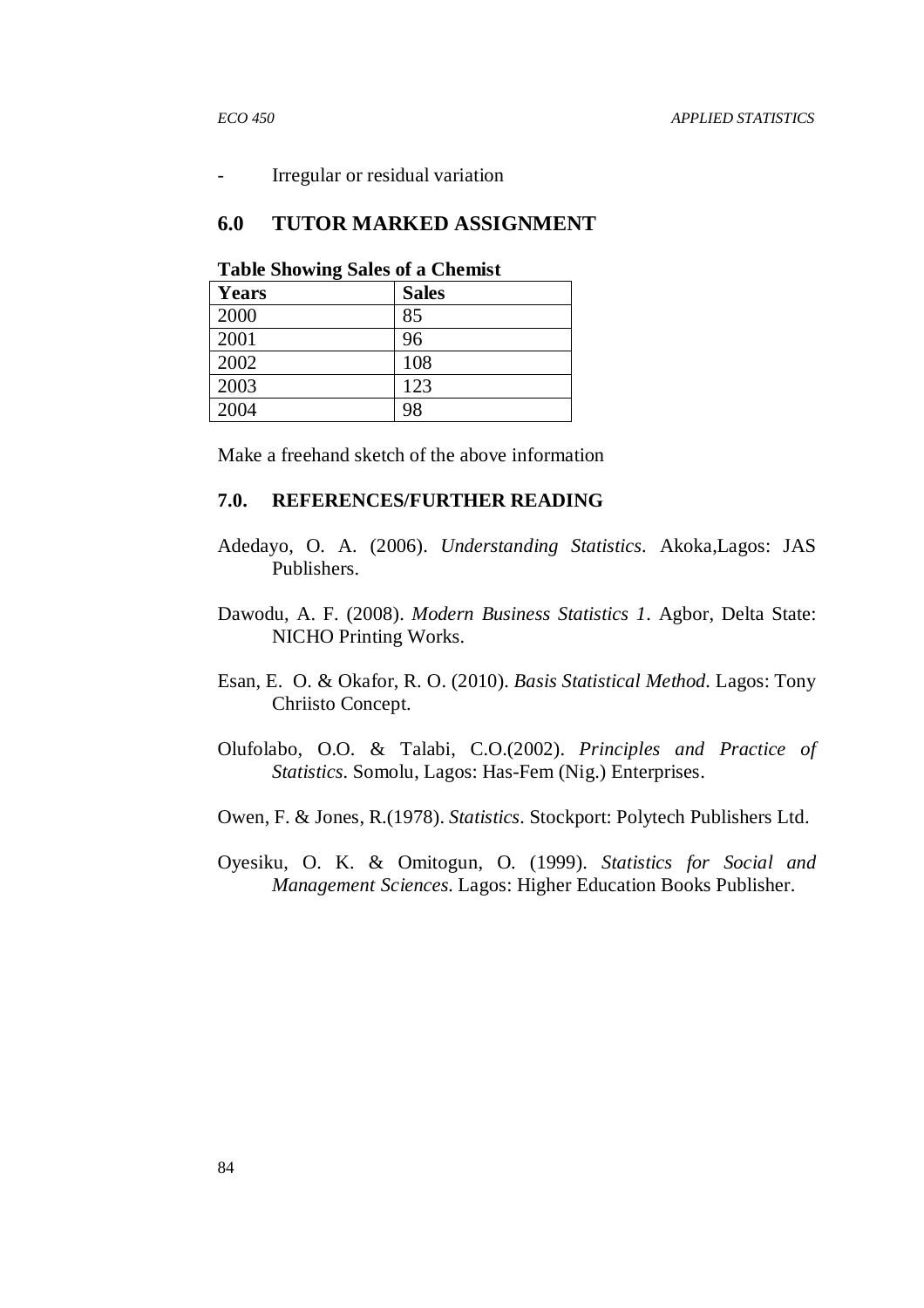# **UNIT 2 ESTIMATION OF TIME SERIES**

## **CONTENTS**

- 1.0 Introduction
- 2.0 Objectives
- 3.0 Main Content
	- 3.1 Estimation of Time Series Using Least Square Method
	- 3.2 Estimation of Time Series Using Moving Average
	- 3.3 Estimation of Time Series Using Semi-Average Method
- 4.0 Conclusion
- 5.0 Summary
- 6.0 Tutor-Marked Assignment
- 7.0 References/Further Reading

# **1.0 INTRODUCTION**

This unit is an extension of unit 1 of this module, here, you are going to learn more about estimation of time series data, also, a thorough understanding of unit one of this module is required for proper understanding of this module.

# **2.0 OBJECTIVES**

At the end of this unit, you should be able to:

- estimate any time series data
- discuss methods of estimating time series
- estimate and analyse the graphical representation of the trends.

# **3.0 MAIN CONTENT**

# **3.1 Least Square Method of Estimation**

As defined in Preceding unit of this module, Time series refers to sequence of observations that gives information on how data has been behaving in the past. Estimation has to do with how time series are calculated, in this sub section we shall talk about three methods of estimation or measurement. These are method of least square, moving average and semi average method.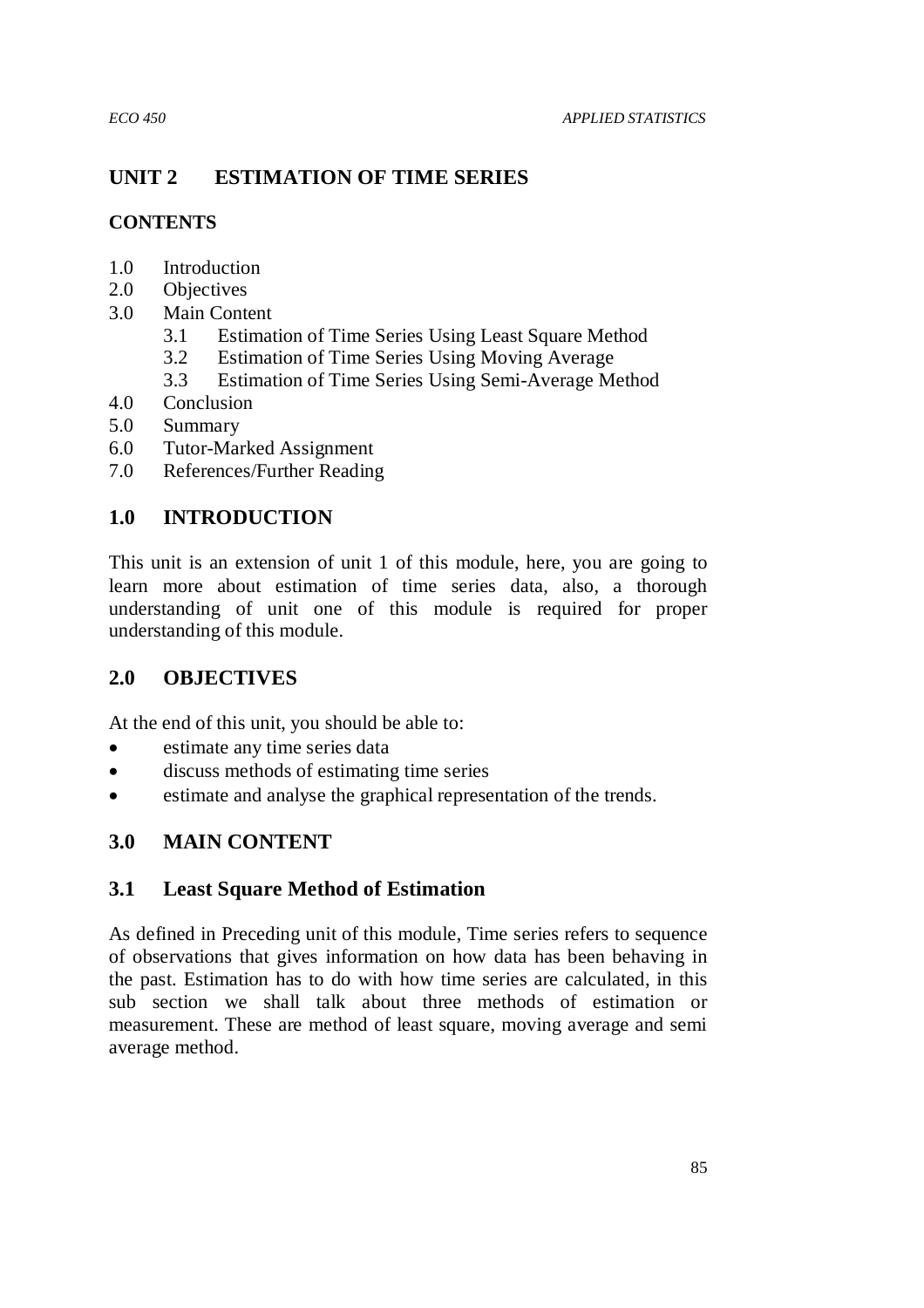#### **3.1.1 Least Square Method**

This method is a statistical technique usually used in calculating the line of best fit or line of goodness that measures the goodness of fit of the curve, this is usually independent of human judgments, it makes an assumption that the trend line is a straight one. The least square formular is given as;

 $Y = a + bx + e$ 

Where  $a =$  intercept

 $b = slope of the curve$ 

 $e = error term$ 

#### **Formular 1**

Trend equation of the least square method is given as

 $\Sigma Y = na + b\Sigma x$ 

 $\Sigma Y = a\Sigma x + b\Sigma x^2$ 

Where  $\Sigma$  = summation term derived from the data of the problem at hand

 $\Sigma x = \text{sum of } X \text{ values}$ 

 $\Sigma Y$  = sum of Y values

 $\Sigma xy =$  sum found by multiplying each Y by corresponding X value and adding the Products

 $n = no$  of items involved in the whole time series

The least square estimates of a and b are the solution to the normal equation above which can be solve simultaneously.

#### **Formular 2**

The general formular is as given below

$$
b = n\Sigma XY - \Sigma X\Sigma Y
$$

$$
\overline{n\Sigma X^2 - (\Sigma X)^2}
$$

$$
a = \overline{Y} - \overline{x}
$$

$$
a = \overline{Y} - \overline{x}
$$

$$
\overline{X} = \Sigma X
$$

$$
\overline{n}
$$

**Worked Example**

Given the 7weeks information below about the sales of a company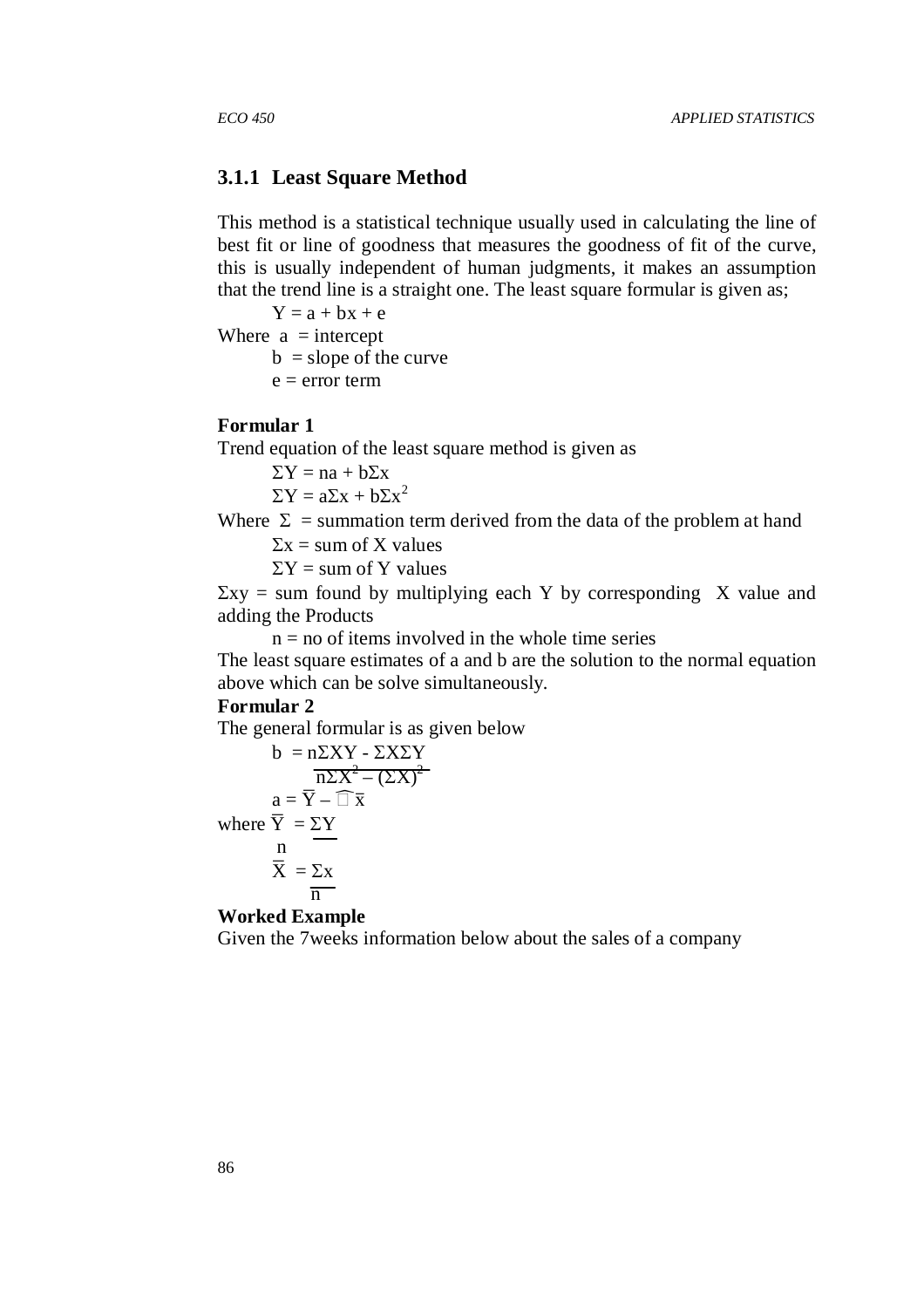# **Table 4.1**

# **Table Showing the Sales of a Company**

| Wk             | <b>Sales</b> |
|----------------|--------------|
|                | 15           |
| $\overline{2}$ | 25           |
| 3              | 38           |
|                | 32           |
| 5              | 40           |
|                | 37           |
|                | 50           |

Let X represents the weeks

Y represent the sales value

| Table 4.2 |  |
|-----------|--|
|-----------|--|

| <b>Example of the Contract of The Contract of the Contract of the Contract of the Contract of the Contract of the Contract of the Contract of the Contract of the Contract of the Contract of the Contract of the Contract of th</b> |                |                  |                                     |  |  |  |
|--------------------------------------------------------------------------------------------------------------------------------------------------------------------------------------------------------------------------------------|----------------|------------------|-------------------------------------|--|--|--|
| X                                                                                                                                                                                                                                    | Y              | XY               |                                     |  |  |  |
|                                                                                                                                                                                                                                      | 15             | 15               |                                     |  |  |  |
| $\overline{2}$                                                                                                                                                                                                                       | 25             | 50               |                                     |  |  |  |
| 3                                                                                                                                                                                                                                    | 38             | 114              | 9                                   |  |  |  |
|                                                                                                                                                                                                                                      | 32             | 128              | 16                                  |  |  |  |
| 5                                                                                                                                                                                                                                    | 40             | 200              | 25                                  |  |  |  |
| 6                                                                                                                                                                                                                                    | 37             | 222              | 36                                  |  |  |  |
|                                                                                                                                                                                                                                      | 50             | 350              | 49                                  |  |  |  |
| $\Sigma X = 28$                                                                                                                                                                                                                      | $\Sigma$ Y=237 | $\Sigma$ XY=1079 | $\Sigma$ <b>X</b> <sup>2</sup> =140 |  |  |  |

$$
\widehat{B} = \frac{n\Sigma XY - \Sigma X\Sigma Y}{n\Sigma X^2 - (\Sigma X)^2}
$$
\n  
\n
$$
n = 7 \qquad \overline{X} = \frac{28}{7} = 4
$$
\n  
\n
$$
\Sigma x = 28 \qquad \overline{Y} = \frac{237}{7} = 33.857
$$
\n  
\n
$$
\Sigma y = 237
$$
\n  
\n
$$
\Sigma xy = 1079
$$
\n  
\n
$$
\Sigma x^2 = 140
$$
\n  
\n
$$
\widehat{B} = 7(1079) - 28 (237)
$$
\n  
\n
$$
\overline{7 (140) - 28^2}
$$
\n  
\n
$$
\widehat{B} = 7553 - 6636
$$
\n  
\n
$$
\overline{980 - 784}
$$
\n  
\n
$$
\widehat{B} = 917
$$
\n  
\n
$$
\widehat{196}
$$
\n  
\n
$$
\widehat{B} = 4.67857
$$
\n  
\n
$$
a = \overline{Y} - \widehat{B} \overline{x}
$$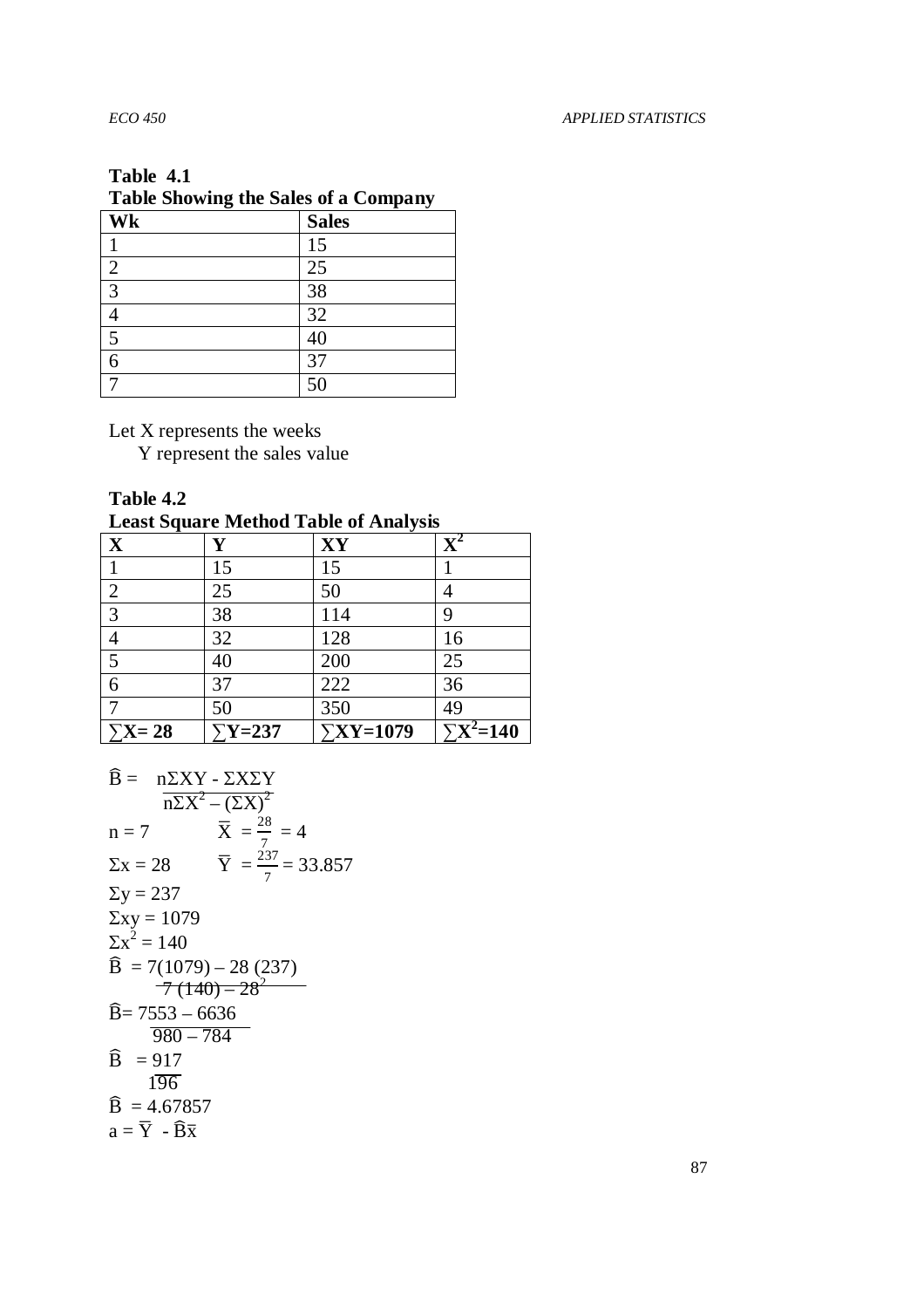$a = 33.857 - (4.67857)4$  $= 33.857 - 18.7142$  $= 15.1427$ 

The trend equation will be:  $Y = 15.1427 + 4.6785x$ 

This trend equation can be used in forecasting into future sales of the company, for example future sales value for the 10th and 12th week can be known by simply substituting the week's value into the trend equation.

i.e. for the 10th week we have;  $Y = 15.1427 + 4.6785(10)$  $Y = 15.1427 + 46.785$  $Y = 61 - 9277$  $Y \approx 62$ 

For the 12th week  $Y = 15.1427 + 4.6785(12)$  $Y = 15.1427 + 56.142$  $Y = 71.2847$  $Y = 71$ 

#### **3.2. Moving Average Method**

A moving average is a simple arithmetic mean. We select a group of figures at the start of the series e.g. 3,4,5,7 and average them to obtain our first trend figure. Then you drop the first figure and include the next item in the series to obtain a new group. The average of this group gives the second trend figure. You continue to do this until all figures in the series is exhausted.

There is no doubt that the trend eliminates the large scale fluctuations found in the original series moving average smoothing is a smoothing technique used to make the long-term trend of a time series cleared.

#### **Example 2**

The table below contained information about the actual sales of a company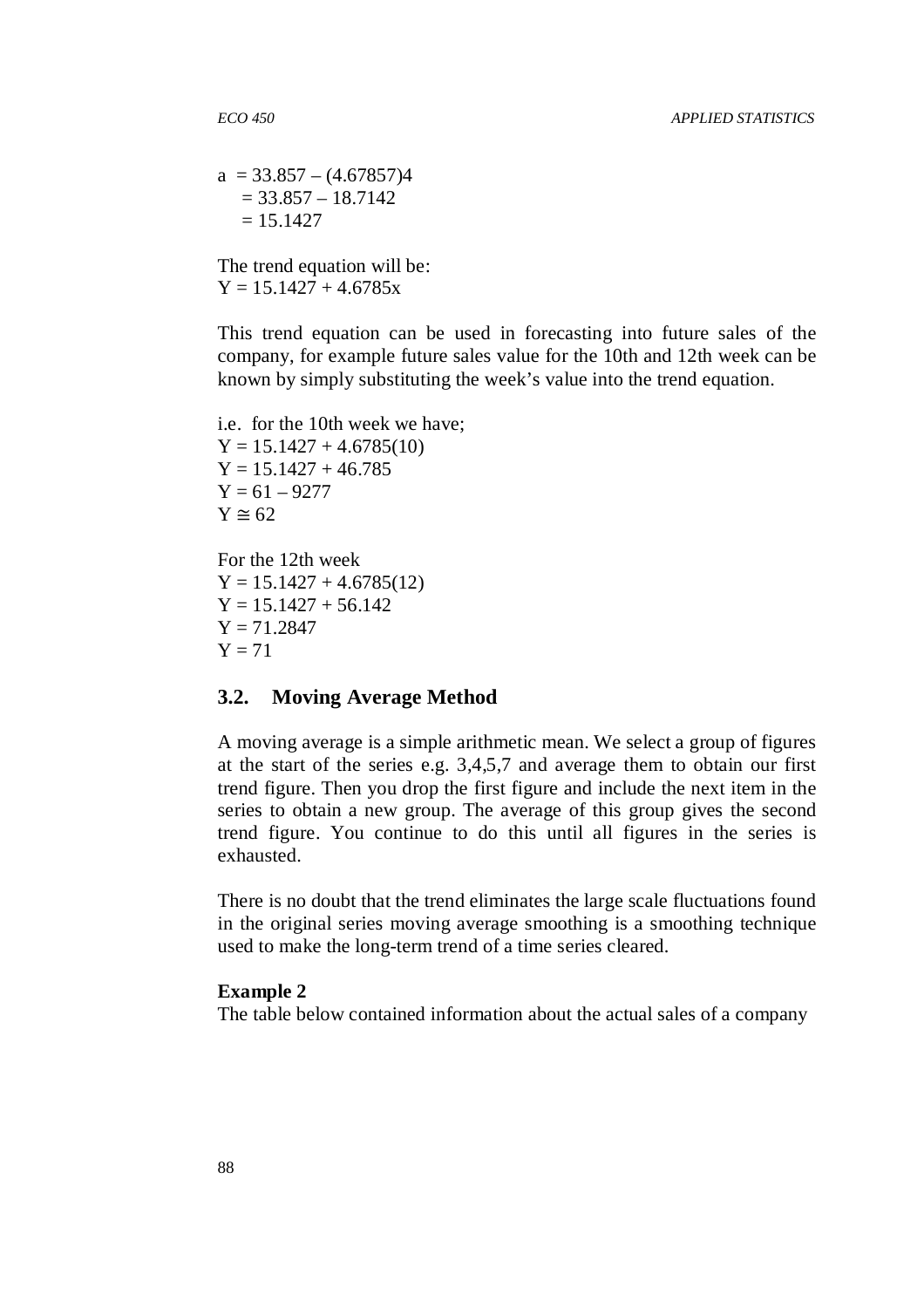#### **Table 4.3**

| Table Showing the Sales of a Company |              |  |  |  |  |
|--------------------------------------|--------------|--|--|--|--|
| <b>Month</b>                         | Sale (units) |  |  |  |  |
| Jan                                  | 350          |  |  |  |  |
| Feb                                  | 340          |  |  |  |  |
| Mar                                  | 360          |  |  |  |  |
| April                                | 310          |  |  |  |  |
| May                                  | 280          |  |  |  |  |
| June                                 | 300          |  |  |  |  |
| July                                 | 270          |  |  |  |  |
| August                               | 260          |  |  |  |  |
| Sept                                 | 310          |  |  |  |  |
| Oct                                  | 350          |  |  |  |  |
| <b>Nov</b>                           | 370          |  |  |  |  |
| Dec                                  | 390          |  |  |  |  |

# **Table Showing the Sales of a Company**

Prepare a 3 month moving average forecast

# **Solution**

**Table 4.4** 

**3- Month Moving Average Method Table of Analysis** 

| <b>Months</b> | 0<br><b>Sales</b> | <u>ີຕ</u><br>3months Moving | 3months moving average |
|---------------|-------------------|-----------------------------|------------------------|
|               |                   | total                       | trend                  |
| Jan           | 350               |                             |                        |
| Feb           | 340               | 1050                        | 350                    |
| Mar           | 360               | 1010                        | 336.7                  |
| April         | 310               | 950                         | 316.7                  |
| May           | 280               | 890                         | 296.7                  |
| June          | 300               | 850                         | 283.3                  |
| July          | 270               | 830                         | 276.7                  |
| Aug           | 260               | 840                         | 280                    |
| Sept          | 310               | 920                         | 306.7                  |
| Oct           | 350               | 1030                        | 343.3                  |
| <b>Nov</b>    | 370               | 1110                        | 370                    |
| Dec           | 390               |                             |                        |

Column 1 on the table represents the months Column 2 represents the sale's figure Column 3 is arrived at by adding the sales figure in 3s i.e  $Jan + Feb + Mar = 1050$  $Feb + Mar + April = 1010$  $Mar + April + May = 950$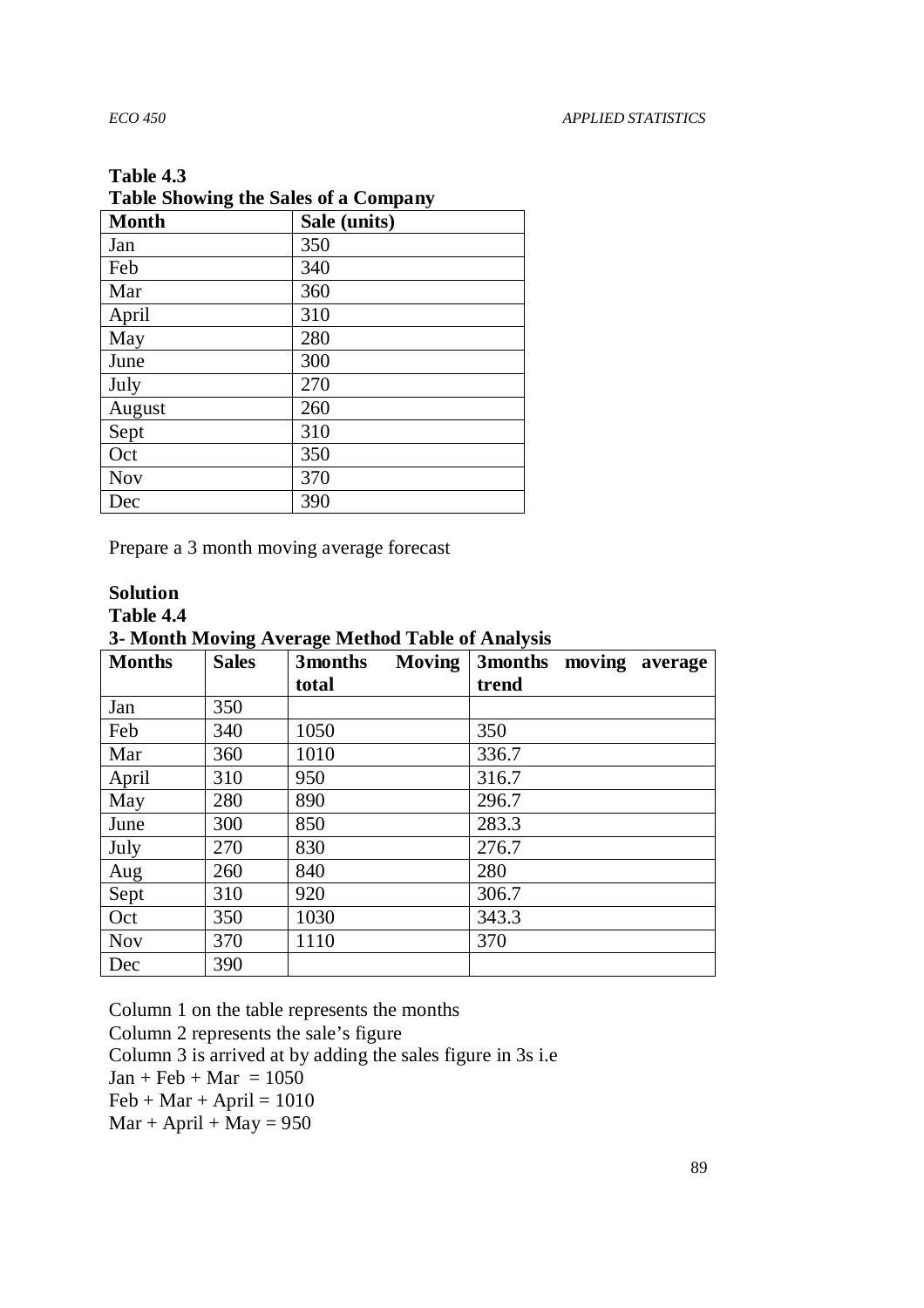Column 4 is arrived at by dividing the column 3 by the n which happen to be the moving average. This Rs called the trend.





**Fig. 4.6** 

#### **Example 2**

From the time series data below determine the trend on sales of a company **Table 4.5** 

# **Table showing sales of a company per quarter**

|              | Quarter |     |     |          |
|--------------|---------|-----|-----|----------|
| <b>Years</b> |         |     | ມ   | $\angle$ |
| 1982         | 600     | 820 | 400 | 720      |
| 1983         | 630     | 840 | 420 | 740      |
| 1984         | 670     | 900 | 430 | 760      |

Prepare a 4-quarter moving average

## **Solution Table 4.6 4-point moving average table of analysis**

| Year | Quarter        | ັ<br><b>Sales</b> | point<br>$\overline{\mathbf{4}}$<br>moving<br>total | 4-point<br>average<br>moving<br><b>or</b><br>quarterly<br>4<br>average | $\overline{2}$<br>point<br>total<br><b>or</b><br>centre<br>total | <b>Moving</b><br>average<br>(trend) |
|------|----------------|-------------------|-----------------------------------------------------|------------------------------------------------------------------------|------------------------------------------------------------------|-------------------------------------|
| 1982 | 1              | 600               |                                                     |                                                                        |                                                                  |                                     |
|      | $\overline{2}$ | 820               |                                                     |                                                                        |                                                                  |                                     |
|      |                |                   | 2540                                                | 635                                                                    |                                                                  |                                     |
|      | 3              | 400               |                                                     |                                                                        | 1277.5                                                           | 638.75                              |
|      |                |                   | 2570                                                | 642.5                                                                  |                                                                  |                                     |
|      | 4              | 720               |                                                     |                                                                        | 1290                                                             | 645                                 |
|      |                |                   | 2590                                                | 647.5                                                                  |                                                                  |                                     |
| 1983 | 1              | 630               |                                                     |                                                                        | 1300                                                             | 650                                 |
|      |                |                   | 2610                                                | 652.5                                                                  |                                                                  |                                     |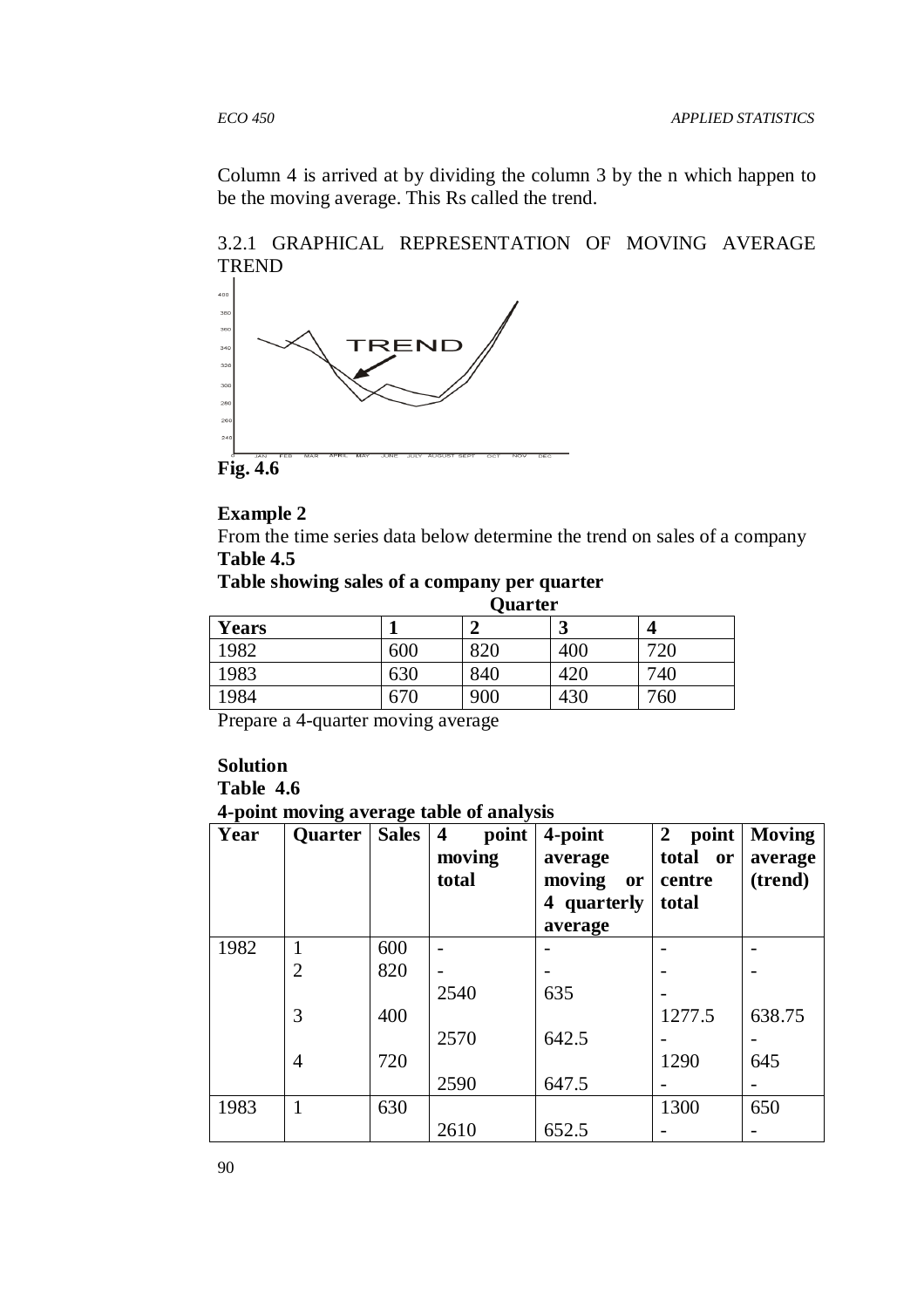|      | $\overline{2}$ | 840 |      |       | 1310   | 655    |
|------|----------------|-----|------|-------|--------|--------|
|      |                |     | 2630 | 657.5 |        |        |
|      | 3              | 420 |      |       | 1325   | 662.5  |
|      |                |     | 2670 | 667.5 |        |        |
|      | 4              | 740 |      |       | 1350   | 675    |
|      |                |     | 2730 | 682.5 |        |        |
| 1984 | 1              | 670 |      |       | 1367.5 | 683.75 |
|      |                |     | 2740 | 685   |        |        |
|      | $\overline{2}$ | 900 |      |       | 1375   | 687.5  |
|      |                |     | 2760 | 690   |        |        |
|      | 3              | 430 | -    |       |        |        |
|      | $\overline{4}$ | 760 |      |       |        |        |

Column 1 represent years

Column 2 represents quarter periods

Column 3 represents sales values

Column 4 is arrived at by adding the sales value in 4s

Column 5 is derived by dividing column 4 by the nos of quarters

Column 6 is the total of column 5 when taken in 2s

Column 7 is arrive at by dividing column 6 by 2

Graphical Representation Of Four Quarter Moving Average Trend



**Fig. 4.7** 

#### **3.3 Semi Moving Average Method**

This method is usually used to estimate trends by separating or dividing that data into two equal parts and averaging the data each part, thus, obtaining two points on the graph of time series. A trend is then drawn between these two points and trend value can be determined. If the number of years is odd, the middle year is deleted and the group can then be divided into two equal parts.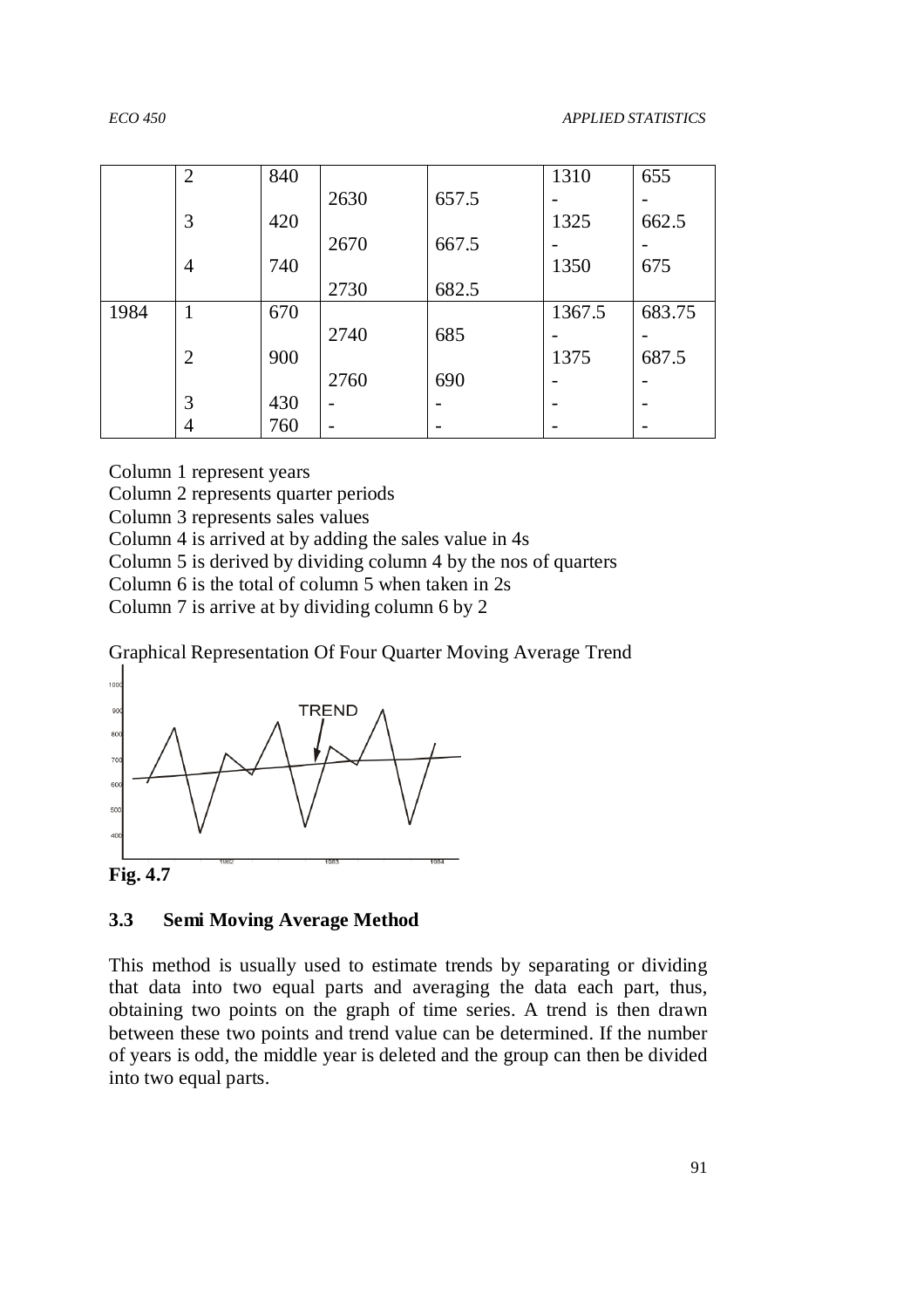# **Example**

**Table 4.8 Semi- Moving Average Method Table of Analysis** 

| Years | ັ<br>Quarter   | ີ<br>Y sales | $\mathbf X$    | Semi<br>Average<br><b>Total</b> | Semi<br>average<br>method trend |
|-------|----------------|--------------|----------------|---------------------------------|---------------------------------|
| 1992  |                | 600          | $-6$           |                                 |                                 |
|       | 2              | 820          | $-5$           |                                 |                                 |
|       | 3              | 400          | - 4            |                                 |                                 |
|       | 4              | 720          | $-3$           | 4010                            | 668.33                          |
| 1993  |                | 630          | $-2$           |                                 |                                 |
|       | $\overline{2}$ | 840          | 1              |                                 |                                 |
|       | 3              | 420          |                |                                 |                                 |
|       | 4              | 740          | $\overline{2}$ |                                 |                                 |
| 1994  |                | 670          | 3              |                                 |                                 |
|       | $\overline{2}$ | 900          | $\overline{4}$ |                                 |                                 |
|       | 3              | 430          | 5              |                                 |                                 |
|       | 4              | 760          | 6              | 3,920                           | 653.3                           |

Column 4 represents the total of the 1st half and 2nd half.

Column 5 is arrived at by dividing the column 4 by 6 this represents the trend value, when plotted in a graph it gives the trend line.





**Fig. 4.8** 

## **SELF-ASSESSMENT EXERCISE**

State the least square equation of a time series data?

# **4.0 CONCLUSION**

In the course of our discussion on estimation of time series, you have learnt about

- least square method

92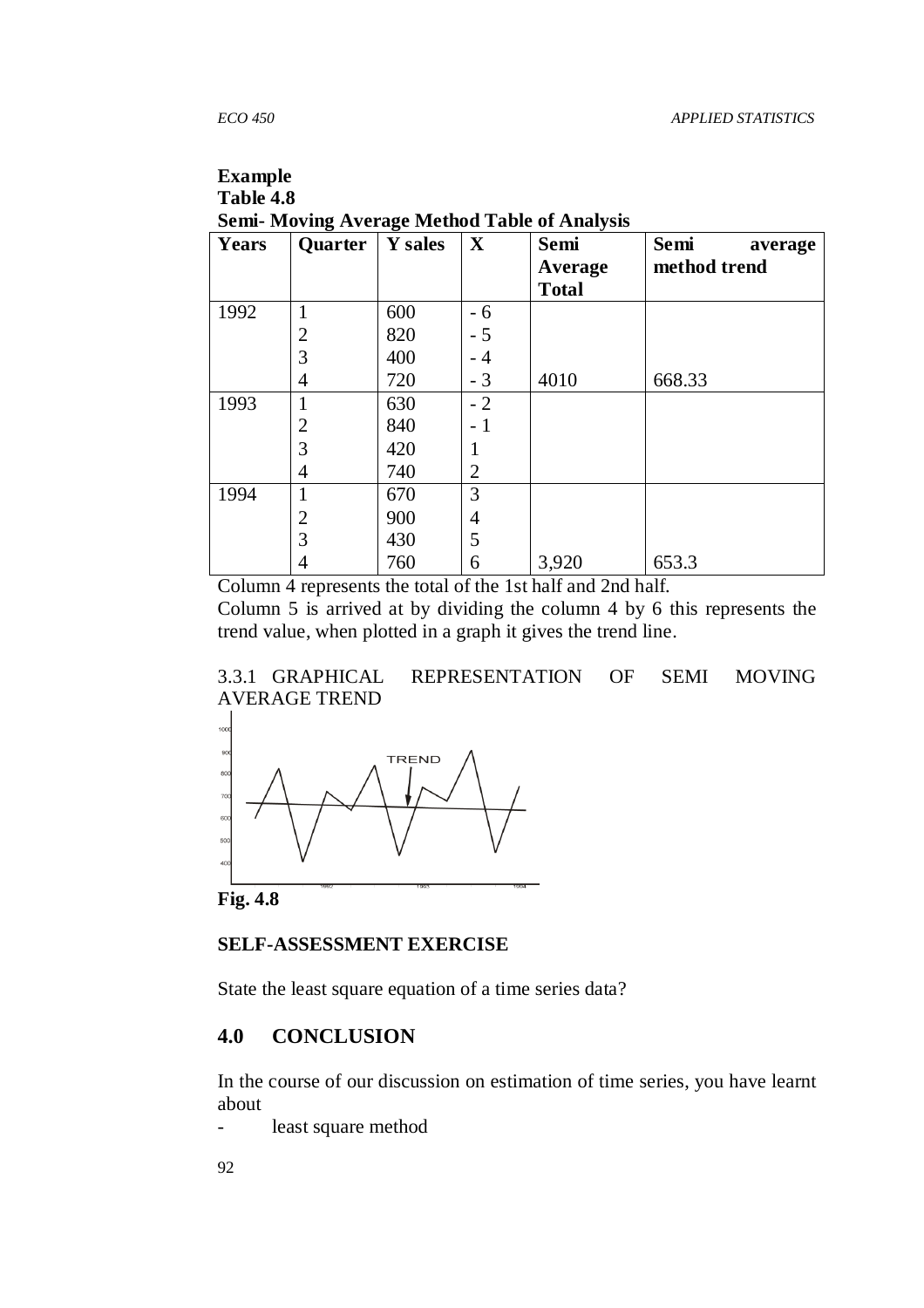- moving average method
- semi average method.

# **5.0 SUMMARY**

```
The least square trend equation is written as
```
 $Y = a + b x + e$ Where a = intercept =  $\overline{Y}$  -  $\hat{b}\overline{x}$  $\hat{b} = slope = n\Sigma XY - \Sigma x(\Sigma Y)$  $n\Sigma x^2 - (\Sigma x)^2$ 

For moving average develop the following

- $-$  n moving total
- determine the moving average
- plot the trend value to know the trend line

For semi average

- divide the data into 2 equal part
- when you have an odd data given, eliminate or delete the data in the middle
- get the half way total of each division
- divide the half way total by n depending on data supplied

# **6.0 TUTOR-MARKED ASSIGNMENT**

# **Table 4.9**

**Table Showing the Number of Prescriptions Dispensed by a Chemist** 

| Year | <b>Quarters</b> |    |    |    |
|------|-----------------|----|----|----|
|      |                 |    | J  |    |
| 2000 |                 |    | 60 |    |
| 2001 | 69              | 67 | 62 | 69 |
| 2002 | 73              | 66 | 62 | 68 |
| 2003 | 72.             | 66 | 65 | 67 |
| 2004 |                 |    |    |    |

Prepare a 4-point moving average of the above information?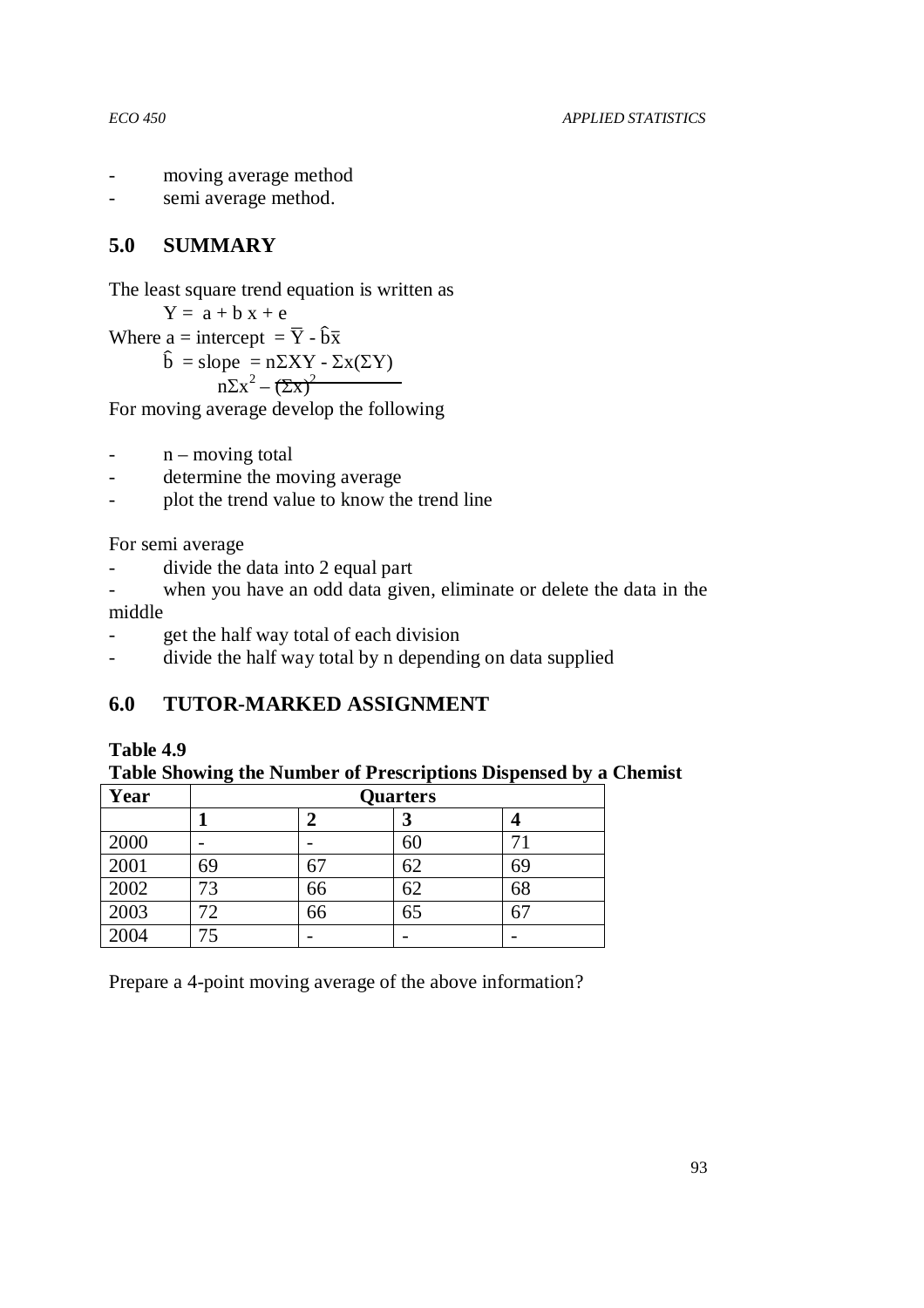## **7.0 REFERENCES/FURTHER READING**

- Adedayo, O. A. (2006). *Understanding Statistics.* Akoka,Lagos: JAS Publishers.
- Dawodu, A. F. (2008). *Modern Business Statistics 1.* Agbor, Delta State: NICHO Printing Works.
- Esan, E. O. & Okafor, R. O. (2010). *Basis Statistical Method.* Lagos: Tony Chriisto Concept.
- Olufolabo, O.O. & Talabi, C.O.(2002). *Principles and Practice of Statistics.* Somolu, Lagos: Has-Fem (Nig.) Enterprises.
- Owen, F. & Jones, R.(1978). *Statistics.* Stockport: Polytech Publishers Ltd.
- Oyesiku, O. K. & Omitogun, O. (1999). *Statistics for Social and Management Sciences.* Lagos: Higher Education Books Publisher.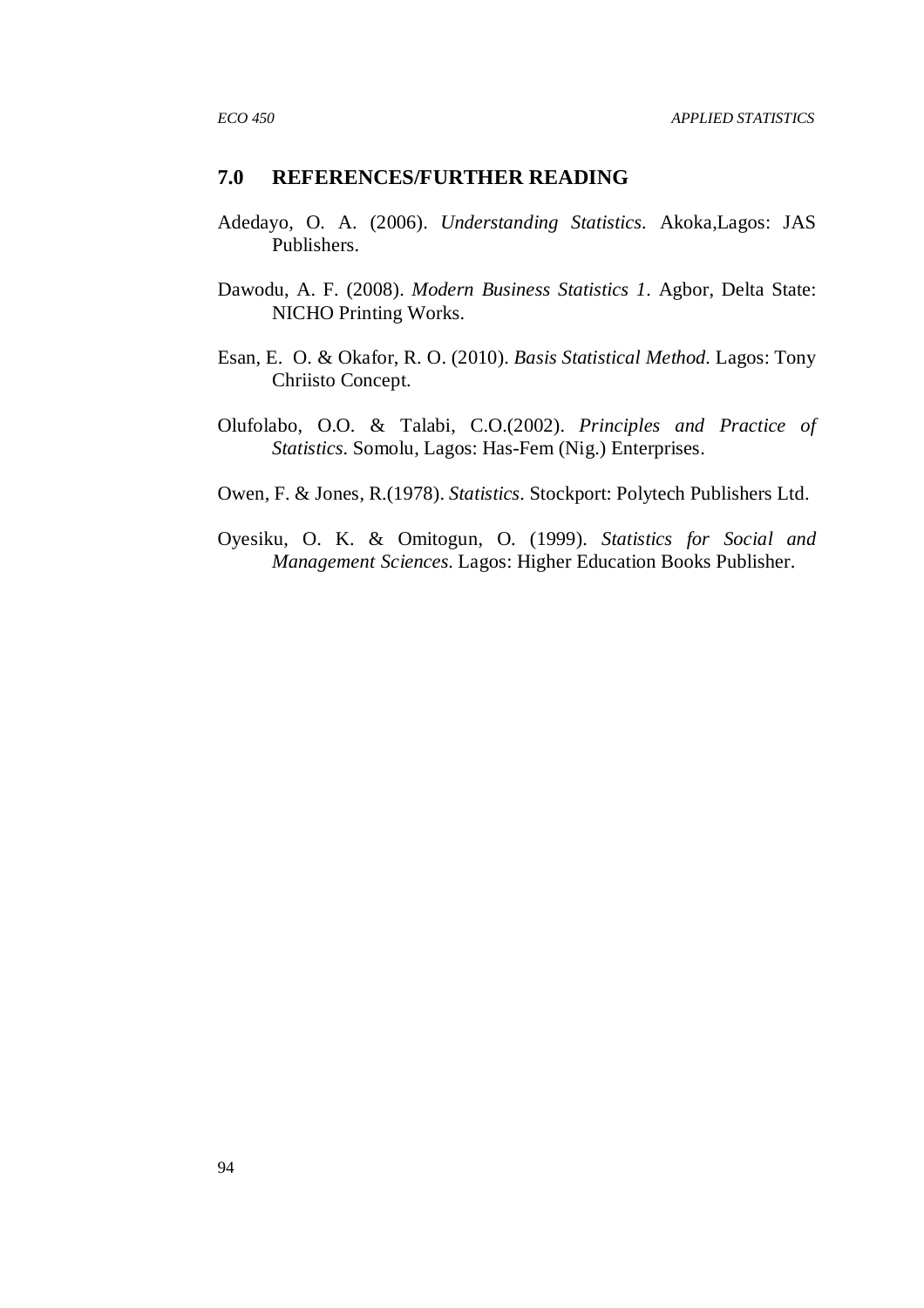# **UNIT 3 PRICE INDEX**

# **CONTENTS**

- 1.0 Introduction
- 2.0 Objectives
- 3.0 Main Content
	- 3.1 Index Number Defined
	- 3.2 Computation of Index Number
	- 3.3 Worked Example
- 4.0 Conclusion
- 5.0 Summary
- 6.0 Tutor-Marked Assignment
- 7.0 References/Further Reading

# **1.0 INTRODUCTION**

In introductory statistics a lot of meaning has be given to the average, this (average) has been confirmed not to be necessarily representative of the data it describes. statisticians have constructed a device that attempt to measure the magnitude of economic change over time, a device called index number. This device is also used for international comparison of economic data. This device called index number is what this unit shall be looking at, we shall examine the basic principles by which index numbers are constructed.

# **2.0 OBJECTIVES**

At the end of this unit, you should be able to:

- define index number
- calculate the index number through different methods
- $\bullet$  state the use(s) of index number
- analyse relevance of index number.

# **3.0 MAIN CONTENT**

# **3.1 Index Number Defined**

In statistical analysis of one very large and important class of problems, we must combine different set of data into a single measure e.g. we may wish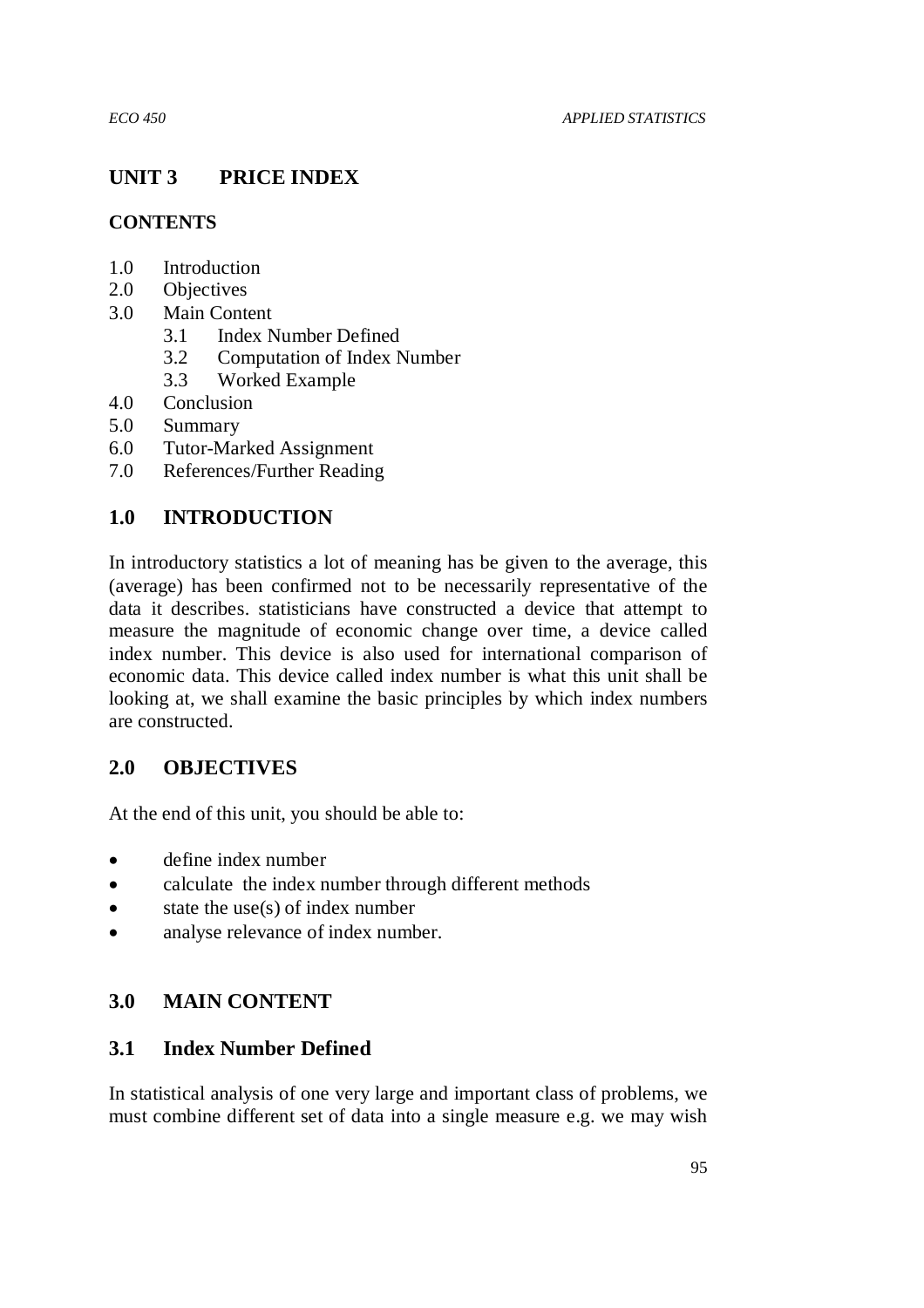to study the behaviour of wholesale prices and to do this, we calculate an index number which describes the changes, not in the various individual prices in which we are interested but in the group of prices taken as a whole. The relevance of this statistical device is shown by the fact that governmental and other agencies devotes very substantial amount of money every year to the work of collecting appropriate data performing the necessary calculations for the construction of index numbers. The most widely known of these measure is the consumer price index or cost of living index.

In general, index numbers are used in the study of prices (wholesale, retail, form, export etc), output (manufacturing mining). The purpose of such measures is to get a summary of a whole range of similar activities, thereby, one will be able to investigate problem on relatively broad basis.

#### **SELF-ASSESSMENT EXERCISE**

What is the basis for an index number?

## **3.2 Computation of Index Number**

Under this subsection we are going to look at the different index number available, how the index number can be calculated through different methods.

#### **Price Relative Index Number**

This method is usually in use where just one commodity is involved. It measures the rate of change in single commodity.

Price relative  $= \frac{P_n}{P_o} \times 100$ 

Where  $P_n$  refer to price of current year and  $P_0$  represents the price of the base period or reference period.

#### **Simple Price Index Number**

Simple price index number is defined as the sum total of the price of related items divided by the sum total of its base or reference period.

$$
SPI = \frac{\Sigma P_n}{\Sigma P_o} \times 100
$$

#### **Weighted Price Index Number**

Here the concept weight is introduced to index number. These weights indicates the importance of the particular commodity depending on whether we use base year, given year or typical year quantities denoted by  $Q_0, Q_n$ .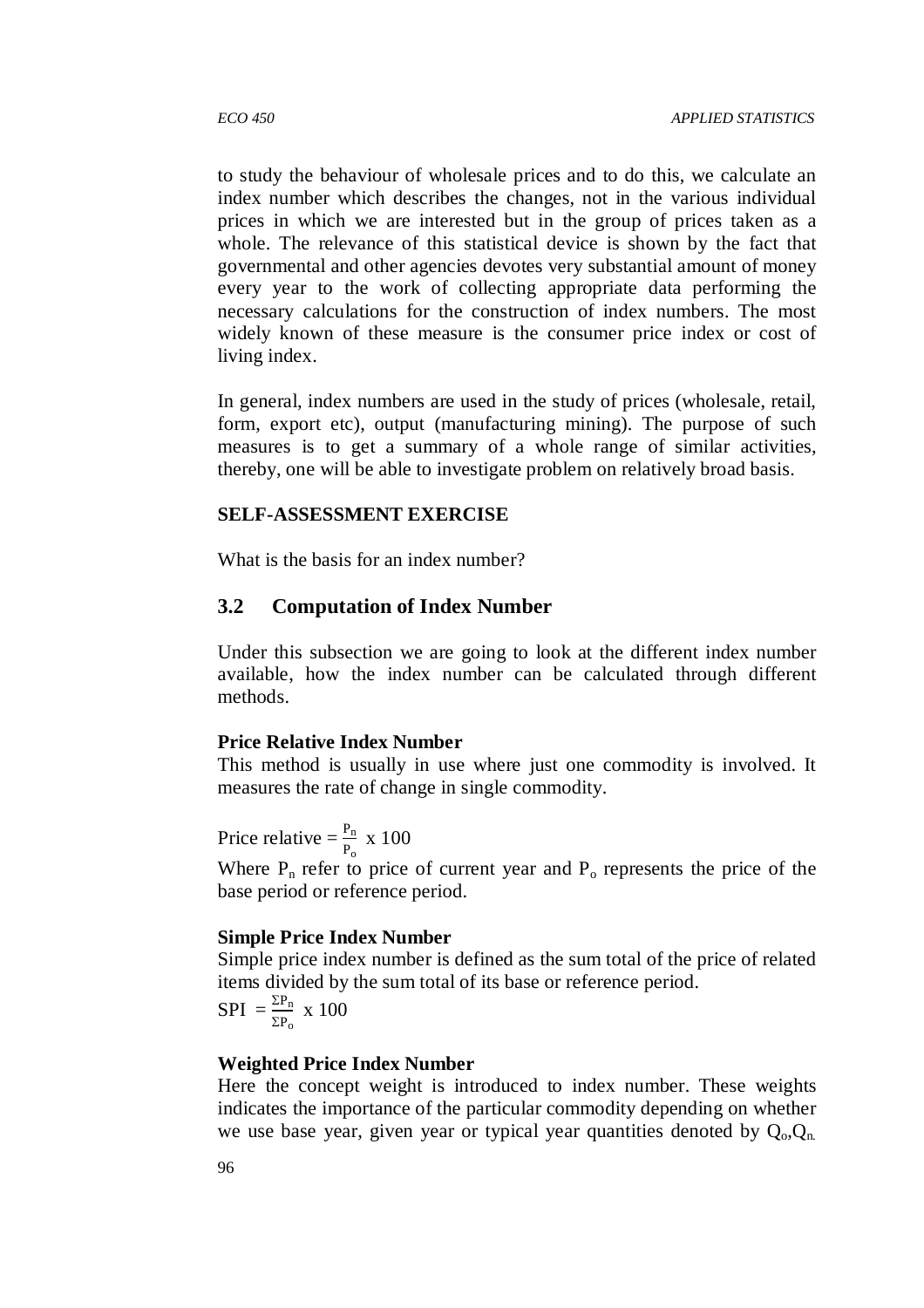We are going to look at the works and Marshall edge-worth Laspeyres, Paasche and Fisher on index number.

Laspeyres gave its own index number as

$$
LPI = \Sigma P_n q_o \times 100
$$
  
\n
$$
\Sigma P_o q_o
$$
  
\n
$$
LQI = \Sigma PoQn \times 100
$$
  
\n
$$
\Sigma PoQo
$$
  
\nPaasche gave its own as  
\n
$$
PPI = \Sigma P_n Q_n \times 100
$$
  
\n
$$
\Sigma P_o Q_n
$$

 $PQI = \sum P_n Q_n x 100$ ∑**PnQ<sup>o</sup>**

#### **Fisher's Ideal Price Index**

Fisher defined its own index number as the square root of the works of both Paashe and Laspeyres.

 $F = \sqrt{\text{(Laspeyres Index)}x \text{ (Paasche Index)}}$ 



$$
= \ \Sigma P_n Q_o \Sigma P_n Q_o \quad x \ 100
$$

$$
\Sigma P_o Q_o \Sigma P_o Q_n
$$

### **Marshall Edge Worth Price Index**

Marshall edge-worth defined its own index as  $MEPI = \Sigma P_n (Q_0 + Q_n)$  x 100  $\Sigma P_o (Q_o + Q_n)$  $MEQI = \Sigma Q_n (P_o + P_n) \times 100$  $\Sigma O_0 (P_0 + P_n)$ 

Where  $MEPI = Marshall$  edge-worth price index and  $MEOI = Marshall$  edge-worth quantity index

### **3.3 Worked Example**

Given the following about Open University, you are to compute the various price index numbers for 1990 using 1986 as base year.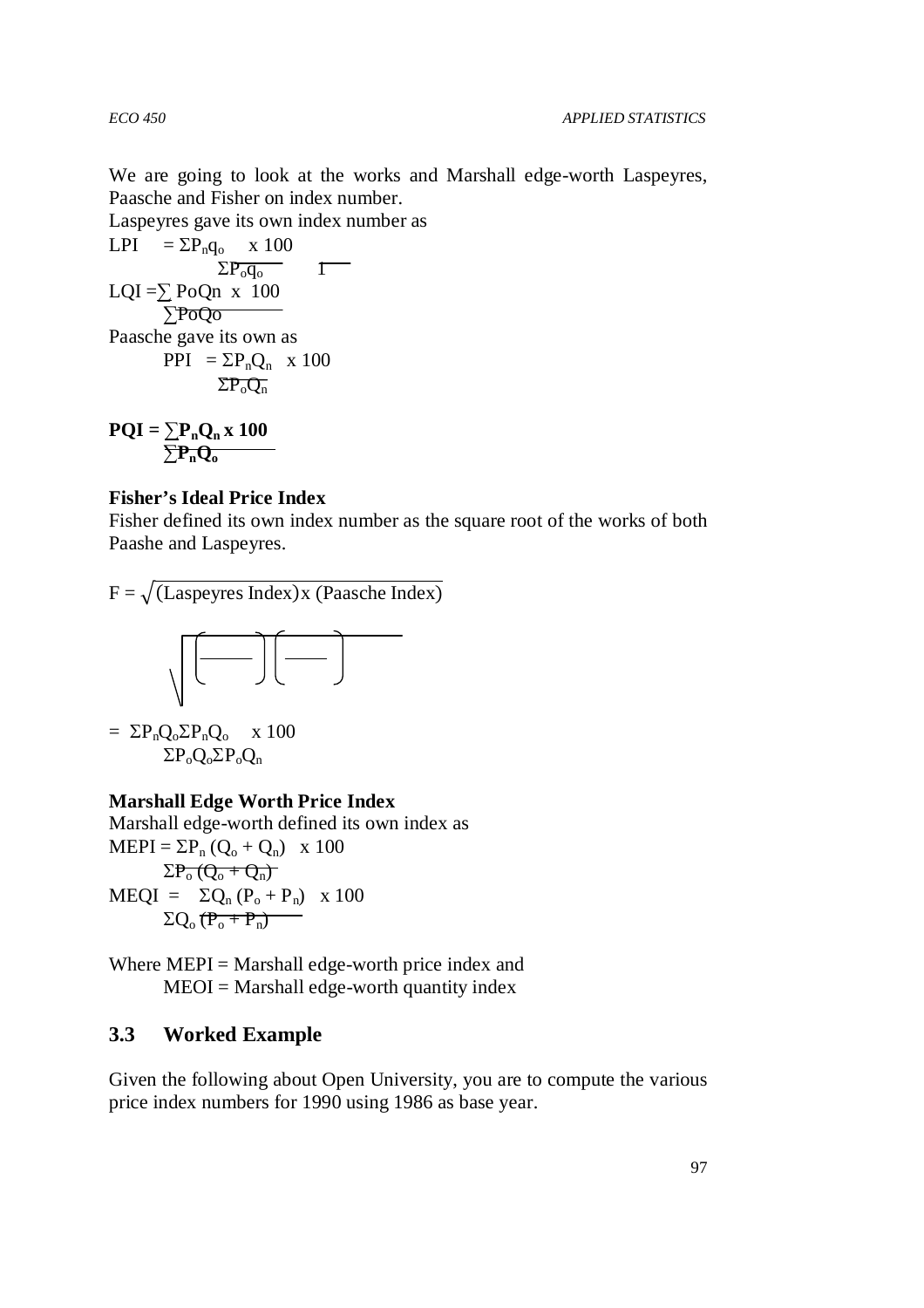| Tuble phowing information about Open Cinversity |                   |      |               |            |  |  |
|-------------------------------------------------|-------------------|------|---------------|------------|--|--|
| <b>Commodity</b>                                | <b>Quantities</b> |      | <b>Prices</b> |            |  |  |
|                                                 | 1986              | 1990 | 1986          | 1990       |  |  |
|                                                 | 30                |      | 75            | 360        |  |  |
| B                                               | 40                | 100  | 160           | 300        |  |  |
|                                                 | 50                | 150  | 250           | 960        |  |  |
|                                                 |                   | 33   | 180           | $29^\circ$ |  |  |

#### **Table 4.9 Table Showing Information about Open University**

# **Solution**

From the above 1986 values is the base year which represents the  $P_0$  values and  $P_n$  value is represented by 1990 values.

# **Table 4.10**

**Laspeyre, Paasche and Fisher's Table of Analysis** 

| .<br><b>Price</b> |         |       | <b>Quantities</b> |       | $\bullet$ |          |          |          |
|-------------------|---------|-------|-------------------|-------|-----------|----------|----------|----------|
| Comm.             | 1986    | 1990  | 1986              | 1990  |           |          |          |          |
|                   | $P_{o}$ | $P_n$ | $Q_{o}$           | $Q_n$ | $P_nQ_n$  | $P_0Q_0$ | $P_nQ_o$ | $P_oQ_n$ |
| A                 | 75      | 360   | 30                | 70    | 25,200    | 2,250    | 10,800   | 5,250    |
| B                 | 160     | 300   | 40                | 100   | 30,000    | 6,400    | 12,000   | 16,000   |
| $\overline{C}$    | 250     | 960   | 50                | 150   | 144,000   | 12,500   | 48,000   | 37,500   |
| D                 | 180     | 291   | 15                | 33    | 9,603     | 2,700    | 4,365    | 5,940    |
|                   | 665     | 1,911 |                   |       | 208,803   | 23,850   | 75,165   | 64,690   |

$$
\text{SPI} = \frac{\sum_{z}^{2}}{\sum_{z}^{2}} \times 100
$$

$$
= \frac{1911}{665} \times 100
$$

$$
= 287.36
$$

This is simply implying that cost of the commodity had risen by 287.4% between 1986 and 1990.

$$
LPI = Σpnqox 100
$$
  
\n
$$
Σpoqo
$$
  
\n
$$
LPI = \frac{75,165}{23,850} x 100
$$
  
\n
$$
LPI = 315.157
$$
  
\n
$$
LQI = \frac{Σ}{Σ}
$$
  
\n
$$
LQI = \frac{64,690}{23,850}
$$
  
\n
$$
LQI = 271.2369
$$
  
\n≝ 271%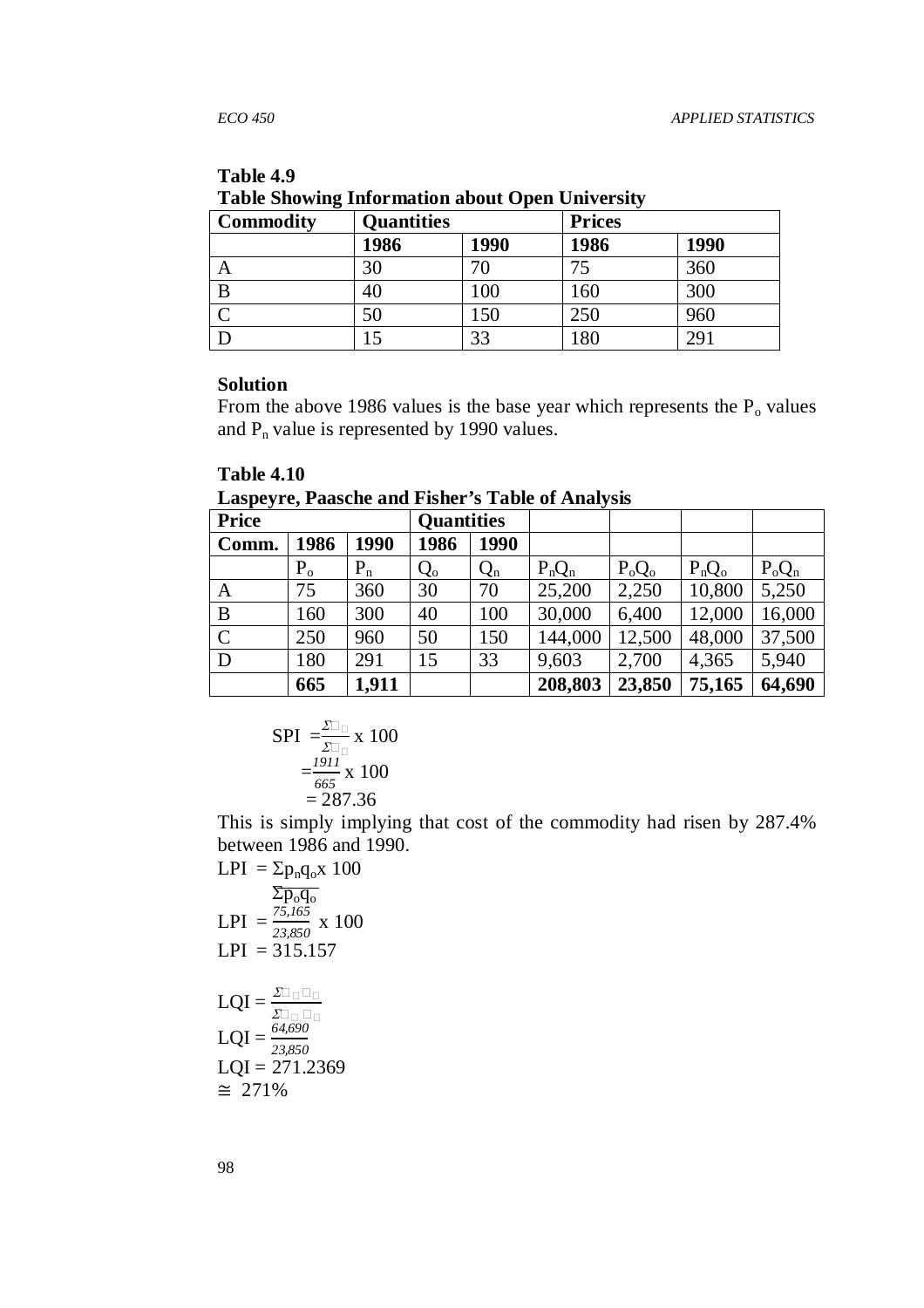Using Laspeyres price index it is showing the rate of rise in price as by 315.16% between 1986 and 1990.

Where LPI = Laspeyres Price Index

 $LPI =$ Laspeyres Quantity Index

Paasche method  $PPI = \frac{\Sigma}{\Sigma}$  x 100  $PPI = \frac{208,803}{64,690} \times 100$  $PPI = 322.77%$  $PQI = \Sigma p_n q_n x 100$  $\Sigma p_n q_o$  $PQI = \frac{208,803}{75,165}$  $POI = 277.79$  $PQI \cong 278\%$ 

Using Paasche price index the rate of increase in price is 322.8% between 1986 and 1990.

Fisher's Ideal Price Index

$$
\begin{aligned} \text{FPI} &= \sqrt{\text{LPI x P.P I}} \\ &= \sqrt{315.16 \times 322.77} \\ &= \sqrt{101724.1932} \\ &= 318.942 \end{aligned}
$$

 $FQI = \sqrt{LQI \times PQI}$  $=\sqrt{271.2369 \times 277.79286}$ FQI =  $\sqrt{75,347.67419}$  $FOI = 274.495$ ≅ 275%

**Marshall Edge-Worth Index Number Table 4.11 Marshal Edge-Worth Table of Analysis** 

| $\mathbf{P}_{o}$ | $P_n$ | $Q_{o}$ | $Q_n$ | $P_{o}+$ | $Q_0+$ | $P_n(Q_0 +$ | $P_o(Q_o+$ |        | $\mid Q_{0}(P_{0}+\mid Q_{n}(P_{0}+P_{n})\mid$ |
|------------------|-------|---------|-------|----------|--------|-------------|------------|--------|------------------------------------------------|
|                  |       |         |       | $P_{n}$  | $Q_n$  | $Q_n$ )     | $Q_n$      | $P_n$  |                                                |
| 75               | 360   | 30      | 70    | 435      | 100    | 36,000      | 7,500      | 13,050 | 30,450                                         |
| 160              | 300   | 40      | 100   | 460      | 140    | 42,000      | 22,400     | 18,400 | 46,000                                         |
| 250              | 960   | 50      | 150   | 1201     | 200    | 192,200     | 50,000     | 60,500 | 181,500                                        |
| 180              | 291   | $15 -$  | 33    | 471      | 48     | 13,968      | 8,640      | 7,065  | 15,543                                         |
|                  |       |         |       |          |        | 283,968     | 88,540     | 99,015 | 273,493                                        |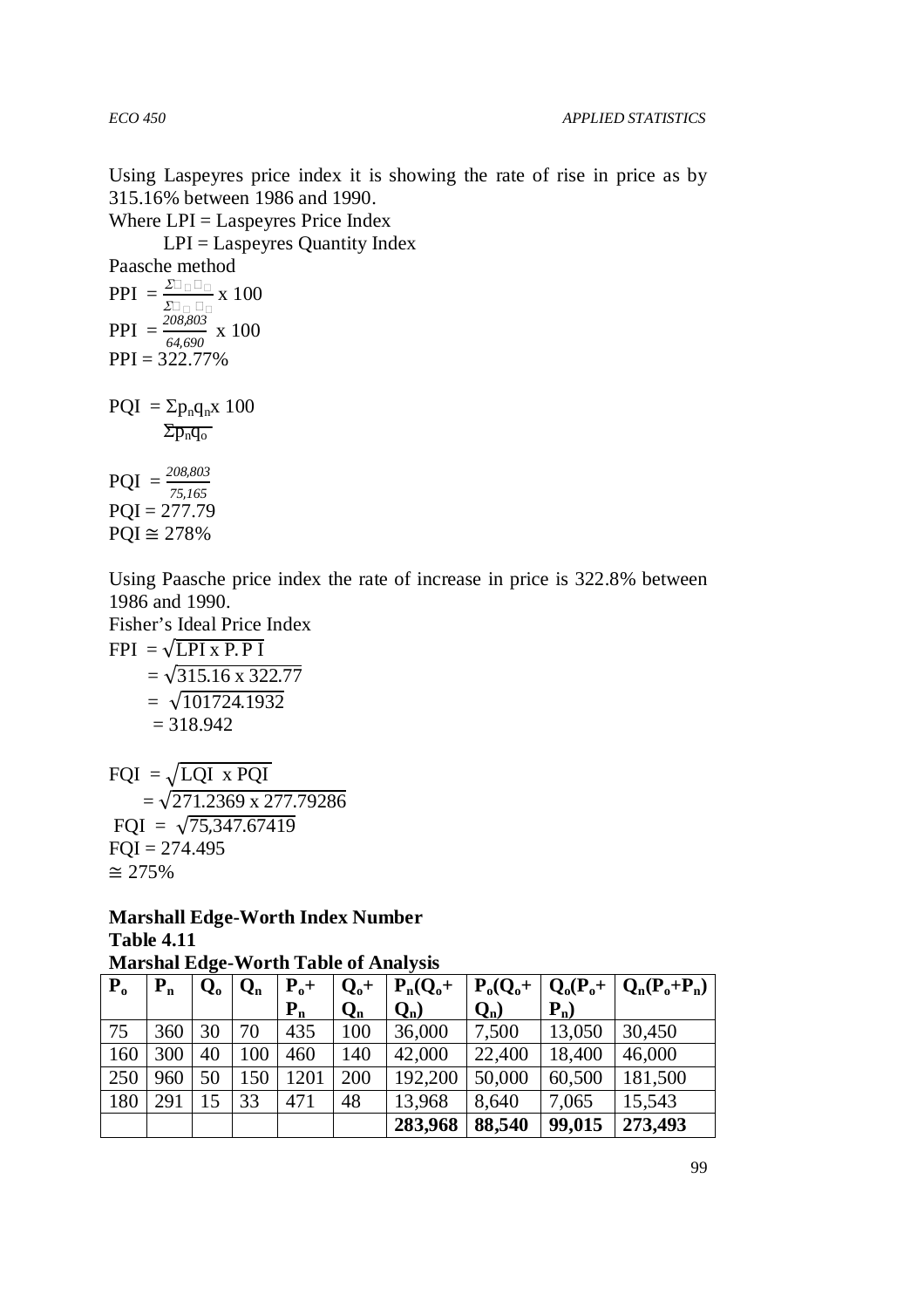Using Marshall edge-worth price index M.E. Price Index =  $\Sigma P_n (Q_0 + Q_n)$  x 100  $\Sigma P_o (Q_o + Q_n)$  $=\frac{283,968}{88,540}$  $\frac{88,540}{88,540}$  x 100  $= 320.722$ ≅ 320.7% M.E Quantity Index =  $\Sigma Q_n (P_o + P_n) \times 100$  $\Sigma Q_{o} (P_{o} + P_{n})$  $MEQI = \frac{273,493}{99,015}$  $MEOI = 276.213$  $MEOI = 276%$ 

### **SELF-ASSESSMENT EXERCISE**

Define Fisher's Ideal formular for price index?

# **4.0 CONCLUSION**

In the course of our discussion on this unit you have learnt about

- Definition of price index
- Calculation about:

Simple price index Weighted price index; where we talked about Laspeyres index number Paasche index number Fisher's ideal index number Marshall edge-worth index number

# **5.0 SUMMARY**

Below is the summary of all the price indices we talked about in this unit. Price relative  $= \frac{P_n}{P_o} x 100$ Simple price index =  $\frac{\Sigma P_n}{\Sigma P_0}$  x 100 Laspeyres index =  $\frac{\Sigma P_n Q_o}{\Sigma P_o Q}$  $\Sigma P_0 Q_0$  x100 Paasche index =  $\frac{\Sigma P_n Q_n}{\Sigma P_n Q_n}$  $\Sigma P_0 Q_0$ x100